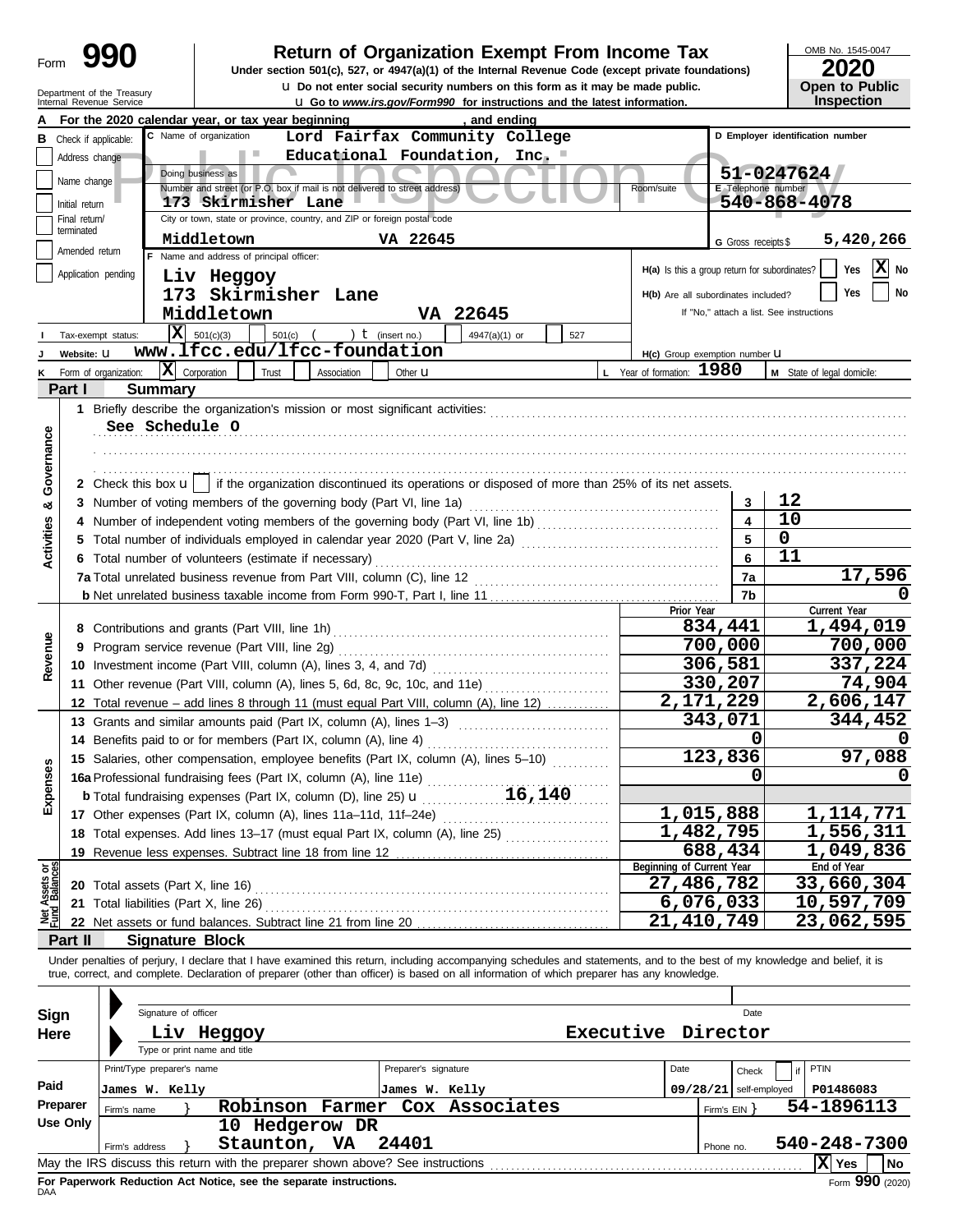|              |                                                                             | Form 990 (2020) Lord Fairfax Community College |                                                     | 51-0247624                                                                                                                     | Page 2                                                                      |
|--------------|-----------------------------------------------------------------------------|------------------------------------------------|-----------------------------------------------------|--------------------------------------------------------------------------------------------------------------------------------|-----------------------------------------------------------------------------|
|              | Part III                                                                    |                                                | <b>Statement of Program Service Accomplishments</b> |                                                                                                                                |                                                                             |
|              |                                                                             |                                                |                                                     | Check if Schedule O contains a response or note to any line in this Part III                                                   | X                                                                           |
| 1            | Briefly describe the organization's mission:                                |                                                |                                                     |                                                                                                                                |                                                                             |
|              | See Schedule O                                                              |                                                |                                                     |                                                                                                                                |                                                                             |
|              |                                                                             |                                                |                                                     |                                                                                                                                |                                                                             |
|              |                                                                             |                                                |                                                     |                                                                                                                                |                                                                             |
| $\mathbf{2}$ |                                                                             |                                                |                                                     | Did the organization undertake any significant program services during the year which were not listed on the                   |                                                                             |
|              | prior Form 990 or 990-EZ?                                                   |                                                |                                                     |                                                                                                                                | Yes $ X $ No                                                                |
|              | If "Yes," describe these new services on Schedule O.                        |                                                |                                                     |                                                                                                                                |                                                                             |
| 3            |                                                                             |                                                |                                                     | Did the organization cease conducting, or make significant changes in how it conducts, any program                             |                                                                             |
|              | services?                                                                   |                                                |                                                     |                                                                                                                                | Yes $ X $ No                                                                |
|              | If "Yes," describe these changes on Schedule O.                             |                                                |                                                     |                                                                                                                                |                                                                             |
| 4            |                                                                             |                                                |                                                     | Describe the organization's program service accomplishments for each of its three largest program services, as measured by     |                                                                             |
|              |                                                                             |                                                |                                                     | expenses. Section 501(c)(3) and 501(c)(4) organizations are required to report the amount of grants and allocations to others, |                                                                             |
|              | the total expenses, and revenue, if any, for each program service reported. |                                                |                                                     |                                                                                                                                |                                                                             |
|              |                                                                             |                                                |                                                     |                                                                                                                                |                                                                             |
|              | 4a (Code:                                                                   | ) (Expenses \$                                 | 344, 452 including grants of \$                     | 344,452                                                                                                                        | ) (Revenue \$                                                               |
|              |                                                                             |                                                |                                                     |                                                                                                                                | The Foundation awards scholarships to assist students with tuition, books,  |
|              | and/or fees.                                                                |                                                |                                                     | The scholarships are awarded based on need and merit as                                                                        |                                                                             |
|              | determined by the scholarship criteria.                                     |                                                |                                                     |                                                                                                                                | The scholarship program reduces                                             |
|              |                                                                             |                                                |                                                     |                                                                                                                                | the number of students whose financial need prevents enrollment in the LFCC |
|              | academic programs.                                                          |                                                |                                                     |                                                                                                                                |                                                                             |
|              |                                                                             |                                                |                                                     |                                                                                                                                |                                                                             |
|              |                                                                             |                                                |                                                     |                                                                                                                                |                                                                             |
|              |                                                                             |                                                |                                                     |                                                                                                                                |                                                                             |
|              |                                                                             |                                                |                                                     |                                                                                                                                |                                                                             |
|              |                                                                             |                                                |                                                     |                                                                                                                                |                                                                             |
|              |                                                                             |                                                |                                                     |                                                                                                                                |                                                                             |
|              |                                                                             |                                                |                                                     |                                                                                                                                |                                                                             |
|              |                                                                             |                                                |                                                     |                                                                                                                                |                                                                             |
|              | 4b (Code:                                                                   | ) (Expenses \$                                 | 1,060,497<br>including grants of \$                 |                                                                                                                                | 700,000<br>) (Revenue \$                                                    |
|              |                                                                             |                                                |                                                     | The Foundation provides funds for academic programs, faculty salaries,                                                         |                                                                             |
|              |                                                                             |                                                |                                                     |                                                                                                                                | faculty upgrades, equipment, facility, and professional development for     |
|              | LFCC employees.                                                             |                                                |                                                     |                                                                                                                                |                                                                             |
|              |                                                                             |                                                |                                                     |                                                                                                                                |                                                                             |
|              |                                                                             |                                                |                                                     |                                                                                                                                |                                                                             |
|              |                                                                             |                                                |                                                     |                                                                                                                                |                                                                             |
|              |                                                                             |                                                |                                                     |                                                                                                                                |                                                                             |
|              |                                                                             |                                                |                                                     |                                                                                                                                |                                                                             |
|              |                                                                             |                                                |                                                     |                                                                                                                                |                                                                             |
|              |                                                                             |                                                |                                                     |                                                                                                                                |                                                                             |
|              |                                                                             |                                                |                                                     |                                                                                                                                |                                                                             |
|              |                                                                             |                                                |                                                     |                                                                                                                                |                                                                             |
|              | 4c (Code:<br>) (Expenses \$                                                 |                                                |                                                     |                                                                                                                                | ) (Revenue \$                                                               |
|              | N/A                                                                         |                                                |                                                     |                                                                                                                                |                                                                             |
|              |                                                                             |                                                |                                                     |                                                                                                                                |                                                                             |
|              |                                                                             |                                                |                                                     |                                                                                                                                |                                                                             |
|              |                                                                             |                                                |                                                     |                                                                                                                                |                                                                             |
|              |                                                                             |                                                |                                                     |                                                                                                                                |                                                                             |
|              |                                                                             |                                                |                                                     |                                                                                                                                |                                                                             |
|              |                                                                             |                                                |                                                     |                                                                                                                                |                                                                             |
|              |                                                                             |                                                |                                                     |                                                                                                                                |                                                                             |
|              |                                                                             |                                                |                                                     |                                                                                                                                |                                                                             |
|              |                                                                             |                                                |                                                     |                                                                                                                                |                                                                             |
|              |                                                                             |                                                |                                                     |                                                                                                                                |                                                                             |
|              |                                                                             |                                                |                                                     |                                                                                                                                |                                                                             |
|              | 4d Other program services (Describe on Schedule O.)<br>(Expenses \$         |                                                | including grants of \$                              | (Revenue \$                                                                                                                    |                                                                             |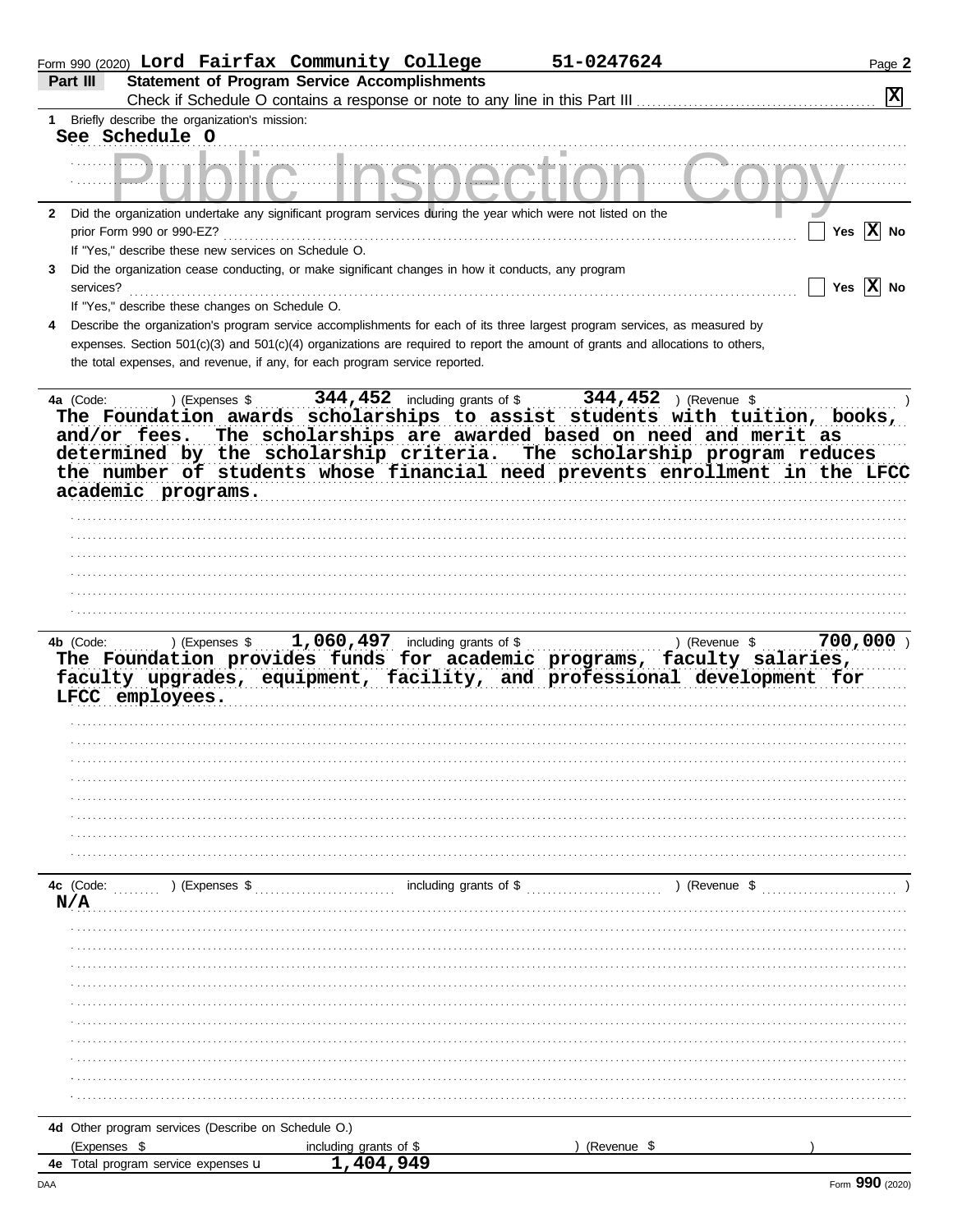**Part IV Checklist of Required Schedules** Form 990 (2020) Lord Fairfax Community College 51-0247624 Page 3

|          |                                                                                                                                                                                                                                    |                        | Yes         | No     |
|----------|------------------------------------------------------------------------------------------------------------------------------------------------------------------------------------------------------------------------------------|------------------------|-------------|--------|
| 1        | Is the organization described in section $501(c)(3)$ or $4947(a)(1)$ (other than a private foundation)? If "Yes,"                                                                                                                  |                        |             |        |
|          | complete Schedule A                                                                                                                                                                                                                | 1                      | X           |        |
| 2        | Is the organization required to complete Schedule B, Schedule of Contributors (see instructions)?                                                                                                                                  | $\overline{2}$         | $\mathbf x$ |        |
| 3        | Did the organization engage in direct or indirect political campaign activities on behalf of or in opposition to<br>candidates for public office? If "Yes," complete Schedule C, Part I                                            | 3                      |             | x      |
| 4        | Section 501(c)(3) organizations. Did the organization engage in lobbying activities, or have a section 501(h)                                                                                                                      |                        |             |        |
|          | election in effect during the tax year? If "Yes," complete Schedule C, Part II                                                                                                                                                     | 4                      |             | x      |
| 5        | Is the organization a section $501(c)(4)$ , $501(c)(5)$ , or $501(c)(6)$ organization that receives membership dues,                                                                                                               |                        |             |        |
|          | assessments, or similar amounts as defined in Revenue Procedure 98-19? If "Yes," complete Schedule C, Part III                                                                                                                     | 5                      |             | x      |
| 6        | Did the organization maintain any donor advised funds or any similar funds or accounts for which donors                                                                                                                            |                        |             |        |
|          | have the right to provide advice on the distribution or investment of amounts in such funds or accounts? If                                                                                                                        |                        |             |        |
|          | "Yes," complete Schedule D, Part I                                                                                                                                                                                                 | 6                      |             | X      |
| 7        | Did the organization receive or hold a conservation easement, including easements to preserve open space,                                                                                                                          |                        |             |        |
|          | the environment, historic land areas, or historic structures? If "Yes," complete Schedule D, Part II                                                                                                                               | 7                      |             | x      |
| 8        | Did the organization maintain collections of works of art, historical treasures, or other similar assets? If "Yes,"                                                                                                                |                        |             |        |
|          |                                                                                                                                                                                                                                    | 8                      | x           |        |
| 9        | Did the organization report an amount in Part X, line 21, for escrow or custodial account liability, serve as a                                                                                                                    |                        |             |        |
|          | custodian for amounts not listed in Part X; or provide credit counseling, debt management, credit repair, or                                                                                                                       |                        |             | x      |
| 10       | Did the organization, directly or through a related organization, hold assets in donor-restricted endowments                                                                                                                       | 9                      |             |        |
|          |                                                                                                                                                                                                                                    | 10                     | x           |        |
| 11       | If the organization's answer to any of the following questions is "Yes," then complete Schedule D, Parts VI,                                                                                                                       |                        |             |        |
|          | VII, VIII, IX, or X as applicable.                                                                                                                                                                                                 |                        |             |        |
| a        | Did the organization report an amount for land, buildings, and equipment in Part X, line 10? If "Yes,"                                                                                                                             |                        |             |        |
|          | complete Schedule D, Part VI                                                                                                                                                                                                       | 11a                    | $\mathbf x$ |        |
|          | <b>b</b> Did the organization report an amount for investments—other securities in Part X, line 12, that is 5% or more                                                                                                             |                        |             |        |
|          |                                                                                                                                                                                                                                    | 11b                    |             | x      |
| c        | Did the organization report an amount for investments-program related in Part X, line 13, that is 5% or more                                                                                                                       |                        |             |        |
|          |                                                                                                                                                                                                                                    | 11c                    |             | x      |
| d        | Did the organization report an amount for other assets in Part X, line 15, that is 5% or more of its total assets                                                                                                                  |                        |             |        |
|          | reported in Part X, line 16? If "Yes," complete Schedule D, Part IX                                                                                                                                                                | 11d                    | X           |        |
| е        | Did the organization report an amount for other liabilities in Part X, line 25? If "Yes," complete Schedule D, Part X                                                                                                              | 11e                    |             | X      |
| f        | Did the organization's separate or consolidated financial statements for the tax year include a footnote that addresses                                                                                                            |                        |             |        |
|          | the organization's liability for uncertain tax positions under FIN 48 (ASC 740)? If "Yes," complete Schedule D, Part X                                                                                                             | 11f                    | x           |        |
| 12a      | Did the organization obtain separate, independent audited financial statements for the tax year? If "Yes," complete                                                                                                                |                        |             |        |
|          |                                                                                                                                                                                                                                    | 12a                    | x           |        |
| b        | Was the organization included in consolidated, independent audited financial statements for the tax year? If<br>"Yes," and if the organization answered "No" to line 12a, then completing Schedule D, Parts XI and XII is optional | 12 <sub>b</sub>        |             | X      |
| 13       |                                                                                                                                                                                                                                    | 13                     |             | X      |
| 14a      |                                                                                                                                                                                                                                    | 14a                    |             | X      |
| b        | Did the organization have aggregate revenues or expenses of more than \$10,000 from grantmaking,                                                                                                                                   |                        |             |        |
|          | fundraising, business, investment, and program service activities outside the United States, or aggregate                                                                                                                          |                        |             |        |
|          | foreign investments valued at \$100,000 or more? If "Yes," complete Schedule F, Parts I and IV [[[[[[[[[[[[[[[                                                                                                                     | 14b                    |             | X      |
| 15       | Did the organization report on Part IX, column (A), line 3, more than \$5,000 of grants or other assistance to or                                                                                                                  |                        |             |        |
|          | for any foreign organization? If "Yes," complete Schedule F, Parts II and IV                                                                                                                                                       | 15                     |             | X      |
| 16       | Did the organization report on Part IX, column (A), line 3, more than \$5,000 of aggregate grants or other                                                                                                                         |                        |             |        |
|          |                                                                                                                                                                                                                                    | 16                     |             | X      |
| 17       | Did the organization report a total of more than \$15,000 of expenses for professional fundraising services on                                                                                                                     |                        |             |        |
|          |                                                                                                                                                                                                                                    | 17                     |             | X      |
| 18       | Did the organization report more than \$15,000 total of fundraising event gross income and contributions on                                                                                                                        |                        |             |        |
|          |                                                                                                                                                                                                                                    | 18                     |             | X      |
| 19       | Did the organization report more than \$15,000 of gross income from gaming activities on Part VIII, line 9a?                                                                                                                       |                        |             |        |
|          |                                                                                                                                                                                                                                    | 19                     |             | X<br>X |
| 20a<br>b |                                                                                                                                                                                                                                    | 20a<br>20 <sub>b</sub> |             |        |
| 21       | Did the organization report more than \$5,000 of grants or other assistance to any domestic organization or                                                                                                                        |                        |             |        |
|          |                                                                                                                                                                                                                                    | 21                     |             | x      |
|          |                                                                                                                                                                                                                                    |                        |             |        |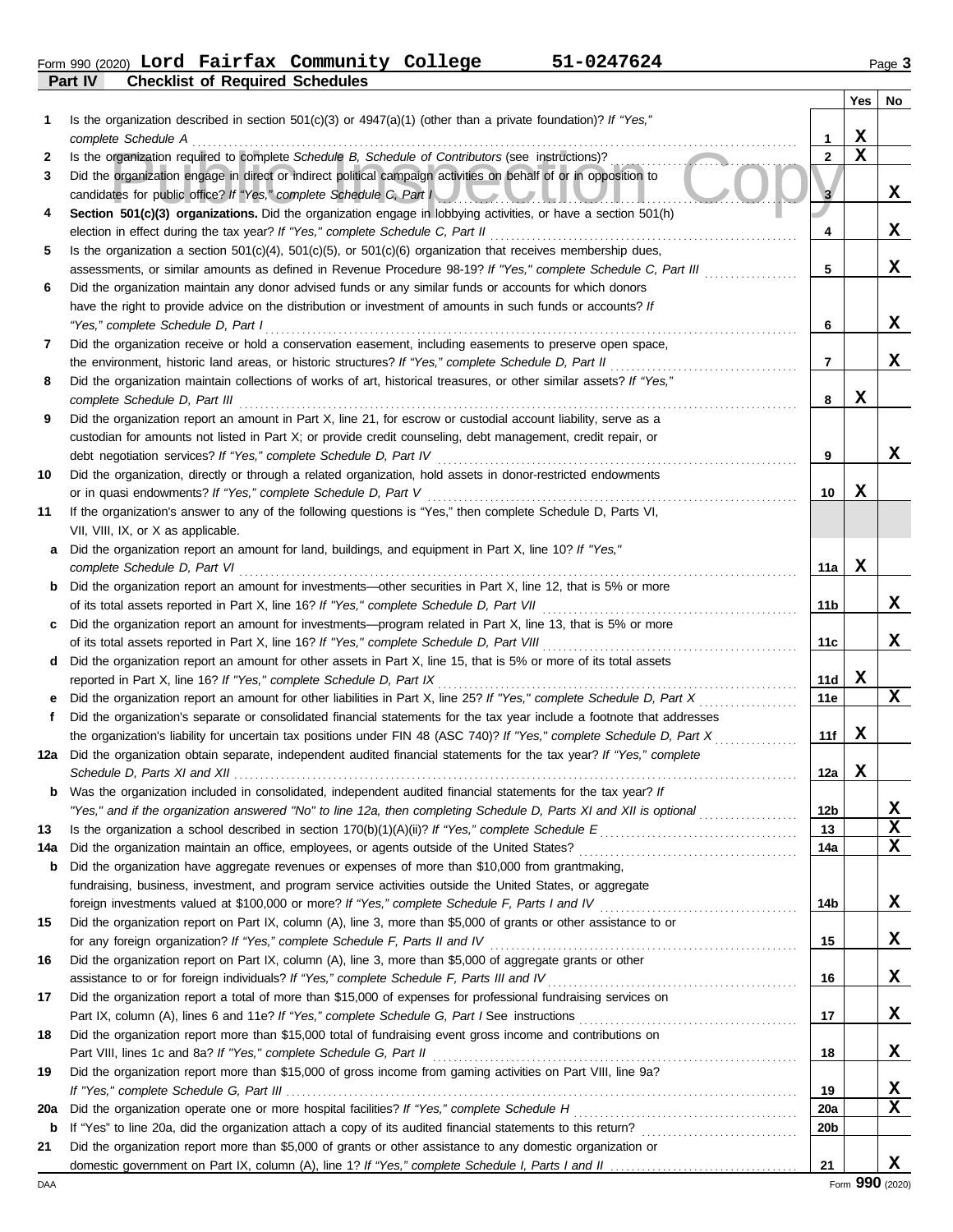Form 990 (2020) **Lord Fairfax Community College 51-0247624** Page **4 Part IV Checklist of Required Schedules** *(continued)* **Lord Fairfax Community College 51-0247624**

|     |                                                                                                                                                                                                                                  |                 | Yes             | No |
|-----|----------------------------------------------------------------------------------------------------------------------------------------------------------------------------------------------------------------------------------|-----------------|-----------------|----|
| 22  | Did the organization report more than \$5,000 of grants or other assistance to or for domestic individuals on                                                                                                                    |                 |                 |    |
|     | Part IX, column (A), line 2? If "Yes," complete Schedule I, Parts I and III                                                                                                                                                      | 22              | x               |    |
| 23  | Did the organization answer "Yes" to Part VII, Section A, line 3, 4, or 5 about compensation of the                                                                                                                              |                 |                 |    |
|     | organization's current and former officers, directors, trustees, key employees, and highest compensated                                                                                                                          |                 |                 |    |
|     | employees? If "Yes," complete Schedule J<br><u>III.ovvoda</u>                                                                                                                                                                    | 23              |                 | x  |
| 24a | Did the organization have a tax-exempt bond issue with an outstanding principal amount of more than                                                                                                                              |                 |                 |    |
|     | \$100,000 as of the last day of the year, that was issued after December 31, 2002? If "Yes," answer lines 24b                                                                                                                    |                 |                 |    |
|     | through 24d and complete Schedule K. If "No," go to line 25a                                                                                                                                                                     | 24a             | X               |    |
| b   | Did the organization invest any proceeds of tax-exempt bonds beyond a temporary period exception?                                                                                                                                | 24b             |                 | x  |
| c   | Did the organization maintain an escrow account other than a refunding escrow at any time during the year                                                                                                                        |                 |                 |    |
|     | to defease any tax-exempt bonds?                                                                                                                                                                                                 | 24c             |                 | х  |
| d   |                                                                                                                                                                                                                                  | 24d             |                 | X  |
| 25a | Section 501(c)(3), 501(c)(4), and 501(c)(29) organizations. Did the organization engage in an excess benefit                                                                                                                     |                 |                 | x  |
|     | transaction with a disqualified person during the year? If "Yes," complete Schedule L, Part I                                                                                                                                    | 25a             |                 |    |
| b   | Is the organization aware that it engaged in an excess benefit transaction with a disqualified person in a prior<br>year, and that the transaction has not been reported on any of the organization's prior Forms 990 or 990-EZ? |                 |                 |    |
|     | If "Yes," complete Schedule L, Part I                                                                                                                                                                                            | 25b             |                 | x  |
| 26  | Did the organization report any amount on Part X, line 5 or 22, for receivables from or payables to any current                                                                                                                  |                 |                 |    |
|     | or former officer, director, trustee, key employee, creator or founder, substantial contributor, or 35%                                                                                                                          |                 |                 |    |
|     | controlled entity or family member of any of these persons? If "Yes," complete Schedule L, Part II                                                                                                                               | 26              |                 | x  |
| 27  | Did the organization provide a grant or other assistance to any current or former officer, director, trustee, key                                                                                                                |                 |                 |    |
|     | employee, creator or founder, substantial contributor or employee thereof, a grant selection committee                                                                                                                           |                 |                 |    |
|     | member, or to a 35% controlled entity (including an employee thereof) or family member of any of these                                                                                                                           |                 |                 |    |
|     | persons? If "Yes," complete Schedule L, Part III                                                                                                                                                                                 | 27              |                 | x  |
| 28  | Was the organization a party to a business transaction with one of the following parties (see Schedule L, Part                                                                                                                   |                 |                 |    |
|     | IV instructions, for applicable filing thresholds, conditions, and exceptions):                                                                                                                                                  |                 |                 |    |
| а   | A current or former officer, director, trustee, key employee, creator or founder, or substantial contributor? If                                                                                                                 |                 |                 |    |
|     | "Yes," complete Schedule L, Part IV                                                                                                                                                                                              | <b>28a</b>      |                 | X  |
| b   | A family member of any individual described in line 28a? If "Yes," complete Schedule L, Part IV [[[[[[[[[[[[[                                                                                                                    | 28b             |                 | X  |
| c   | A 35% controlled entity of one or more individuals and/or organizations described in lines 28a or 28b? If                                                                                                                        |                 |                 |    |
|     | "Yes," complete Schedule L, Part IV                                                                                                                                                                                              | 28c             |                 | x  |
| 29  | Did the organization receive more than \$25,000 in non-cash contributions? If "Yes," complete Schedule M                                                                                                                         | 29              | x               |    |
| 30  | Did the organization receive contributions of art, historical treasures, or other similar assets, or qualified                                                                                                                   |                 |                 |    |
|     | conservation contributions? If "Yes," complete Schedule M                                                                                                                                                                        | 30              |                 | x  |
| 31  | Did the organization liquidate, terminate, or dissolve and cease operations? If "Yes," complete Schedule N, Part I                                                                                                               | 31              |                 | X  |
| 32  | Did the organization sell, exchange, dispose of, or transfer more than 25% of its net assets? If "Yes,"                                                                                                                          |                 |                 |    |
|     | complete Schedule N, Part II                                                                                                                                                                                                     | 32              |                 | x  |
| 33  | Did the organization own 100% of an entity disregarded as separate from the organization under Regulations<br>sections 301.7701-2 and 301.7701-3? If "Yes," complete Schedule R, Part I                                          | 33              |                 | x  |
| 34  | Was the organization related to any tax-exempt or taxable entity? If "Yes," complete Schedule R, Part II, III,                                                                                                                   |                 |                 |    |
|     | or IV, and Part V, line 1                                                                                                                                                                                                        | 34              |                 | х  |
| 35a |                                                                                                                                                                                                                                  | 35a             |                 | x  |
| b   | If "Yes" to line 35a, did the organization receive any payment from or engage in any transaction with a                                                                                                                          |                 |                 |    |
|     |                                                                                                                                                                                                                                  | 35 <sub>b</sub> |                 |    |
| 36  | Section 501(c)(3) organizations. Did the organization make any transfers to an exempt non-charitable                                                                                                                             |                 |                 |    |
|     | related organization? If "Yes," complete Schedule R, Part V, line 2                                                                                                                                                              | 36              |                 | x  |
| 37  | Did the organization conduct more than 5% of its activities through an entity that is not a related organization                                                                                                                 |                 |                 |    |
|     | and that is treated as a partnership for federal income tax purposes? If "Yes," complete Schedule R, Part VI                                                                                                                     | 37              |                 | x  |
| 38  | Did the organization complete Schedule O and provide explanations in Schedule O for Part VI, lines 11b and                                                                                                                       |                 |                 |    |
|     | 19? Note: All Form 990 filers are required to complete Schedule O.                                                                                                                                                               | 38              | X               |    |
|     | Statements Regarding Other IRS Filings and Tax Compliance<br>Part V                                                                                                                                                              |                 |                 |    |
|     | Check if Schedule O contains a response or note to any line in this Part V                                                                                                                                                       |                 |                 |    |
|     |                                                                                                                                                                                                                                  |                 | Yes             | No |
| 1а  | $\pmb{0}$<br>Enter the number reported in Box 3 of Form 1096. Enter -0- if not applicable<br>1a                                                                                                                                  |                 |                 |    |
| b   | 0<br>1 <sub>b</sub><br>Enter the number of Forms W-2G included in line 1a. Enter -0- if not applicable                                                                                                                           |                 |                 |    |
| c   | Did the organization comply with backup withholding rules for reportable payments to vendors and                                                                                                                                 |                 |                 |    |
|     |                                                                                                                                                                                                                                  | 1c              |                 |    |
| DAA |                                                                                                                                                                                                                                  |                 | Form 990 (2020) |    |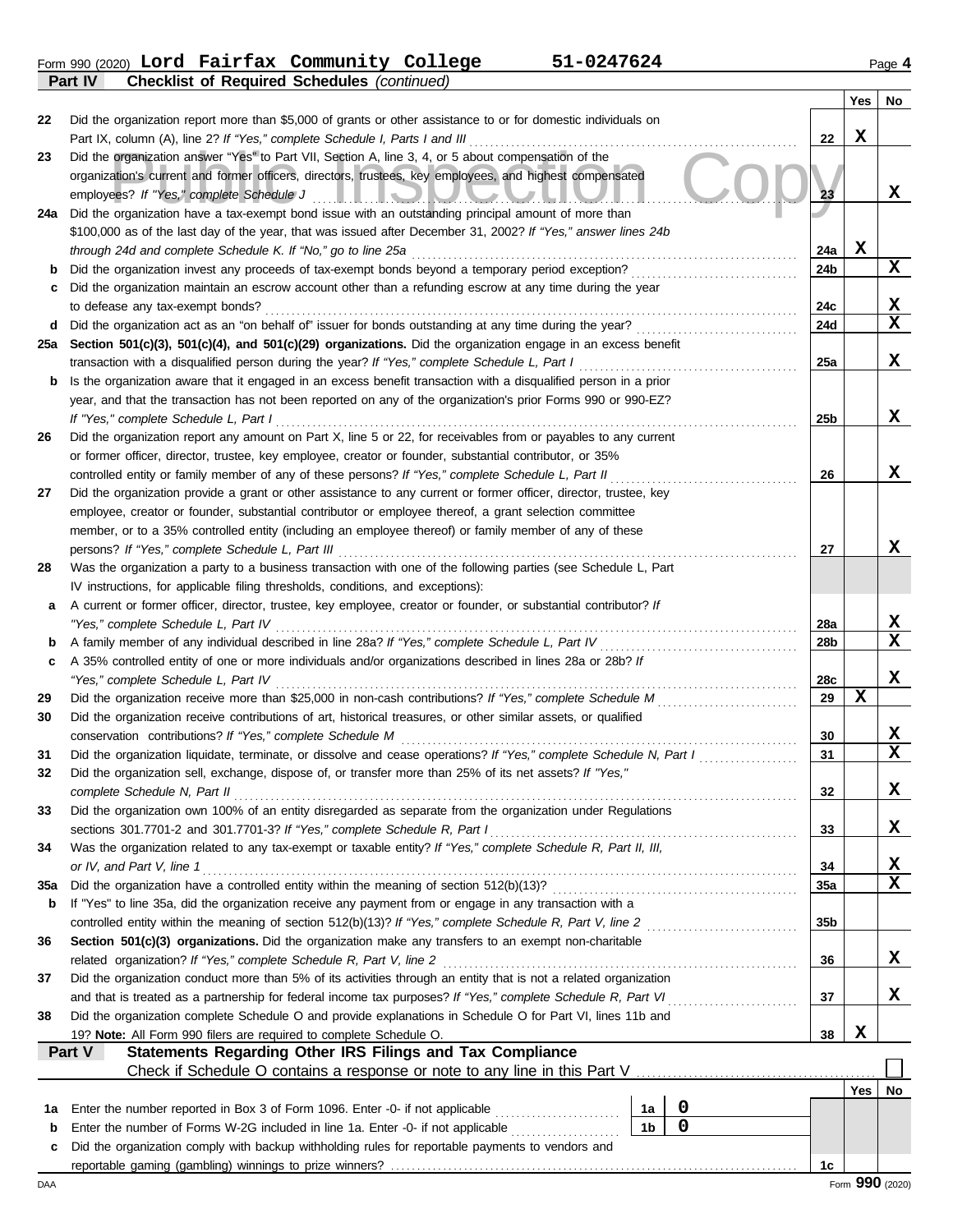|               |  | Form 990 (2020) Lord Fairfax Community College | 51-0247624                                                            | Page 5 |
|---------------|--|------------------------------------------------|-----------------------------------------------------------------------|--------|
| <b>Part V</b> |  |                                                | Statements Regarding Other IRS Filings and Tax Compliance (continued) |        |

|          |                                                                                                                                                                                                                                               |                 |   |                      | Yes    | No. |
|----------|-----------------------------------------------------------------------------------------------------------------------------------------------------------------------------------------------------------------------------------------------|-----------------|---|----------------------|--------|-----|
| 2a       | Enter the number of employees reported on Form W-3, Transmittal of Wage and Tax                                                                                                                                                               |                 |   |                      |        |     |
|          | Statements, filed for the calendar year ending with or within the year covered by this return                                                                                                                                                 | 2a              | 0 |                      |        |     |
| b        | If at least one is reported on line 2a, did the organization file all required federal employment tax returns?                                                                                                                                |                 |   | 2b                   |        |     |
|          | Note: If the sum of lines 1a and 2a is greater than 250, you may be required to e-file (see instructions)                                                                                                                                     |                 |   |                      |        |     |
| за       | Did the organization have unrelated business gross income of \$1,000 or more during the year?                                                                                                                                                 |                 |   | 3a<br>3 <sub>b</sub> | х<br>X |     |
| b        | If "Yes," has it filed a Form 990-T for this year? If "No" to line 3b, provide an explanation on Schedule O                                                                                                                                   |                 |   |                      |        |     |
| 4a       | At any time during the calendar year, did the organization have an interest in, or a signature or other authority over,<br>a financial account in a foreign country (such as a bank account, securities account, or other financial account)? |                 |   | 4a                   |        | x   |
| b        | If "Yes," enter the name of the foreign country $\mathbf u$                                                                                                                                                                                   |                 |   |                      |        |     |
|          | See instructions for filing requirements for FinCEN Form 114, Report of Foreign Bank and Financial Accounts (FBAR).                                                                                                                           |                 |   |                      |        |     |
| 5a       | Was the organization a party to a prohibited tax shelter transaction at any time during the tax year?                                                                                                                                         |                 |   | 5a                   |        | х   |
| b        |                                                                                                                                                                                                                                               |                 |   | 5b                   |        | X   |
| c        | If "Yes" to line 5a or 5b, did the organization file Form 8886-T?                                                                                                                                                                             |                 |   | 5c                   |        |     |
| 6а       | Does the organization have annual gross receipts that are normally greater than \$100,000, and did the                                                                                                                                        |                 |   |                      |        |     |
|          | organization solicit any contributions that were not tax deductible as charitable contributions?                                                                                                                                              |                 |   | 6a                   |        | x   |
| b        | If "Yes," did the organization include with every solicitation an express statement that such contributions or                                                                                                                                |                 |   |                      |        |     |
|          | gifts were not tax deductible?                                                                                                                                                                                                                |                 |   | 6b                   |        |     |
| 7        | Organizations that may receive deductible contributions under section 170(c).                                                                                                                                                                 |                 |   |                      |        |     |
| а        | Did the organization receive a payment in excess of \$75 made partly as a contribution and partly for goods                                                                                                                                   |                 |   |                      |        |     |
|          | and services provided to the payor?                                                                                                                                                                                                           |                 |   | 7a                   |        |     |
| b        |                                                                                                                                                                                                                                               |                 |   | 7b                   |        |     |
| с        | Did the organization sell, exchange, or otherwise dispose of tangible personal property for which it was                                                                                                                                      |                 |   |                      |        |     |
|          |                                                                                                                                                                                                                                               |                 |   | 7c                   |        |     |
| d        |                                                                                                                                                                                                                                               | 7d              |   |                      |        |     |
| е        |                                                                                                                                                                                                                                               |                 |   | 7e                   |        |     |
| f        | Did the organization, during the year, pay premiums, directly or indirectly, on a personal benefit contract?                                                                                                                                  |                 |   | 7f                   |        |     |
| g        |                                                                                                                                                                                                                                               |                 |   | 7g                   |        |     |
| h        | If the organization received a contribution of cars, boats, airplanes, or other vehicles, did the organization file a Form 1098-C?                                                                                                            |                 |   | 7h                   |        |     |
| 8        | Sponsoring organizations maintaining donor advised funds. Did a donor advised fund maintained by the<br>sponsoring organization have excess business holdings at any time during the year?                                                    |                 |   | 8                    |        |     |
| 9        | Sponsoring organizations maintaining donor advised funds.                                                                                                                                                                                     |                 |   |                      |        |     |
| а        | Did the sponsoring organization make any taxable distributions under section 4966?                                                                                                                                                            |                 |   | 9a                   |        |     |
| b        |                                                                                                                                                                                                                                               |                 |   | 9b                   |        |     |
| 10       | Section 501(c)(7) organizations. Enter:                                                                                                                                                                                                       |                 |   |                      |        |     |
| а        | Initiation fees and capital contributions included on Part VIII, line 12                                                                                                                                                                      | 10a             |   |                      |        |     |
| b        | Gross receipts, included on Form 990, Part VIII, line 12, for public use of club facilities                                                                                                                                                   | 10 <sub>b</sub> |   |                      |        |     |
| 11       | Section 501(c)(12) organizations. Enter:                                                                                                                                                                                                      |                 |   |                      |        |     |
| a        |                                                                                                                                                                                                                                               | 11a             |   |                      |        |     |
| b        | Gross income from other sources (Do not net amounts due or paid to other sources                                                                                                                                                              |                 |   |                      |        |     |
|          |                                                                                                                                                                                                                                               | 11 <sub>b</sub> |   |                      |        |     |
| 12a      | Section 4947(a)(1) non-exempt charitable trusts. Is the organization filing Form 990 in lieu of Form 1041?                                                                                                                                    |                 |   | 12a                  |        |     |
| b        | If "Yes," enter the amount of tax-exempt interest received or accrued during the year                                                                                                                                                         | 12b             |   |                      |        |     |
| 13       | Section 501(c)(29) qualified nonprofit health insurance issuers.                                                                                                                                                                              |                 |   |                      |        |     |
| а        | Is the organization licensed to issue qualified health plans in more than one state?                                                                                                                                                          |                 |   | 13а                  |        |     |
|          | Note: See the instructions for additional information the organization must report on Schedule O.                                                                                                                                             |                 |   |                      |        |     |
| b        | Enter the amount of reserves the organization is required to maintain by the states in which                                                                                                                                                  |                 |   |                      |        |     |
|          |                                                                                                                                                                                                                                               | 13b<br>13с      |   |                      |        |     |
| c        | Enter the amount of reserves on hand                                                                                                                                                                                                          |                 |   | 14a                  |        | x   |
| 14a<br>b |                                                                                                                                                                                                                                               |                 |   | 14b                  |        |     |
| 15       | Is the organization subject to the section 4960 tax on payment(s) of more than \$1,000,000 in remuneration or                                                                                                                                 |                 |   |                      |        |     |
|          | excess parachute payment(s) during the year?                                                                                                                                                                                                  |                 |   | 15                   |        | X.  |
|          | If "Yes," see instructions and file Form 4720, Schedule N.                                                                                                                                                                                    |                 |   |                      |        |     |
| 16       | Is the organization an educational institution subject to the section 4968 excise tax on net investment income?                                                                                                                               |                 |   | 16                   |        | X   |
|          | If "Yes," complete Form 4720, Schedule O.                                                                                                                                                                                                     |                 |   |                      |        |     |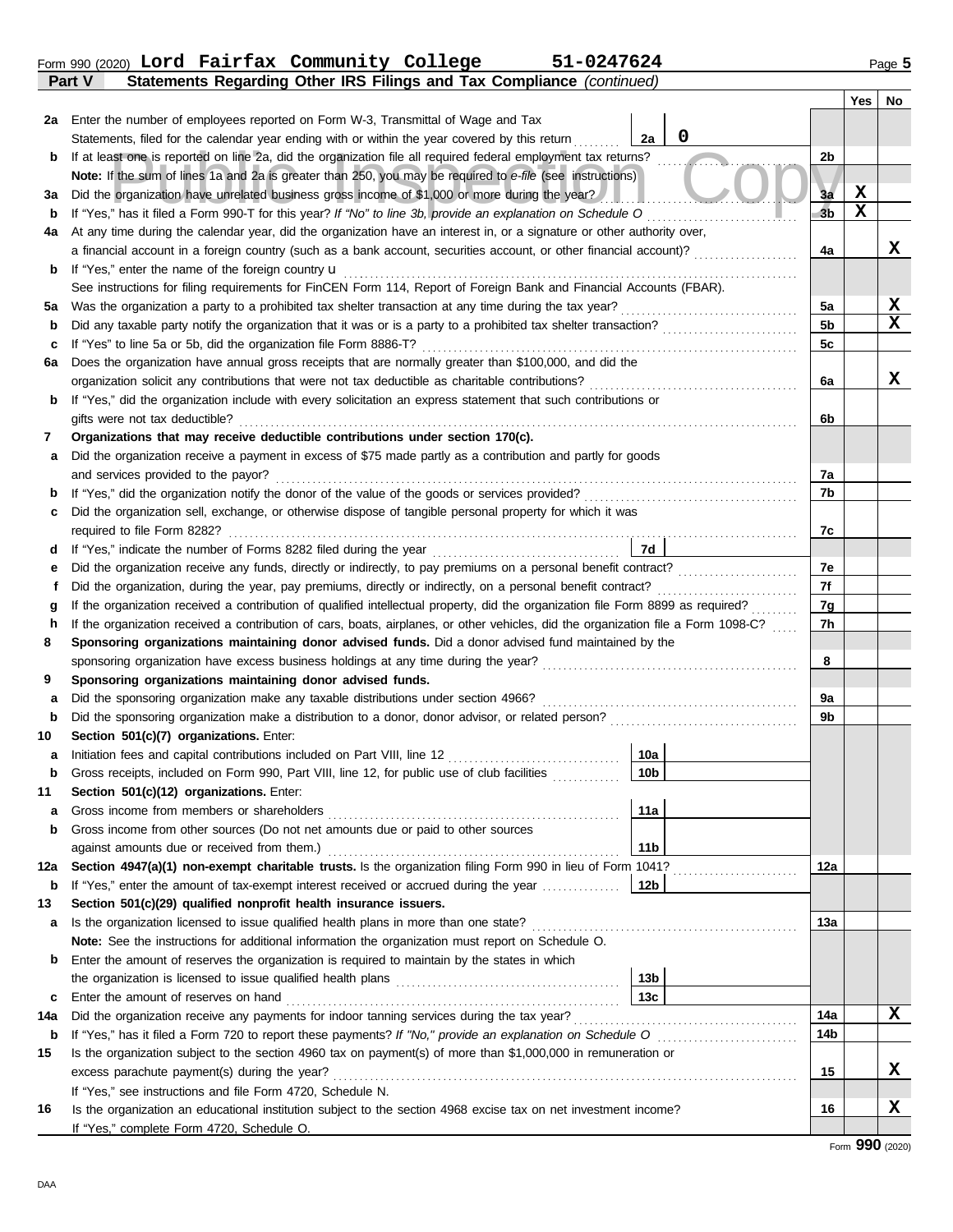| 51-0247624<br>Form 990 (2020) Lord Fairfax Community College | Page b |  |  |
|--------------------------------------------------------------|--------|--|--|
|--------------------------------------------------------------|--------|--|--|

|             | Part VI<br>Governance, Management, and Disclosure For each "Yes" response to lines 2 through 7b below, and for a "No"                                                                                                                                                                                                      |                 |     |                         |
|-------------|----------------------------------------------------------------------------------------------------------------------------------------------------------------------------------------------------------------------------------------------------------------------------------------------------------------------------|-----------------|-----|-------------------------|
|             | response to line 8a, 8b, or 10b below, describe the circumstances, processes, or changes on Schedule O. See instructions.                                                                                                                                                                                                  |                 |     |                         |
|             | Section A. Governing Body and Management                                                                                                                                                                                                                                                                                   |                 |     |                         |
|             |                                                                                                                                                                                                                                                                                                                            |                 | Yes | No                      |
| 1а          | 12<br>Enter the number of voting members of the governing body at the end of the tax year<br>1a<br>If there are material differences in voting rights among members of the governing body, or<br>if the governing body delegated broad authority to an executive committee or similar<br>committee, explain on Schedule O. |                 |     |                         |
| $\mathbf b$ | 10<br>1b<br>Enter the number of voting members included on line 1a, above, who are independent                                                                                                                                                                                                                             |                 |     |                         |
| 2           | Did any officer, director, trustee, or key employee have a family relationship or a business relationship with                                                                                                                                                                                                             |                 |     |                         |
|             | any other officer, director, trustee, or key employee?                                                                                                                                                                                                                                                                     | 2               |     | X                       |
| 3           | Did the organization delegate control over management duties customarily performed by or under the direct                                                                                                                                                                                                                  |                 |     |                         |
|             | supervision of officers, directors, trustees, or key employees to a management company or other person?                                                                                                                                                                                                                    | 3               |     | X                       |
| 4           | Did the organization make any significant changes to its governing documents since the prior Form 990 was filed?                                                                                                                                                                                                           | 4               |     | $\overline{\mathbf{x}}$ |
| 5           | Did the organization become aware during the year of a significant diversion of the organization's assets?                                                                                                                                                                                                                 | 5               |     | $\overline{\mathbf{x}}$ |
| 6           | Did the organization have members or stockholders?                                                                                                                                                                                                                                                                         | 6               |     | $\overline{\mathbf{x}}$ |
| 7a          | Did the organization have members, stockholders, or other persons who had the power to elect or appoint                                                                                                                                                                                                                    |                 |     |                         |
|             | one or more members of the governing body?                                                                                                                                                                                                                                                                                 | 7a              |     | X                       |
| b           | Are any governance decisions of the organization reserved to (or subject to approval by) members,                                                                                                                                                                                                                          |                 |     |                         |
|             | stockholders, or persons other than the governing body?                                                                                                                                                                                                                                                                    | 7b              |     | x                       |
| 8           | Did the organization contemporaneously document the meetings held or written actions undertaken during the year by the following:<br>The governing body?                                                                                                                                                                   | 8а              | X   |                         |
| а<br>b      | Each committee with authority to act on behalf of the governing body?                                                                                                                                                                                                                                                      | 8b              | X   |                         |
| 9           | Is there any officer, director, trustee, or key employee listed in Part VII, Section A, who cannot be reached at                                                                                                                                                                                                           |                 |     |                         |
|             |                                                                                                                                                                                                                                                                                                                            | 9               |     | x                       |
|             | Section B. Policies (This Section B requests information about policies not required by the Internal Revenue Code.)                                                                                                                                                                                                        |                 |     |                         |
|             |                                                                                                                                                                                                                                                                                                                            |                 | Yes | No                      |
| 10a         | Did the organization have local chapters, branches, or affiliates?                                                                                                                                                                                                                                                         | 10a             |     | X                       |
| b           | If "Yes," did the organization have written policies and procedures governing the activities of such chapters,                                                                                                                                                                                                             |                 |     |                         |
|             | affiliates, and branches to ensure their operations are consistent with the organization's exempt purposes?                                                                                                                                                                                                                | 10 <sub>b</sub> |     |                         |
| 11a         | Has the organization provided a complete copy of this Form 990 to all members of its governing body before filing the form?                                                                                                                                                                                                | 11a             |     | x                       |
| b           | Describe in Schedule O the process, if any, used by the organization to review this Form 990.                                                                                                                                                                                                                              |                 |     |                         |
| 12a         | Did the organization have a written conflict of interest policy? If "No," go to line 13                                                                                                                                                                                                                                    | 12a             | X   |                         |
| b           | Were officers, directors, or trustees, and key employees required to disclose annually interests that could give rise to conflicts?                                                                                                                                                                                        | 12b             | X   |                         |
| c           | Did the organization regularly and consistently monitor and enforce compliance with the policy? If "Yes,"                                                                                                                                                                                                                  |                 |     |                         |
|             | describe in Schedule O how this was done                                                                                                                                                                                                                                                                                   | 12c             | X   |                         |
| 13          | Did the organization have a written whistleblower policy?                                                                                                                                                                                                                                                                  | 13              |     | X<br>X                  |
| 14          | Did the organization have a written document retention and destruction policy?                                                                                                                                                                                                                                             | 14              |     |                         |
| 15          | Did the process for determining compensation of the following persons include a review and approval by                                                                                                                                                                                                                     |                 |     |                         |
|             | independent persons, comparability data, and contemporaneous substantiation of the deliberation and decision?                                                                                                                                                                                                              | 15a             | X   |                         |
| а<br>b      | Other officers or key employees of the organization                                                                                                                                                                                                                                                                        | 15b             |     | X                       |
|             | If "Yes" to line 15a or 15b, describe the process in Schedule O (see instructions).                                                                                                                                                                                                                                        |                 |     |                         |
| 16a         | Did the organization invest in, contribute assets to, or participate in a joint venture or similar arrangement                                                                                                                                                                                                             |                 |     |                         |
|             | with a taxable entity during the year?                                                                                                                                                                                                                                                                                     | 16a             |     | x                       |
| b           | If "Yes," did the organization follow a written policy or procedure requiring the organization to evaluate its                                                                                                                                                                                                             |                 |     |                         |
|             | participation in joint venture arrangements under applicable federal tax law, and take steps to safeguard the                                                                                                                                                                                                              |                 |     |                         |
|             |                                                                                                                                                                                                                                                                                                                            | 16b             |     |                         |
|             | <b>Section C. Disclosure</b>                                                                                                                                                                                                                                                                                               |                 |     |                         |
| 17          | List the states with which a copy of this Form 990 is required to be filed $\mathbf u$ None                                                                                                                                                                                                                                |                 |     |                         |
| 18          | Section 6104 requires an organization to make its Forms 1023 (1024 or 1024-A, if applicable), 990, and 990-T (Section 501(c)                                                                                                                                                                                               |                 |     |                         |
|             | (3)s only) available for public inspection. Indicate how you made these available. Check all that apply.                                                                                                                                                                                                                   |                 |     |                         |
|             | Another's website $ \mathbf{X} $ Upon request<br>Other (explain on Schedule O)<br>Own website                                                                                                                                                                                                                              |                 |     |                         |
| 19          | Describe on Schedule O whether (and if so, how) the organization made its governing documents, conflict of interest policy, and                                                                                                                                                                                            |                 |     |                         |
|             | financial statements available to the public during the tax year.                                                                                                                                                                                                                                                          |                 |     |                         |
| 20          | State the name, address, and telephone number of the person who possesses the organization's books and records u<br>173 Skirmisher Lane                                                                                                                                                                                    |                 |     |                         |
|             | Lord Fairfax Community College<br>VA 22645<br>Middletown                                                                                                                                                                                                                                                                   | 540-868-4091    |     |                         |
|             |                                                                                                                                                                                                                                                                                                                            |                 |     |                         |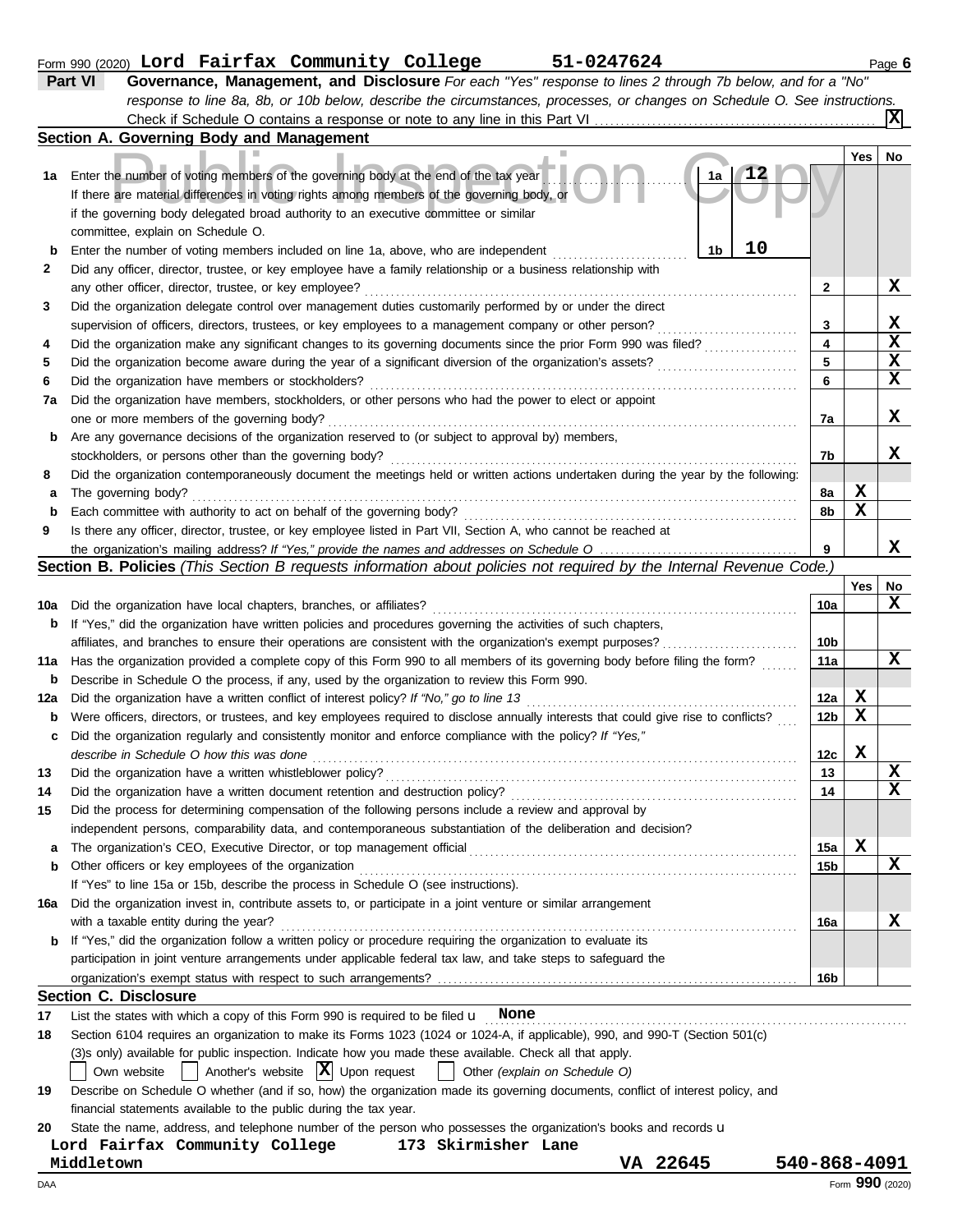| Part VII Compensation of Officers, Directors, Trustees, Key Employees, Highest Compensated Employees, and                                                                                                                                                                                                                   |                                                               |                                  |                         |             |                 |                                                                                                 |        |                                                                                  |                                                                                       |                                                                                     |
|-----------------------------------------------------------------------------------------------------------------------------------------------------------------------------------------------------------------------------------------------------------------------------------------------------------------------------|---------------------------------------------------------------|----------------------------------|-------------------------|-------------|-----------------|-------------------------------------------------------------------------------------------------|--------|----------------------------------------------------------------------------------|---------------------------------------------------------------------------------------|-------------------------------------------------------------------------------------|
| <b>Independent Contractors</b>                                                                                                                                                                                                                                                                                              |                                                               |                                  |                         |             |                 |                                                                                                 |        |                                                                                  |                                                                                       |                                                                                     |
|                                                                                                                                                                                                                                                                                                                             |                                                               |                                  |                         |             |                 |                                                                                                 |        | Check if Schedule O contains a response or note to any line in this Part VII     |                                                                                       |                                                                                     |
| Section A.                                                                                                                                                                                                                                                                                                                  |                                                               |                                  |                         |             |                 |                                                                                                 |        | Officers, Directors, Trustees, Key Employees, and Highest Compensated Employees  |                                                                                       |                                                                                     |
| 1a Complete this table for all persons required to be listed. Report compensation for the calendar year ending with or within the<br>organization's tax year.<br>• List all of the organization's current officers, directors, trustees (whether individuals or organizations), regardless of amount of                     |                                                               |                                  |                         |             |                 |                                                                                                 |        |                                                                                  |                                                                                       |                                                                                     |
| compensation. Enter -0- in columns (D), (E), and (F) if no compensation was paid.                                                                                                                                                                                                                                           |                                                               |                                  |                         |             |                 |                                                                                                 |        |                                                                                  |                                                                                       |                                                                                     |
| • List all of the organization's current key employees, if any. See instructions for definition of "key employee."                                                                                                                                                                                                          |                                                               |                                  |                         |             |                 |                                                                                                 |        |                                                                                  |                                                                                       |                                                                                     |
| List the organization's five current highest compensated employees (other than an officer, director, trustee, or key employee)<br>who received reportable compensation (Box 5 of Form W-2 and/or Box 7 of Form 1099-MISC) of more than \$100,000 from the<br>organization and any related organizations.                    |                                                               |                                  |                         |             |                 |                                                                                                 |        |                                                                                  |                                                                                       |                                                                                     |
| List all of the organization's former officers, key employees, and highest compensated employees who received more than<br>\$100,000 of reportable compensation from the organization and any related organizations.                                                                                                        |                                                               |                                  |                         |             |                 |                                                                                                 |        |                                                                                  |                                                                                       |                                                                                     |
| List all of the organization's former directors or trustees that received, in the capacity as a former director or trustee of the<br>organization, more than \$10,000 of reportable compensation from the organization and any related organizations.<br>See instructions for the order in which to list the persons above. |                                                               |                                  |                         |             |                 |                                                                                                 |        |                                                                                  |                                                                                       |                                                                                     |
| X<br>Check this box if neither the organization nor any related organization compensated any current officer, director, or trustee.                                                                                                                                                                                         |                                                               |                                  |                         |             |                 |                                                                                                 |        |                                                                                  |                                                                                       |                                                                                     |
| (A)<br>Name and title                                                                                                                                                                                                                                                                                                       | (B)<br>Average<br>hours<br>per week<br>(list any<br>hours for |                                  |                         |             | (C)<br>Position | (do not check more than one<br>box, unless person is both an<br>officer and a director/trustee) |        | (D)<br>Reportable<br>compensation<br>from the<br>organization<br>(W-2/1099-MISC) | (E)<br>Reportable<br>compensation<br>from related<br>organizations<br>(W-2/1099-MISC) | (F)<br>Estimated amount<br>of other<br>compensation<br>from the<br>organization and |
|                                                                                                                                                                                                                                                                                                                             | related<br>organizations<br>below<br>dotted line)             | Individual<br>directo<br>trustee | nstitutional<br>trustee | Officer     | Ķey<br>employee | Highest compensated<br>employee                                                                 | Former |                                                                                  |                                                                                       | related organizations                                                               |
| (1) Nancie S. Williams                                                                                                                                                                                                                                                                                                      |                                                               |                                  |                         |             |                 |                                                                                                 |        |                                                                                  |                                                                                       |                                                                                     |
|                                                                                                                                                                                                                                                                                                                             | 2.00                                                          |                                  |                         |             |                 |                                                                                                 |        |                                                                                  |                                                                                       |                                                                                     |
| Chair                                                                                                                                                                                                                                                                                                                       | 0.00                                                          | $\mathbf x$                      |                         | X           |                 |                                                                                                 |        | 0                                                                                | 0                                                                                     | 0                                                                                   |
| (2) David Slye                                                                                                                                                                                                                                                                                                              |                                                               |                                  |                         |             |                 |                                                                                                 |        |                                                                                  |                                                                                       |                                                                                     |
| Vice Chair                                                                                                                                                                                                                                                                                                                  | 2.00<br>0.00                                                  | $\mathbf x$                      |                         | $\mathbf x$ |                 |                                                                                                 |        | 0                                                                                | 0                                                                                     | 0                                                                                   |
| (3) Craig Short                                                                                                                                                                                                                                                                                                             |                                                               |                                  |                         |             |                 |                                                                                                 |        |                                                                                  |                                                                                       |                                                                                     |
|                                                                                                                                                                                                                                                                                                                             | 2.00                                                          |                                  |                         |             |                 |                                                                                                 |        |                                                                                  |                                                                                       |                                                                                     |
| Ex-Officio Treasurer                                                                                                                                                                                                                                                                                                        | 0.00                                                          | $\mathbf x$                      |                         | $\mathbf x$ |                 |                                                                                                 |        | 0                                                                                | 0                                                                                     | 0                                                                                   |
| (4) Kimberly Blosser                                                                                                                                                                                                                                                                                                        |                                                               |                                  |                         |             |                 |                                                                                                 |        |                                                                                  |                                                                                       |                                                                                     |
|                                                                                                                                                                                                                                                                                                                             | 2.00                                                          |                                  |                         |             |                 |                                                                                                 |        |                                                                                  |                                                                                       |                                                                                     |
| Ex-Officio Secretary                                                                                                                                                                                                                                                                                                        | 0.00                                                          | $\mathbf x$                      |                         | $\mathbf x$ |                 |                                                                                                 |        | 0                                                                                | 0                                                                                     | $\mathbf 0$                                                                         |
| (5) Joel Barkman                                                                                                                                                                                                                                                                                                            |                                                               |                                  |                         |             |                 |                                                                                                 |        |                                                                                  |                                                                                       |                                                                                     |
|                                                                                                                                                                                                                                                                                                                             | 1.00                                                          |                                  |                         |             |                 |                                                                                                 |        |                                                                                  |                                                                                       |                                                                                     |
| Member                                                                                                                                                                                                                                                                                                                      | 0.00                                                          | $\mathbf x$                      |                         |             |                 |                                                                                                 |        | 0                                                                                | 0                                                                                     | 0                                                                                   |
| (6) Debbie Donehey                                                                                                                                                                                                                                                                                                          |                                                               |                                  |                         |             |                 |                                                                                                 |        |                                                                                  |                                                                                       |                                                                                     |
|                                                                                                                                                                                                                                                                                                                             | nn<br>າ                                                       |                                  |                         |             |                 |                                                                                                 |        |                                                                                  |                                                                                       |                                                                                     |

|                       | <b>T.OO</b> |   |   |   |                |
|-----------------------|-------------|---|---|---|----------------|
| Member                | 0.00        | X | 0 | 0 | 0              |
| (7) Irene Hardesty    |             |   |   |   |                |
|                       | 1.00        |   |   |   |                |
| Member                | 0.00        | x | 0 | 0 | 0              |
| (8) Michael Lake      |             |   |   |   |                |
|                       | 1.00        |   |   |   |                |
| Member                | 0.00        | X | 0 | 0 | 0              |
| (9) Chuck McWilliams, | Jr.         |   |   |   |                |
|                       | 1.00        |   |   |   |                |
| Member                | 0.00        | X | 0 | 0 | $\Omega$       |
| (10) Dennis Morris    |             |   |   |   |                |
|                       | 1.00        |   |   |   |                |
| Member                | 0.00        | X | 0 | 0 | 0              |
| (11) Doug Stallard    |             |   |   |   |                |
|                       | 1.00        |   |   |   |                |
| Member                | 0.00        | X | 0 | 0 | 0              |
|                       |             |   |   |   | 0 <sup>0</sup> |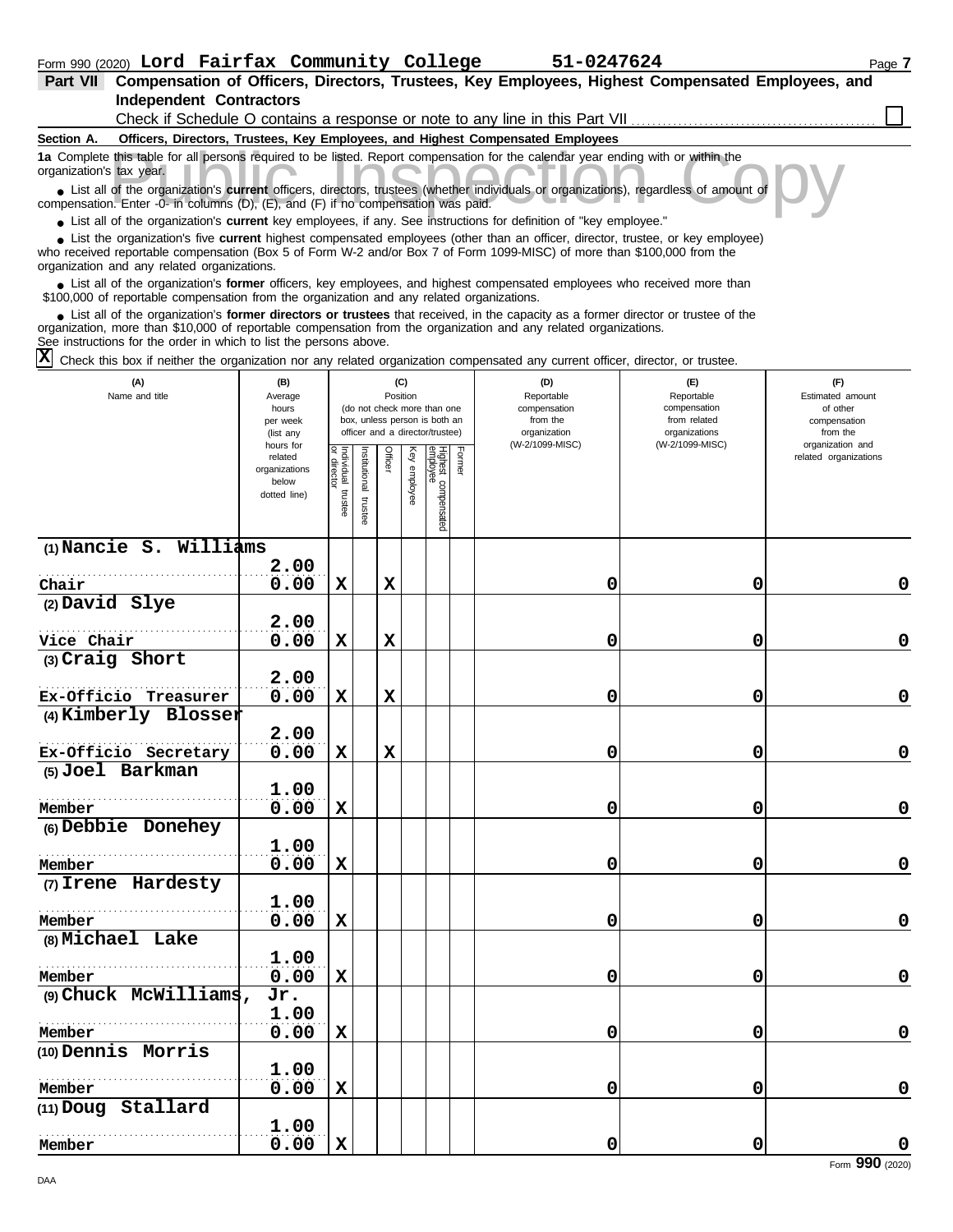|                   |            |                                    |         | Form 990 (2020) Lord Fairfax Community College                                 |                                      |                      |          |              |                                                                                                 |        | 51-0247624                                                                                                                                                                                                                                             |                                                                    |                                                                 |                     | Page 8 |
|-------------------|------------|------------------------------------|---------|--------------------------------------------------------------------------------|--------------------------------------|----------------------|----------|--------------|-------------------------------------------------------------------------------------------------|--------|--------------------------------------------------------------------------------------------------------------------------------------------------------------------------------------------------------------------------------------------------------|--------------------------------------------------------------------|-----------------------------------------------------------------|---------------------|--------|
|                   | Part VII   |                                    |         |                                                                                |                                      |                      |          |              |                                                                                                 |        | Section A. Officers, Directors, Trustees, Key Employees, and Highest Compensated Employees (continued)                                                                                                                                                 |                                                                    |                                                                 |                     |        |
|                   |            | (A)<br>Name and title              |         | (B)<br>Average<br>hours<br>per week<br>(list any                               |                                      |                      | Position | (C)          | (do not check more than one<br>box, unless person is both an<br>officer and a director/trustee) |        | (D)<br>Reportable<br>compensation<br>from the<br>organization                                                                                                                                                                                          | (E)<br>Reportable<br>compensation<br>from related<br>organizations | (F)<br>Estimated amount<br>of other<br>compensation<br>from the |                     |        |
|                   |            |                                    |         | hours for<br>related<br>organizations<br>below<br>dotted line)                 | Individual<br>or director<br>trustee | nstitutional trustee | Officer  | Key employee | Highest compensated<br>employee                                                                 | Former | (W-2/1099-MISC)                                                                                                                                                                                                                                        | (W-2/1099-MISC)                                                    | organization and<br>related organizations                       |                     |        |
| (12)              |            | James                              | Watkins | 1.00                                                                           |                                      |                      |          |              |                                                                                                 |        |                                                                                                                                                                                                                                                        |                                                                    |                                                                 |                     |        |
|                   | Member     |                                    |         | 0.00                                                                           | X                                    |                      |          |              |                                                                                                 |        | 0                                                                                                                                                                                                                                                      | 0                                                                  |                                                                 |                     | 0      |
| (13)              |            | Liv Heggoy                         |         | 40.00                                                                          |                                      |                      |          |              |                                                                                                 |        |                                                                                                                                                                                                                                                        |                                                                    |                                                                 |                     |        |
|                   |            | Executive Director                 |         | 0.00                                                                           |                                      |                      | X        |              |                                                                                                 |        | 0                                                                                                                                                                                                                                                      | 0                                                                  |                                                                 |                     | 0      |
|                   |            |                                    |         |                                                                                |                                      |                      |          |              |                                                                                                 |        |                                                                                                                                                                                                                                                        |                                                                    |                                                                 |                     |        |
|                   |            |                                    |         |                                                                                |                                      |                      |          |              |                                                                                                 |        |                                                                                                                                                                                                                                                        |                                                                    |                                                                 |                     |        |
|                   |            |                                    |         |                                                                                |                                      |                      |          |              |                                                                                                 |        |                                                                                                                                                                                                                                                        |                                                                    |                                                                 |                     |        |
|                   |            |                                    |         |                                                                                |                                      |                      |          |              |                                                                                                 |        |                                                                                                                                                                                                                                                        |                                                                    |                                                                 |                     |        |
|                   |            |                                    |         |                                                                                |                                      |                      |          |              |                                                                                                 |        |                                                                                                                                                                                                                                                        |                                                                    |                                                                 |                     |        |
|                   |            |                                    |         |                                                                                |                                      |                      |          |              |                                                                                                 |        |                                                                                                                                                                                                                                                        |                                                                    |                                                                 |                     |        |
|                   |            |                                    |         |                                                                                |                                      |                      |          |              |                                                                                                 |        |                                                                                                                                                                                                                                                        |                                                                    |                                                                 |                     |        |
| 1b<br>c           | Subtotal   |                                    |         | Total from continuation sheets to Part VII, Section A                          |                                      |                      |          |              |                                                                                                 | u<br>u |                                                                                                                                                                                                                                                        |                                                                    |                                                                 |                     |        |
| d<br>$\mathbf{2}$ |            |                                    |         |                                                                                |                                      |                      |          |              |                                                                                                 |        | Total number of individuals (including but not limited to those listed above) who received more than \$100,000 of                                                                                                                                      |                                                                    |                                                                 |                     |        |
|                   |            |                                    |         | reportable compensation from the organization $\bf{u}$ 0                       |                                      |                      |          |              |                                                                                                 |        |                                                                                                                                                                                                                                                        |                                                                    |                                                                 | Yes                 | No     |
| 3                 |            |                                    |         | employee on line 1a? If "Yes," complete Schedule J for such individual         |                                      |                      |          |              |                                                                                                 |        | Did the organization list any former officer, director, trustee, key employee, or highest compensated                                                                                                                                                  |                                                                    | 3                                                               |                     | X      |
| 4                 |            |                                    |         |                                                                                |                                      |                      |          |              |                                                                                                 |        | For any individual listed on line 1a, is the sum of reportable compensation and other compensation from the<br>organization and related organizations greater than \$150,000? If "Yes," complete Schedule J for such                                   |                                                                    |                                                                 |                     |        |
|                   | individual |                                    |         |                                                                                |                                      |                      |          |              |                                                                                                 |        |                                                                                                                                                                                                                                                        |                                                                    | 4                                                               |                     | X      |
| 5                 |            |                                    |         |                                                                                |                                      |                      |          |              |                                                                                                 |        | Did any person listed on line 1a receive or accrue compensation from any unrelated organization or individual                                                                                                                                          |                                                                    | 5                                                               |                     | X      |
|                   |            | Section B. Independent Contractors |         |                                                                                |                                      |                      |          |              |                                                                                                 |        |                                                                                                                                                                                                                                                        |                                                                    |                                                                 |                     |        |
| 1                 |            |                                    |         |                                                                                |                                      |                      |          |              |                                                                                                 |        | Complete this table for your five highest compensated independent contractors that received more than \$100,000 of<br>compensation from the organization. Report compensation for the calendar year ending with or within the organization's tax year. |                                                                    |                                                                 |                     |        |
|                   |            |                                    |         | (A)<br>Name and business address                                               |                                      |                      |          |              |                                                                                                 |        |                                                                                                                                                                                                                                                        | (B)<br>Description of services                                     |                                                                 | (C)<br>Compensation |        |
|                   |            |                                    |         |                                                                                |                                      |                      |          |              |                                                                                                 |        |                                                                                                                                                                                                                                                        |                                                                    |                                                                 |                     |        |
|                   |            |                                    |         |                                                                                |                                      |                      |          |              |                                                                                                 |        |                                                                                                                                                                                                                                                        |                                                                    |                                                                 |                     |        |
|                   |            |                                    |         |                                                                                |                                      |                      |          |              |                                                                                                 |        |                                                                                                                                                                                                                                                        |                                                                    |                                                                 |                     |        |
|                   |            |                                    |         |                                                                                |                                      |                      |          |              |                                                                                                 |        |                                                                                                                                                                                                                                                        |                                                                    |                                                                 |                     |        |
|                   |            |                                    |         |                                                                                |                                      |                      |          |              |                                                                                                 |        |                                                                                                                                                                                                                                                        |                                                                    |                                                                 |                     |        |
| $\mathbf{2}$      |            |                                    |         | received more than \$100,000 of compensation from the organization $\mathbf u$ |                                      |                      |          |              |                                                                                                 |        | Total number of independent contractors (including but not limited to those listed above) who                                                                                                                                                          | 0                                                                  |                                                                 |                     |        |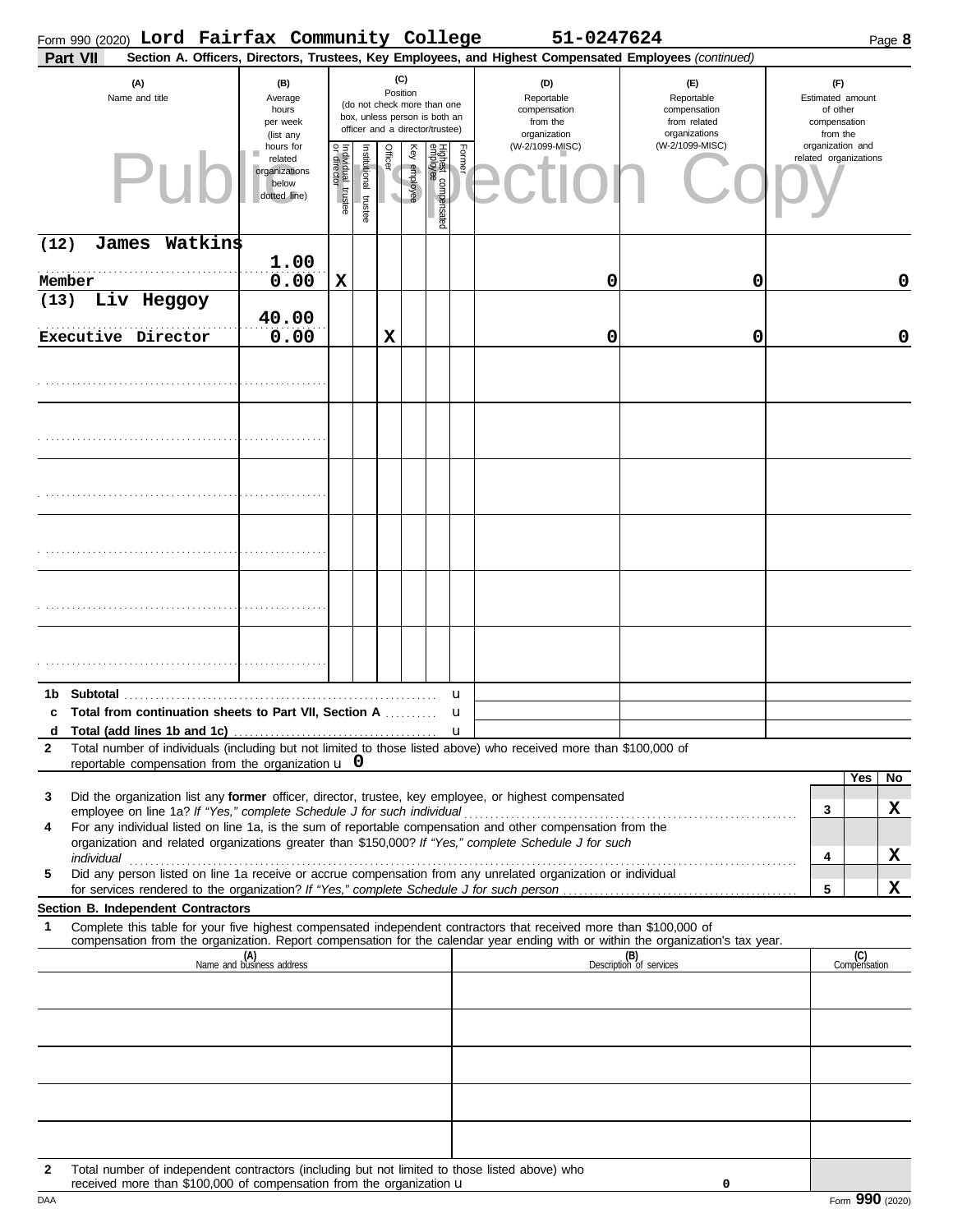|                                                           |           | Form 990 (2020) Lord Fairfax Community College                                                |    |                                      |                 |                      |              |                      | 51-0247624                                   |                               | Page 9                                                 |
|-----------------------------------------------------------|-----------|-----------------------------------------------------------------------------------------------|----|--------------------------------------|-----------------|----------------------|--------------|----------------------|----------------------------------------------|-------------------------------|--------------------------------------------------------|
|                                                           | Part VIII |                                                                                               |    | <b>Statement of Revenue</b>          |                 |                      |              |                      |                                              |                               |                                                        |
|                                                           |           |                                                                                               |    |                                      |                 |                      |              |                      |                                              | (C)                           | (D)                                                    |
|                                                           |           |                                                                                               |    |                                      |                 |                      |              | (A)<br>Total revenue | (B)<br>Related or exempt<br>function revenue | Unrelated<br>business revenue | Revenue excluded<br>from tax under<br>sections 512-514 |
|                                                           |           | 1a Federated campaigns                                                                        |    |                                      | 1a              |                      |              |                      |                                              |                               |                                                        |
| Contributions, Gifts, Grants<br>and Other Similar Amounts |           | <b>b</b> Membership dues                                                                      |    |                                      | 1 <sub>b</sub>  |                      |              |                      |                                              |                               |                                                        |
|                                                           |           | c Fundraising events                                                                          |    |                                      | 1 <sub>c</sub>  |                      |              |                      |                                              |                               |                                                        |
|                                                           |           | d Related organizations                                                                       |    |                                      | 1 <sub>d</sub>  |                      |              |                      |                                              |                               |                                                        |
|                                                           |           | <b>e</b> Government grants (contributions)                                                    |    |                                      | 1e              |                      |              |                      |                                              |                               |                                                        |
|                                                           |           | f All other contributions, gifts, grants,                                                     |    |                                      |                 |                      |              |                      |                                              |                               |                                                        |
|                                                           |           | and similar amounts not included above                                                        |    |                                      | 1f              | 1,494,019            |              |                      |                                              |                               |                                                        |
|                                                           |           | <b>g</b> Noncash contributions included in lines 1a-1f                                        |    |                                      | 1g $\vert$ \$   |                      | 50,312       |                      |                                              |                               |                                                        |
|                                                           |           |                                                                                               |    |                                      |                 |                      | $\mathbf{u}$ | 1,494,019            |                                              |                               |                                                        |
|                                                           |           |                                                                                               |    |                                      |                 | <b>Business Code</b> |              |                      |                                              |                               |                                                        |
|                                                           | 2a        |                                                                                               |    | Facility Lease Manual Communications |                 |                      |              | 700,000              | 700,000                                      |                               |                                                        |
| Program Service<br>Revenue                                | b         |                                                                                               |    |                                      |                 |                      |              |                      |                                              |                               |                                                        |
|                                                           | c         |                                                                                               |    |                                      |                 |                      |              |                      |                                              |                               |                                                        |
|                                                           |           |                                                                                               |    |                                      |                 |                      |              |                      |                                              |                               |                                                        |
|                                                           |           |                                                                                               |    |                                      |                 |                      |              |                      |                                              |                               |                                                        |
|                                                           |           | f All other program service revenue                                                           |    |                                      |                 |                      |              |                      |                                              |                               |                                                        |
|                                                           |           |                                                                                               |    |                                      |                 |                      |              | 700,000              |                                              |                               |                                                        |
|                                                           | 3         | Investment income (including dividends, interest, and                                         |    |                                      |                 |                      |              |                      |                                              |                               |                                                        |
|                                                           |           |                                                                                               |    |                                      |                 |                      | u            | 224,926              |                                              |                               | 224,926                                                |
|                                                           | 4         | Income from investment of tax-exempt bond proceeds<br>(i) Real<br><b>6a</b> Gross rents<br>6a |    |                                      |                 | u                    |              |                      |                                              |                               |                                                        |
|                                                           | 5         |                                                                                               |    |                                      |                 |                      | u            |                      |                                              |                               |                                                        |
|                                                           |           |                                                                                               |    |                                      |                 | (ii) Personal        |              |                      |                                              |                               |                                                        |
|                                                           |           |                                                                                               |    |                                      |                 |                      |              |                      |                                              |                               |                                                        |
|                                                           |           | <b>b</b> Less: rental expenses                                                                | 6b |                                      |                 |                      |              |                      |                                              |                               |                                                        |
|                                                           |           | Rental inc. or (loss)                                                                         | 6с |                                      |                 |                      |              |                      |                                              |                               |                                                        |
|                                                           | d         | <b>7a</b> Gross amount from                                                                   |    | (i) Securities                       |                 | (ii) Other           | u            |                      |                                              |                               |                                                        |
|                                                           |           | sales of assets                                                                               |    | 2,887,440                            |                 | 21,121               |              |                      |                                              |                               |                                                        |
|                                                           |           | other than inventory                                                                          | 7a |                                      |                 |                      |              |                      |                                              |                               |                                                        |
|                                                           |           | <b>b</b> Less: cost or other                                                                  | 7b | 2,796,263                            |                 |                      |              |                      |                                              |                               |                                                        |
| Revenue                                                   |           | basis and sales exps.<br><b>c</b> Gain or (loss)                                              | 7c |                                      | 91,177          |                      | 21,121       |                      |                                              |                               |                                                        |
|                                                           |           | d Net gain or (loss)                                                                          |    |                                      |                 |                      |              | 112,298              | 112,298                                      |                               |                                                        |
| Other                                                     |           | 8a Gross income from fundraising events                                                       |    |                                      |                 |                      |              |                      |                                              |                               |                                                        |
|                                                           |           | (not including \$                                                                             |    |                                      |                 |                      |              |                      |                                              |                               |                                                        |
|                                                           |           | of contributions reported on line 1c).                                                        |    | .                                    |                 |                      |              |                      |                                              |                               |                                                        |
|                                                           |           | See Part IV, line 18 $\ldots$                                                                 |    |                                      | 8а              |                      |              |                      |                                              |                               |                                                        |
|                                                           |           | <b>b</b> Less: direct expenses                                                                |    |                                      | 8b              |                      |              |                      |                                              |                               |                                                        |
|                                                           |           |                                                                                               |    |                                      |                 |                      |              |                      |                                              |                               |                                                        |
|                                                           |           | 9a Gross income from gaming activities.                                                       |    |                                      |                 |                      |              |                      |                                              |                               |                                                        |
|                                                           |           | See Part IV, line 19                                                                          |    | .                                    | 9а              |                      |              |                      |                                              |                               |                                                        |
|                                                           |           | <b>b</b> Less: direct expenses                                                                |    |                                      | 9 <sub>b</sub>  |                      |              |                      |                                              |                               |                                                        |
|                                                           |           |                                                                                               |    |                                      |                 |                      |              |                      |                                              |                               |                                                        |
|                                                           |           | 10a Gross sales of inventory, less                                                            |    |                                      |                 |                      |              |                      |                                              |                               |                                                        |
|                                                           |           | returns and allowances                                                                        |    |                                      | 10a             |                      | 35,452       |                      |                                              |                               |                                                        |
|                                                           |           | <b>b</b> Less: cost of goods sold                                                             |    |                                      | 10 <sub>b</sub> |                      | 17,856       |                      |                                              |                               |                                                        |
|                                                           |           |                                                                                               |    |                                      |                 |                      | $\mathbf{u}$ | 17,596               |                                              | 17,596                        |                                                        |
|                                                           |           |                                                                                               |    |                                      |                 | <b>Business Code</b> |              |                      |                                              |                               |                                                        |
|                                                           | 11a       | Management fee                                                                                |    |                                      |                 |                      |              | 33,931               | 33,931                                       |                               |                                                        |
| Miscellaneous<br>Revenue                                  | b         | Other income                                                                                  |    |                                      |                 |                      |              | 23,377               | 23,377                                       |                               |                                                        |
|                                                           |           |                                                                                               |    |                                      |                 |                      |              |                      |                                              |                               |                                                        |
|                                                           |           |                                                                                               |    |                                      |                 |                      |              |                      |                                              |                               |                                                        |
|                                                           |           |                                                                                               |    |                                      |                 |                      |              | 57,308               |                                              |                               |                                                        |
|                                                           |           |                                                                                               |    |                                      |                 |                      |              | 2,606,147            | 869,606                                      | 17,596                        | 224,926                                                |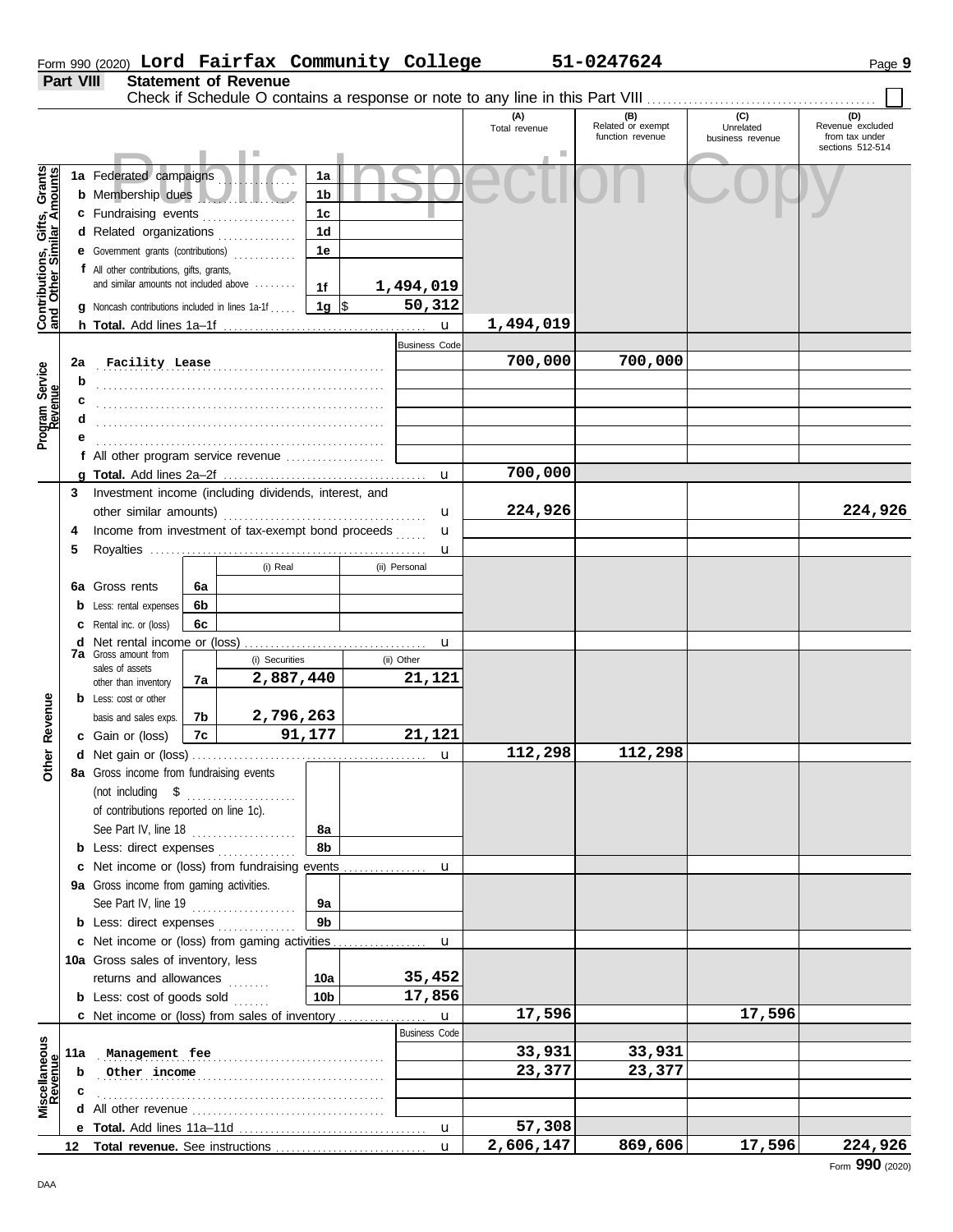| Form 990 (2020) |                                  | Lord Fairfax Community College | 51-0247624 | 10<br>Page |
|-----------------|----------------------------------|--------------------------------|------------|------------|
| Part IY         | Statement of Functional Expenses |                                |            |            |

| Part IX<br>Statement of Functional Expenses                                                                                |                |                                    |                                           |                                |  |  |  |  |  |  |  |
|----------------------------------------------------------------------------------------------------------------------------|----------------|------------------------------------|-------------------------------------------|--------------------------------|--|--|--|--|--|--|--|
| Section 501(c)(3) and 501(c)(4) organizations must complete all columns. All other organizations must complete column (A). |                |                                    |                                           |                                |  |  |  |  |  |  |  |
| Check if Schedule O contains a response or note to any line in this Part IX                                                |                |                                    |                                           |                                |  |  |  |  |  |  |  |
| Do not include amounts reported on lines 6b,<br>7b, 8b, 9b, and 10b of Part VIII.                                          | Total expenses | (B)<br>Program service<br>expenses | (C)<br>Management and<br>general expenses | (D)<br>Fundraising<br>expenses |  |  |  |  |  |  |  |
| Grants and other assistance to domestic organizations<br>and domestic governments. See Part IV, line 21                    |                |                                    |                                           |                                |  |  |  |  |  |  |  |
| Grants and other assistance to domestic                                                                                    |                |                                    |                                           |                                |  |  |  |  |  |  |  |

|              | and domestic governments. See Part IV, line $21$                                   |           |        |           |         |     |         |
|--------------|------------------------------------------------------------------------------------|-----------|--------|-----------|---------|-----|---------|
| $\mathbf{2}$ | Grants and other assistance to domestic                                            |           |        |           |         |     |         |
|              | individuals. See Part IV, line 22                                                  | 344,452   |        | 344,452   |         |     |         |
| 3            | Grants and other assistance to foreign                                             |           |        |           |         |     |         |
|              | organizations, foreign governments, and foreign                                    |           |        |           |         |     |         |
|              | individuals. See Part IV, lines 15 and 16                                          |           |        |           |         |     |         |
| 4            | Benefits paid to or for members                                                    |           |        |           |         |     |         |
| 5            | Compensation of current officers, directors,                                       |           |        |           |         |     |         |
|              | trustees, and key employees                                                        |           |        |           |         |     |         |
| 6            | Compensation not included above to disqualified                                    |           |        |           |         |     |         |
|              | persons (as defined under section 4958(f)(1)) and                                  |           |        |           |         |     |         |
|              | persons described in section 4958(c)(3)(B)                                         |           |        |           |         |     |         |
| 7            | Other salaries and wages                                                           |           | 97,088 | 83,966    | 13,122  |     |         |
| 8            | Pension plan accruals and contributions (include                                   |           |        |           |         |     |         |
|              | section 401(k) and 403(b) employer contributions)                                  |           |        |           |         |     |         |
| 9            | Other employee benefits                                                            |           |        |           |         |     |         |
| 10           | Payroll taxes                                                                      |           |        |           |         |     |         |
| 11           | Fees for services (nonemployees):                                                  |           |        |           |         |     |         |
| а            |                                                                                    |           |        |           |         |     |         |
| b            |                                                                                    |           | 4,654  |           | 4,654   |     |         |
| c            |                                                                                    |           | 20,763 |           | 20,763  |     |         |
| d            | Lobbying                                                                           |           |        |           |         |     |         |
|              | Professional fundraising services. See Part IV, line 17                            |           |        |           |         |     |         |
| f            | Investment management fees                                                         |           | 46,882 |           | 46,882  |     |         |
| q            | Other. (If line 11g amount exceeds 10% of line 25, column                          |           |        |           |         |     |         |
|              | (A) amount, list line 11g expenses on Schedule O.)                                 |           | 22,582 | 1,497     | 4,945   |     | 16,140  |
| 12           | Advertising and promotion                                                          |           | 933    |           |         | 933 |         |
| 13           | Office expenses                                                                    |           | 19,896 |           | 19,896  |     |         |
| 14           | Information technology                                                             |           |        | 2,642     |         |     |         |
| 15           | Royalties                                                                          |           | 2,642  |           |         |     |         |
| 16           |                                                                                    |           |        |           |         |     |         |
| 17           | Travel                                                                             |           |        |           |         |     |         |
| 18           | Payments of travel or entertainment expenses                                       |           |        |           |         |     |         |
|              | for any federal, state, or local public officials                                  |           | 27     |           |         | 27  |         |
| 19           | Conferences, conventions, and meetings                                             | 239,717   |        | 239,717   |         |     |         |
| 20           | Interest                                                                           |           |        |           |         |     |         |
| 21           | Payments to affiliates<br>Depreciation, depletion, and amortization                | 240,940   |        | 240,940   |         |     |         |
| 22           |                                                                                    |           | 16,314 | 5,069     | 11,245  |     |         |
| 23<br>24     | Insurance<br>Other expenses. Itemize expenses not covered                          |           |        |           |         |     |         |
|              | above (List miscellaneous expenses on line 24e. If                                 |           |        |           |         |     |         |
|              | line 24e amount exceeds 10% of line 25, column                                     |           |        |           |         |     |         |
|              | (A) amount, list line 24e expenses on Schedule O.)                                 |           |        |           |         |     |         |
| a            | Projects in support of LF                                                          | 480,529   |        | 480,529   |         |     |         |
| b            | Miscellaneous                                                                      |           | 11,562 | 5,412     | 6,150   |     |         |
| c            | Repairs & maintenance                                                              |           | 5,704  | 300       | 5,404   |     |         |
| d            | Professional development                                                           |           | 1,000  |           | 1,000   |     |         |
| е            | All other expenses                                                                 |           | 626    | 425       |         | 201 |         |
| 25           | Total functional expenses. Add lines 1 through 24e                                 | 1,556,311 |        | 1,404,949 | 135,222 |     | 16, 140 |
| 26           | Joint costs. Complete this line only if the                                        |           |        |           |         |     |         |
|              | organization reported in column (B) joint costs                                    |           |        |           |         |     |         |
|              | from a combined educational campaign and<br>fundraising solicitation. Check here u |           |        |           |         |     |         |
|              | following SOP 98-2 (ASC 958-720)                                                   |           |        |           |         |     |         |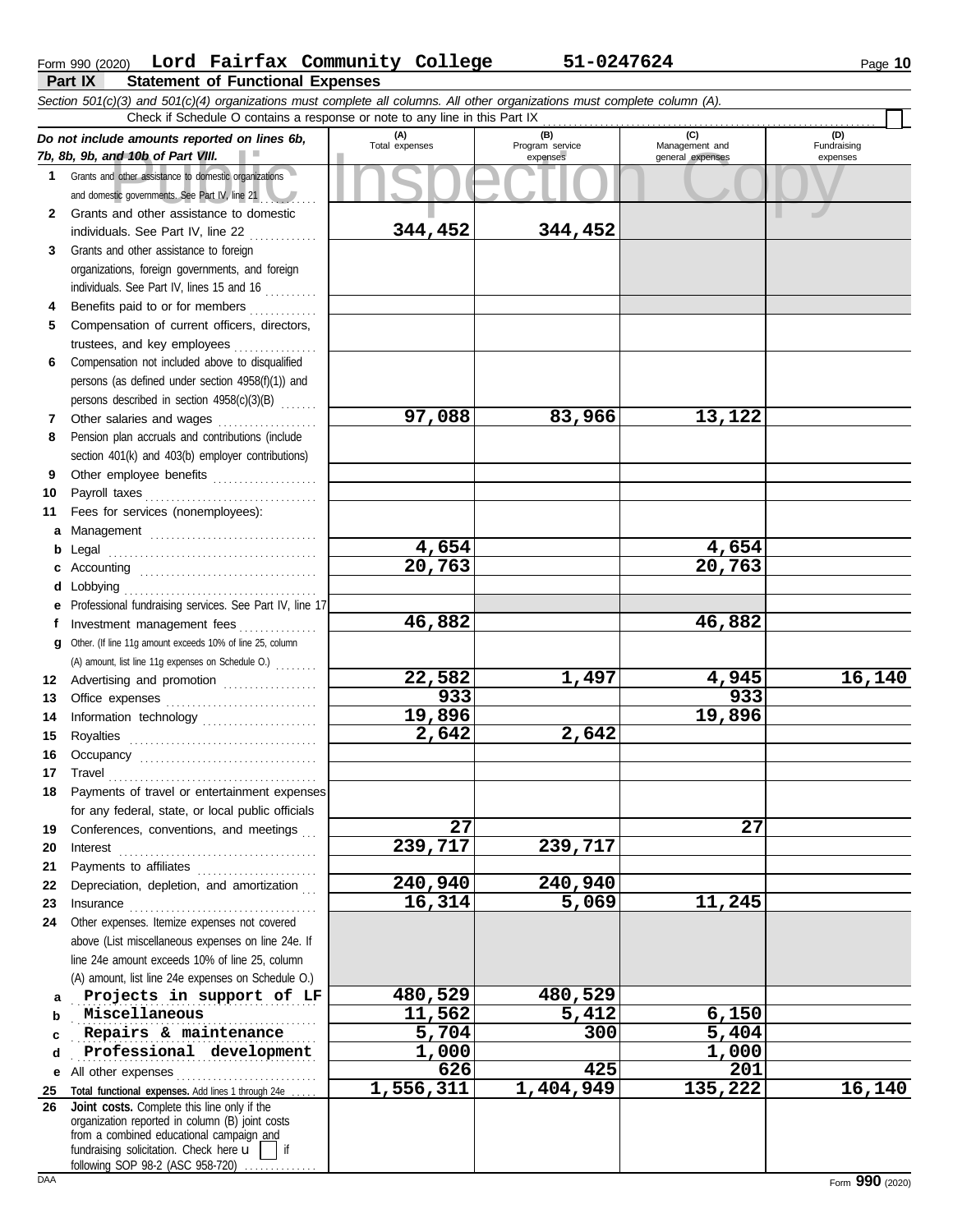| Lord Fairfax Community College<br>Form 990 (2020) | 1-0247624د<br>Page |  |
|---------------------------------------------------|--------------------|--|
|---------------------------------------------------|--------------------|--|

 $\Box$ 

**Part X Balance Sheet**

Check if Schedule O contains a response or note to any line in this Part X . . . . . . . . . . . . . . . . . . . . . . . . . . . . . . . . . . . . . . . . . . . . . . . . . . . . . . . . . . . . . . . . .

|                      |    |                                                                              |                 |                        | (A)               |                 | (B)          |
|----------------------|----|------------------------------------------------------------------------------|-----------------|------------------------|-------------------|-----------------|--------------|
|                      |    |                                                                              |                 |                        | Beginning of year |                 | End of year  |
|                      | 1  | Cash-non-interest-bearing                                                    |                 |                        | 801,986           | $\blacksquare$  | 1,947,651    |
|                      | 2  |                                                                              |                 |                        | 4,348,975         | $\sqrt{2}$      | 3,918,202    |
|                      | 3  |                                                                              |                 |                        | $970, 196$ 3      |                 | 537,901      |
|                      | 4  | Accounts receivable, net                                                     |                 |                        | 2,208             | $\overline{4}$  |              |
|                      | 5  | Loans and other receivables from any current or former officer, director,    |                 |                        |                   |                 |              |
|                      |    | trustee, key employee, creator or founder, substantial contributor, or 35%   |                 |                        |                   |                 |              |
|                      |    | controlled entity or family member of any of these persons                   |                 |                        |                   | 5               |              |
|                      | 6  | Loans and other receivables from other disqualified persons (as defined      |                 |                        |                   |                 |              |
|                      |    | under section 4958(f)(1)), and persons described in section 4958(c)(3)(B)    |                 |                        |                   | 6               |              |
| Assets               | 7  |                                                                              |                 |                        |                   | $\overline{7}$  |              |
|                      | 8  | Inventories for sale or use                                                  |                 |                        | 4,939             | 8               |              |
|                      | 9  | Prepaid expenses and deferred charges                                        |                 |                        |                   | 9               |              |
|                      |    | 10a Land, buildings, and equipment: cost or other                            |                 |                        |                   |                 |              |
|                      |    |                                                                              |                 | 13,020,119             |                   |                 |              |
|                      |    | <b>b</b> Less: accumulated depreciation                                      | 10 <sub>b</sub> | $\overline{1,564,877}$ | 11,696,183        | 10 <sub>c</sub> | 11, 455, 242 |
|                      | 11 |                                                                              |                 |                        | 8,058,330         | 11              | 8,153,223    |
|                      | 12 |                                                                              |                 |                        |                   | 12              |              |
|                      | 13 |                                                                              |                 |                        |                   | 13              |              |
|                      | 14 | Intangible assets                                                            |                 |                        |                   | 14              |              |
|                      | 15 | Other assets. See Part IV, line 11                                           |                 |                        | 1,603,965         | 15              | 7,648,085    |
|                      | 16 |                                                                              |                 |                        | 27,486,782        | 16              | 33,660,304   |
|                      | 17 |                                                                              |                 |                        | 199,928           | 17              | 880,610      |
|                      | 18 | Grants payable                                                               |                 |                        |                   | 18              |              |
|                      | 19 | Deferred revenue                                                             |                 |                        |                   | 19              |              |
|                      | 20 | Tax-exempt bond liabilities                                                  | 5,876,105       | 20                     | 5,631,585         |                 |              |
|                      | 21 | Escrow or custodial account liability. Complete Part IV of Schedule D        |                 |                        |                   | 21              |              |
|                      | 22 | Loans and other payables to any current or former officer, director,         |                 |                        |                   |                 |              |
| Liabilities          |    | trustee, key employee, creator or founder, substantial contributor, or 35%   |                 |                        |                   |                 |              |
|                      |    | controlled entity or family member of any of these persons                   |                 |                        |                   | 22              |              |
|                      | 23 | Secured mortgages and notes payable to unrelated third parties               |                 |                        |                   | 23              | 4,085,514    |
|                      | 24 | Unsecured notes and loans payable to unrelated third parties                 |                 |                        |                   | 24              |              |
|                      | 25 | Other liabilities (including federal income tax, payables to related third   |                 |                        |                   |                 |              |
|                      |    | parties, and other liabilities not included on lines 17-24). Complete Part X |                 |                        |                   |                 |              |
|                      |    | of Schedule D                                                                |                 |                        |                   | 25              |              |
|                      | 26 |                                                                              |                 |                        | 6,076,033         | 26              | 10,597,709   |
|                      |    | Organizations that follow FASB ASC 958, check here $\mathbf{u} \mathbf{X}$   |                 |                        |                   |                 |              |
|                      |    | and complete lines 27, 28, 32, and 33.                                       |                 |                        |                   |                 |              |
|                      | 27 | Net assets without donor restrictions                                        |                 |                        | 6,750,874         | 27              | 7,179,998    |
|                      | 28 | Net assets with donor restrictions                                           |                 |                        | 14,659,875        | 28              | 15,882,597   |
|                      |    | Organizations that do not follow FASB ASC 958, check here u                  |                 |                        |                   |                 |              |
| <b>Fund Balances</b> |    | and complete lines 29 through 33.                                            |                 |                        |                   |                 |              |
|                      | 29 | Capital stock or trust principal, or current funds                           |                 |                        |                   | 29              |              |
|                      | 30 | Paid-in or capital surplus, or land, building, or equipment fund             |                 |                        |                   | 30              |              |
|                      | 31 | Retained earnings, endowment, accumulated income, or other funds             |                 |                        |                   | 31              |              |
| Net Assets or        | 32 | Total net assets or fund balances                                            |                 |                        | 21,410,749        | 32              | 23,062,595   |
|                      | 33 |                                                                              |                 |                        | 27,486,782        | 33              | 33,660,304   |
|                      |    |                                                                              |                 |                        |                   |                 |              |

Form **990** (2020)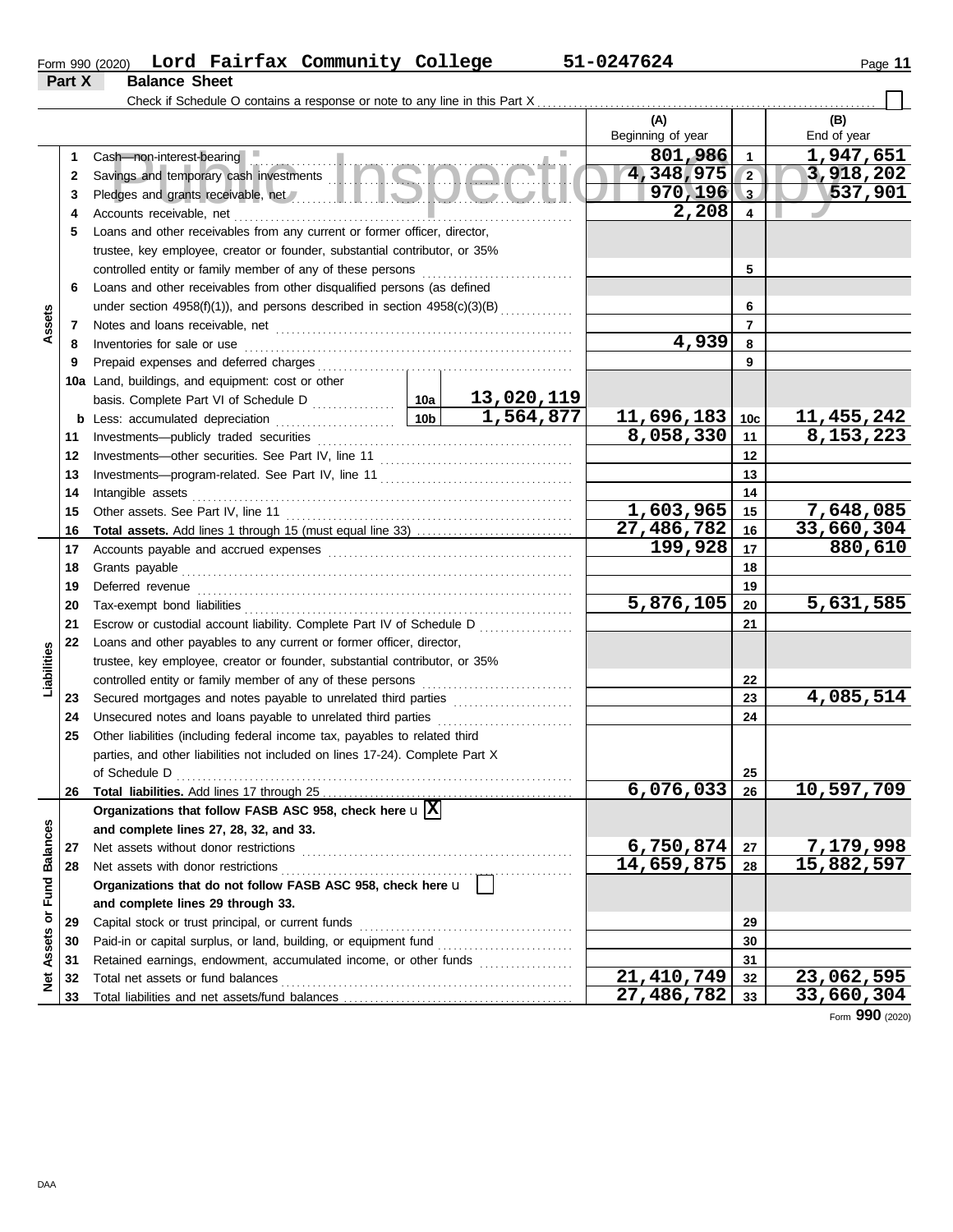|    | 51-0247624<br>Form 990 (2020) Lord Fairfax Community College                                                                                                                                                 |                 |                |             | Page 12 |
|----|--------------------------------------------------------------------------------------------------------------------------------------------------------------------------------------------------------------|-----------------|----------------|-------------|---------|
|    | Part XI<br><b>Reconciliation of Net Assets</b>                                                                                                                                                               |                 |                |             |         |
|    |                                                                                                                                                                                                              |                 |                |             |         |
| 1  |                                                                                                                                                                                                              | $\mathbf{1}$    | 2,606,147      |             |         |
| 2  |                                                                                                                                                                                                              | $\overline{2}$  | 1,556,311      |             |         |
| 3  | Revenue less expenses. Subtract line 2 from line 1<br>Net assets or fund balances at beginning of year (must equal Part X, line 32, column (A))                                                              | $\overline{3}$  | 1,049,836      |             |         |
| 4  |                                                                                                                                                                                                              | $\overline{4}$  | 21,410,749     |             |         |
| 5  |                                                                                                                                                                                                              | 5 <sub>2</sub>  |                | 290,361     |         |
| 6  |                                                                                                                                                                                                              | 6               |                |             | 311,649 |
| 7  | Investment expenses                                                                                                                                                                                          | $\overline{7}$  |                |             |         |
| 8  | Prior period adjustments                                                                                                                                                                                     | 8               |                |             |         |
| 9  | Other changes in net assets or fund balances (explain on Schedule O)                                                                                                                                         | 9               |                |             |         |
| 10 | Net assets or fund balances at end of year. Combine lines 3 through 9 (must equal Part X, line                                                                                                               |                 |                |             |         |
|    | 32, column (B))                                                                                                                                                                                              | 10 <sup>1</sup> | 23,062,595     |             |         |
|    | <b>Financial Statements and Reporting</b><br><b>Part XII</b>                                                                                                                                                 |                 |                |             |         |
|    |                                                                                                                                                                                                              |                 |                |             |         |
|    |                                                                                                                                                                                                              |                 |                | Yes         | No      |
| 1. | $ \mathbf{X} $ Accrual<br>Accounting method used to prepare the Form 990:<br>Cash<br>Other                                                                                                                   |                 |                |             |         |
|    | If the organization changed its method of accounting from a prior year or checked "Other," explain in                                                                                                        |                 |                |             |         |
|    | Schedule O.                                                                                                                                                                                                  |                 |                |             | X       |
|    | 2a Were the organization's financial statements compiled or reviewed by an independent accountant?<br>If "Yes," check a box below to indicate whether the financial statements for the year were compiled or |                 | 2a             |             |         |
|    | reviewed on a separate basis, consolidated basis, or both:                                                                                                                                                   |                 |                |             |         |
|    | Consolidated basis<br>Separate basis<br>Both consolidated and separate basis<br>$\Box$                                                                                                                       |                 |                |             |         |
|    | <b>b</b> Were the organization's financial statements audited by an independent accountant?                                                                                                                  |                 | 2 <sub>b</sub> | x           |         |
|    | If "Yes," check a box below to indicate whether the financial statements for the year were audited on a                                                                                                      |                 |                |             |         |
|    | separate basis, consolidated basis, or both:                                                                                                                                                                 |                 |                |             |         |
|    | $ \mathbf{X} $ Separate basis<br>Consolidated basis<br>  Both consolidated and separate basis                                                                                                                |                 |                |             |         |
|    | c If "Yes" to line 2a or 2b, does the organization have a committee that assumes responsibility for oversight of                                                                                             |                 |                |             |         |
|    | the audit, review, or compilation of its financial statements and selection of an independent accountant?                                                                                                    |                 | 2c             | $\mathbf x$ |         |
|    | If the organization changed either its oversight process or selection process during the tax year, explain on                                                                                                |                 |                |             |         |
|    | Schedule O.                                                                                                                                                                                                  |                 |                |             |         |
|    | 3a As a result of a federal award, was the organization required to undergo an audit or audits as set forth in the                                                                                           |                 |                |             |         |
|    | Single Audit Act and OMB Circular A-133?                                                                                                                                                                     |                 | 3a             |             | X       |
|    | <b>b</b> If "Yes," did the organization undergo the required audit or audits? If the organization did not undergo the                                                                                        |                 |                |             |         |
|    | required audit or audits, explain why on Schedule O and describe any steps taken to undergo such audits                                                                                                      |                 | 3 <sub>b</sub> |             |         |
|    |                                                                                                                                                                                                              |                 |                |             |         |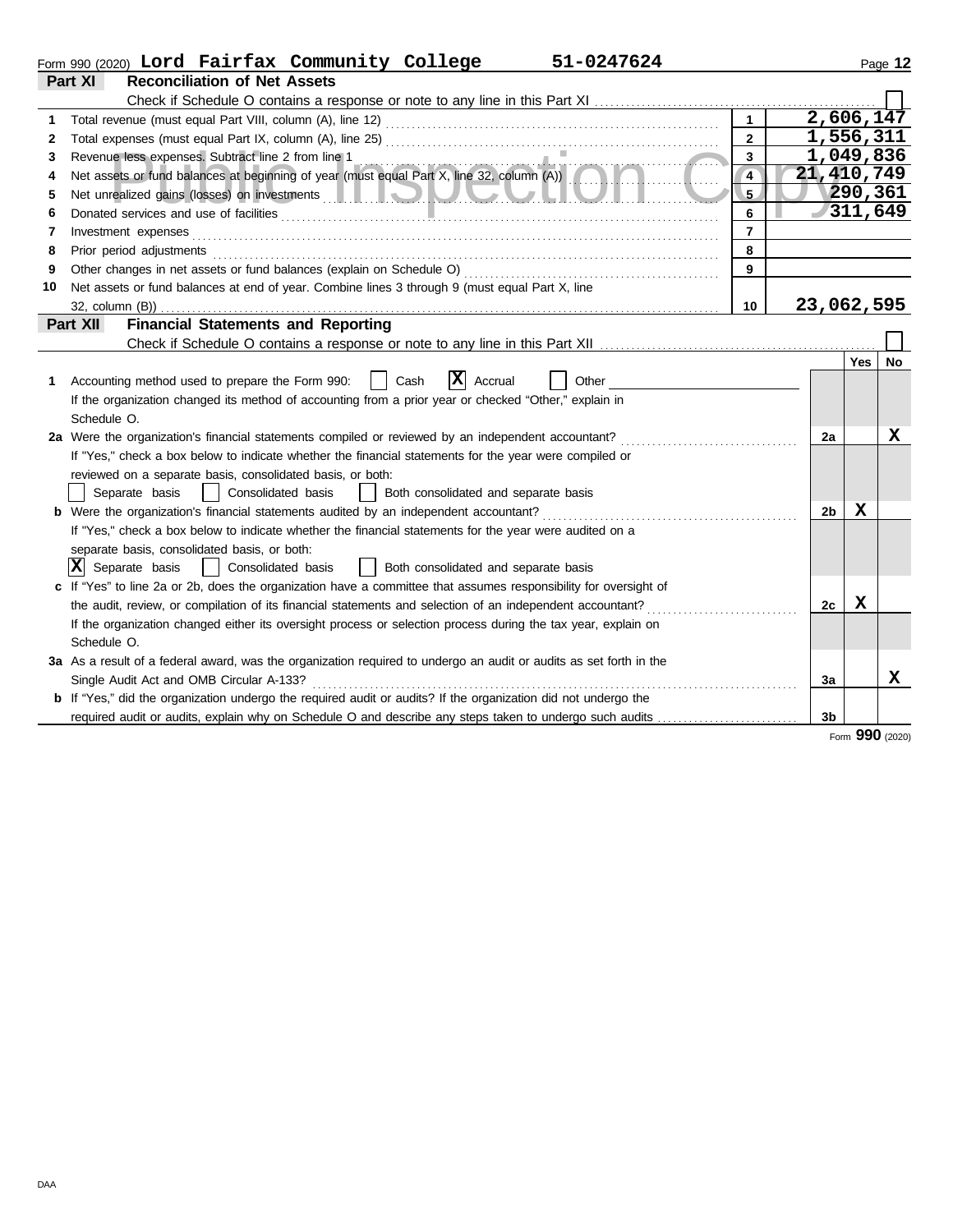|       | <b>SCHEDULE A</b>                                                                                                                                                                             |                                                            | <b>Public Charity Status and Public Support</b>                                                                                                                                                                                                                 |                                              |                          |                               | OMB No. 1545-0047  |  |  |  |  |  |
|-------|-----------------------------------------------------------------------------------------------------------------------------------------------------------------------------------------------|------------------------------------------------------------|-----------------------------------------------------------------------------------------------------------------------------------------------------------------------------------------------------------------------------------------------------------------|----------------------------------------------|--------------------------|-------------------------------|--------------------|--|--|--|--|--|
|       | (Form 990 or 990-EZ)                                                                                                                                                                          |                                                            | Complete if the organization is a section 501(c)(3) organization or a section 4947(a)(1) nonexempt charitable trust.                                                                                                                                            |                                              |                          |                               |                    |  |  |  |  |  |
|       | La Attach to Form 990 or Form 990-EZ.<br>Department of the Treasury<br>Open to Public<br>Internal Revenue Service<br>u Go to www.irs.gov/Form990 for instructions and the latest information. |                                                            |                                                                                                                                                                                                                                                                 |                                              |                          |                               |                    |  |  |  |  |  |
|       |                                                                                                                                                                                               |                                                            |                                                                                                                                                                                                                                                                 |                                              |                          |                               | Inspection         |  |  |  |  |  |
|       | Name of the organization                                                                                                                                                                      |                                                            | Lord Fairfax Community College                                                                                                                                                                                                                                  | Employer identification number<br>51-0247624 |                          |                               |                    |  |  |  |  |  |
|       | Part I                                                                                                                                                                                        |                                                            | Educational Foundation, Inc.<br>Reason for Public Charity Status. (All organizations must complete this part.) See instructions.                                                                                                                                |                                              |                          |                               |                    |  |  |  |  |  |
|       |                                                                                                                                                                                               |                                                            | The organization is not a private foundation because it is: (For lines 1 through 12, check only one box.)                                                                                                                                                       |                                              |                          |                               |                    |  |  |  |  |  |
| 1     |                                                                                                                                                                                               |                                                            | A church, convention of churches, or association of churches described in section 170(b)(1)(A)(i).                                                                                                                                                              |                                              |                          |                               |                    |  |  |  |  |  |
| 2     |                                                                                                                                                                                               |                                                            | A school described in section 170(b)(1)(A)(ii). (Attach Schedule E (Form 990 or 990-EZ).)                                                                                                                                                                       |                                              |                          |                               |                    |  |  |  |  |  |
| 3     |                                                                                                                                                                                               |                                                            | A hospital or a cooperative hospital service organization described in section 170(b)(1)(A)(iii).                                                                                                                                                               |                                              |                          |                               |                    |  |  |  |  |  |
| 4     |                                                                                                                                                                                               |                                                            | A medical research organization operated in conjunction with a hospital described in section 170(b)(1)(A)(iii). Enter the hospital's name,                                                                                                                      |                                              |                          |                               |                    |  |  |  |  |  |
|       | city, and state:                                                                                                                                                                              |                                                            |                                                                                                                                                                                                                                                                 |                                              |                          |                               |                    |  |  |  |  |  |
| 5     | X                                                                                                                                                                                             |                                                            | An organization operated for the benefit of a college or university owned or operated by a governmental unit described in                                                                                                                                       |                                              |                          |                               |                    |  |  |  |  |  |
| 6     |                                                                                                                                                                                               | section 170(b)(1)(A)(iv). (Complete Part II.)              | A federal, state, or local government or governmental unit described in section 170(b)(1)(A)(v).                                                                                                                                                                |                                              |                          |                               |                    |  |  |  |  |  |
| 7     |                                                                                                                                                                                               |                                                            | An organization that normally receives a substantial part of its support from a governmental unit or from the general public                                                                                                                                    |                                              |                          |                               |                    |  |  |  |  |  |
|       |                                                                                                                                                                                               | described in section 170(b)(1)(A)(vi). (Complete Part II.) |                                                                                                                                                                                                                                                                 |                                              |                          |                               |                    |  |  |  |  |  |
| 8     |                                                                                                                                                                                               |                                                            | A community trust described in section 170(b)(1)(A)(vi). (Complete Part II.)                                                                                                                                                                                    |                                              |                          |                               |                    |  |  |  |  |  |
| 9     | university:                                                                                                                                                                                   |                                                            | An agricultural research organization described in section 170(b)(1)(A)(ix) operated in conjunction with a land-grant college<br>or university or a non-land-grant college of agriculture (see instructions). Enter the name, city, and state of the college or |                                              |                          |                               |                    |  |  |  |  |  |
| 10    |                                                                                                                                                                                               |                                                            | An organization that normally receives: (1) more than 33 1/3% of its support from contributions, membership fees, and gross                                                                                                                                     |                                              |                          |                               |                    |  |  |  |  |  |
|       |                                                                                                                                                                                               |                                                            | receipts from activities related to its exempt functions, subject to certain exceptions; and (2) no more than 331/3% of its                                                                                                                                     |                                              |                          |                               |                    |  |  |  |  |  |
|       |                                                                                                                                                                                               |                                                            | support from gross investment income and unrelated business taxable income (less section 511 tax) from businesses<br>acquired by the organization after June 30, 1975. See section 509(a)(2). (Complete Part III.)                                              |                                              |                          |                               |                    |  |  |  |  |  |
| 11    |                                                                                                                                                                                               |                                                            | An organization organized and operated exclusively to test for public safety. See section 509(a)(4).                                                                                                                                                            |                                              |                          |                               |                    |  |  |  |  |  |
| 12    |                                                                                                                                                                                               |                                                            | An organization organized and operated exclusively for the benefit of, to perform the functions of, or to carry out the purposes                                                                                                                                |                                              |                          |                               |                    |  |  |  |  |  |
|       |                                                                                                                                                                                               |                                                            | of one or more publicly supported organizations described in section 509(a)(1) or section 509(a)(2). See section 509(a)(3).<br>Check the box in lines 12a through 12d that describes the type of supporting organization and complete lines 12e, 12f, and 12g.  |                                              |                          |                               |                    |  |  |  |  |  |
|       | a                                                                                                                                                                                             |                                                            | Type I. A supporting organization operated, supervised, or controlled by its supported organization(s), typically by giving                                                                                                                                     |                                              |                          |                               |                    |  |  |  |  |  |
|       |                                                                                                                                                                                               |                                                            | the supported organization(s) the power to regularly appoint or elect a majority of the directors or trustees of the<br>supporting organization. You must complete Part IV, Sections A and B.                                                                   |                                              |                          |                               |                    |  |  |  |  |  |
|       | b                                                                                                                                                                                             |                                                            | Type II. A supporting organization supervised or controlled in connection with its supported organization(s), by having                                                                                                                                         |                                              |                          |                               |                    |  |  |  |  |  |
|       |                                                                                                                                                                                               |                                                            | control or management of the supporting organization vested in the same persons that control or manage the supported<br>organization(s). You must complete Part IV, Sections A and C.                                                                           |                                              |                          |                               |                    |  |  |  |  |  |
|       | c                                                                                                                                                                                             |                                                            | Type III functionally integrated. A supporting organization operated in connection with, and functionally integrated with,                                                                                                                                      |                                              |                          |                               |                    |  |  |  |  |  |
|       |                                                                                                                                                                                               |                                                            | its supported organization(s) (see instructions). You must complete Part IV, Sections A, D, and E.                                                                                                                                                              |                                              |                          |                               |                    |  |  |  |  |  |
|       | d                                                                                                                                                                                             |                                                            | Type III non-functionally integrated. A supporting organization operated in connection with its supported organization(s)<br>that is not functionally integrated. The organization generally must satisfy a distribution requirement and an attentiveness       |                                              |                          |                               |                    |  |  |  |  |  |
|       |                                                                                                                                                                                               |                                                            | requirement (see instructions). You must complete Part IV, Sections A and D, and Part V.                                                                                                                                                                        |                                              |                          |                               |                    |  |  |  |  |  |
|       | е                                                                                                                                                                                             |                                                            | Check this box if the organization received a written determination from the IRS that it is a Type I, Type II, Type III                                                                                                                                         |                                              |                          |                               |                    |  |  |  |  |  |
|       |                                                                                                                                                                                               |                                                            | functionally integrated, or Type III non-functionally integrated supporting organization.                                                                                                                                                                       |                                              |                          |                               |                    |  |  |  |  |  |
|       | f<br>g                                                                                                                                                                                        | Enter the number of supported organizations                | Provide the following information about the supported organization(s).                                                                                                                                                                                          |                                              |                          |                               |                    |  |  |  |  |  |
|       | (i) Name of supported                                                                                                                                                                         | $(ii)$ EIN                                                 | (iii) Type of organization                                                                                                                                                                                                                                      | (iv) Is the organization                     |                          | (v) Amount of monetary        | (vi) Amount of     |  |  |  |  |  |
|       | organization                                                                                                                                                                                  |                                                            | (described on lines 1-10                                                                                                                                                                                                                                        | document?                                    | listed in your governing | support (see<br>instructions) | other support (see |  |  |  |  |  |
|       |                                                                                                                                                                                               |                                                            | above (see instructions))                                                                                                                                                                                                                                       | Yes                                          | No                       |                               | instructions)      |  |  |  |  |  |
| (A)   |                                                                                                                                                                                               |                                                            |                                                                                                                                                                                                                                                                 |                                              |                          |                               |                    |  |  |  |  |  |
|       |                                                                                                                                                                                               |                                                            |                                                                                                                                                                                                                                                                 |                                              |                          |                               |                    |  |  |  |  |  |
| (B)   |                                                                                                                                                                                               |                                                            |                                                                                                                                                                                                                                                                 |                                              |                          |                               |                    |  |  |  |  |  |
| (C)   |                                                                                                                                                                                               |                                                            |                                                                                                                                                                                                                                                                 |                                              |                          |                               |                    |  |  |  |  |  |
| (D)   |                                                                                                                                                                                               |                                                            |                                                                                                                                                                                                                                                                 |                                              |                          |                               |                    |  |  |  |  |  |
| (E)   |                                                                                                                                                                                               |                                                            |                                                                                                                                                                                                                                                                 |                                              |                          |                               |                    |  |  |  |  |  |
| Total |                                                                                                                                                                                               |                                                            |                                                                                                                                                                                                                                                                 |                                              |                          |                               |                    |  |  |  |  |  |

**For Paperwork Reduction Act Notice, see the Instructions for Form 990 or 990-EZ.**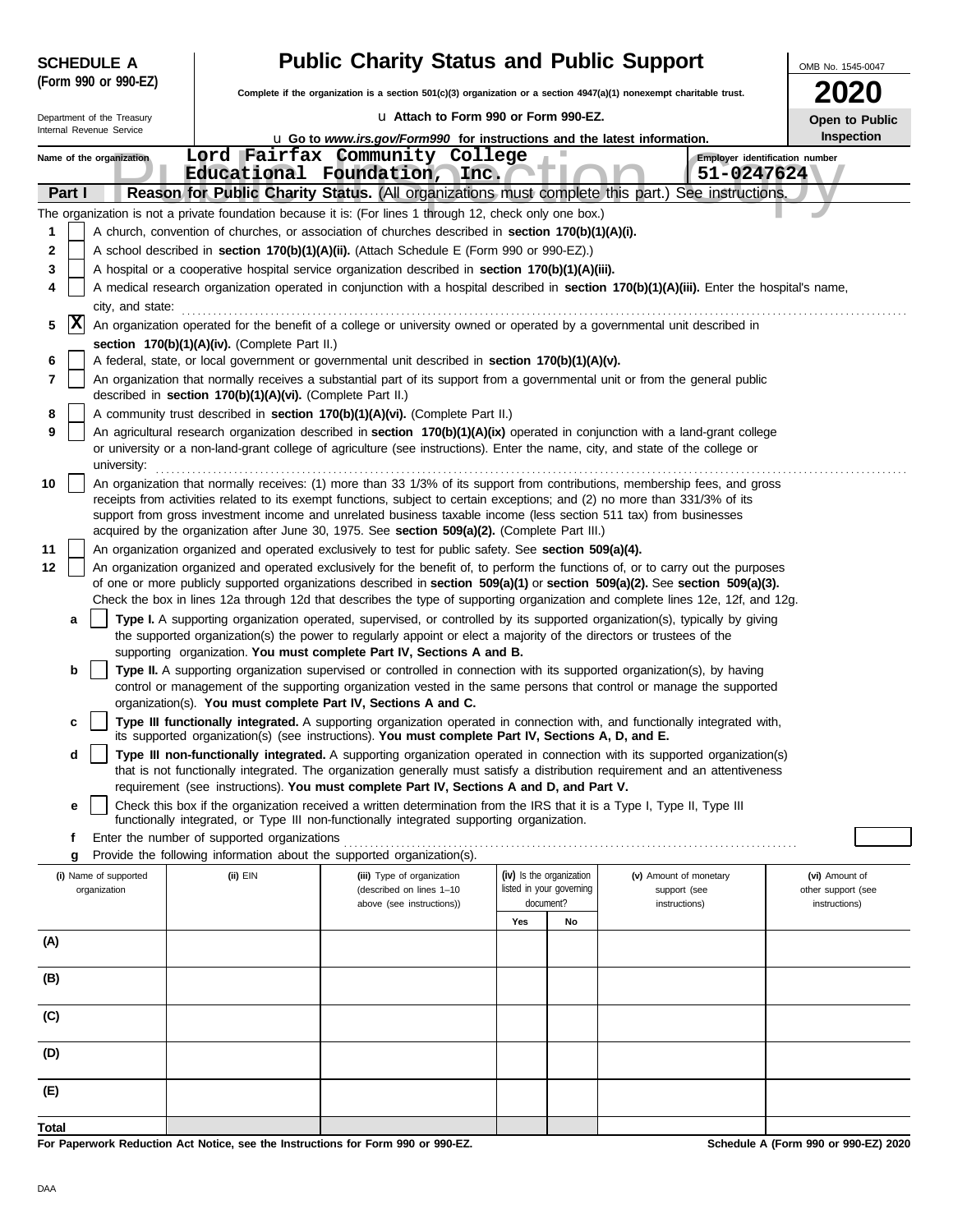r (or fiscal year beginning in) **u** (a) 2016 (b) 2017 (c) 2018 (d) 2019 (e) 2020 (t)<br>grants, contributions, and<br>ership fees received. (Do not 3, 369, 580 2, 469, 647 2, 219, 302 834, 441 1, 494, 019 10 governmental unit or publicly **Section A. Public Support** Net income from unrelated business rents, royalties, and income from payments received on securities loans, Gross income from interest, dividends, line 1 that exceeds 2% of the amount supported organization) included on each person (other than a The portion of total contributions by **Total.** Add lines 1 through 3 ............ The value of services or facilities to or expended on its behalf ............ organization's benefit and either paid Tax revenues levied for the Amounts from line 4 . . . . . . . . . . . . . . . Public support. Subtract line 5 from line 4 ... include any "unusual grants.") . . . . . . . . . . membership fees received. (Do not Gifts, grants, contributions, and Schedule A (Form 990 or 990-EZ) 2020 Page **2 Lord Fairfax Community College 51-0247624 (a)** 2016 **(b)** 2017 **(c)** 2018 **(d)** 2019 **(e)** 2020 (Complete only if you checked the box on line 5, 7, or 8 of Part I or if the organization failed to qualify under **Part II Support Schedule for Organizations Described in Sections 170(b)(1)(A)(iv) and 170(b)(1)(A)(vi) Calendar year (or fiscal year beginning in) (f)** Total furnished by a governmental unit to the organization without charge .............. **Section B. Total Support** similar sources . . . . . . . . . . . . . . . . . . . . . . . . . . Calendar year (or fiscal year beginning in)  $\bf{u}$  (a) 2016 (b) 2017 (c) 2018 (d) 2019 (e) 2020 (f) Total Part III. If the organization fails to qualify under the tests listed below, please complete Part III.) **(a)** 2016 shown on line 11, column (f)  $\ldots$ u **(b)** 2017 **(c)** 2018 **(d)** 2019 **(e)** 2020 u **3,369,580 2,469,647 2,219,302 834,441 1,494,019 10,386,989 3,369,580 2,469,647 2,219,302 834,441 1,494,019 10,386,989 10,386,989 3,369,580 2,469,647 2,219,302 834,441 1,494,019 10,386,989 179,203 213,214 244,644 273,893 224,926 1,135,880**

is regularly carried on . . . . . . . . . . . . . . . . . . . activities, whether or not the business **9**

**8**

**7**

**6**

**4**

**5**

**3**

**2**

**1**

(Explain in Part VI.) . . . . . . . . . . . . . . . . . . . . . loss from the sale of capital assets Other income. Do not include gain or **10**

**Total support.** Add lines 7 through 10 **11**

| 12 Gross receipts from related activities, etc. (see instructions)                                                                 | 12 | -75 |
|------------------------------------------------------------------------------------------------------------------------------------|----|-----|
| 13 First 5 years. If the Form 990 is for the organization's first, second, third, fourth, or fifth tax year as a section 501(c)(3) |    |     |
| organization, check this box and stop here <i>manual contract contract contract contract contract contract contract</i>            |    |     |
| Section C. Computation of Public Support Percentage                                                                                |    |     |

| 14  | Public support percentage for 2020 (line 6, column (f) divided by line 11, column (f) contains the subsequent of the support percentage for 2020 (line 6, column (f) divided by line 11, column (f) contains the support of th | 14 | $90.08\,\%$                        |
|-----|--------------------------------------------------------------------------------------------------------------------------------------------------------------------------------------------------------------------------------|----|------------------------------------|
| 15  | Public support percentage from 2019 Schedule A, Part II, line 14                                                                                                                                                               | 15 | 52.34%                             |
| 16a | 33 1/3% support test—2020. If the organization did not check the box on line 13, and line 14 is 33 1/3% or more, check this                                                                                                    |    |                                    |
|     | box and stop here. The organization qualifies as a publicly supported organization                                                                                                                                             |    | $\blacktriangleright \overline{X}$ |
|     | <b>b</b> 33 1/3% support test-2019. If the organization did not check a box on line 13 or 16a, and line 15 is 33 1/3% or more, check                                                                                           |    |                                    |
|     | this box and <b>stop here.</b> The organization qualifies as a publicly supported organization                                                                                                                                 |    |                                    |
| 17a | 10%-facts-and-circumstances test-2020. If the organization did not check a box on line 13, 16a, or 16b, and line 14 is                                                                                                         |    |                                    |
|     | 10% or more, and if the organization meets the "facts-and-circumstances" test, check this box and <b>stop here.</b> Explain in                                                                                                 |    |                                    |
|     | Part VI how the organization meets the "facts-and-circumstances" test. The organization qualifies as a publicly supported<br>organization                                                                                      |    |                                    |
| b   | 10%-facts-and-circumstances test-2019. If the organization did not check a box on line 13, 16a, 16b, or 17a, and line                                                                                                          |    |                                    |
|     | 15 is 10% or more, and if the organization meets the "facts-and-circumstances" test, check this box and stop here. Explain                                                                                                     |    |                                    |
|     | in Part VI how the organization meets the "facts-and-circumstances" test. The organization qualifies as a publicly supported                                                                                                   |    |                                    |
|     | organization                                                                                                                                                                                                                   |    |                                    |
| 18  | <b>Private foundation.</b> If the organization did not check a box on line 13, 16a, 16b, 17a, or 17b, check this box and see                                                                                                   |    |                                    |
|     | instructions                                                                                                                                                                                                                   |    |                                    |

**Schedule A (Form 990 or 990-EZ) 2020**

**12**

**11,531,355 757,308**

ь

**8,486 8,486**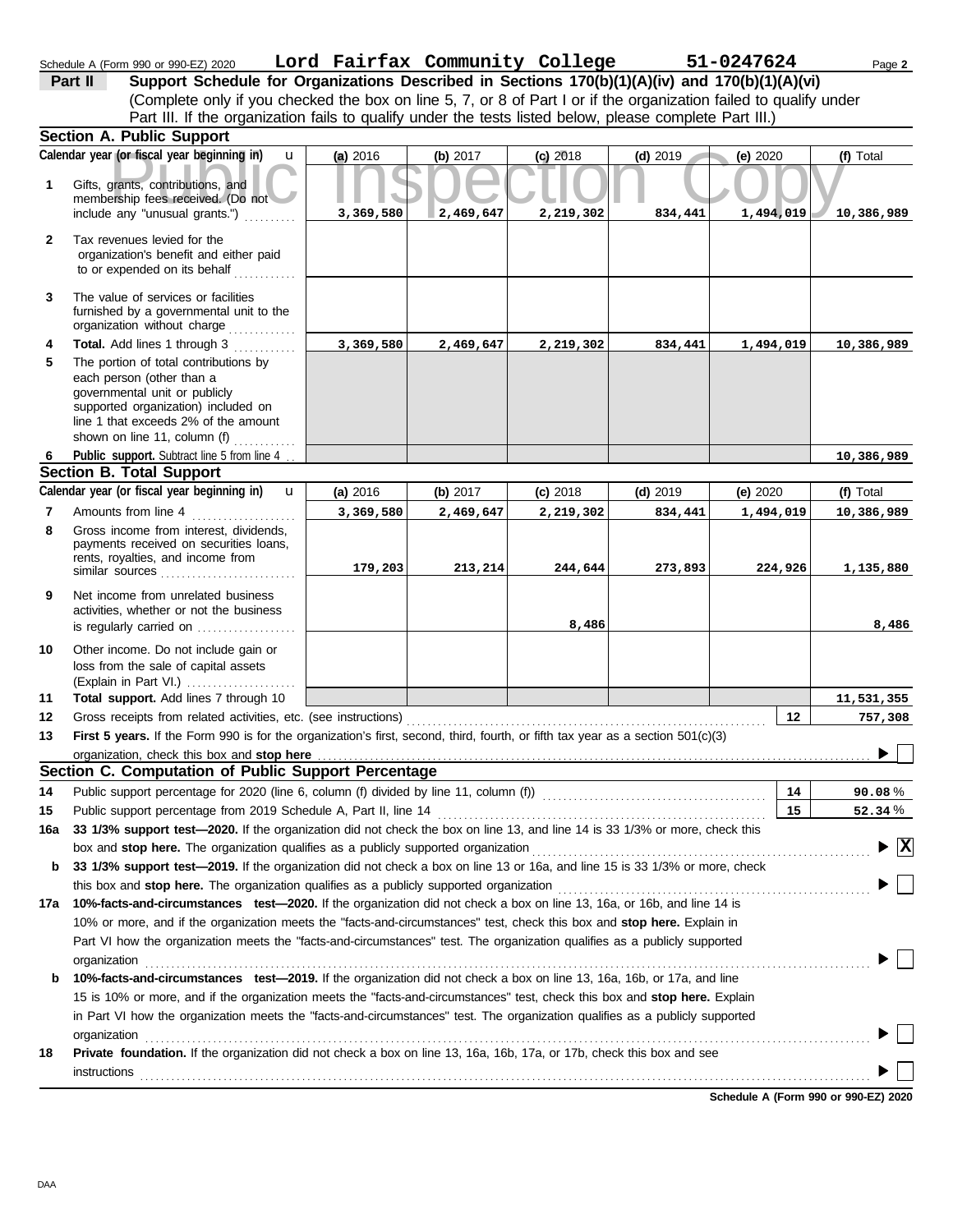|              | If the organization fails to qualify under the tests listed below, please complete Part II.)                                                                                      |          |            |            |            |          |           |
|--------------|-----------------------------------------------------------------------------------------------------------------------------------------------------------------------------------|----------|------------|------------|------------|----------|-----------|
|              | <b>Section A. Public Support</b>                                                                                                                                                  |          |            |            |            |          |           |
|              | Calendar year (or fiscal year beginning in)<br><b>u</b>                                                                                                                           | (a) 2016 | (b) $2017$ | $(c)$ 2018 | $(d)$ 2019 | (e) 2020 | (f) Total |
|              | Gifts, grants, contributions, and membership fees<br>received. (Do not include any "unusual grants.")                                                                             |          |            |            |            |          |           |
| $\mathbf{2}$ | Gross receipts from admissions, merchandise<br>sold or services performed, or facilities<br>furnished in any activity that is related to the<br>organization's tax-exempt purpose |          |            |            |            |          |           |
| 3            | Gross receipts from activities that are not an<br>unrelated trade or business under section 513                                                                                   |          |            |            |            |          |           |
| 4            | Tax revenues levied for the<br>organization's benefit and either paid<br>to or expended on its behalf                                                                             |          |            |            |            |          |           |
| 5            | The value of services or facilities<br>furnished by a governmental unit to the<br>organization without charge<br>in a chuid anns an                                               |          |            |            |            |          |           |
| 6            | Total. Add lines 1 through 5                                                                                                                                                      |          |            |            |            |          |           |
| 7a           | Amounts included on lines 1, 2, and 3<br>received from disqualified persons                                                                                                       |          |            |            |            |          |           |
| b            | Amounts included on lines 2 and 3<br>received from other than disqualified<br>persons that exceed the greater of \$5,000                                                          |          |            |            |            |          |           |

**8 Public support.** (Subtract line 7c from **c** Add lines 7a and 7b . . . . . . . . . . . . . . . . . . . . . line 6.) . . . . . . . . . . . . . . . . . . . . . . . . . . . . . . . . . . .

or 1% of the amount on line 13 for the year  $\ldots$ 

## **Section B. Total Support**

|                 | Calendar year (or fiscal year beginning in)<br>$\mathbf{u}$                                                                                                                   | (a) 2016 | (b) 2017 | $(c)$ 2018 | $(d)$ 2019 | (e) 2020 | (f) Total                  |
|-----------------|-------------------------------------------------------------------------------------------------------------------------------------------------------------------------------|----------|----------|------------|------------|----------|----------------------------|
| 9               | Amounts from line 6<br>. <b>.</b>                                                                                                                                             |          |          |            |            |          |                            |
| 10a             | Gross income from interest, dividends,<br>payments received on securities loans, rents,<br>royalties, and income from similar sources                                         |          |          |            |            |          |                            |
| b               | Unrelated business taxable income (less<br>section 511 taxes) from businesses<br>acquired after June 30, 1975                                                                 |          |          |            |            |          |                            |
| c               | Add lines 10a and 10b                                                                                                                                                         |          |          |            |            |          |                            |
| 11              | Net income from unrelated business<br>activities not included in line 10b, whether<br>or not the business is regularly carried on                                             |          |          |            |            |          |                            |
| 12 <sup>°</sup> | Other income. Do not include gain or<br>loss from the sale of capital assets                                                                                                  |          |          |            |            |          |                            |
| 13              | Total support. (Add lines 9, 10c, 11,                                                                                                                                         |          |          |            |            |          |                            |
|                 | and 12.) $\ldots$ . $\ldots$ . $\ldots$ . $\ldots$ . $\ldots$ . $\ldots$                                                                                                      |          |          |            |            |          |                            |
| 14              | First 5 years. If the Form 990 is for the organization's first, second, third, fourth, or fifth tax year as a section 501(c)(3)<br>organization, check this box and stop here |          |          |            |            |          |                            |
|                 | Section C. Computation of Public Support Percentage                                                                                                                           |          |          |            |            |          |                            |
| 15              |                                                                                                                                                                               |          |          |            |            | 15       | %                          |
| 16              |                                                                                                                                                                               |          |          |            |            | 16       | %                          |
|                 | Section D. Computation of Investment Income Percentage                                                                                                                        |          |          |            |            |          |                            |
| 17              |                                                                                                                                                                               |          |          |            |            | 17       | %                          |
| 18              | Investment income percentage from 2019 Schedule A, Part III, line 17                                                                                                          |          |          |            |            | 18       | %                          |
| 19a             | 33 1/3% support tests-2020. If the organization did not check the box on line 14, and line 15 is more than 33 1/3%, and line                                                  |          |          |            |            |          |                            |
|                 |                                                                                                                                                                               |          |          |            |            |          | ▶└                         |
| b               | 33 1/3% support tests-2019. If the organization did not check a box on line 14 or line 19a, and line 16 is more than 33 1/3%, and                                             |          |          |            |            |          |                            |
|                 |                                                                                                                                                                               |          |          |            |            |          | $\blacktriangleright \bot$ |
| 20              |                                                                                                                                                                               |          |          |            |            |          |                            |
|                 |                                                                                                                                                                               |          |          |            |            |          |                            |

**Schedule A (Form 990 or 990-EZ) 2020**

DAA

(Complete only if you checked the box on line 10 of Part I or if the organization failed to qualify under Part II.

**Part III Support Schedule for Organizations Described in Section 509(a)(2)**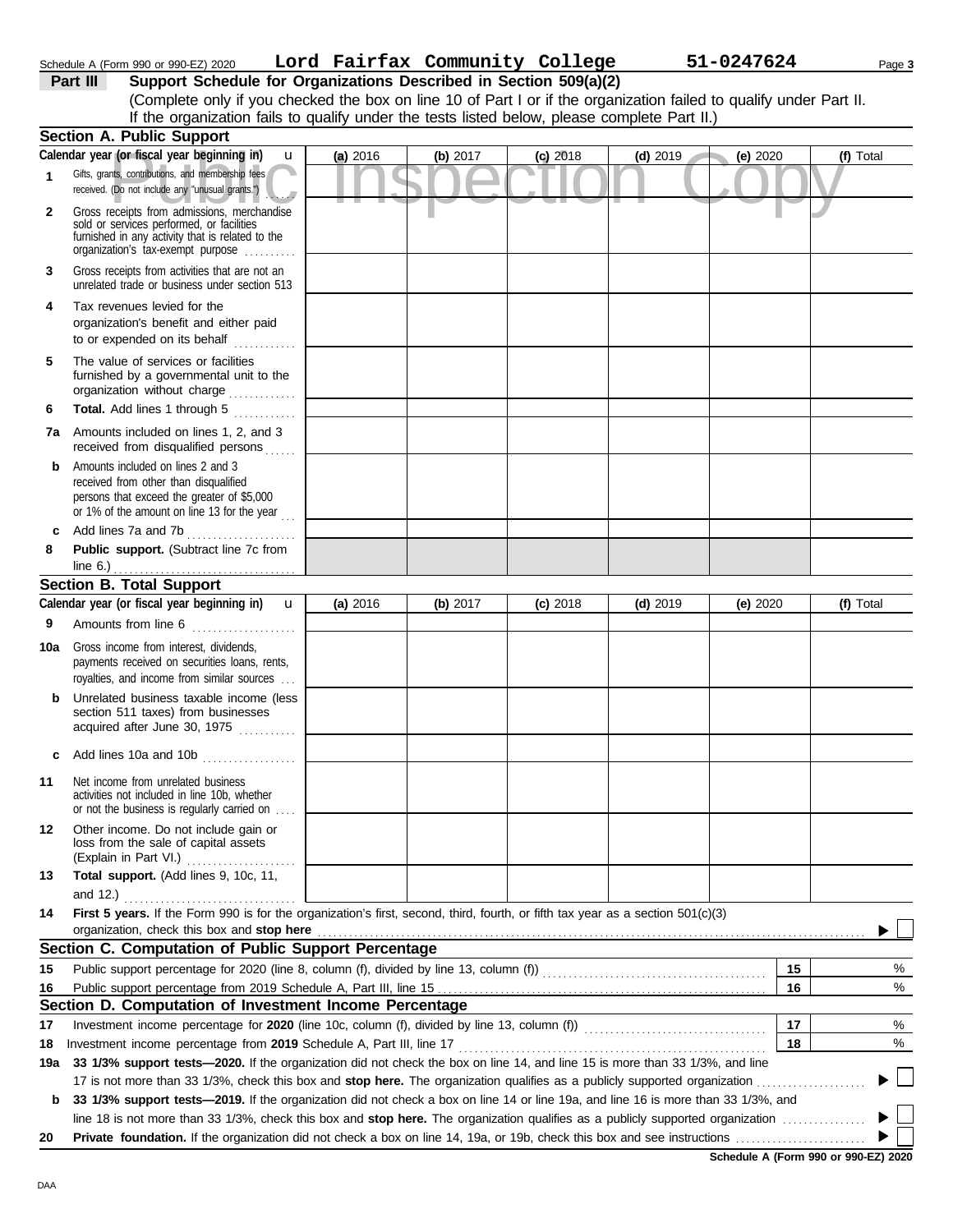|     | Lord Fairfax Community College<br>Schedule A (Form 990 or 990-EZ) 2020                                                                                                                                             | 51-0247624      | Page 4 |
|-----|--------------------------------------------------------------------------------------------------------------------------------------------------------------------------------------------------------------------|-----------------|--------|
|     | Part IV<br><b>Supporting Organizations</b>                                                                                                                                                                         |                 |        |
|     | (Complete only if you checked a box in line 12 on Part I. If you checked box 12a, Part I, complete Sections A                                                                                                      |                 |        |
|     | and B. If you checked box 12b, Part I, complete Sections A and C. If you checked box 12c, Part I, complete                                                                                                         |                 |        |
|     | Sections A, D, and E. If you checked box 12d, Part I, complete Sections A and D, and complete Part V.)                                                                                                             |                 |        |
|     | <b>Section A. All Supporting Organizations</b>                                                                                                                                                                     |                 |        |
|     |                                                                                                                                                                                                                    | Yes             | No     |
| 1   | Are all of the organization's supported organizations listed by name in the organization's governing                                                                                                               |                 |        |
|     | documents? If "No," describe in Part VI how the supported organizations are designated. If designated by                                                                                                           |                 |        |
|     | class or purpose, describe the designation. If historic and continuing relationship, explain.                                                                                                                      | 1               |        |
| 2   | Did the organization have any supported organization that does not have an IRS determination of status                                                                                                             |                 |        |
|     | under section 509(a)(1) or (2)? If "Yes," explain in Part VI how the organization determined that the supported                                                                                                    |                 |        |
|     | organization was described in section 509(a)(1) or (2).                                                                                                                                                            | $\mathbf{2}$    |        |
| За  | Did the organization have a supported organization described in section $501(c)(4)$ , (5), or (6)? If "Yes," answer                                                                                                |                 |        |
|     | lines 3b and 3c below.                                                                                                                                                                                             | 3a              |        |
| b   | Did the organization confirm that each supported organization qualified under section $501(c)(4)$ , $(5)$ , or $(6)$ and                                                                                           |                 |        |
|     | satisfied the public support tests under section 509(a)(2)? If "Yes," describe in Part VI when and how the                                                                                                         |                 |        |
|     | organization made the determination.                                                                                                                                                                               | 3 <sub>b</sub>  |        |
| c   | Did the organization ensure that all support to such organizations was used exclusively for section $170(c)(2)(B)$                                                                                                 | 3c              |        |
|     | purposes? If "Yes," explain in Part VI what controls the organization put in place to ensure such use.<br>Was any supported organization not organized in the United States ("foreign supported organization")? If |                 |        |
| 4a  | "Yes," and if you checked 12a or 12b in Part I, answer (b) and (c) below.                                                                                                                                          | 4a              |        |
| b   | Did the organization have ultimate control and discretion in deciding whether to make grants to the foreign                                                                                                        |                 |        |
|     | supported organization? If "Yes," describe in Part VI how the organization had such control and discretion                                                                                                         |                 |        |
|     | despite being controlled or supervised by or in connection with its supported organizations.                                                                                                                       | 4b              |        |
| c   | Did the organization support any foreign supported organization that does not have an IRS determination                                                                                                            |                 |        |
|     | under sections $501(c)(3)$ and $509(a)(1)$ or (2)? If "Yes," explain in Part VI what controls the organization used                                                                                                |                 |        |
|     | to ensure that all support to the foreign supported organization was used exclusively for section $170(c)(2)(B)$                                                                                                   |                 |        |
|     | purposes.                                                                                                                                                                                                          | 4c              |        |
| 5а  | Did the organization add, substitute, or remove any supported organizations during the tax year? If "Yes,"                                                                                                         |                 |        |
|     | answer lines 5b and 5c below (if applicable). Also, provide detail in Part VI, including (i) the names and EIN                                                                                                     |                 |        |
|     | numbers of the supported organizations added, substituted, or removed; (ii) the reasons for each such action;                                                                                                      |                 |        |
|     | (iii) the authority under the organization's organizing document authorizing such action; and (iv) how the action                                                                                                  |                 |        |
|     | was accomplished (such as by amendment to the organizing document).                                                                                                                                                | 5a              |        |
| b   | Type I or Type II only. Was any added or substituted supported organization part of a class already                                                                                                                |                 |        |
|     | designated in the organization's organizing document?                                                                                                                                                              | 5b              |        |
| c   | Substitutions only. Was the substitution the result of an event beyond the organization's control?                                                                                                                 | 5 <sub>c</sub>  |        |
|     | Did the organization provide support (whether in the form of grants or the provision of services or facilities) to                                                                                                 |                 |        |
|     | anyone other than (i) its supported organizations, (ii) individuals that are part of the charitable class benefited                                                                                                |                 |        |
|     | by one or more of its supported organizations, or (iii) other supporting organizations that also support or                                                                                                        |                 |        |
|     | benefit one or more of the filing organization's supported organizations? If "Yes," provide detail in Part VI.                                                                                                     | 6               |        |
| 7   | Did the organization provide a grant, loan, compensation, or other similar payment to a substantial contributor                                                                                                    |                 |        |
|     | (as defined in section $4958(c)(3)(C)$ ), a family member of a substantial contributor, or a 35% controlled entity                                                                                                 |                 |        |
|     | with regard to a substantial contributor? If "Yes," complete Part I of Schedule L (Form 990 or 990-EZ).                                                                                                            | 7               |        |
| 8   | Did the organization make a loan to a disqualified person (as defined in section 4958) not described in line 7?                                                                                                    |                 |        |
|     | If "Yes," complete Part I of Schedule L (Form 990 or 990-EZ).                                                                                                                                                      | 8               |        |
| 9а  | Was the organization controlled directly or indirectly at any time during the tax year by one or more                                                                                                              |                 |        |
|     | disqualified persons, as defined in section 4946 (other than foundation managers and organizations                                                                                                                 |                 |        |
|     | described in section 509(a)(1) or (2))? If "Yes," provide detail in Part VI.                                                                                                                                       | 9а              |        |
| b   | Did one or more disqualified persons (as defined in line 9a) hold a controlling interest in any entity in which                                                                                                    |                 |        |
|     | the supporting organization had an interest? If "Yes," provide detail in Part VI.                                                                                                                                  | 9b              |        |
| c   | Did a disqualified person (as defined in line 9a) have an ownership interest in, or derive any personal benefit                                                                                                    |                 |        |
|     | from, assets in which the supporting organization also had an interest? If "Yes," provide detail in Part VI.                                                                                                       | 9c              |        |
| 10a | Was the organization subject to the excess business holdings rules of section 4943 because of section                                                                                                              |                 |        |
|     | 4943(f) (regarding certain Type II supporting organizations, and all Type III non-functionally integrated                                                                                                          |                 |        |
|     | supporting organizations)? If "Yes," answer line 10b below.                                                                                                                                                        | 10a             |        |
| b   | Did the organization have any excess business holdings in the tax year? (Use Schedule C, Form 4720, to<br>determine whether the organization had excess business holdings.)                                        | 10 <sub>b</sub> |        |
|     |                                                                                                                                                                                                                    |                 |        |

**Schedule A (Form 990 or 990-EZ) 2020**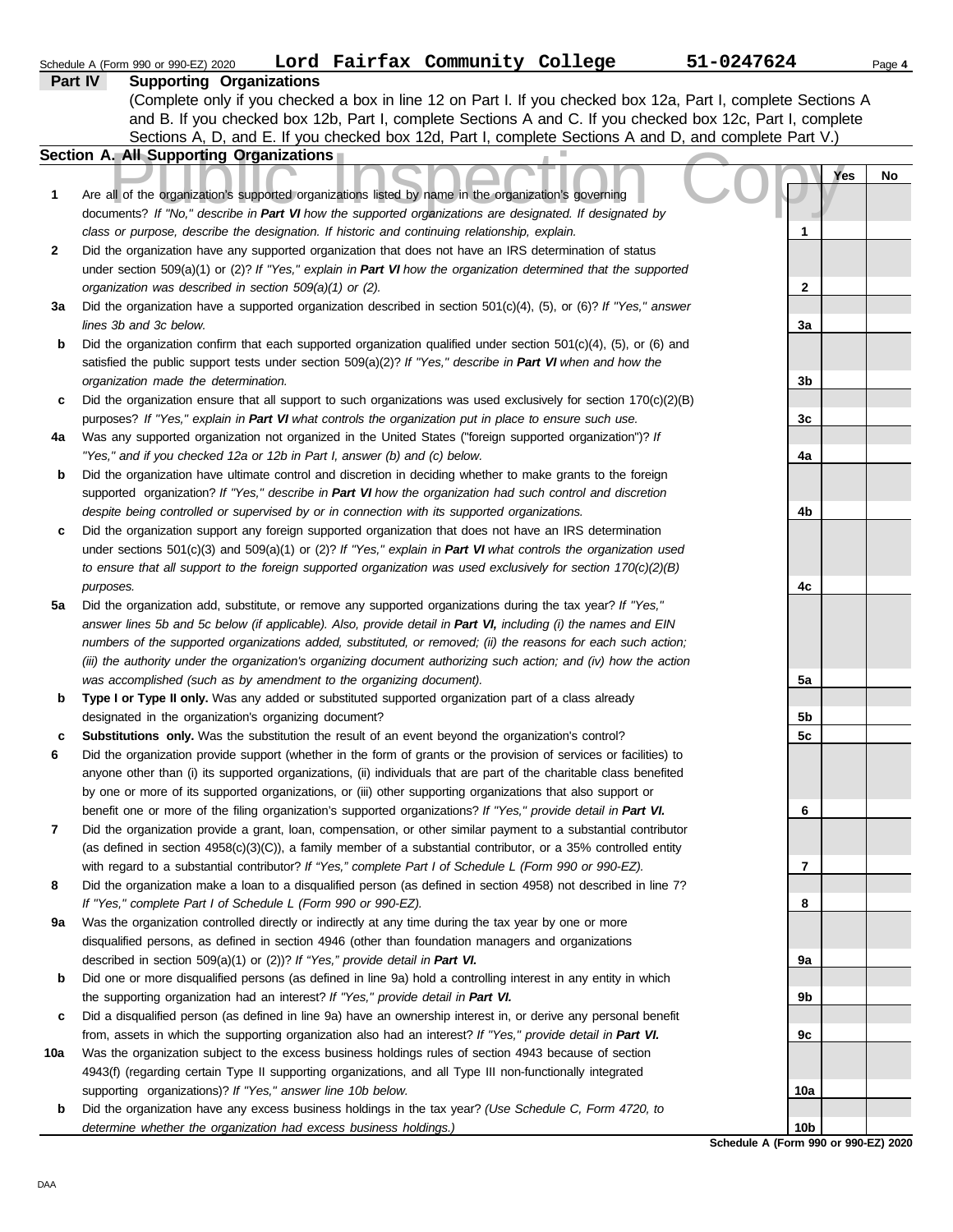|              | 51-0247624<br>Lord Fairfax Community College<br>Schedule A (Form 990 or 990-EZ) 2020                                           |                 |            | Page 5    |
|--------------|--------------------------------------------------------------------------------------------------------------------------------|-----------------|------------|-----------|
|              | Part IV<br><b>Supporting Organizations (continued)</b>                                                                         |                 |            |           |
|              |                                                                                                                                |                 | <b>Yes</b> | <b>No</b> |
| 11           | Has the organization accepted a gift or contribution from any of the following persons?                                        |                 |            |           |
| a            | A person who directly or indirectly controls, either alone or together with persons described in lines 11b and                 |                 |            |           |
|              | 11c below, the governing body of a supported organization?                                                                     | 11a             |            |           |
| b            | A family member of a person described in line 11a above?                                                                       | 11 <sub>b</sub> |            |           |
| C            | A 35% controlled entity of a person described in line 11a or 11b above? If "Yes" to line 11a, 11b, or 11c, provide             |                 |            |           |
|              | detail in Part VI.                                                                                                             | 11c             |            |           |
|              | Section B. Type I Supporting Organizations                                                                                     |                 |            |           |
|              |                                                                                                                                |                 | <b>Yes</b> | No.       |
| 1            | Did the governing body, members of the governing body, officers acting in their official capacity, or membership of one or     |                 |            |           |
|              | more supported organizations have the power to regularly appoint or elect at least a majority of the organization's officers,  |                 |            |           |
|              | directors, or trustees at all times during the tax year? If "No," describe in Part VI how the supported organization(s)        |                 |            |           |
|              | effectively operated, supervised, or controlled the organization's activities. If the organization had more than one supported |                 |            |           |
|              | organization, describe how the powers to appoint and/or remove officers, directors, or trustees were allocated among the       |                 |            |           |
|              | supported organizations and what conditions or restrictions, if any, applied to such powers during the tax year.               |                 |            |           |
| $\mathbf{2}$ | Did the organization operate for the benefit of any supported organization other than the supported                            |                 |            |           |
|              | organization(s) that operated, supervised, or controlled the supporting organization? If "Yes," explain in Part                |                 |            |           |
|              | VI how providing such benefit carried out the purposes of the supported organization(s) that operated,                         |                 |            |           |
|              | supervised, or controlled the supporting organization.                                                                         | 2               |            |           |
|              | Section C. Type II Supporting Organizations                                                                                    |                 |            |           |

|                                                                                                                  | Yes | No |
|------------------------------------------------------------------------------------------------------------------|-----|----|
| Were a majority of the organization's directors or trustees during the tax year also a majority of the directors |     |    |
| or trustees of each of the organization's supported organization(s)? If "No," describe in Part VI how control    |     |    |
| or management of the supporting organization was vested in the same persons that controlled or managed           |     |    |
| the supported organization(s).                                                                                   |     |    |

| Section D. All Type III Supporting Organizations |  |  |  |
|--------------------------------------------------|--|--|--|
|--------------------------------------------------|--|--|--|

|                |                                                                                                                        |   | Yes | No |
|----------------|------------------------------------------------------------------------------------------------------------------------|---|-----|----|
| $\mathbf 1$    | Did the organization provide to each of its supported organizations, by the last day of the fifth month of the         |   |     |    |
|                | organization's tax year, (i) a written notice describing the type and amount of support provided during the prior tax  |   |     |    |
|                | year, (ii) a copy of the Form 990 that was most recently filed as of the date of notification, and (iii) copies of the |   |     |    |
|                | organization's governing documents in effect on the date of notification, to the extent not previously provided?       |   |     |    |
| $\overline{2}$ | Were any of the organization's officers, directors, or trustees either (i) appointed or elected by the supported       |   |     |    |
|                | organization(s) or (ii) serving on the governing body of a supported organization? If "No," explain in Part VI how     |   |     |    |
|                | the organization maintained a close and continuous working relationship with the supported organization(s).            | 2 |     |    |
| $\mathbf{3}$   | By reason of the relationship described in line 2, above, did the organization's supported organizations have          |   |     |    |
|                | a significant voice in the organization's investment policies and in directing the use of the organization's           |   |     |    |
|                | income or assets at all times during the tax year? If "Yes," describe in Part VI the role the organization's           |   |     |    |
|                | supported organizations played in this regard.                                                                         | 3 |     |    |

## **Section E. Type III Functionally-Integrated Supporting Organizations**

- **1** *Check the box next to the method that the organization used to satisfy the Integral Part Test during the year (see instructions).*
	- The organization satisfied the Activities Test. *Complete line 2 below.* **a**
	- The organization is the parent of each of its supported organizations. *Complete line 3 below.* **b**
	- The organization supported a governmental entity. *Describe in Part VI how you supported a governmental entity (see instructions).* **c**
- **2** Activities Test. *Answer lines 2a and 2b below.*
- **a** Did substantially all of the organization's activities during the tax year directly further the exempt purposes of the supported organization(s) to which the organization was responsive? *If "Yes," then in Part VI identify those supported organizations and explain how these activities directly furthered their exempt purposes,*  how the organization was responsive to those supported organizations, and how the organization determined *that these activities constituted substantially all of its activities.*
- **b** Did the activities described in line 2a, above, constitute activities that, but for the organization's involvement, one or more of the organization's supported organization(s) would have been engaged in? If "Yes," explain in *Part VI the reasons for the organization's position that its supported organization(s) would have engaged in these activities but for the organization's involvement.*
- **3** Parent of Supported Organizations. *Answer lines 3a and 3b below.*
- **a** Did the organization have the power to regularly appoint or elect a majority of the officers, directors, or trustees of each of the supported organizations? *If "Yes" or "No," provide details in Part VI.*
- DAA **Schedule A (Form 990 or 990-EZ) 2020 b** Did the organization exercise a substantial degree of direction over the policies, programs, and activities of each of its supported organizations? *If "Yes," describe in Part VI the role played by the organization in this regard.*

**3b**

**2a**

**2b**

**3a**

**Yes No**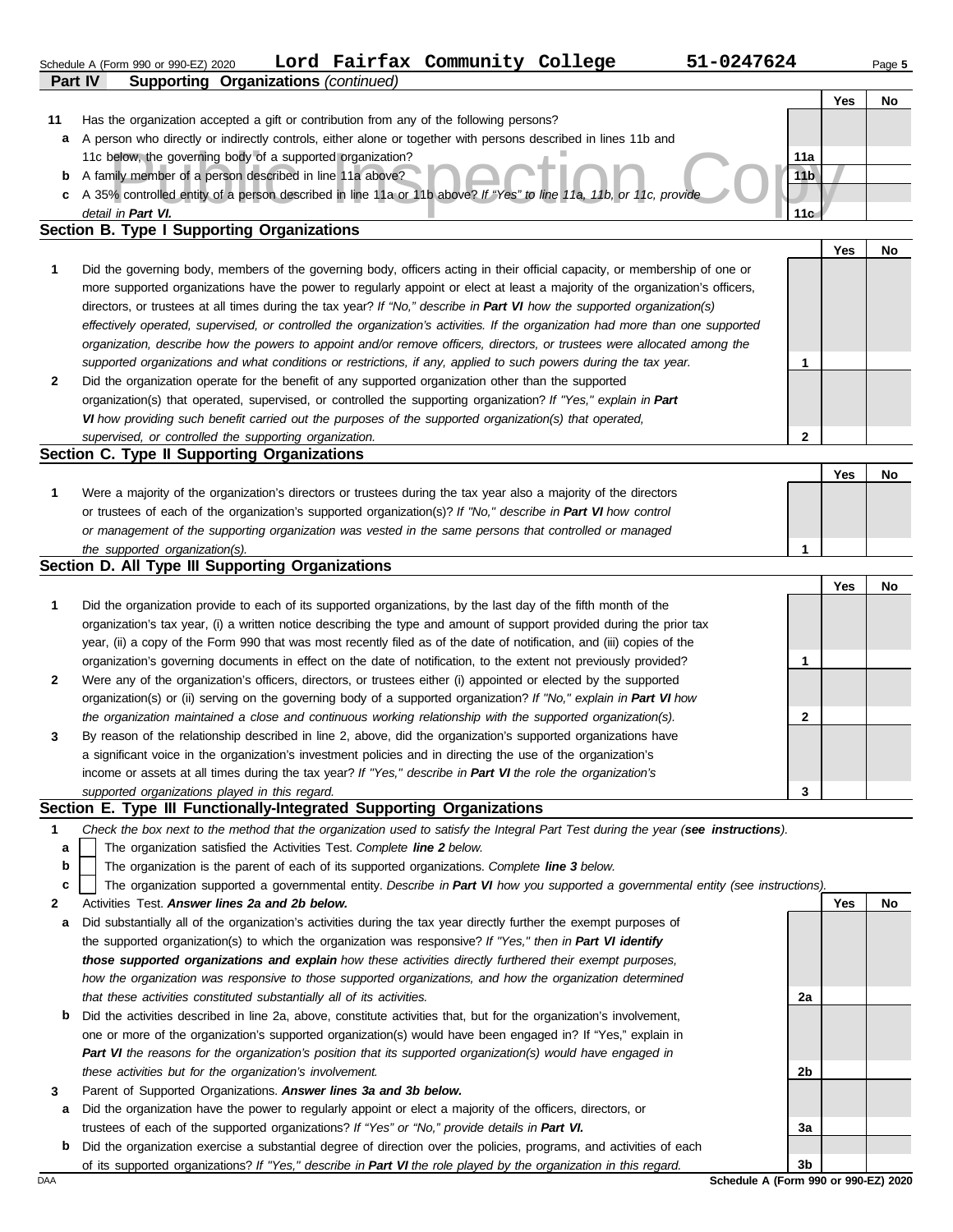|                | Lord Fairfax Community College<br>Schedule A (Form 990 or 990-EZ) 2020                                                           |                         | 51-0247624     |                                | Page 6 |  |  |  |
|----------------|----------------------------------------------------------------------------------------------------------------------------------|-------------------------|----------------|--------------------------------|--------|--|--|--|
| <b>Part V</b>  | Type III Non-Functionally Integrated 509(a)(3) Supporting Organizations                                                          |                         |                |                                |        |  |  |  |
| 1              | Check here if the organization satisfied the Integral Part Test as a qualifying trust on Nov. 20, 1970 (explain in Part VI). See |                         |                |                                |        |  |  |  |
|                | instructions. All other Type III non-functionally integrated supporting organizations must complete Sections A through E.        |                         |                |                                |        |  |  |  |
|                | Section A - Adjusted Net Income                                                                                                  |                         | (A) Prior Year | (B) Current Year               |        |  |  |  |
|                |                                                                                                                                  |                         |                | (optional)                     |        |  |  |  |
| 1              | Net short-term capital gain                                                                                                      | 1                       |                |                                |        |  |  |  |
| 2              | Recoveries of prior-year distributions                                                                                           | $\overline{\mathbf{c}}$ |                |                                |        |  |  |  |
| 3              | Other gross income (see instructions)                                                                                            | 3                       |                |                                |        |  |  |  |
| 4              | Add lines 1 through 3.                                                                                                           | 4                       |                |                                |        |  |  |  |
| 5              | Depreciation and depletion                                                                                                       | 5                       |                |                                |        |  |  |  |
| 6              | Portion of operating expenses paid or incurred for production or collection of                                                   |                         |                |                                |        |  |  |  |
|                | gross income or for management, conservation, or maintenance of property                                                         |                         |                |                                |        |  |  |  |
|                | held for production of income (see instructions)                                                                                 | 6                       |                |                                |        |  |  |  |
| 7              | Other expenses (see instructions)                                                                                                | $\overline{7}$          |                |                                |        |  |  |  |
| 8              | Adjusted Net Income (subtract lines 5, 6, and 7 from line 4)                                                                     | 8                       |                |                                |        |  |  |  |
|                | Section B - Minimum Asset Amount                                                                                                 |                         | (A) Prior Year | (B) Current Year<br>(optional) |        |  |  |  |
| 1              | Aggregate fair market value of all non-exempt-use assets (see                                                                    |                         |                |                                |        |  |  |  |
|                | instructions for short tax year or assets held for part of year):                                                                |                         |                |                                |        |  |  |  |
|                | a Average monthly value of securities                                                                                            | 1a                      |                |                                |        |  |  |  |
|                | <b>b</b> Average monthly cash balances                                                                                           | 1 <sub>b</sub>          |                |                                |        |  |  |  |
|                | c Fair market value of other non-exempt-use assets                                                                               | 1c                      |                |                                |        |  |  |  |
|                | d Total (add lines 1a, 1b, and 1c)                                                                                               | 1d                      |                |                                |        |  |  |  |
|                | e Discount claimed for blockage or other factors                                                                                 |                         |                |                                |        |  |  |  |
|                | (explain in detail in Part VI):                                                                                                  |                         |                |                                |        |  |  |  |
| $\mathbf{2}$   | Acquisition indebtedness applicable to non-exempt-use assets                                                                     | $\mathbf{2}$            |                |                                |        |  |  |  |
| 3              | Subtract line 2 from line 1d.                                                                                                    | 3                       |                |                                |        |  |  |  |
| 4              | Cash deemed held for exempt use. Enter 0.015 of line 3 (for greater amount,                                                      |                         |                |                                |        |  |  |  |
|                | see instructions).                                                                                                               | 4                       |                |                                |        |  |  |  |
| 5              | Net value of non-exempt-use assets (subtract line 4 from line 3)                                                                 | 5                       |                |                                |        |  |  |  |
| 6              | Multiply line 5 by 0.035.                                                                                                        | 6                       |                |                                |        |  |  |  |
| 7              | Recoveries of prior-year distributions                                                                                           | 7                       |                |                                |        |  |  |  |
| 8              | Minimum Asset Amount (add line 7 to line 6)                                                                                      | 8                       |                |                                |        |  |  |  |
|                | Section C - Distributable Amount                                                                                                 |                         |                | <b>Current Year</b>            |        |  |  |  |
|                | Adjusted net income for prior year (from Section A, line 8, column A)                                                            | 1                       |                |                                |        |  |  |  |
| 2              | Enter 0.85 of line 1.                                                                                                            | $\mathbf 2$             |                |                                |        |  |  |  |
| 3              | Minimum asset amount for prior year (from Section B, line 8, column A)                                                           | 3                       |                |                                |        |  |  |  |
| 4              | Enter greater of line 2 or line 3.                                                                                               | 4                       |                |                                |        |  |  |  |
| 5              | Income tax imposed in prior year                                                                                                 | 5                       |                |                                |        |  |  |  |
| 6              | Distributable Amount. Subtract line 5 from line 4, unless subject to                                                             |                         |                |                                |        |  |  |  |
|                | emergency temporary reduction (see instructions).                                                                                | 6                       |                |                                |        |  |  |  |
| $\overline{7}$ | Check here if the current year is the organization's first as a non-functionally integrated Type III supporting organization     |                         |                |                                |        |  |  |  |

(see instructions).

**Schedule A (Form 990 or 990-EZ) 2020**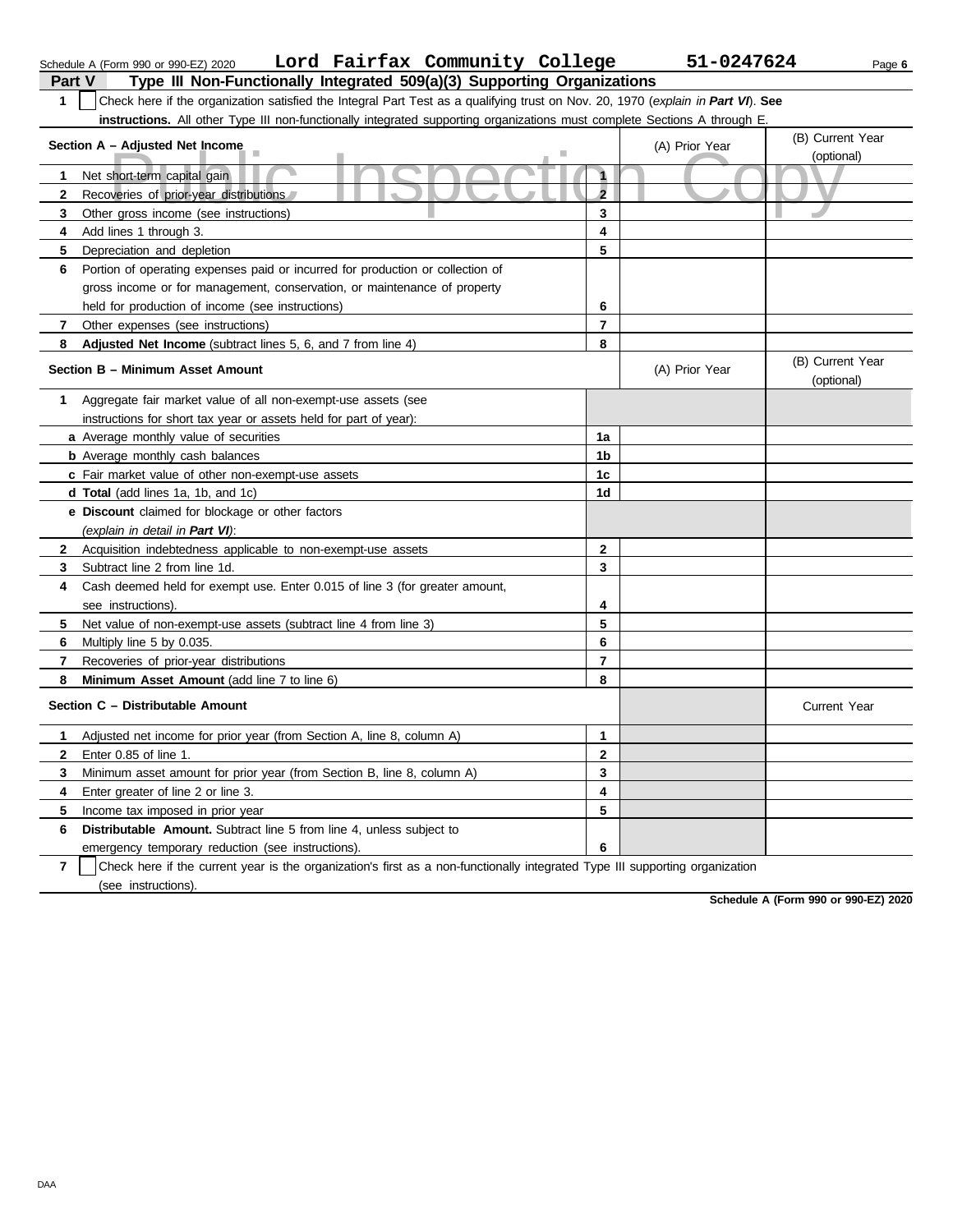| Schedule A (Form 990 or 990-EZ) 20 |  |  |  |
|------------------------------------|--|--|--|
|                                    |  |  |  |

Schedule A (Form 990 or 990-EZ) 2020 Page **7 Lord Fairfax Community College 51-0247624**

| Part V       | Type III Non-Functionally Integrated 509(a)(3) Supporting Organizations (continued)           |                                    |                                   |                               |
|--------------|-----------------------------------------------------------------------------------------------|------------------------------------|-----------------------------------|-------------------------------|
|              | Section D - Distributions                                                                     |                                    |                                   | <b>Current Year</b>           |
| 1            | Amounts paid to supported organizations to accomplish exempt purposes                         |                                    |                                   |                               |
| $\mathbf{2}$ | Amounts paid to perform activity that directly furthers exempt purposes of supported          |                                    |                                   |                               |
|              | organizations, in excess of income from activity                                              |                                    |                                   |                               |
| 3            | Administrative expenses paid to accomplish exempt purposes of supported organizations         |                                    |                                   |                               |
| 4            | Amounts paid to acquire exempt-use assets                                                     |                                    |                                   |                               |
| 5            | Qualified set-aside amounts (prior IRS approval required— <i>provide details in Part VI</i> ) |                                    |                                   |                               |
| 6            | Other distributions (describe in Part VI). See instructions.                                  |                                    |                                   |                               |
| 7            | Total annual distributions. Add lines 1 through 6.                                            |                                    |                                   |                               |
| 8            | Distributions to attentive supported organizations to which the organization is responsive    |                                    |                                   |                               |
|              | (provide details in Part VI). See instructions.                                               |                                    |                                   |                               |
| 9            | Distributable amount for 2020 from Section C, line 6                                          |                                    |                                   |                               |
| 10           | Line 8 amount divided by line 9 amount                                                        |                                    |                                   |                               |
|              | <b>Section E - Distribution Allocations (see instructions)</b>                                | (i)<br><b>Excess Distributions</b> | (ii)<br><b>Underdistributions</b> | (iii)<br><b>Distributable</b> |
|              |                                                                                               |                                    | <b>Pre-2020</b>                   | Amount for 2020               |
| 1            | Distributable amount for 2020 from Section C, line 6                                          |                                    |                                   |                               |
| 2            | Underdistributions, if any, for years prior to 2020                                           |                                    |                                   |                               |
|              | (reasonable cause required-explain in Part VI). See                                           |                                    |                                   |                               |
|              | instructions.                                                                                 |                                    |                                   |                               |
| 3            | Excess distributions carryover, if any, to 2020                                               |                                    |                                   |                               |
|              |                                                                                               |                                    |                                   |                               |
|              |                                                                                               |                                    |                                   |                               |
|              |                                                                                               |                                    |                                   |                               |
|              |                                                                                               |                                    |                                   |                               |
|              |                                                                                               |                                    |                                   |                               |
|              | f Total of lines 3a through 3e                                                                |                                    |                                   |                               |
|              | <b>g</b> Applied to underdistributions of prior years                                         |                                    |                                   |                               |
|              | <b>h</b> Applied to 2020 distributable amount                                                 |                                    |                                   |                               |
|              | <b>i</b> Carryover from 2015 not applied (see instructions)                                   |                                    |                                   |                               |
| 4            | Remainder. Subtract lines 3g, 3h, and 3i from line 3f.<br>Distributions for 2020 from         |                                    |                                   |                               |
|              | \$<br>Section D, line 7:                                                                      |                                    |                                   |                               |
|              | a Applied to underdistributions of prior years                                                |                                    |                                   |                               |
|              | <b>b</b> Applied to 2020 distributable amount                                                 |                                    |                                   |                               |
|              | c Remainder. Subtract lines 4a and 4b from line 4.                                            |                                    |                                   |                               |
| 5            | Remaining underdistributions for years prior to 2020, if                                      |                                    |                                   |                               |
|              | any. Subtract lines 3q and 4a from line 2. For result                                         |                                    |                                   |                               |
|              | greater than zero, explain in Part VI. See instructions.                                      |                                    |                                   |                               |
| 6            | Remaining underdistributions for 2020 Subtract lines 3h                                       |                                    |                                   |                               |
|              | and 4b from line 1. For result greater than zero, explain in                                  |                                    |                                   |                               |
|              | Part VI. See instructions.                                                                    |                                    |                                   |                               |
| 7            | Excess distributions carryover to 2021. Add lines 3j                                          |                                    |                                   |                               |
|              | and 4c.                                                                                       |                                    |                                   |                               |
| 8            | Breakdown of line 7:                                                                          |                                    |                                   |                               |
|              |                                                                                               |                                    |                                   |                               |
|              |                                                                                               |                                    |                                   |                               |
|              |                                                                                               |                                    |                                   |                               |
|              |                                                                                               |                                    |                                   |                               |
|              |                                                                                               |                                    |                                   |                               |

**Schedule A (Form 990 or 990-EZ) 2020**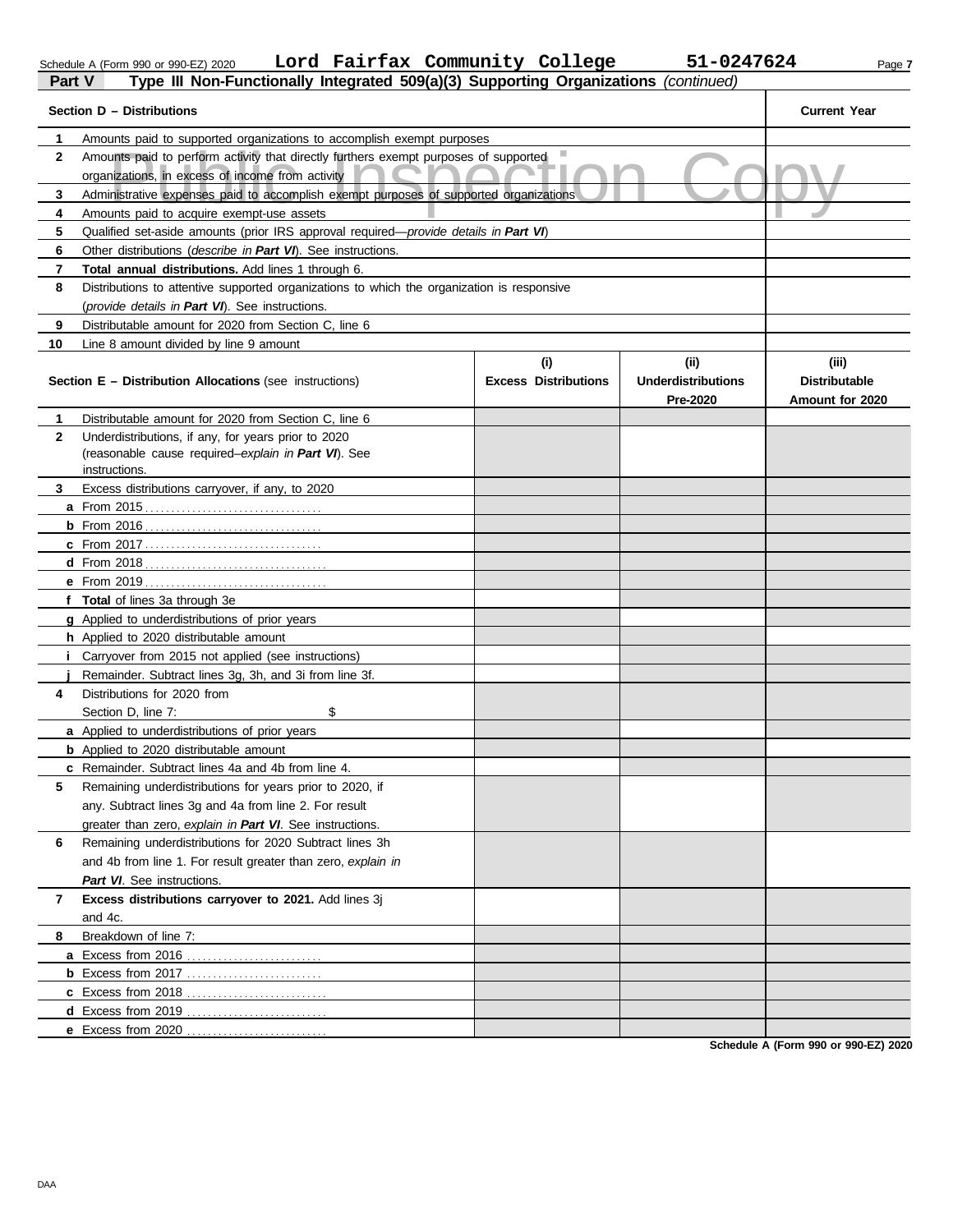|         | Schedule A (Form 990 or 990-EZ) 2020                                                           |  |  | Lord Fairfax Community College 51-0247624 |                                                                                                                                                                                                                                                                                                                                                                                                                                                                                           | Page 8 |
|---------|------------------------------------------------------------------------------------------------|--|--|-------------------------------------------|-------------------------------------------------------------------------------------------------------------------------------------------------------------------------------------------------------------------------------------------------------------------------------------------------------------------------------------------------------------------------------------------------------------------------------------------------------------------------------------------|--------|
| Part VI | lines 2, 5, and 6. Also complete this part for any additional information. (See instructions.) |  |  |                                           | Supplemental Information. Provide the explanations required by Part II, line 10; Part II, line 17a or 17b; Part<br>III, line 12; Part IV, Section A, lines 1, 2, 3b, 3c, 4b, 4c, 5a, 6, 9a, 9b, 9c, 11a, 11b, and 11c; Part IV, Section<br>B, lines 1 and 2; Part IV, Section C, line 1; Part IV, Section D, lines 2 and 3; Part IV, Section E, lines 1c, 2a, 2b,<br>3a, and 3b; Part V, line 1; Part V, Section B, line 1e; Part V, Section D, lines 5, 6, and 8; and Part V, Section E, |        |
|         |                                                                                                |  |  |                                           |                                                                                                                                                                                                                                                                                                                                                                                                                                                                                           |        |
|         |                                                                                                |  |  |                                           |                                                                                                                                                                                                                                                                                                                                                                                                                                                                                           |        |
|         |                                                                                                |  |  |                                           |                                                                                                                                                                                                                                                                                                                                                                                                                                                                                           |        |
|         |                                                                                                |  |  |                                           |                                                                                                                                                                                                                                                                                                                                                                                                                                                                                           |        |
|         |                                                                                                |  |  |                                           |                                                                                                                                                                                                                                                                                                                                                                                                                                                                                           |        |
|         |                                                                                                |  |  |                                           |                                                                                                                                                                                                                                                                                                                                                                                                                                                                                           |        |
|         |                                                                                                |  |  |                                           |                                                                                                                                                                                                                                                                                                                                                                                                                                                                                           |        |
|         |                                                                                                |  |  |                                           |                                                                                                                                                                                                                                                                                                                                                                                                                                                                                           |        |
|         |                                                                                                |  |  |                                           |                                                                                                                                                                                                                                                                                                                                                                                                                                                                                           |        |
|         |                                                                                                |  |  |                                           |                                                                                                                                                                                                                                                                                                                                                                                                                                                                                           |        |
|         |                                                                                                |  |  |                                           |                                                                                                                                                                                                                                                                                                                                                                                                                                                                                           |        |
|         |                                                                                                |  |  |                                           |                                                                                                                                                                                                                                                                                                                                                                                                                                                                                           |        |
|         |                                                                                                |  |  |                                           |                                                                                                                                                                                                                                                                                                                                                                                                                                                                                           |        |
|         |                                                                                                |  |  |                                           |                                                                                                                                                                                                                                                                                                                                                                                                                                                                                           |        |
|         |                                                                                                |  |  |                                           |                                                                                                                                                                                                                                                                                                                                                                                                                                                                                           |        |
|         |                                                                                                |  |  |                                           |                                                                                                                                                                                                                                                                                                                                                                                                                                                                                           |        |
|         |                                                                                                |  |  |                                           |                                                                                                                                                                                                                                                                                                                                                                                                                                                                                           |        |
|         |                                                                                                |  |  |                                           |                                                                                                                                                                                                                                                                                                                                                                                                                                                                                           |        |
|         |                                                                                                |  |  |                                           |                                                                                                                                                                                                                                                                                                                                                                                                                                                                                           |        |
|         |                                                                                                |  |  |                                           |                                                                                                                                                                                                                                                                                                                                                                                                                                                                                           |        |
|         |                                                                                                |  |  |                                           |                                                                                                                                                                                                                                                                                                                                                                                                                                                                                           |        |
|         |                                                                                                |  |  |                                           |                                                                                                                                                                                                                                                                                                                                                                                                                                                                                           |        |
|         |                                                                                                |  |  |                                           |                                                                                                                                                                                                                                                                                                                                                                                                                                                                                           |        |
|         |                                                                                                |  |  |                                           |                                                                                                                                                                                                                                                                                                                                                                                                                                                                                           |        |
|         |                                                                                                |  |  |                                           |                                                                                                                                                                                                                                                                                                                                                                                                                                                                                           |        |
|         |                                                                                                |  |  |                                           |                                                                                                                                                                                                                                                                                                                                                                                                                                                                                           |        |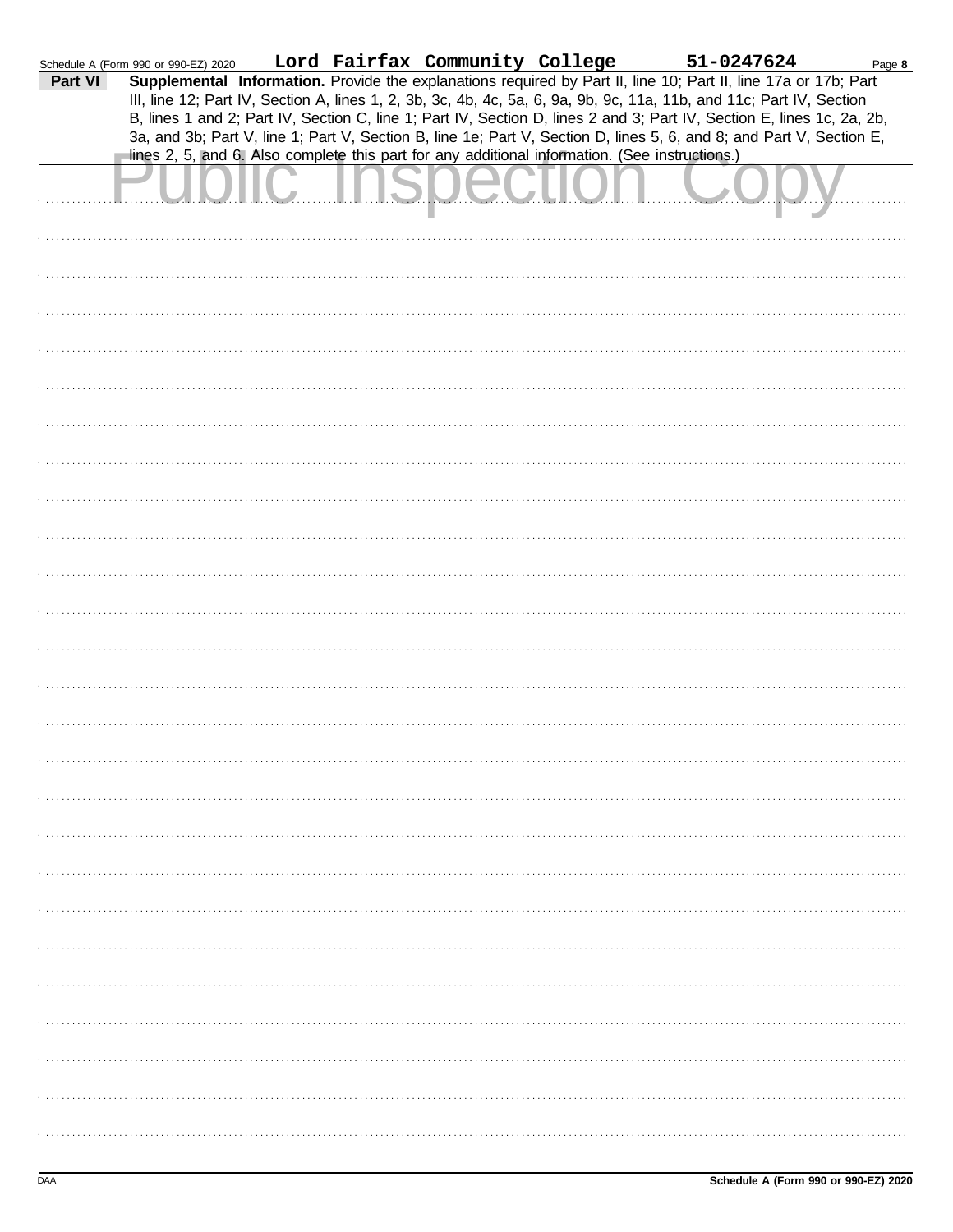| <b>Schedule B</b><br>(Form 990, 990-EZ,<br>or 990-PF)<br>Department of the Treasury<br>Internal Revenue Service<br>Name of the organization<br>Educational<br>Organization type (check one): | <b>Schedule of Contributors</b><br>u Attach to Form 990, Form 990-EZ, or Form 990-PF.<br><b>u</b> Go to www.irs.gov/Form990 for the latest information.<br>Lord Fairfax Community College<br>Foundation,<br>Inc.                                                  | OMB No. 1545-0047<br>2020<br>Employer identification number<br>51-0247624 |
|----------------------------------------------------------------------------------------------------------------------------------------------------------------------------------------------|-------------------------------------------------------------------------------------------------------------------------------------------------------------------------------------------------------------------------------------------------------------------|---------------------------------------------------------------------------|
| Filers of:                                                                                                                                                                                   | Section:                                                                                                                                                                                                                                                          |                                                                           |
| Form 990 or 990-EZ                                                                                                                                                                           | X <br>) (enter number) organization<br>501(c)<br>3                                                                                                                                                                                                                |                                                                           |
| Form 990-PF                                                                                                                                                                                  | $4947(a)(1)$ nonexempt charitable trust not treated as a private foundation<br>527 political organization<br>501(c)(3) exempt private foundation<br>4947(a)(1) nonexempt charitable trust treated as a private foundation<br>501(c)(3) taxable private foundation |                                                                           |
|                                                                                                                                                                                              | Check if your organization is covered by the General Rule or a Special Rule.                                                                                                                                                                                      |                                                                           |

**Note:** Only a section 501(c)(7), (8), or (10) organization can check boxes for both the General Rule and a Special Rule. See instructions.

## **General Rule**

For an organization filing Form 990, 990-EZ, or 990-PF that received, during the year, contributions totaling \$5,000 or more (in money or property) from any one contributor. Complete Parts I and II. See instructions for determining a contributor's total contributions.

## **Special Rules**

 $\overline{X}$  For an organization described in section 501(c)(3) filing Form 990 or 990-EZ that met the 33<sup>1</sup>/3% support test of the regulations under sections 509(a)(1) and 170(b)(1)(A)(vi), that checked Schedule A (Form 990 or 990-EZ), Part II, line 13, 16a, or 16b, and that received from any one contributor, during the year, total contributions of the greater of **(1)** \$5,000; or **(2)** 2% of the amount on (i) Form 990, Part VIII, line 1h; or (ii) Form 990-EZ, line 1. Complete Parts I and II.

literary, or educational purposes, or for the prevention of cruelty to children or animals. Complete Parts I (entering For an organization described in section 501(c)(7), (8), or (10) filing Form 990 or 990-EZ that received from any one contributor, during the year, total contributions of more than \$1,000 *exclusively* for religious, charitable, scientific, "N/A" in column (b) instead of the contributor name and address), II, and III.

For an organization described in section 501(c)(7), (8), or (10) filing Form 990 or 990-EZ that received from any one contributor, during the year, contributions *exclusively* for religious, charitable, etc., purposes, but no such contributions totaled more than \$1,000. If this box is checked, enter here the total contributions that were received during the year for an *exclusively* religious, charitable, etc., purpose. Don't complete any of the parts unless the **General Rule** applies to this organization because it received *nonexclusively* religious, charitable, etc., contributions totaling \$5,000 or more during the year . . . . . . . . . . . . . . . . . . . . . . . . . . . . . . . . . . . . . . . . . . . . . . . . . . . . . . . . . . . . . . . . . . . . . . . . . . . . . . . .

990-EZ, or 990-PF), but it **must** answer "No" on Part IV, line 2, of its Form 990; or check the box on line H of its Form 990-EZ or on its Form 990-PF, Part I, line 2, to certify that it doesn't meet the filing requirements of Schedule B (Form 990, 990-EZ, or 990-PF). **Caution:** An organization that isn't covered by the General Rule and/or the Special Rules doesn't file Schedule B (Form 990,

**For Paperwork Reduction Act Notice, see the instructions for Form 990, 990-EZ, or 990-PF.**

\$ . . . . . . . . . . . . . . . . . . . . . . . . . . .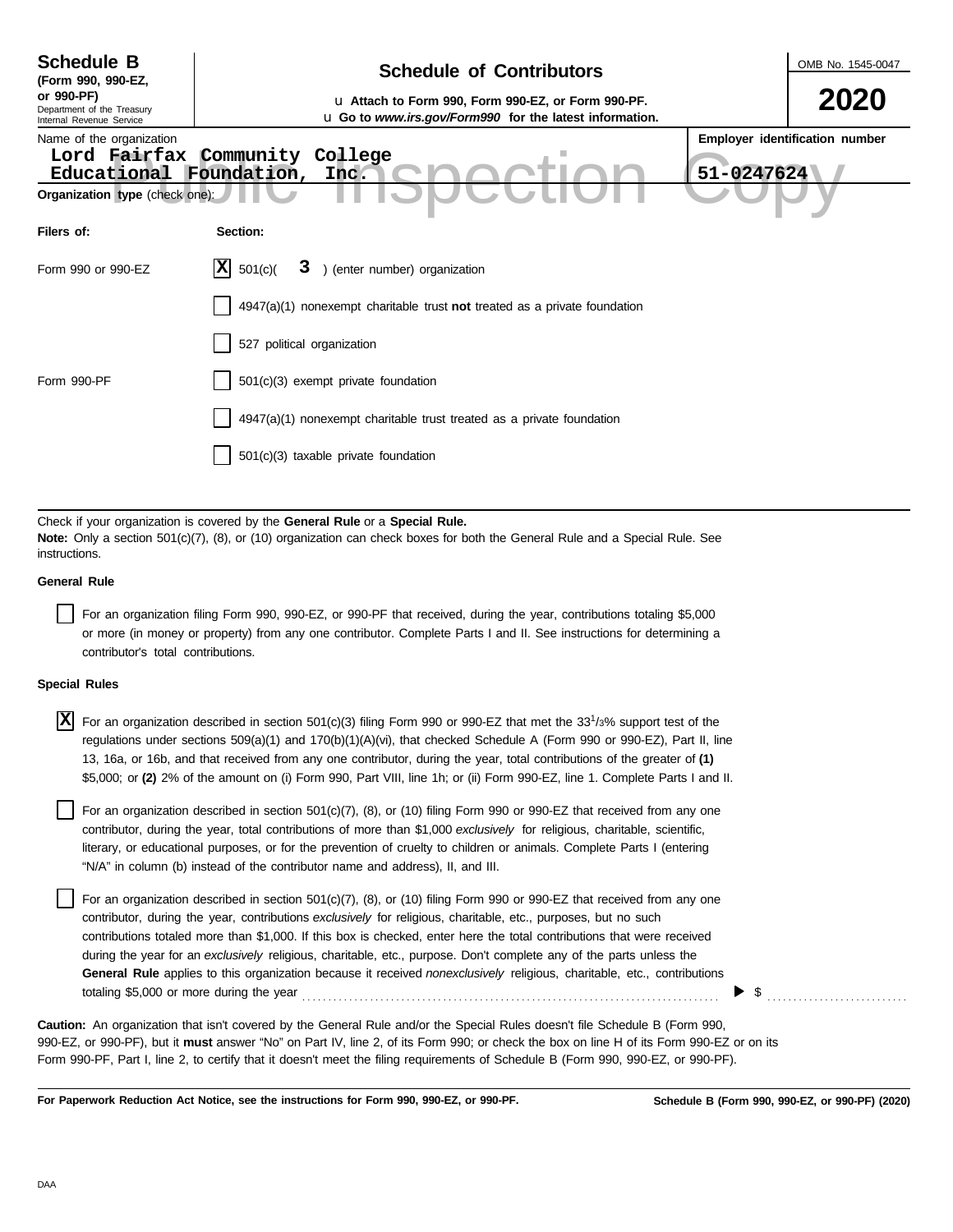|                      | Schedule B (Form 990, 990-EZ, or 990-PF) (2020)                                                |                                                    | Page 1 of 2<br>Page 2                                                                                                                  |
|----------------------|------------------------------------------------------------------------------------------------|----------------------------------------------------|----------------------------------------------------------------------------------------------------------------------------------------|
| Name of organization | Lord Fairfax Community College                                                                 |                                                    | Employer identification number<br>51-0247624                                                                                           |
| Part I               | Contributors (see instructions). Use duplicate copies of Part I if additional space is needed. |                                                    |                                                                                                                                        |
| (a)<br>No.<br>1      | (b)<br>Name, address, and ZIP + 4                                                              | (c)<br><b>Total contributions</b><br>817,050<br>\$ | (d)<br>Type of contribution<br>$\mathbf{x}$<br>Person<br>Payroll<br><b>Noncash</b><br>(Complete Part II for<br>noncash contributions.) |
| (a)<br>No.           | (b)<br>Name, address, and ZIP + 4                                                              | (c)<br><b>Total contributions</b>                  | (d)<br>Type of contribution                                                                                                            |
| $\mathbf{2}$         |                                                                                                | 172,158<br>\$                                      | X<br>Person<br>Payroll<br><b>Noncash</b><br>(Complete Part II for<br>noncash contributions.)                                           |
| (a)<br>No.           | (b)<br>Name, address, and ZIP + 4                                                              | (c)<br><b>Total contributions</b>                  | (d)<br>Type of contribution                                                                                                            |
| 3                    |                                                                                                | 149,090<br>\$                                      | х<br>Person<br>Payroll<br><b>Noncash</b><br>(Complete Part II for<br>noncash contributions.)                                           |
| (a)<br>No.           | (b)<br>Name, address, and ZIP + 4                                                              | (c)<br><b>Total contributions</b>                  | (d)<br>Type of contribution                                                                                                            |
| 4                    |                                                                                                | 100,000<br>\$                                      | X<br>Person<br><b>Payroll</b><br>Noncash<br>(Complete Part II for<br>noncash contributions.)                                           |
| (a)<br>No.           | (b)<br>Name, address, and ZIP + 4                                                              | (c)<br><b>Total contributions</b>                  | (d)<br>Type of contribution                                                                                                            |
| $\overline{5}$       |                                                                                                | 45,000<br>\$                                       | х<br>Person<br>Payroll<br>Noncash<br>(Complete Part II for<br>noncash contributions.)                                                  |
| (a)<br>No.           | (b)<br>Name, address, and ZIP + 4                                                              | (c)<br><b>Total contributions</b>                  | (d)<br>Type of contribution                                                                                                            |
| $6 \overline{6}$     |                                                                                                | 35,180<br>\$                                       | X<br>Person<br>Payroll<br>Noncash<br>(Complete Part II for<br>noncash contributions.)                                                  |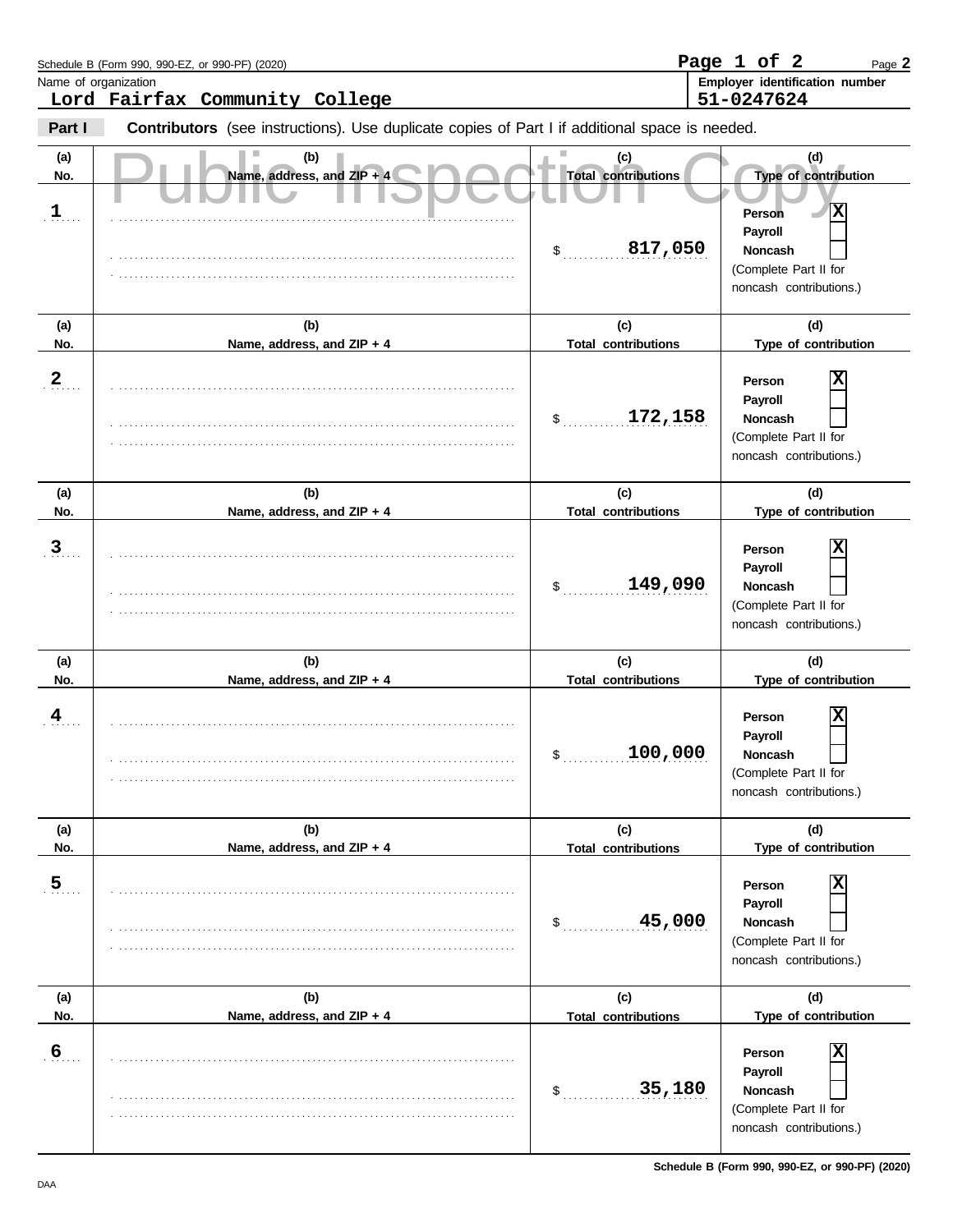|                      | Schedule B (Form 990, 990-EZ, or 990-PF) (2020)                                                |                                                       | Page 2 of 2<br>Page 2                                                                                                           |
|----------------------|------------------------------------------------------------------------------------------------|-------------------------------------------------------|---------------------------------------------------------------------------------------------------------------------------------|
| Name of organization | Lord Fairfax Community College                                                                 |                                                       | Employer identification number<br>51-0247624                                                                                    |
| Part I               | Contributors (see instructions). Use duplicate copies of Part I if additional space is needed. |                                                       |                                                                                                                                 |
| (a)<br>No.<br>7      | (b)<br>Name, address, and ZIP + 4                                                              | (c)<br><b>Total contributions</b><br>35,000<br>$\sim$ | (d)<br>Type of contribution<br>$\mathbf{x}$<br>Person<br>Payroll<br>Noncash<br>(Complete Part II for<br>noncash contributions.) |
| (a)<br>No.           | (b)<br>Name, address, and ZIP + 4                                                              | (c)<br><b>Total contributions</b>                     | (d)<br>Type of contribution                                                                                                     |
| 8                    |                                                                                                | 30,000<br>\$                                          | Person<br>х<br>Payroll<br><b>Noncash</b><br>(Complete Part II for<br>noncash contributions.)                                    |
| (a)<br>No.           | (b)<br>Name, address, and ZIP + 4                                                              | (c)<br><b>Total contributions</b>                     | (d)<br>Type of contribution                                                                                                     |
| 9                    |                                                                                                | 30,000<br>\$                                          | х<br>Person<br>Payroll<br>Noncash<br>(Complete Part II for<br>noncash contributions.)                                           |
| (a)<br>No.           | (b)<br>Name, address, and ZIP + 4                                                              | (c)<br><b>Total contributions</b>                     | (d)<br>Type of contribution                                                                                                     |
|                      |                                                                                                | \$                                                    | Person<br>Payroll<br>Noncash<br>(Complete Part II for<br>noncash contributions.)                                                |
| (a)<br>No.           | (b)<br>Name, address, and ZIP + 4                                                              | (c)<br><b>Total contributions</b>                     | (d)<br>Type of contribution                                                                                                     |
| .                    |                                                                                                | \$                                                    | Person<br>Payroll<br><b>Noncash</b><br>(Complete Part II for<br>noncash contributions.)                                         |
| (a)<br>No.           | (b)<br>Name, address, and ZIP + 4                                                              | (c)<br><b>Total contributions</b>                     | (d)<br>Type of contribution                                                                                                     |
| 1.1.1.1.1            |                                                                                                | \$                                                    | Person<br>Payroll<br>Noncash<br>(Complete Part II for<br>noncash contributions.)                                                |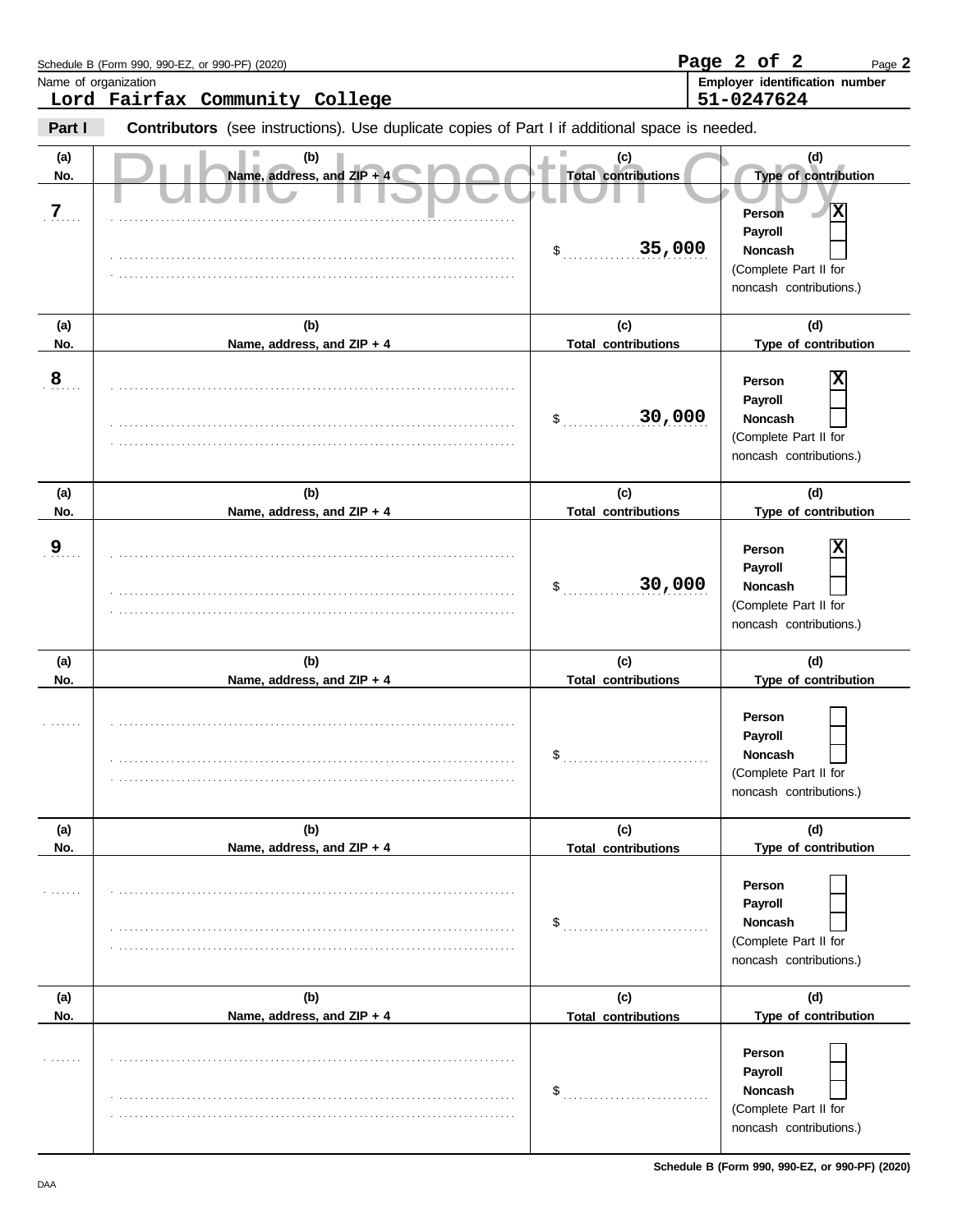| Part IV, line 6, 7, 8, 9, 10, 11a, 11b, 11c, 11d, 11e, 11f, 12a, or 12b.<br>Open to Public<br>u Attach to Form 990.<br>Department of the Treasury<br>Inspection<br>Internal Revenue Service<br><b>u</b> Go to www.irs.gov/Form990 for instructions and the latest information.<br>Name of the organization<br>Employer identification number<br>Lord Fairfax Community College<br>51-0247624<br>Educational Foundation, Inc.<br>Organizations Maintaining Donor Advised Funds or Other Similar Funds or Accounts.<br>Part I<br>Complete if the organization answered "Yes" on Form 990, Part IV, line 6.<br>(a) Donor advised funds<br>(b) Funds and other accounts<br>1<br>Aggregate value of contributions to (during year) [11] Aggregate value of contributions to (during year)<br>2<br><u> 1989 - Johann Stoff, Amerikaansk politiker (</u><br>3<br>4<br>Did the organization inform all donors and donor advisors in writing that the assets held in donor advised<br>5<br>Yes<br>No<br>Did the organization inform all grantees, donors, and donor advisors in writing that grant funds can be used<br>6<br>only for charitable purposes and not for the benefit of the donor or donor advisor, or for any other purpose<br><b>Yes</b><br>No<br>Part II<br><b>Conservation Easements.</b><br>Complete if the organization answered "Yes" on Form 990, Part IV, line 7.<br>Purpose(s) of conservation easements held by the organization (check all that apply).<br>1<br>Preservation of land for public use (for example, recreation or education)<br>Preservation of a historically important land area<br>Protection of natural habitat<br>Preservation of a certified historic structure<br>Preservation of open space<br>Complete lines 2a through 2d if the organization held a qualified conservation contribution in the form of a conservation<br>2<br>easement on the last day of the tax year.<br>Held at the End of the Tax Year<br>2a<br>а<br>2b<br>b<br>Number of conservation easements on a certified historic structure included in (a) [[[[[[[[[[[[[[[[[[[[[[[[[]]]]]]]<br>2c<br>c<br>d Number of conservation easements included in (c) acquired after 7/25/06, and not on a<br>2d<br>historic structure listed in the National Register<br>Number of conservation easements modified, transferred, released, extinguished, or terminated by the organization during the<br>3<br>tax year $\mathbf{u}$<br>Number of states where property subject to conservation easement is located <b>u</b><br>Does the organization have a written policy regarding the periodic monitoring, inspection, handling of<br>5<br>violations, and enforcement of the conservation easements it holds?<br>Yes<br>No<br>Staff and volunteer hours devoted to monitoring, inspecting, handling of violations, and enforcing conservation easements during the year<br>6<br>u<br>Amount of expenses incurred in monitoring, inspecting, handling of violations, and enforcing conservation easements during the year<br>7<br>Does each conservation easement reported on line 2(d) above satisfy the requirements of section 170(h)(4)(B)(i)<br>8<br>Yes<br>No<br>In Part XIII, describe how the organization reports conservation easements in its revenue and expense statement and<br>9<br>balance sheet, and include, if applicable, the text of the footnote to the organization's financial statements that describes the<br>organization's accounting for conservation easements.<br>Organizations Maintaining Collections of Art, Historical Treasures, or Other Similar Assets.<br>Part III<br>Complete if the organization answered "Yes" on Form 990, Part IV, line 8.<br>1a If the organization elected, as permitted under FASB ASC 958, not to report in its revenue statement and balance sheet works<br>of art, historical treasures, or other similar assets held for public exhibition, education, or research in furtherance of public<br>service, provide in Part XIII the text of the footnote to its financial statements that describes these items.<br>If the organization elected, as permitted under FASB ASC 958, to report in its revenue statement and balance sheet works of<br>b<br>art, historical treasures, or other similar assets held for public exhibition, education, or research in furtherance of public service,<br>provide the following amounts relating to these items:<br>(ii) Assets included in Form 990, Part X<br>If the organization received or held works of art, historical treasures, or other similar assets for financial gain, provide the<br>2<br>following amounts required to be reported under FASB ASC 958 relating to these items:<br>a<br>Schedule D (Form 990) 2020<br>For Paperwork Reduction Act Notice, see the Instructions for Form 990.<br>DAA | <b>SCHEDULE D</b><br>(Form 990) | <b>Supplemental Financial Statements</b><br>u Complete if the organization answered "Yes" on Form 990, |  |  | OMB No. 1545-0047 |
|-----------------------------------------------------------------------------------------------------------------------------------------------------------------------------------------------------------------------------------------------------------------------------------------------------------------------------------------------------------------------------------------------------------------------------------------------------------------------------------------------------------------------------------------------------------------------------------------------------------------------------------------------------------------------------------------------------------------------------------------------------------------------------------------------------------------------------------------------------------------------------------------------------------------------------------------------------------------------------------------------------------------------------------------------------------------------------------------------------------------------------------------------------------------------------------------------------------------------------------------------------------------------------------------------------------------------------------------------------------------------------------------------------------------------------------------------------------------------------------------------------------------------------------------------------------------------------------------------------------------------------------------------------------------------------------------------------------------------------------------------------------------------------------------------------------------------------------------------------------------------------------------------------------------------------------------------------------------------------------------------------------------------------------------------------------------------------------------------------------------------------------------------------------------------------------------------------------------------------------------------------------------------------------------------------------------------------------------------------------------------------------------------------------------------------------------------------------------------------------------------------------------------------------------------------------------------------------------------------------------------------------------------------------------------------------------------------------------------------------------------------------------------------------------------------------------------------------------------------------------------------------------------------------------------------------------------------------------------------------------------------------------------------------------------------------------------------------------------------------------------------------------------------------------------------------------------------------------------------------------------------------------------------------------------------------------------------------------------------------------------------------------------------------------------------------------------------------------------------------------------------------------------------------------------------------------------------------------------------------------------------------------------------------------------------------------------------------------------------------------------------------------------------------------------------------------------------------------------------------------------------------------------------------------------------------------------------------------------------------------------------------------------------------------------------------------------------------------------------------------------------------------------------------------------------------------------------------------------------------------------------------------------------------------------------------------------------------------------------------------------------------------------------------------------------------------------------------------------------------------------------------------------------------------------------------------------------------------------------------------------------------------------------------------------------------------------------------------------------------------------------------------------------------------------------------------------------|---------------------------------|--------------------------------------------------------------------------------------------------------|--|--|-------------------|
|                                                                                                                                                                                                                                                                                                                                                                                                                                                                                                                                                                                                                                                                                                                                                                                                                                                                                                                                                                                                                                                                                                                                                                                                                                                                                                                                                                                                                                                                                                                                                                                                                                                                                                                                                                                                                                                                                                                                                                                                                                                                                                                                                                                                                                                                                                                                                                                                                                                                                                                                                                                                                                                                                                                                                                                                                                                                                                                                                                                                                                                                                                                                                                                                                                                                                                                                                                                                                                                                                                                                                                                                                                                                                                                                                                                                                                                                                                                                                                                                                                                                                                                                                                                                                                                                                                                                                                                                                                                                                                                                                                                                                                                                                                                                                                                                                             |                                 |                                                                                                        |  |  |                   |
|                                                                                                                                                                                                                                                                                                                                                                                                                                                                                                                                                                                                                                                                                                                                                                                                                                                                                                                                                                                                                                                                                                                                                                                                                                                                                                                                                                                                                                                                                                                                                                                                                                                                                                                                                                                                                                                                                                                                                                                                                                                                                                                                                                                                                                                                                                                                                                                                                                                                                                                                                                                                                                                                                                                                                                                                                                                                                                                                                                                                                                                                                                                                                                                                                                                                                                                                                                                                                                                                                                                                                                                                                                                                                                                                                                                                                                                                                                                                                                                                                                                                                                                                                                                                                                                                                                                                                                                                                                                                                                                                                                                                                                                                                                                                                                                                                             |                                 |                                                                                                        |  |  |                   |
|                                                                                                                                                                                                                                                                                                                                                                                                                                                                                                                                                                                                                                                                                                                                                                                                                                                                                                                                                                                                                                                                                                                                                                                                                                                                                                                                                                                                                                                                                                                                                                                                                                                                                                                                                                                                                                                                                                                                                                                                                                                                                                                                                                                                                                                                                                                                                                                                                                                                                                                                                                                                                                                                                                                                                                                                                                                                                                                                                                                                                                                                                                                                                                                                                                                                                                                                                                                                                                                                                                                                                                                                                                                                                                                                                                                                                                                                                                                                                                                                                                                                                                                                                                                                                                                                                                                                                                                                                                                                                                                                                                                                                                                                                                                                                                                                                             |                                 |                                                                                                        |  |  |                   |
|                                                                                                                                                                                                                                                                                                                                                                                                                                                                                                                                                                                                                                                                                                                                                                                                                                                                                                                                                                                                                                                                                                                                                                                                                                                                                                                                                                                                                                                                                                                                                                                                                                                                                                                                                                                                                                                                                                                                                                                                                                                                                                                                                                                                                                                                                                                                                                                                                                                                                                                                                                                                                                                                                                                                                                                                                                                                                                                                                                                                                                                                                                                                                                                                                                                                                                                                                                                                                                                                                                                                                                                                                                                                                                                                                                                                                                                                                                                                                                                                                                                                                                                                                                                                                                                                                                                                                                                                                                                                                                                                                                                                                                                                                                                                                                                                                             |                                 |                                                                                                        |  |  |                   |
|                                                                                                                                                                                                                                                                                                                                                                                                                                                                                                                                                                                                                                                                                                                                                                                                                                                                                                                                                                                                                                                                                                                                                                                                                                                                                                                                                                                                                                                                                                                                                                                                                                                                                                                                                                                                                                                                                                                                                                                                                                                                                                                                                                                                                                                                                                                                                                                                                                                                                                                                                                                                                                                                                                                                                                                                                                                                                                                                                                                                                                                                                                                                                                                                                                                                                                                                                                                                                                                                                                                                                                                                                                                                                                                                                                                                                                                                                                                                                                                                                                                                                                                                                                                                                                                                                                                                                                                                                                                                                                                                                                                                                                                                                                                                                                                                                             |                                 |                                                                                                        |  |  |                   |
|                                                                                                                                                                                                                                                                                                                                                                                                                                                                                                                                                                                                                                                                                                                                                                                                                                                                                                                                                                                                                                                                                                                                                                                                                                                                                                                                                                                                                                                                                                                                                                                                                                                                                                                                                                                                                                                                                                                                                                                                                                                                                                                                                                                                                                                                                                                                                                                                                                                                                                                                                                                                                                                                                                                                                                                                                                                                                                                                                                                                                                                                                                                                                                                                                                                                                                                                                                                                                                                                                                                                                                                                                                                                                                                                                                                                                                                                                                                                                                                                                                                                                                                                                                                                                                                                                                                                                                                                                                                                                                                                                                                                                                                                                                                                                                                                                             |                                 |                                                                                                        |  |  |                   |
|                                                                                                                                                                                                                                                                                                                                                                                                                                                                                                                                                                                                                                                                                                                                                                                                                                                                                                                                                                                                                                                                                                                                                                                                                                                                                                                                                                                                                                                                                                                                                                                                                                                                                                                                                                                                                                                                                                                                                                                                                                                                                                                                                                                                                                                                                                                                                                                                                                                                                                                                                                                                                                                                                                                                                                                                                                                                                                                                                                                                                                                                                                                                                                                                                                                                                                                                                                                                                                                                                                                                                                                                                                                                                                                                                                                                                                                                                                                                                                                                                                                                                                                                                                                                                                                                                                                                                                                                                                                                                                                                                                                                                                                                                                                                                                                                                             |                                 |                                                                                                        |  |  |                   |
|                                                                                                                                                                                                                                                                                                                                                                                                                                                                                                                                                                                                                                                                                                                                                                                                                                                                                                                                                                                                                                                                                                                                                                                                                                                                                                                                                                                                                                                                                                                                                                                                                                                                                                                                                                                                                                                                                                                                                                                                                                                                                                                                                                                                                                                                                                                                                                                                                                                                                                                                                                                                                                                                                                                                                                                                                                                                                                                                                                                                                                                                                                                                                                                                                                                                                                                                                                                                                                                                                                                                                                                                                                                                                                                                                                                                                                                                                                                                                                                                                                                                                                                                                                                                                                                                                                                                                                                                                                                                                                                                                                                                                                                                                                                                                                                                                             |                                 |                                                                                                        |  |  |                   |
|                                                                                                                                                                                                                                                                                                                                                                                                                                                                                                                                                                                                                                                                                                                                                                                                                                                                                                                                                                                                                                                                                                                                                                                                                                                                                                                                                                                                                                                                                                                                                                                                                                                                                                                                                                                                                                                                                                                                                                                                                                                                                                                                                                                                                                                                                                                                                                                                                                                                                                                                                                                                                                                                                                                                                                                                                                                                                                                                                                                                                                                                                                                                                                                                                                                                                                                                                                                                                                                                                                                                                                                                                                                                                                                                                                                                                                                                                                                                                                                                                                                                                                                                                                                                                                                                                                                                                                                                                                                                                                                                                                                                                                                                                                                                                                                                                             |                                 |                                                                                                        |  |  |                   |
|                                                                                                                                                                                                                                                                                                                                                                                                                                                                                                                                                                                                                                                                                                                                                                                                                                                                                                                                                                                                                                                                                                                                                                                                                                                                                                                                                                                                                                                                                                                                                                                                                                                                                                                                                                                                                                                                                                                                                                                                                                                                                                                                                                                                                                                                                                                                                                                                                                                                                                                                                                                                                                                                                                                                                                                                                                                                                                                                                                                                                                                                                                                                                                                                                                                                                                                                                                                                                                                                                                                                                                                                                                                                                                                                                                                                                                                                                                                                                                                                                                                                                                                                                                                                                                                                                                                                                                                                                                                                                                                                                                                                                                                                                                                                                                                                                             |                                 |                                                                                                        |  |  |                   |
|                                                                                                                                                                                                                                                                                                                                                                                                                                                                                                                                                                                                                                                                                                                                                                                                                                                                                                                                                                                                                                                                                                                                                                                                                                                                                                                                                                                                                                                                                                                                                                                                                                                                                                                                                                                                                                                                                                                                                                                                                                                                                                                                                                                                                                                                                                                                                                                                                                                                                                                                                                                                                                                                                                                                                                                                                                                                                                                                                                                                                                                                                                                                                                                                                                                                                                                                                                                                                                                                                                                                                                                                                                                                                                                                                                                                                                                                                                                                                                                                                                                                                                                                                                                                                                                                                                                                                                                                                                                                                                                                                                                                                                                                                                                                                                                                                             |                                 |                                                                                                        |  |  |                   |
|                                                                                                                                                                                                                                                                                                                                                                                                                                                                                                                                                                                                                                                                                                                                                                                                                                                                                                                                                                                                                                                                                                                                                                                                                                                                                                                                                                                                                                                                                                                                                                                                                                                                                                                                                                                                                                                                                                                                                                                                                                                                                                                                                                                                                                                                                                                                                                                                                                                                                                                                                                                                                                                                                                                                                                                                                                                                                                                                                                                                                                                                                                                                                                                                                                                                                                                                                                                                                                                                                                                                                                                                                                                                                                                                                                                                                                                                                                                                                                                                                                                                                                                                                                                                                                                                                                                                                                                                                                                                                                                                                                                                                                                                                                                                                                                                                             |                                 |                                                                                                        |  |  |                   |
|                                                                                                                                                                                                                                                                                                                                                                                                                                                                                                                                                                                                                                                                                                                                                                                                                                                                                                                                                                                                                                                                                                                                                                                                                                                                                                                                                                                                                                                                                                                                                                                                                                                                                                                                                                                                                                                                                                                                                                                                                                                                                                                                                                                                                                                                                                                                                                                                                                                                                                                                                                                                                                                                                                                                                                                                                                                                                                                                                                                                                                                                                                                                                                                                                                                                                                                                                                                                                                                                                                                                                                                                                                                                                                                                                                                                                                                                                                                                                                                                                                                                                                                                                                                                                                                                                                                                                                                                                                                                                                                                                                                                                                                                                                                                                                                                                             |                                 |                                                                                                        |  |  |                   |
|                                                                                                                                                                                                                                                                                                                                                                                                                                                                                                                                                                                                                                                                                                                                                                                                                                                                                                                                                                                                                                                                                                                                                                                                                                                                                                                                                                                                                                                                                                                                                                                                                                                                                                                                                                                                                                                                                                                                                                                                                                                                                                                                                                                                                                                                                                                                                                                                                                                                                                                                                                                                                                                                                                                                                                                                                                                                                                                                                                                                                                                                                                                                                                                                                                                                                                                                                                                                                                                                                                                                                                                                                                                                                                                                                                                                                                                                                                                                                                                                                                                                                                                                                                                                                                                                                                                                                                                                                                                                                                                                                                                                                                                                                                                                                                                                                             |                                 |                                                                                                        |  |  |                   |
|                                                                                                                                                                                                                                                                                                                                                                                                                                                                                                                                                                                                                                                                                                                                                                                                                                                                                                                                                                                                                                                                                                                                                                                                                                                                                                                                                                                                                                                                                                                                                                                                                                                                                                                                                                                                                                                                                                                                                                                                                                                                                                                                                                                                                                                                                                                                                                                                                                                                                                                                                                                                                                                                                                                                                                                                                                                                                                                                                                                                                                                                                                                                                                                                                                                                                                                                                                                                                                                                                                                                                                                                                                                                                                                                                                                                                                                                                                                                                                                                                                                                                                                                                                                                                                                                                                                                                                                                                                                                                                                                                                                                                                                                                                                                                                                                                             |                                 |                                                                                                        |  |  |                   |
|                                                                                                                                                                                                                                                                                                                                                                                                                                                                                                                                                                                                                                                                                                                                                                                                                                                                                                                                                                                                                                                                                                                                                                                                                                                                                                                                                                                                                                                                                                                                                                                                                                                                                                                                                                                                                                                                                                                                                                                                                                                                                                                                                                                                                                                                                                                                                                                                                                                                                                                                                                                                                                                                                                                                                                                                                                                                                                                                                                                                                                                                                                                                                                                                                                                                                                                                                                                                                                                                                                                                                                                                                                                                                                                                                                                                                                                                                                                                                                                                                                                                                                                                                                                                                                                                                                                                                                                                                                                                                                                                                                                                                                                                                                                                                                                                                             |                                 |                                                                                                        |  |  |                   |
|                                                                                                                                                                                                                                                                                                                                                                                                                                                                                                                                                                                                                                                                                                                                                                                                                                                                                                                                                                                                                                                                                                                                                                                                                                                                                                                                                                                                                                                                                                                                                                                                                                                                                                                                                                                                                                                                                                                                                                                                                                                                                                                                                                                                                                                                                                                                                                                                                                                                                                                                                                                                                                                                                                                                                                                                                                                                                                                                                                                                                                                                                                                                                                                                                                                                                                                                                                                                                                                                                                                                                                                                                                                                                                                                                                                                                                                                                                                                                                                                                                                                                                                                                                                                                                                                                                                                                                                                                                                                                                                                                                                                                                                                                                                                                                                                                             |                                 |                                                                                                        |  |  |                   |
|                                                                                                                                                                                                                                                                                                                                                                                                                                                                                                                                                                                                                                                                                                                                                                                                                                                                                                                                                                                                                                                                                                                                                                                                                                                                                                                                                                                                                                                                                                                                                                                                                                                                                                                                                                                                                                                                                                                                                                                                                                                                                                                                                                                                                                                                                                                                                                                                                                                                                                                                                                                                                                                                                                                                                                                                                                                                                                                                                                                                                                                                                                                                                                                                                                                                                                                                                                                                                                                                                                                                                                                                                                                                                                                                                                                                                                                                                                                                                                                                                                                                                                                                                                                                                                                                                                                                                                                                                                                                                                                                                                                                                                                                                                                                                                                                                             |                                 |                                                                                                        |  |  |                   |
|                                                                                                                                                                                                                                                                                                                                                                                                                                                                                                                                                                                                                                                                                                                                                                                                                                                                                                                                                                                                                                                                                                                                                                                                                                                                                                                                                                                                                                                                                                                                                                                                                                                                                                                                                                                                                                                                                                                                                                                                                                                                                                                                                                                                                                                                                                                                                                                                                                                                                                                                                                                                                                                                                                                                                                                                                                                                                                                                                                                                                                                                                                                                                                                                                                                                                                                                                                                                                                                                                                                                                                                                                                                                                                                                                                                                                                                                                                                                                                                                                                                                                                                                                                                                                                                                                                                                                                                                                                                                                                                                                                                                                                                                                                                                                                                                                             |                                 |                                                                                                        |  |  |                   |
|                                                                                                                                                                                                                                                                                                                                                                                                                                                                                                                                                                                                                                                                                                                                                                                                                                                                                                                                                                                                                                                                                                                                                                                                                                                                                                                                                                                                                                                                                                                                                                                                                                                                                                                                                                                                                                                                                                                                                                                                                                                                                                                                                                                                                                                                                                                                                                                                                                                                                                                                                                                                                                                                                                                                                                                                                                                                                                                                                                                                                                                                                                                                                                                                                                                                                                                                                                                                                                                                                                                                                                                                                                                                                                                                                                                                                                                                                                                                                                                                                                                                                                                                                                                                                                                                                                                                                                                                                                                                                                                                                                                                                                                                                                                                                                                                                             |                                 |                                                                                                        |  |  |                   |
|                                                                                                                                                                                                                                                                                                                                                                                                                                                                                                                                                                                                                                                                                                                                                                                                                                                                                                                                                                                                                                                                                                                                                                                                                                                                                                                                                                                                                                                                                                                                                                                                                                                                                                                                                                                                                                                                                                                                                                                                                                                                                                                                                                                                                                                                                                                                                                                                                                                                                                                                                                                                                                                                                                                                                                                                                                                                                                                                                                                                                                                                                                                                                                                                                                                                                                                                                                                                                                                                                                                                                                                                                                                                                                                                                                                                                                                                                                                                                                                                                                                                                                                                                                                                                                                                                                                                                                                                                                                                                                                                                                                                                                                                                                                                                                                                                             |                                 |                                                                                                        |  |  |                   |
|                                                                                                                                                                                                                                                                                                                                                                                                                                                                                                                                                                                                                                                                                                                                                                                                                                                                                                                                                                                                                                                                                                                                                                                                                                                                                                                                                                                                                                                                                                                                                                                                                                                                                                                                                                                                                                                                                                                                                                                                                                                                                                                                                                                                                                                                                                                                                                                                                                                                                                                                                                                                                                                                                                                                                                                                                                                                                                                                                                                                                                                                                                                                                                                                                                                                                                                                                                                                                                                                                                                                                                                                                                                                                                                                                                                                                                                                                                                                                                                                                                                                                                                                                                                                                                                                                                                                                                                                                                                                                                                                                                                                                                                                                                                                                                                                                             |                                 |                                                                                                        |  |  |                   |
|                                                                                                                                                                                                                                                                                                                                                                                                                                                                                                                                                                                                                                                                                                                                                                                                                                                                                                                                                                                                                                                                                                                                                                                                                                                                                                                                                                                                                                                                                                                                                                                                                                                                                                                                                                                                                                                                                                                                                                                                                                                                                                                                                                                                                                                                                                                                                                                                                                                                                                                                                                                                                                                                                                                                                                                                                                                                                                                                                                                                                                                                                                                                                                                                                                                                                                                                                                                                                                                                                                                                                                                                                                                                                                                                                                                                                                                                                                                                                                                                                                                                                                                                                                                                                                                                                                                                                                                                                                                                                                                                                                                                                                                                                                                                                                                                                             |                                 |                                                                                                        |  |  |                   |
|                                                                                                                                                                                                                                                                                                                                                                                                                                                                                                                                                                                                                                                                                                                                                                                                                                                                                                                                                                                                                                                                                                                                                                                                                                                                                                                                                                                                                                                                                                                                                                                                                                                                                                                                                                                                                                                                                                                                                                                                                                                                                                                                                                                                                                                                                                                                                                                                                                                                                                                                                                                                                                                                                                                                                                                                                                                                                                                                                                                                                                                                                                                                                                                                                                                                                                                                                                                                                                                                                                                                                                                                                                                                                                                                                                                                                                                                                                                                                                                                                                                                                                                                                                                                                                                                                                                                                                                                                                                                                                                                                                                                                                                                                                                                                                                                                             |                                 |                                                                                                        |  |  |                   |
|                                                                                                                                                                                                                                                                                                                                                                                                                                                                                                                                                                                                                                                                                                                                                                                                                                                                                                                                                                                                                                                                                                                                                                                                                                                                                                                                                                                                                                                                                                                                                                                                                                                                                                                                                                                                                                                                                                                                                                                                                                                                                                                                                                                                                                                                                                                                                                                                                                                                                                                                                                                                                                                                                                                                                                                                                                                                                                                                                                                                                                                                                                                                                                                                                                                                                                                                                                                                                                                                                                                                                                                                                                                                                                                                                                                                                                                                                                                                                                                                                                                                                                                                                                                                                                                                                                                                                                                                                                                                                                                                                                                                                                                                                                                                                                                                                             |                                 |                                                                                                        |  |  |                   |
|                                                                                                                                                                                                                                                                                                                                                                                                                                                                                                                                                                                                                                                                                                                                                                                                                                                                                                                                                                                                                                                                                                                                                                                                                                                                                                                                                                                                                                                                                                                                                                                                                                                                                                                                                                                                                                                                                                                                                                                                                                                                                                                                                                                                                                                                                                                                                                                                                                                                                                                                                                                                                                                                                                                                                                                                                                                                                                                                                                                                                                                                                                                                                                                                                                                                                                                                                                                                                                                                                                                                                                                                                                                                                                                                                                                                                                                                                                                                                                                                                                                                                                                                                                                                                                                                                                                                                                                                                                                                                                                                                                                                                                                                                                                                                                                                                             |                                 |                                                                                                        |  |  |                   |
|                                                                                                                                                                                                                                                                                                                                                                                                                                                                                                                                                                                                                                                                                                                                                                                                                                                                                                                                                                                                                                                                                                                                                                                                                                                                                                                                                                                                                                                                                                                                                                                                                                                                                                                                                                                                                                                                                                                                                                                                                                                                                                                                                                                                                                                                                                                                                                                                                                                                                                                                                                                                                                                                                                                                                                                                                                                                                                                                                                                                                                                                                                                                                                                                                                                                                                                                                                                                                                                                                                                                                                                                                                                                                                                                                                                                                                                                                                                                                                                                                                                                                                                                                                                                                                                                                                                                                                                                                                                                                                                                                                                                                                                                                                                                                                                                                             |                                 |                                                                                                        |  |  |                   |
|                                                                                                                                                                                                                                                                                                                                                                                                                                                                                                                                                                                                                                                                                                                                                                                                                                                                                                                                                                                                                                                                                                                                                                                                                                                                                                                                                                                                                                                                                                                                                                                                                                                                                                                                                                                                                                                                                                                                                                                                                                                                                                                                                                                                                                                                                                                                                                                                                                                                                                                                                                                                                                                                                                                                                                                                                                                                                                                                                                                                                                                                                                                                                                                                                                                                                                                                                                                                                                                                                                                                                                                                                                                                                                                                                                                                                                                                                                                                                                                                                                                                                                                                                                                                                                                                                                                                                                                                                                                                                                                                                                                                                                                                                                                                                                                                                             |                                 |                                                                                                        |  |  |                   |
|                                                                                                                                                                                                                                                                                                                                                                                                                                                                                                                                                                                                                                                                                                                                                                                                                                                                                                                                                                                                                                                                                                                                                                                                                                                                                                                                                                                                                                                                                                                                                                                                                                                                                                                                                                                                                                                                                                                                                                                                                                                                                                                                                                                                                                                                                                                                                                                                                                                                                                                                                                                                                                                                                                                                                                                                                                                                                                                                                                                                                                                                                                                                                                                                                                                                                                                                                                                                                                                                                                                                                                                                                                                                                                                                                                                                                                                                                                                                                                                                                                                                                                                                                                                                                                                                                                                                                                                                                                                                                                                                                                                                                                                                                                                                                                                                                             |                                 |                                                                                                        |  |  |                   |
|                                                                                                                                                                                                                                                                                                                                                                                                                                                                                                                                                                                                                                                                                                                                                                                                                                                                                                                                                                                                                                                                                                                                                                                                                                                                                                                                                                                                                                                                                                                                                                                                                                                                                                                                                                                                                                                                                                                                                                                                                                                                                                                                                                                                                                                                                                                                                                                                                                                                                                                                                                                                                                                                                                                                                                                                                                                                                                                                                                                                                                                                                                                                                                                                                                                                                                                                                                                                                                                                                                                                                                                                                                                                                                                                                                                                                                                                                                                                                                                                                                                                                                                                                                                                                                                                                                                                                                                                                                                                                                                                                                                                                                                                                                                                                                                                                             |                                 |                                                                                                        |  |  |                   |
|                                                                                                                                                                                                                                                                                                                                                                                                                                                                                                                                                                                                                                                                                                                                                                                                                                                                                                                                                                                                                                                                                                                                                                                                                                                                                                                                                                                                                                                                                                                                                                                                                                                                                                                                                                                                                                                                                                                                                                                                                                                                                                                                                                                                                                                                                                                                                                                                                                                                                                                                                                                                                                                                                                                                                                                                                                                                                                                                                                                                                                                                                                                                                                                                                                                                                                                                                                                                                                                                                                                                                                                                                                                                                                                                                                                                                                                                                                                                                                                                                                                                                                                                                                                                                                                                                                                                                                                                                                                                                                                                                                                                                                                                                                                                                                                                                             |                                 |                                                                                                        |  |  |                   |
|                                                                                                                                                                                                                                                                                                                                                                                                                                                                                                                                                                                                                                                                                                                                                                                                                                                                                                                                                                                                                                                                                                                                                                                                                                                                                                                                                                                                                                                                                                                                                                                                                                                                                                                                                                                                                                                                                                                                                                                                                                                                                                                                                                                                                                                                                                                                                                                                                                                                                                                                                                                                                                                                                                                                                                                                                                                                                                                                                                                                                                                                                                                                                                                                                                                                                                                                                                                                                                                                                                                                                                                                                                                                                                                                                                                                                                                                                                                                                                                                                                                                                                                                                                                                                                                                                                                                                                                                                                                                                                                                                                                                                                                                                                                                                                                                                             |                                 |                                                                                                        |  |  |                   |
|                                                                                                                                                                                                                                                                                                                                                                                                                                                                                                                                                                                                                                                                                                                                                                                                                                                                                                                                                                                                                                                                                                                                                                                                                                                                                                                                                                                                                                                                                                                                                                                                                                                                                                                                                                                                                                                                                                                                                                                                                                                                                                                                                                                                                                                                                                                                                                                                                                                                                                                                                                                                                                                                                                                                                                                                                                                                                                                                                                                                                                                                                                                                                                                                                                                                                                                                                                                                                                                                                                                                                                                                                                                                                                                                                                                                                                                                                                                                                                                                                                                                                                                                                                                                                                                                                                                                                                                                                                                                                                                                                                                                                                                                                                                                                                                                                             |                                 |                                                                                                        |  |  |                   |
|                                                                                                                                                                                                                                                                                                                                                                                                                                                                                                                                                                                                                                                                                                                                                                                                                                                                                                                                                                                                                                                                                                                                                                                                                                                                                                                                                                                                                                                                                                                                                                                                                                                                                                                                                                                                                                                                                                                                                                                                                                                                                                                                                                                                                                                                                                                                                                                                                                                                                                                                                                                                                                                                                                                                                                                                                                                                                                                                                                                                                                                                                                                                                                                                                                                                                                                                                                                                                                                                                                                                                                                                                                                                                                                                                                                                                                                                                                                                                                                                                                                                                                                                                                                                                                                                                                                                                                                                                                                                                                                                                                                                                                                                                                                                                                                                                             |                                 |                                                                                                        |  |  |                   |
|                                                                                                                                                                                                                                                                                                                                                                                                                                                                                                                                                                                                                                                                                                                                                                                                                                                                                                                                                                                                                                                                                                                                                                                                                                                                                                                                                                                                                                                                                                                                                                                                                                                                                                                                                                                                                                                                                                                                                                                                                                                                                                                                                                                                                                                                                                                                                                                                                                                                                                                                                                                                                                                                                                                                                                                                                                                                                                                                                                                                                                                                                                                                                                                                                                                                                                                                                                                                                                                                                                                                                                                                                                                                                                                                                                                                                                                                                                                                                                                                                                                                                                                                                                                                                                                                                                                                                                                                                                                                                                                                                                                                                                                                                                                                                                                                                             |                                 |                                                                                                        |  |  |                   |
|                                                                                                                                                                                                                                                                                                                                                                                                                                                                                                                                                                                                                                                                                                                                                                                                                                                                                                                                                                                                                                                                                                                                                                                                                                                                                                                                                                                                                                                                                                                                                                                                                                                                                                                                                                                                                                                                                                                                                                                                                                                                                                                                                                                                                                                                                                                                                                                                                                                                                                                                                                                                                                                                                                                                                                                                                                                                                                                                                                                                                                                                                                                                                                                                                                                                                                                                                                                                                                                                                                                                                                                                                                                                                                                                                                                                                                                                                                                                                                                                                                                                                                                                                                                                                                                                                                                                                                                                                                                                                                                                                                                                                                                                                                                                                                                                                             |                                 |                                                                                                        |  |  |                   |
|                                                                                                                                                                                                                                                                                                                                                                                                                                                                                                                                                                                                                                                                                                                                                                                                                                                                                                                                                                                                                                                                                                                                                                                                                                                                                                                                                                                                                                                                                                                                                                                                                                                                                                                                                                                                                                                                                                                                                                                                                                                                                                                                                                                                                                                                                                                                                                                                                                                                                                                                                                                                                                                                                                                                                                                                                                                                                                                                                                                                                                                                                                                                                                                                                                                                                                                                                                                                                                                                                                                                                                                                                                                                                                                                                                                                                                                                                                                                                                                                                                                                                                                                                                                                                                                                                                                                                                                                                                                                                                                                                                                                                                                                                                                                                                                                                             |                                 |                                                                                                        |  |  |                   |
|                                                                                                                                                                                                                                                                                                                                                                                                                                                                                                                                                                                                                                                                                                                                                                                                                                                                                                                                                                                                                                                                                                                                                                                                                                                                                                                                                                                                                                                                                                                                                                                                                                                                                                                                                                                                                                                                                                                                                                                                                                                                                                                                                                                                                                                                                                                                                                                                                                                                                                                                                                                                                                                                                                                                                                                                                                                                                                                                                                                                                                                                                                                                                                                                                                                                                                                                                                                                                                                                                                                                                                                                                                                                                                                                                                                                                                                                                                                                                                                                                                                                                                                                                                                                                                                                                                                                                                                                                                                                                                                                                                                                                                                                                                                                                                                                                             |                                 |                                                                                                        |  |  |                   |
|                                                                                                                                                                                                                                                                                                                                                                                                                                                                                                                                                                                                                                                                                                                                                                                                                                                                                                                                                                                                                                                                                                                                                                                                                                                                                                                                                                                                                                                                                                                                                                                                                                                                                                                                                                                                                                                                                                                                                                                                                                                                                                                                                                                                                                                                                                                                                                                                                                                                                                                                                                                                                                                                                                                                                                                                                                                                                                                                                                                                                                                                                                                                                                                                                                                                                                                                                                                                                                                                                                                                                                                                                                                                                                                                                                                                                                                                                                                                                                                                                                                                                                                                                                                                                                                                                                                                                                                                                                                                                                                                                                                                                                                                                                                                                                                                                             |                                 |                                                                                                        |  |  |                   |
|                                                                                                                                                                                                                                                                                                                                                                                                                                                                                                                                                                                                                                                                                                                                                                                                                                                                                                                                                                                                                                                                                                                                                                                                                                                                                                                                                                                                                                                                                                                                                                                                                                                                                                                                                                                                                                                                                                                                                                                                                                                                                                                                                                                                                                                                                                                                                                                                                                                                                                                                                                                                                                                                                                                                                                                                                                                                                                                                                                                                                                                                                                                                                                                                                                                                                                                                                                                                                                                                                                                                                                                                                                                                                                                                                                                                                                                                                                                                                                                                                                                                                                                                                                                                                                                                                                                                                                                                                                                                                                                                                                                                                                                                                                                                                                                                                             |                                 |                                                                                                        |  |  |                   |
|                                                                                                                                                                                                                                                                                                                                                                                                                                                                                                                                                                                                                                                                                                                                                                                                                                                                                                                                                                                                                                                                                                                                                                                                                                                                                                                                                                                                                                                                                                                                                                                                                                                                                                                                                                                                                                                                                                                                                                                                                                                                                                                                                                                                                                                                                                                                                                                                                                                                                                                                                                                                                                                                                                                                                                                                                                                                                                                                                                                                                                                                                                                                                                                                                                                                                                                                                                                                                                                                                                                                                                                                                                                                                                                                                                                                                                                                                                                                                                                                                                                                                                                                                                                                                                                                                                                                                                                                                                                                                                                                                                                                                                                                                                                                                                                                                             |                                 |                                                                                                        |  |  |                   |
|                                                                                                                                                                                                                                                                                                                                                                                                                                                                                                                                                                                                                                                                                                                                                                                                                                                                                                                                                                                                                                                                                                                                                                                                                                                                                                                                                                                                                                                                                                                                                                                                                                                                                                                                                                                                                                                                                                                                                                                                                                                                                                                                                                                                                                                                                                                                                                                                                                                                                                                                                                                                                                                                                                                                                                                                                                                                                                                                                                                                                                                                                                                                                                                                                                                                                                                                                                                                                                                                                                                                                                                                                                                                                                                                                                                                                                                                                                                                                                                                                                                                                                                                                                                                                                                                                                                                                                                                                                                                                                                                                                                                                                                                                                                                                                                                                             |                                 |                                                                                                        |  |  |                   |
|                                                                                                                                                                                                                                                                                                                                                                                                                                                                                                                                                                                                                                                                                                                                                                                                                                                                                                                                                                                                                                                                                                                                                                                                                                                                                                                                                                                                                                                                                                                                                                                                                                                                                                                                                                                                                                                                                                                                                                                                                                                                                                                                                                                                                                                                                                                                                                                                                                                                                                                                                                                                                                                                                                                                                                                                                                                                                                                                                                                                                                                                                                                                                                                                                                                                                                                                                                                                                                                                                                                                                                                                                                                                                                                                                                                                                                                                                                                                                                                                                                                                                                                                                                                                                                                                                                                                                                                                                                                                                                                                                                                                                                                                                                                                                                                                                             |                                 |                                                                                                        |  |  |                   |
|                                                                                                                                                                                                                                                                                                                                                                                                                                                                                                                                                                                                                                                                                                                                                                                                                                                                                                                                                                                                                                                                                                                                                                                                                                                                                                                                                                                                                                                                                                                                                                                                                                                                                                                                                                                                                                                                                                                                                                                                                                                                                                                                                                                                                                                                                                                                                                                                                                                                                                                                                                                                                                                                                                                                                                                                                                                                                                                                                                                                                                                                                                                                                                                                                                                                                                                                                                                                                                                                                                                                                                                                                                                                                                                                                                                                                                                                                                                                                                                                                                                                                                                                                                                                                                                                                                                                                                                                                                                                                                                                                                                                                                                                                                                                                                                                                             |                                 |                                                                                                        |  |  |                   |
|                                                                                                                                                                                                                                                                                                                                                                                                                                                                                                                                                                                                                                                                                                                                                                                                                                                                                                                                                                                                                                                                                                                                                                                                                                                                                                                                                                                                                                                                                                                                                                                                                                                                                                                                                                                                                                                                                                                                                                                                                                                                                                                                                                                                                                                                                                                                                                                                                                                                                                                                                                                                                                                                                                                                                                                                                                                                                                                                                                                                                                                                                                                                                                                                                                                                                                                                                                                                                                                                                                                                                                                                                                                                                                                                                                                                                                                                                                                                                                                                                                                                                                                                                                                                                                                                                                                                                                                                                                                                                                                                                                                                                                                                                                                                                                                                                             |                                 |                                                                                                        |  |  |                   |
|                                                                                                                                                                                                                                                                                                                                                                                                                                                                                                                                                                                                                                                                                                                                                                                                                                                                                                                                                                                                                                                                                                                                                                                                                                                                                                                                                                                                                                                                                                                                                                                                                                                                                                                                                                                                                                                                                                                                                                                                                                                                                                                                                                                                                                                                                                                                                                                                                                                                                                                                                                                                                                                                                                                                                                                                                                                                                                                                                                                                                                                                                                                                                                                                                                                                                                                                                                                                                                                                                                                                                                                                                                                                                                                                                                                                                                                                                                                                                                                                                                                                                                                                                                                                                                                                                                                                                                                                                                                                                                                                                                                                                                                                                                                                                                                                                             |                                 |                                                                                                        |  |  |                   |
|                                                                                                                                                                                                                                                                                                                                                                                                                                                                                                                                                                                                                                                                                                                                                                                                                                                                                                                                                                                                                                                                                                                                                                                                                                                                                                                                                                                                                                                                                                                                                                                                                                                                                                                                                                                                                                                                                                                                                                                                                                                                                                                                                                                                                                                                                                                                                                                                                                                                                                                                                                                                                                                                                                                                                                                                                                                                                                                                                                                                                                                                                                                                                                                                                                                                                                                                                                                                                                                                                                                                                                                                                                                                                                                                                                                                                                                                                                                                                                                                                                                                                                                                                                                                                                                                                                                                                                                                                                                                                                                                                                                                                                                                                                                                                                                                                             |                                 |                                                                                                        |  |  |                   |
|                                                                                                                                                                                                                                                                                                                                                                                                                                                                                                                                                                                                                                                                                                                                                                                                                                                                                                                                                                                                                                                                                                                                                                                                                                                                                                                                                                                                                                                                                                                                                                                                                                                                                                                                                                                                                                                                                                                                                                                                                                                                                                                                                                                                                                                                                                                                                                                                                                                                                                                                                                                                                                                                                                                                                                                                                                                                                                                                                                                                                                                                                                                                                                                                                                                                                                                                                                                                                                                                                                                                                                                                                                                                                                                                                                                                                                                                                                                                                                                                                                                                                                                                                                                                                                                                                                                                                                                                                                                                                                                                                                                                                                                                                                                                                                                                                             |                                 |                                                                                                        |  |  |                   |
|                                                                                                                                                                                                                                                                                                                                                                                                                                                                                                                                                                                                                                                                                                                                                                                                                                                                                                                                                                                                                                                                                                                                                                                                                                                                                                                                                                                                                                                                                                                                                                                                                                                                                                                                                                                                                                                                                                                                                                                                                                                                                                                                                                                                                                                                                                                                                                                                                                                                                                                                                                                                                                                                                                                                                                                                                                                                                                                                                                                                                                                                                                                                                                                                                                                                                                                                                                                                                                                                                                                                                                                                                                                                                                                                                                                                                                                                                                                                                                                                                                                                                                                                                                                                                                                                                                                                                                                                                                                                                                                                                                                                                                                                                                                                                                                                                             |                                 |                                                                                                        |  |  |                   |
|                                                                                                                                                                                                                                                                                                                                                                                                                                                                                                                                                                                                                                                                                                                                                                                                                                                                                                                                                                                                                                                                                                                                                                                                                                                                                                                                                                                                                                                                                                                                                                                                                                                                                                                                                                                                                                                                                                                                                                                                                                                                                                                                                                                                                                                                                                                                                                                                                                                                                                                                                                                                                                                                                                                                                                                                                                                                                                                                                                                                                                                                                                                                                                                                                                                                                                                                                                                                                                                                                                                                                                                                                                                                                                                                                                                                                                                                                                                                                                                                                                                                                                                                                                                                                                                                                                                                                                                                                                                                                                                                                                                                                                                                                                                                                                                                                             |                                 |                                                                                                        |  |  |                   |

|     |  |  |  | For Paperwork Reduction Act Notice, see the Instructions for Form 990. |  |  |
|-----|--|--|--|------------------------------------------------------------------------|--|--|
| DAA |  |  |  |                                                                        |  |  |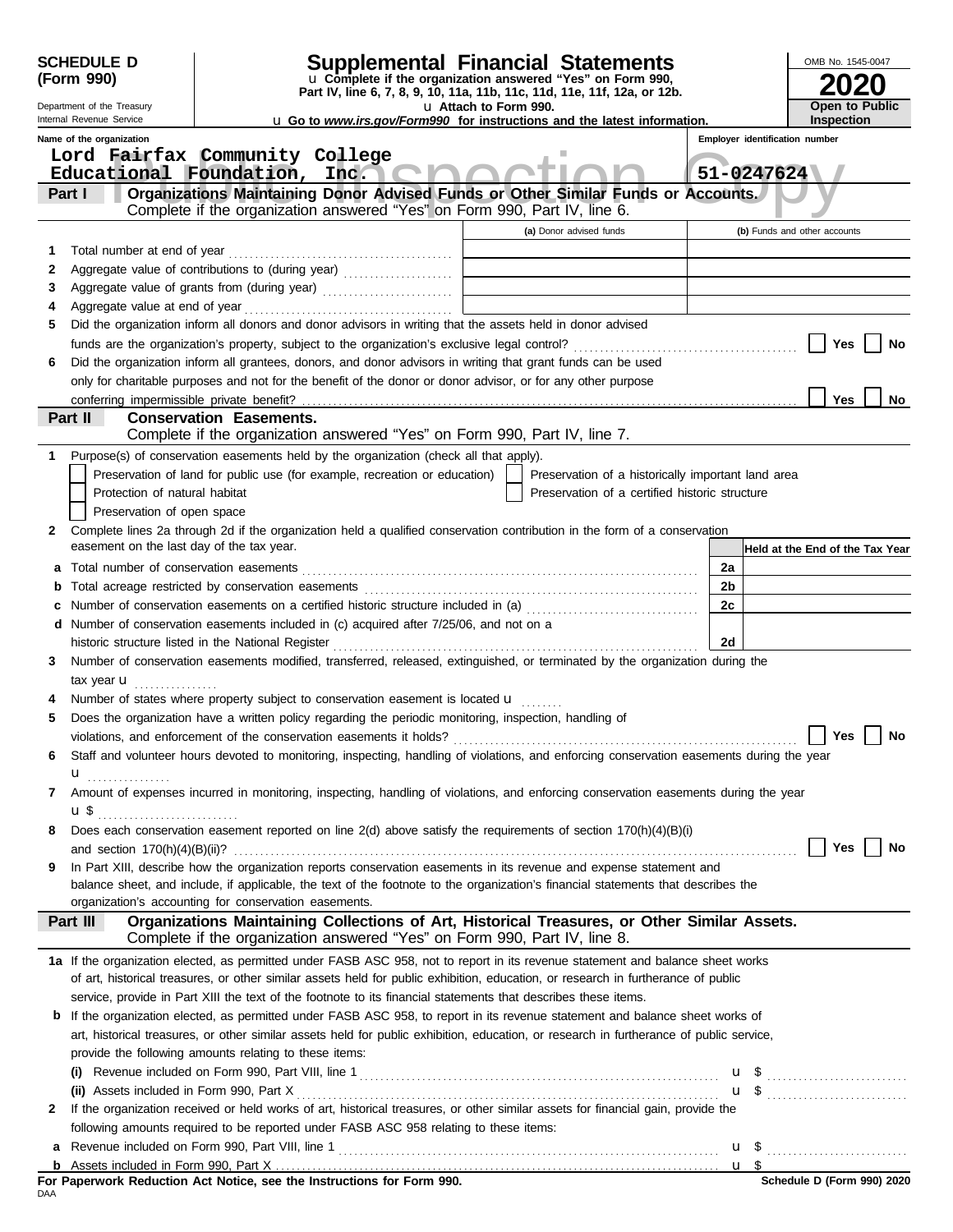| Part III      | Schedule D (Form 990) 2020 Lord Fairfax Community College<br>Organizations Maintaining Collections of Art, Historical Treasures, or Other Similar Assets (continued) |                         |                                   |                    | 51-0247624      |                      |              |                     |     | Page 2                       |
|---------------|----------------------------------------------------------------------------------------------------------------------------------------------------------------------|-------------------------|-----------------------------------|--------------------|-----------------|----------------------|--------------|---------------------|-----|------------------------------|
| 3             | Using the organization's acquisition, accession, and other records, check any of the following that make significant use of its                                      |                         |                                   |                    |                 |                      |              |                     |     |                              |
|               | collection items (check all that apply):                                                                                                                             |                         |                                   |                    |                 |                      |              |                     |     |                              |
| a<br>b        | Public exhibition<br>Scholarly research                                                                                                                              | d<br>е                  | Loan or exchange program<br>Other |                    |                 |                      |              |                     |     |                              |
| c             | Preservation for future generations                                                                                                                                  |                         |                                   |                    |                 |                      |              |                     |     |                              |
| 4             | Provide a description of the organization's collections and explain how they further the organization's exempt purpose in Part                                       |                         |                                   |                    |                 |                      |              |                     |     |                              |
| XIII.         |                                                                                                                                                                      |                         |                                   |                    |                 |                      |              |                     |     |                              |
| 5.            | During the year, did the organization solicit or receive donations of art, historical treasures, or other similar                                                    |                         |                                   |                    |                 |                      |              |                     |     |                              |
|               | assets to be sold to raise funds rather than to be maintained as part of the organization's collection?                                                              |                         |                                   |                    |                 |                      |              | Yes                 |     | $ \mathbf{\overline{X}} $ No |
| Part IV       | <b>Escrow and Custodial Arrangements.</b>                                                                                                                            |                         |                                   |                    |                 |                      |              |                     |     |                              |
|               | Complete if the organization answered "Yes" on Form 990, Part IV, line 9, or reported an amount on Form<br>990, Part X, line 21.                                     |                         |                                   |                    |                 |                      |              |                     |     |                              |
|               | 1a Is the organization an agent, trustee, custodian or other intermediary for contributions or other assets not                                                      |                         |                                   |                    |                 |                      |              |                     |     |                              |
|               | included on Form 990, Part X?                                                                                                                                        |                         |                                   |                    |                 |                      |              | <b>Yes</b>          |     | No                           |
|               | <b>b</b> If "Yes," explain the arrangement in Part XIII and complete the following table:                                                                            |                         |                                   |                    |                 |                      |              | Amount              |     |                              |
|               | Beginning balance                                                                                                                                                    |                         |                                   |                    |                 | 1c                   |              |                     |     |                              |
|               |                                                                                                                                                                      |                         |                                   |                    |                 | 1d                   |              |                     |     |                              |
|               |                                                                                                                                                                      |                         |                                   |                    |                 | 1е                   |              |                     |     |                              |
|               | Ending balance                                                                                                                                                       |                         |                                   |                    |                 | 1f                   |              |                     |     |                              |
|               | 2a Did the organization include an amount on Form 990, Part X, line 21, for escrow or custodial account liability?                                                   |                         |                                   |                    |                 |                      |              | <b>Yes</b>          |     | No                           |
|               | <b>b</b> If "Yes," explain the arrangement in Part XIII. Check here if the explanation has been provided on Part XIII                                                |                         |                                   |                    |                 |                      |              |                     |     |                              |
| <b>Part V</b> | <b>Endowment Funds.</b>                                                                                                                                              |                         |                                   |                    |                 |                      |              |                     |     |                              |
|               | Complete if the organization answered "Yes" on Form 990, Part IV, line 10.                                                                                           | (a) Current year        | (b) Prior year                    | (c) Two years back |                 | (d) Three years back |              | (e) Four years back |     |                              |
|               | 1a Beginning of year balance                                                                                                                                         | 15,904,722              | 14,690,656                        | 13, 137, 101       |                 |                      | 11,605,196   | 11,041,157          |     |                              |
|               | <b>b</b> Contributions <b>contributions</b>                                                                                                                          | 2,477,710               | 1,657,471                         | 3,676,836          |                 |                      | 2,113,661    |                     |     | 2,117,084                    |
|               | c Net investment earnings, gains, and                                                                                                                                |                         |                                   |                    |                 |                      |              |                     |     |                              |
|               | losses                                                                                                                                                               | 580,703                 | 1,232,356                         | $-677,669$         |                 |                      | 846,782      |                     |     | 406,551                      |
|               | d Grants or scholarships                                                                                                                                             | 344,452                 |                                   | 337,678            |                 |                      | 251,430      |                     |     | 307,237                      |
|               | e Other expenditures for facilities and                                                                                                                              |                         |                                   |                    |                 |                      |              |                     |     |                              |
|               | programs                                                                                                                                                             | 1,215,298               | 1,675,761                         | 1,107,934          |                 |                      | 1,177,008    |                     |     | 1,652,359                    |
|               | f Administrative expenses                                                                                                                                            |                         | 15,904,722                        | 14,690,656         |                 |                      | 13, 137, 101 | 11,605,196          |     |                              |
| a<br>2        | End of year balance<br>Provide the estimated percentage of the current year end balance (line 1g, column (a)) held as:                                               |                         |                                   |                    |                 |                      |              |                     |     |                              |
|               | <b>a</b> Board designated or quasi-endowment $\mathbf{u} = \mathbf{8.73}$ %                                                                                          |                         |                                   |                    |                 |                      |              |                     |     |                              |
|               | Permanent endowment <b>u</b> 30.40 %                                                                                                                                 |                         |                                   |                    |                 |                      |              |                     |     |                              |
| C.            | Term endowment <b>u</b> 60.87 %                                                                                                                                      |                         |                                   |                    |                 |                      |              |                     |     |                              |
|               | The percentages on lines 2a, 2b, and 2c should equal 100%.                                                                                                           |                         |                                   |                    |                 |                      |              |                     |     |                              |
|               | 3a Are there endowment funds not in the possession of the organization that are held and administered for the                                                        |                         |                                   |                    |                 |                      |              |                     |     |                              |
|               | organization by:                                                                                                                                                     |                         |                                   |                    |                 |                      |              |                     | Yes | No                           |
|               |                                                                                                                                                                      |                         |                                   |                    |                 |                      |              | 3a(i)               |     | X                            |
|               | (ii) Related organizations                                                                                                                                           |                         |                                   |                    |                 |                      |              | 3a(ii)<br>3b        |     | X                            |
|               | Describe in Part XIII the intended uses of the organization's endowment funds.                                                                                       |                         |                                   |                    |                 |                      |              |                     |     |                              |
| Part VI       | Land, Buildings, and Equipment.                                                                                                                                      |                         |                                   |                    |                 |                      |              |                     |     |                              |
|               | Complete if the organization answered "Yes" on Form 990, Part IV, line 11a. See Form 990, Part X, line 10.                                                           |                         |                                   |                    |                 |                      |              |                     |     |                              |
|               | Description of property                                                                                                                                              | (a) Cost or other basis | (b) Cost or other basis           |                    | (c) Accumulated |                      |              | (d) Book value      |     |                              |
|               |                                                                                                                                                                      | (investment)            | (other)                           |                    | depreciation    |                      |              |                     |     |                              |
|               |                                                                                                                                                                      |                         |                                   | 3,382,500          |                 |                      |              | 3,382,500           |     |                              |
|               |                                                                                                                                                                      |                         |                                   | 9,637,619          | 1,564,877       |                      |              | 8,072,742           |     |                              |
| d             | c Leasehold improvements                                                                                                                                             |                         |                                   |                    |                 |                      |              |                     |     |                              |
| e Other       |                                                                                                                                                                      |                         |                                   |                    |                 |                      |              |                     |     |                              |
|               |                                                                                                                                                                      |                         |                                   |                    |                 |                      | $\mathbf{u}$ | 11,455,242          |     |                              |

**Schedule D (Form 990) 2020**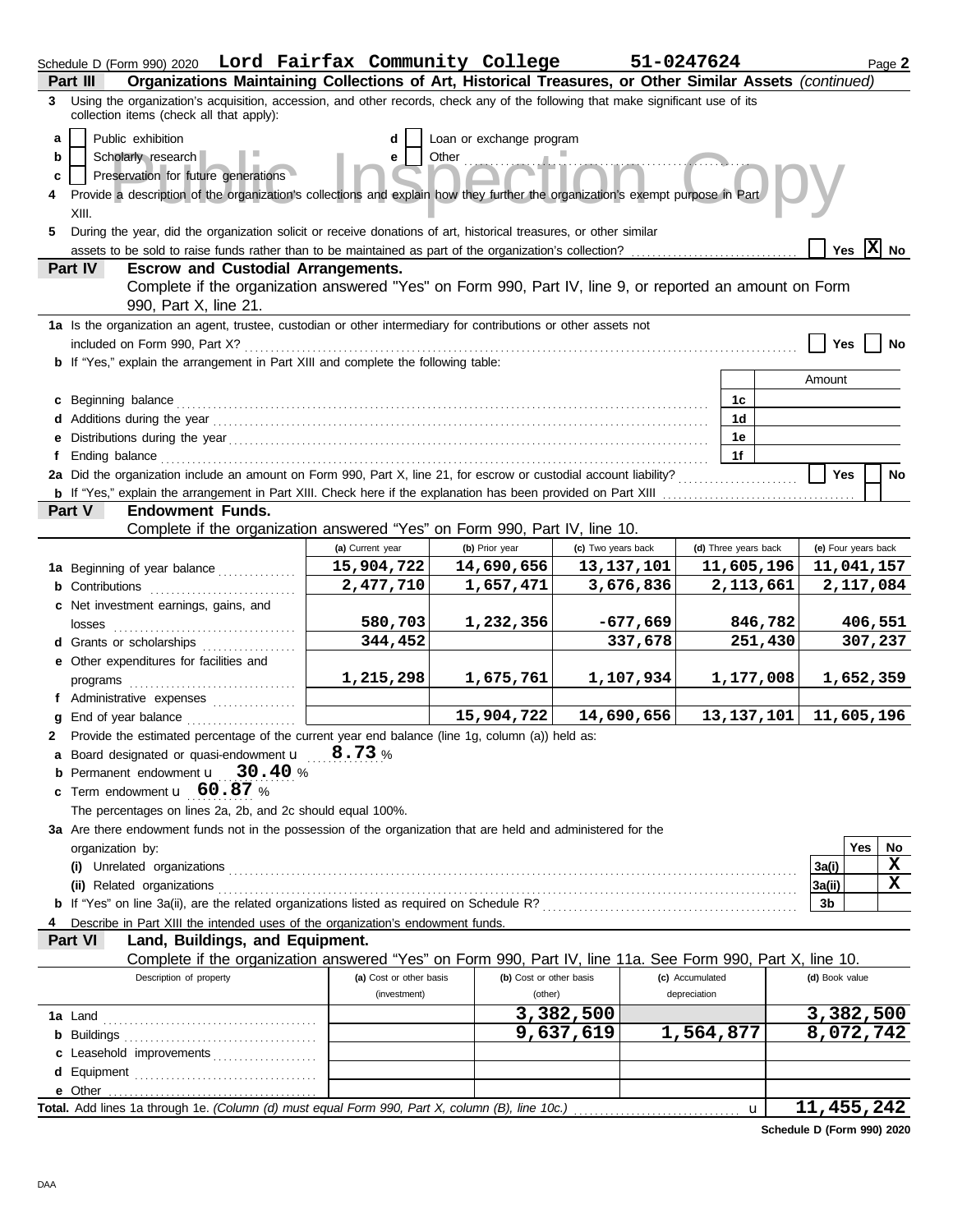|                           | Schedule D (Form 990) 2020                                                          |                               |                                         | Lord Fairfax Community College |                | 51-0247624                                                                                                                                          | Page 3         |
|---------------------------|-------------------------------------------------------------------------------------|-------------------------------|-----------------------------------------|--------------------------------|----------------|-----------------------------------------------------------------------------------------------------------------------------------------------------|----------------|
| Part VII                  |                                                                                     |                               | <b>Investments - Other Securities.</b>  |                                |                |                                                                                                                                                     |                |
|                           |                                                                                     |                               |                                         |                                |                | Complete if the organization answered "Yes" on Form 990, Part IV, line 11b. See Form 990, Part X, line 12.                                          |                |
|                           |                                                                                     |                               | (a) Description of security or category |                                | (b) Book value | (c) Method of valuation:                                                                                                                            |                |
|                           |                                                                                     | (including name of security)  |                                         |                                |                | Cost or end-of-year market value                                                                                                                    |                |
| (1) Financial derivatives |                                                                                     |                               |                                         |                                | ш              |                                                                                                                                                     |                |
|                           | (2) Closely held equity interests                                                   |                               |                                         |                                |                |                                                                                                                                                     |                |
| $(3)$ Other               |                                                                                     |                               |                                         |                                |                |                                                                                                                                                     |                |
| $(A)$ .                   |                                                                                     |                               |                                         |                                |                |                                                                                                                                                     |                |
| (B)                       |                                                                                     |                               |                                         |                                |                |                                                                                                                                                     |                |
|                           | (C)                                                                                 |                               |                                         |                                |                |                                                                                                                                                     |                |
|                           | (D)                                                                                 |                               |                                         |                                |                |                                                                                                                                                     |                |
| (F)                       |                                                                                     |                               |                                         |                                |                |                                                                                                                                                     |                |
| (G)                       |                                                                                     |                               |                                         |                                |                |                                                                                                                                                     |                |
| (H)                       |                                                                                     |                               |                                         |                                |                |                                                                                                                                                     |                |
|                           | Total. (Column (b) must equal Form 990, Part X, col. (B) line 12.)                  |                               |                                         | u                              |                |                                                                                                                                                     |                |
| Part VIII                 |                                                                                     |                               | Investments - Program Related.          |                                |                |                                                                                                                                                     |                |
|                           |                                                                                     |                               |                                         |                                |                | Complete if the organization answered "Yes" on Form 990, Part IV, line 11c. See Form 990, Part X, line 13.                                          |                |
|                           |                                                                                     | (a) Description of investment |                                         |                                | (b) Book value | (c) Method of valuation:                                                                                                                            |                |
|                           |                                                                                     |                               |                                         |                                |                | Cost or end-of-year market value                                                                                                                    |                |
| (1)                       |                                                                                     |                               |                                         |                                |                |                                                                                                                                                     |                |
| (2)                       |                                                                                     |                               |                                         |                                |                |                                                                                                                                                     |                |
| (3)                       |                                                                                     |                               |                                         |                                |                |                                                                                                                                                     |                |
| (4)                       |                                                                                     |                               |                                         |                                |                |                                                                                                                                                     |                |
| (5)                       |                                                                                     |                               |                                         |                                |                |                                                                                                                                                     |                |
| (6)                       |                                                                                     |                               |                                         |                                |                |                                                                                                                                                     |                |
| (7)                       |                                                                                     |                               |                                         |                                |                |                                                                                                                                                     |                |
| (8)                       |                                                                                     |                               |                                         |                                |                |                                                                                                                                                     |                |
| (9)                       |                                                                                     |                               |                                         |                                |                |                                                                                                                                                     |                |
| Part IX                   | Total. (Column (b) must equal Form 990, Part X, col. (B) line 13.)<br>Other Assets. |                               |                                         | u                              |                |                                                                                                                                                     |                |
|                           |                                                                                     |                               |                                         |                                |                | Complete if the organization answered "Yes" on Form 990, Part IV, line 11d. See Form 990, Part X, line 15.                                          |                |
|                           |                                                                                     |                               |                                         | (a) Description                |                |                                                                                                                                                     | (b) Book value |
| (1)                       |                                                                                     |                               |                                         | Construction in Progress       |                |                                                                                                                                                     | 6,654,543      |
| (2)                       |                                                                                     |                               |                                         | Beneficial interest in a trust |                |                                                                                                                                                     | 991,892        |
| (3)                       |                                                                                     |                               | Works of Art                            |                                |                |                                                                                                                                                     | 1,650          |
| (4)                       |                                                                                     |                               |                                         |                                |                |                                                                                                                                                     |                |
| (5)                       |                                                                                     |                               |                                         |                                |                |                                                                                                                                                     |                |
| (6)                       |                                                                                     |                               |                                         |                                |                |                                                                                                                                                     |                |
| (7)                       |                                                                                     |                               |                                         |                                |                |                                                                                                                                                     |                |
| (8)                       |                                                                                     |                               |                                         |                                |                |                                                                                                                                                     |                |
| (9)                       |                                                                                     |                               |                                         |                                |                |                                                                                                                                                     |                |
|                           | Total. (Column (b) must equal Form 990, Part X, col. (B) line 15.)                  |                               |                                         |                                |                | u                                                                                                                                                   | 7,648,085      |
| Part X                    | Other Liabilities.                                                                  |                               |                                         |                                |                |                                                                                                                                                     |                |
|                           |                                                                                     |                               |                                         |                                |                | Complete if the organization answered "Yes" on Form 990, Part IV, line 11e or 11f. See Form 990, Part X,                                            |                |
|                           | line $25$ .                                                                         |                               |                                         |                                |                |                                                                                                                                                     |                |
| 1.                        |                                                                                     | (a) Description of liability  |                                         |                                |                |                                                                                                                                                     | (b) Book value |
| (1)                       | Federal income taxes                                                                |                               |                                         |                                |                |                                                                                                                                                     |                |
| (2)                       |                                                                                     |                               |                                         |                                |                |                                                                                                                                                     |                |
| (3)<br>(4)                |                                                                                     |                               |                                         |                                |                |                                                                                                                                                     |                |
| (5)                       |                                                                                     |                               |                                         |                                |                |                                                                                                                                                     |                |
| (6)                       |                                                                                     |                               |                                         |                                |                |                                                                                                                                                     |                |
| (7)                       |                                                                                     |                               |                                         |                                |                |                                                                                                                                                     |                |
| (8)                       |                                                                                     |                               |                                         |                                |                |                                                                                                                                                     |                |
| (9)                       |                                                                                     |                               |                                         |                                |                |                                                                                                                                                     |                |
|                           | Total. (Column (b) must equal Form 990, Part X, col. (B) line 25.)                  |                               |                                         |                                |                | u                                                                                                                                                   |                |
|                           |                                                                                     |                               |                                         |                                |                | 2 Liphility for uncertain tax positions, In Part YIII, provide the text of the footpote to the organization's financial statements that reports the |                |

Liability for uncertain tax positions. In Part XIII, provide the text of the footnote to the organization's financial statements that reports the **2.** organization's liability for uncertain tax positions under FASB ASC 740. Check here if the text of the footnote has been provided in Part XIII ..

**X**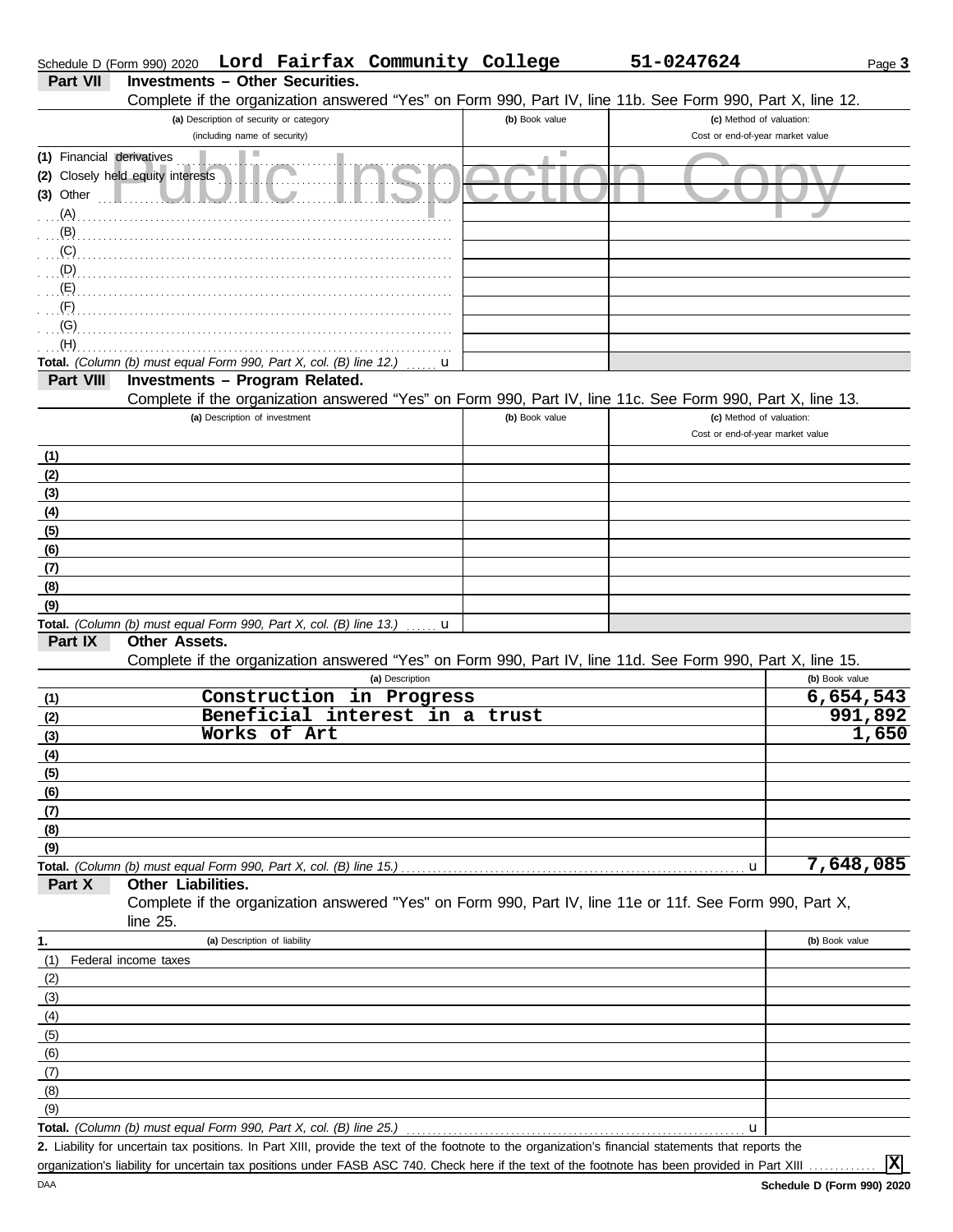| Schedule D (Form 990) 2020 Lord Fairfax Community College                                                                                                                                                                           |                      | 51-0247624 |              | Page 4    |
|-------------------------------------------------------------------------------------------------------------------------------------------------------------------------------------------------------------------------------------|----------------------|------------|--------------|-----------|
| Reconciliation of Revenue per Audited Financial Statements With Revenue per Return.<br>Part XI                                                                                                                                      |                      |            |              |           |
| Complete if the organization answered "Yes" on Form 990, Part IV, line 12a.                                                                                                                                                         |                      |            |              |           |
| 1.                                                                                                                                                                                                                                  |                      |            | $\mathbf{1}$ | 3,492,504 |
| Amounts included on line 1 but not on Form 990, Part VIII, line 12:<br>2                                                                                                                                                            |                      |            |              |           |
| Net unrealized gains (losses) on investments<br>a                                                                                                                                                                                   | 2a                   | 290,361    |              |           |
| Donated services and use of facilities<br>b                                                                                                                                                                                         | 2 <sub>b</sub>       | 642,878    |              |           |
| Recoveries of prior year grants <b>All Constitution Recoveries of prior year grants</b><br>c                                                                                                                                        | 2c                   |            |              |           |
| d                                                                                                                                                                                                                                   | <b>2d</b>            |            |              |           |
| Add lines 2a through 2d [11] Add [12] Add [12] Add lines 2a through 2d [12] Add lines 2a through 2d [12] Add [12] Add [12] Add [12] Add [12] Add [12] Add [12] Add [12] Add [12] Add [12] Add [12] Add [12] Add [12] Add [12]<br>е  |                      |            | 2e           | 933,239   |
| 3                                                                                                                                                                                                                                   |                      |            | 3            | 2,559,265 |
| Amounts included on Form 990, Part VIII, line 12, but not on line 1:<br>4                                                                                                                                                           |                      |            |              |           |
|                                                                                                                                                                                                                                     | 4a<br>4 <sub>b</sub> | 46,882     |              |           |
| b                                                                                                                                                                                                                                   |                      |            |              | 46,882    |
| Add lines 4a and 4b<br>c                                                                                                                                                                                                            |                      |            | 4c<br>5      | 2,606,147 |
| Reconciliation of Expenses per Audited Financial Statements With Expenses per Return.<br>Part XII                                                                                                                                   |                      |            |              |           |
| Complete if the organization answered "Yes" on Form 990, Part IV, line 12a.                                                                                                                                                         |                      |            |              |           |
| Total expenses and losses per audited financial statements<br>1.                                                                                                                                                                    |                      |            | $\mathbf{1}$ | 1,840,658 |
| Amounts included on line 1 but not on Form 990, Part IX, line 25:<br>2                                                                                                                                                              |                      |            |              |           |
| а                                                                                                                                                                                                                                   | 2a                   | 331,229    |              |           |
| Prior year adjustments [11, 12] and the contract of the contract of the contract of the contract of the contract of the contract of the contract of the contract of the contract of the contract of the contract of the contra<br>b | 2 <sub>b</sub>       |            |              |           |
| с                                                                                                                                                                                                                                   | 2c                   |            |              |           |
| d                                                                                                                                                                                                                                   | <b>2d</b>            |            |              |           |
| Add lines 2a through 2d [11] All and the contract of the contract of the contract of the contract of the contract of the contract of the contract of the contract of the contract of the contract of the contract of the contr<br>е |                      |            | 2e           | 331,229   |
| 3                                                                                                                                                                                                                                   |                      |            | 3            | 1,509,429 |
| Amounts included on Form 990, Part IX, line 25, but not on line 1:<br>4                                                                                                                                                             |                      |            |              |           |
| a Investment expenses not included on Form 990, Part VIII, line 7b                                                                                                                                                                  | 4a                   | 46,882     |              |           |
| b                                                                                                                                                                                                                                   | 4 <sub>b</sub>       |            |              |           |
| Add lines 4a and 4b<br>c                                                                                                                                                                                                            |                      |            | 4с           | 46,882    |
|                                                                                                                                                                                                                                     |                      |            | 5            | 1,556,311 |
| Part XIII Supplemental Information.                                                                                                                                                                                                 |                      |            |              |           |
| Provide the descriptions required for Part II, lines 3, 5, and 9; Part III, lines 1a and 4; Part IV, lines 1b and 2b; Part V, line 4; Part X, line                                                                                  |                      |            |              |           |
| 2; Part XI, lines 2d and 4b; and Part XII, lines 2d and 4b. Also complete this part to provide any additional information.                                                                                                          |                      |            |              |           |
| Part V, Line 4 - Intended Uses for Endowment Funds                                                                                                                                                                                  |                      |            |              |           |
|                                                                                                                                                                                                                                     |                      |            |              |           |
| The Foundation's endowment funds were established for a variety of purposes                                                                                                                                                         |                      |            |              |           |
|                                                                                                                                                                                                                                     |                      |            |              |           |
| and are donor-restricted, the main purpose is to maintain funds that are to                                                                                                                                                         |                      |            |              |           |
|                                                                                                                                                                                                                                     |                      |            |              |           |
| be awarded as scholarships to assist students with tuition, books, and                                                                                                                                                              |                      |            |              |           |
|                                                                                                                                                                                                                                     |                      |            |              |           |
| fees.                                                                                                                                                                                                                               |                      |            |              |           |
|                                                                                                                                                                                                                                     |                      |            |              |           |
|                                                                                                                                                                                                                                     |                      |            |              |           |
| Part X - FIN 48 Footnote                                                                                                                                                                                                            |                      |            |              |           |
|                                                                                                                                                                                                                                     |                      |            |              |           |
| Uncertain Tax Positions                                                                                                                                                                                                             |                      |            |              |           |
|                                                                                                                                                                                                                                     |                      |            |              |           |
| The accounting standard on accounting for uncertainty in income taxes                                                                                                                                                               |                      |            |              |           |
|                                                                                                                                                                                                                                     |                      |            |              |           |
| addresses the determination of whether tax benefits claimed or expected to                                                                                                                                                          |                      |            |              |           |
|                                                                                                                                                                                                                                     |                      |            |              |           |
| be claimed on a tax return should be recorded in the financial statements.                                                                                                                                                          |                      |            |              |           |
|                                                                                                                                                                                                                                     |                      |            |              |           |
| Under that guidance, the Foundation may recognize the tax benefit from an                                                                                                                                                           |                      |            |              |           |
|                                                                                                                                                                                                                                     |                      |            |              |           |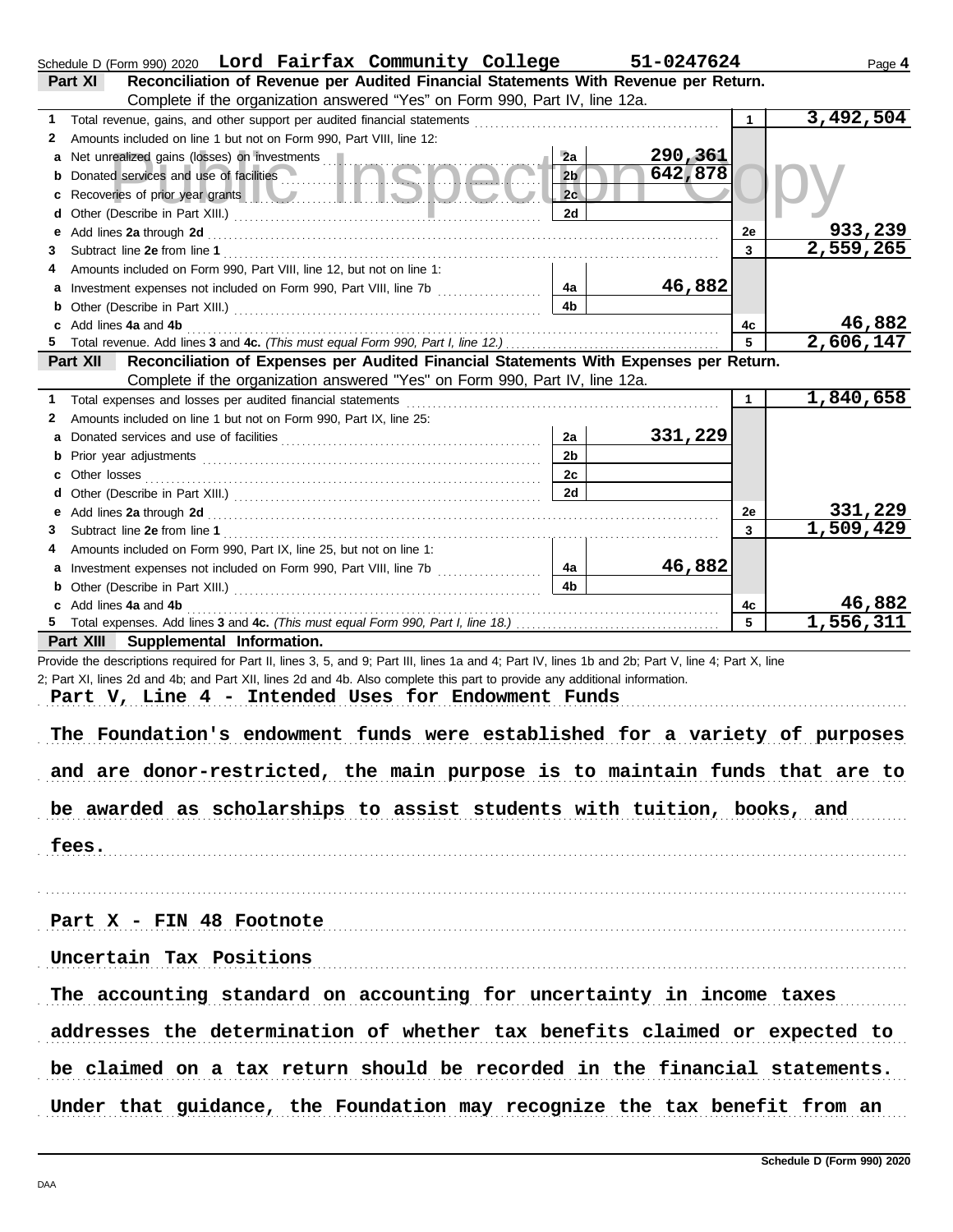|  |                                                       | Schedule D (Form 990) 2020 Lord Fairfax Community College | 51-0247624 |
|--|-------------------------------------------------------|-----------------------------------------------------------|------------|
|  | <b>Part XIII Supplemental Information (continued)</b> |                                                           |            |

uncertain tax position only if it is more likely than not that the tax poisiton will be sustained on examination by taxing authorities based on the technical merits of the position. Examples of tax poistions include the tax-exempt status of the Foundation and various positions related to the potential sources of unrelated business taxable income (UBTI). The Foundation has recognized no uncertain tax positions for the years ended December 31, 2020 and 2019. The Foundation believes its tax returns are no longer subject to examination by the Internal Revenue Service for years prior to 2017.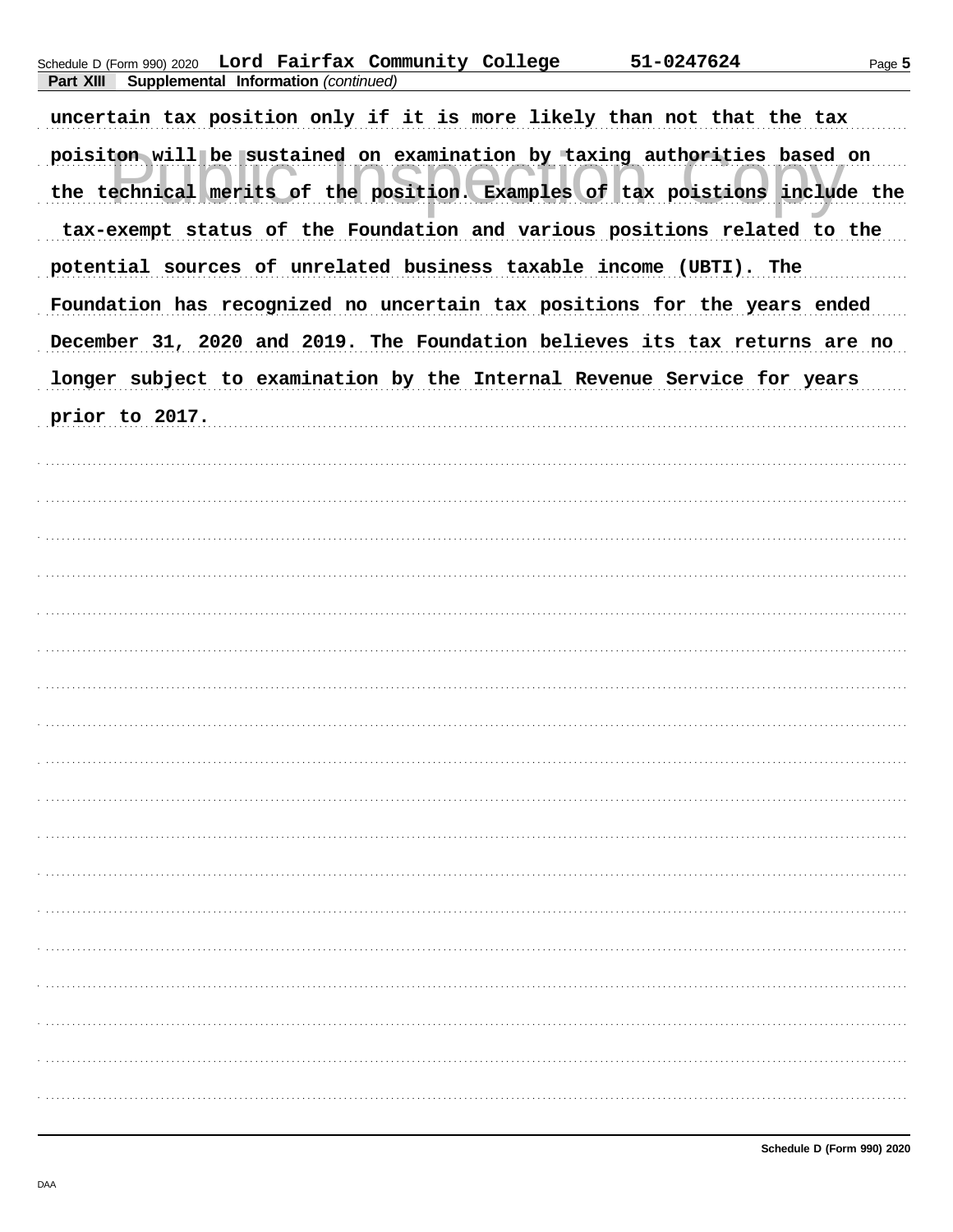| <b>SCHEDULE I</b>                                      |                                                                                                                                                                                                                                                                               |           |                                         | Grants and Other Assistance to Organizations,                                                                                         |                                       |                                                             |                                          | OMB No. 1545-0047                            |
|--------------------------------------------------------|-------------------------------------------------------------------------------------------------------------------------------------------------------------------------------------------------------------------------------------------------------------------------------|-----------|-----------------------------------------|---------------------------------------------------------------------------------------------------------------------------------------|---------------------------------------|-------------------------------------------------------------|------------------------------------------|----------------------------------------------|
| (Form 990)                                             |                                                                                                                                                                                                                                                                               |           |                                         | Governments, and Individuals in the United States<br>Complete if the organization answered "Yes" on Form 990, Part IV, line 21 or 22. |                                       |                                                             |                                          |                                              |
| Department of the Treasury<br>Internal Revenue Service |                                                                                                                                                                                                                                                                               |           |                                         | u Attach to Form 990.<br>u Go to www.irs.gov/Form990 for the latest information.                                                      |                                       |                                                             |                                          | <b>Open to Public</b><br>Inspection          |
| Name of the organization                               | Lord Fairfax Community College<br>Educational Foundation, Inc.                                                                                                                                                                                                                |           |                                         |                                                                                                                                       |                                       |                                                             |                                          | Employer identification number<br>51-0247624 |
| Part I                                                 | <b>General Information on Grants and Assistance</b>                                                                                                                                                                                                                           |           |                                         |                                                                                                                                       |                                       |                                                             |                                          |                                              |
| -1                                                     | Does the organization maintain records to substantiate the amount of the grants or assistance, the grantees' eligibility for the grants or assistance, and<br>2 Describe in Part IV the organization's procedures for monitoring the use of grant funds in the United States. |           |                                         |                                                                                                                                       |                                       |                                                             |                                          | $ X $ No<br>Yes                              |
| Part II                                                | Grants and Other Assistance to Domestic Organizations and Domestic Governments. Complete if the organization answered "Yes" on Form 990,<br>Part IV, line 21, for any recipient that received more than \$5,000. Part II can be duplicated if additional space is needed.     |           |                                         |                                                                                                                                       |                                       |                                                             |                                          |                                              |
|                                                        | (a) Name and address of organization<br>or government                                                                                                                                                                                                                         | $(b)$ EIN | $(c)$ IRC<br>section<br>(if applicable) | (d) Amount of cash<br>grant                                                                                                           | (e) Amount of non-<br>cash assistance | (f) Method of valuation<br>(book, FMV, appraisal,<br>other) | (g) Description of<br>noncash assistance | (h) Purpose of grant<br>or assistance        |
| (1)                                                    |                                                                                                                                                                                                                                                                               |           |                                         |                                                                                                                                       |                                       |                                                             |                                          |                                              |
|                                                        |                                                                                                                                                                                                                                                                               |           |                                         |                                                                                                                                       |                                       |                                                             |                                          |                                              |
| (2)                                                    |                                                                                                                                                                                                                                                                               |           |                                         |                                                                                                                                       |                                       |                                                             |                                          |                                              |
|                                                        |                                                                                                                                                                                                                                                                               |           |                                         |                                                                                                                                       |                                       |                                                             |                                          |                                              |
| (3)                                                    |                                                                                                                                                                                                                                                                               |           |                                         |                                                                                                                                       |                                       |                                                             |                                          |                                              |
|                                                        |                                                                                                                                                                                                                                                                               |           |                                         |                                                                                                                                       |                                       |                                                             |                                          |                                              |
| (4)                                                    |                                                                                                                                                                                                                                                                               |           |                                         |                                                                                                                                       |                                       |                                                             |                                          |                                              |
|                                                        |                                                                                                                                                                                                                                                                               |           |                                         |                                                                                                                                       |                                       |                                                             |                                          |                                              |
| (5)                                                    |                                                                                                                                                                                                                                                                               |           |                                         |                                                                                                                                       |                                       |                                                             |                                          |                                              |
|                                                        |                                                                                                                                                                                                                                                                               |           |                                         |                                                                                                                                       |                                       |                                                             |                                          |                                              |
| (6)                                                    |                                                                                                                                                                                                                                                                               |           |                                         |                                                                                                                                       |                                       |                                                             |                                          |                                              |
|                                                        |                                                                                                                                                                                                                                                                               |           |                                         |                                                                                                                                       |                                       |                                                             |                                          |                                              |
| (7)                                                    |                                                                                                                                                                                                                                                                               |           |                                         |                                                                                                                                       |                                       |                                                             |                                          |                                              |
|                                                        |                                                                                                                                                                                                                                                                               |           |                                         |                                                                                                                                       |                                       |                                                             |                                          |                                              |
| (8)                                                    |                                                                                                                                                                                                                                                                               |           |                                         |                                                                                                                                       |                                       |                                                             |                                          |                                              |
|                                                        |                                                                                                                                                                                                                                                                               |           |                                         |                                                                                                                                       |                                       |                                                             |                                          |                                              |
| (9)                                                    |                                                                                                                                                                                                                                                                               |           |                                         |                                                                                                                                       |                                       |                                                             |                                          |                                              |
|                                                        |                                                                                                                                                                                                                                                                               |           |                                         |                                                                                                                                       |                                       |                                                             |                                          |                                              |
| 2                                                      | Enter total number of section $501(c)(3)$ and government organizations listed in the line 1 table                                                                                                                                                                             |           |                                         |                                                                                                                                       |                                       |                                                             |                                          | u                                            |
| З                                                      | Enter total number of other organizations listed in the line 1 table                                                                                                                                                                                                          |           |                                         |                                                                                                                                       |                                       |                                                             |                                          | u                                            |
|                                                        | For Paperwork Reduction Act Notice, see the Instructions for Form 990.                                                                                                                                                                                                        |           |                                         |                                                                                                                                       |                                       |                                                             |                                          | Schedule I (Form 990) (2020)                 |

DAA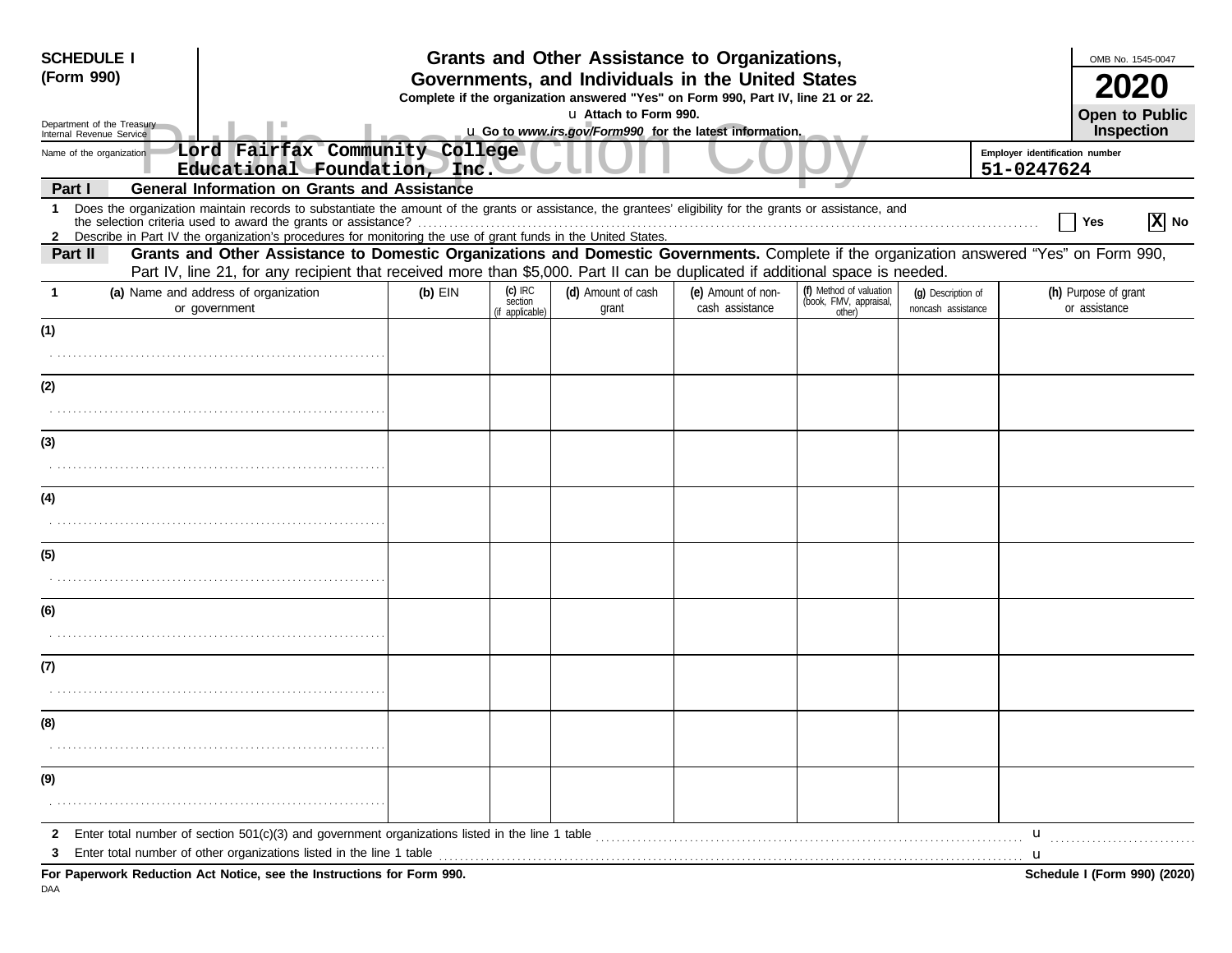## Schedule I (Form 990) (2020) Lord Fairfax Community College

Part III Grants and Other Assistance to Domestic Individuals. Complete if the organization answered "Yes" on Form 990, Part IV, line 22. Part III can be duplicated if additional space is needed.

| (a) Type of grant or assistance                                                                                                                      | (b) Number of<br>recipients | (c) Amount of<br>cash grant | (d) Amount of<br>noncash assistance | (e) Method of valuation (book,<br>FMV, appraisal, other) | (f) Description of noncash assistance |
|------------------------------------------------------------------------------------------------------------------------------------------------------|-----------------------------|-----------------------------|-------------------------------------|----------------------------------------------------------|---------------------------------------|
| 1 Scholarships                                                                                                                                       | 335                         | 344,452                     |                                     | Cash Value                                               |                                       |
| $\overline{2}$                                                                                                                                       |                             |                             |                                     |                                                          |                                       |
| $\mathbf{3}$                                                                                                                                         |                             |                             |                                     |                                                          |                                       |
|                                                                                                                                                      |                             |                             |                                     |                                                          |                                       |
| -5                                                                                                                                                   |                             |                             |                                     |                                                          |                                       |
| 6                                                                                                                                                    |                             |                             |                                     |                                                          |                                       |
| $\overline{7}$                                                                                                                                       |                             |                             |                                     |                                                          |                                       |
| Part IV<br>Supplemental Information. Provide the information required in Part I, line 2; Part III, column (b); and any other additional information. |                             |                             |                                     |                                                          |                                       |
|                                                                                                                                                      |                             |                             |                                     |                                                          |                                       |
|                                                                                                                                                      |                             |                             |                                     |                                                          |                                       |
|                                                                                                                                                      |                             |                             |                                     |                                                          |                                       |
|                                                                                                                                                      |                             |                             |                                     |                                                          |                                       |
|                                                                                                                                                      |                             |                             |                                     |                                                          |                                       |
|                                                                                                                                                      |                             |                             |                                     |                                                          |                                       |
|                                                                                                                                                      |                             |                             |                                     |                                                          |                                       |
|                                                                                                                                                      |                             |                             |                                     |                                                          |                                       |
|                                                                                                                                                      |                             |                             |                                     |                                                          |                                       |
|                                                                                                                                                      |                             |                             |                                     |                                                          |                                       |
|                                                                                                                                                      |                             |                             |                                     |                                                          |                                       |
|                                                                                                                                                      |                             |                             |                                     |                                                          |                                       |
|                                                                                                                                                      |                             |                             |                                     |                                                          |                                       |

51-0247624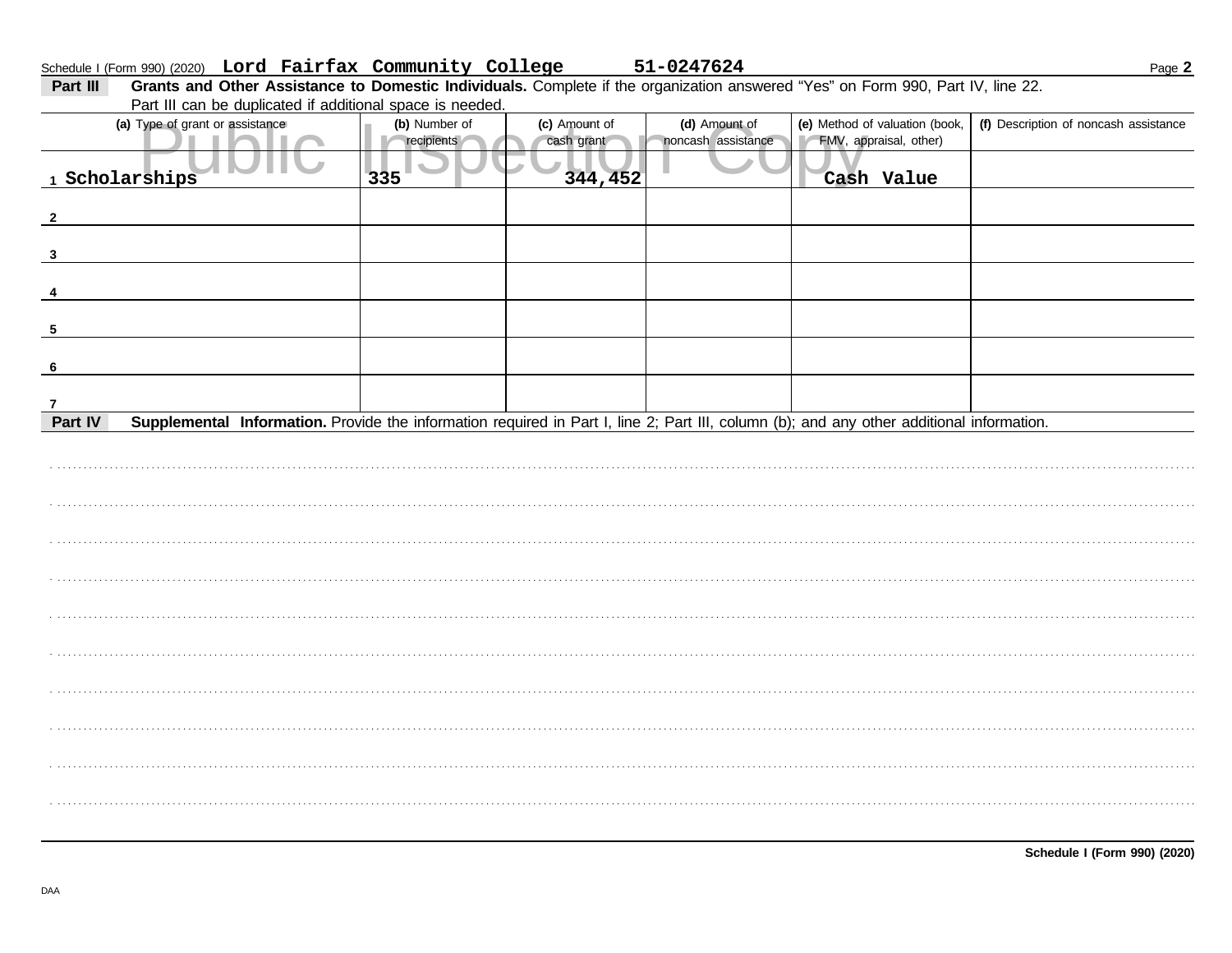| <b>Supplemental Information on Tax-Exempt Bonds</b><br>(Form 990)<br>u Complete if the organization answered "Yes" on Form 990, Part IV, line 24a. Provide descriptions,<br>2020<br>explanations, and any additional information in Part VI.<br>u Attach to Form 990.<br><b>Open to Public</b><br>Department of the Treasury<br>uGo to www.irs.gov/Form990 for instructions and the latest information.<br><b>Inspection</b><br>Internal Revenue Service<br>Lord Fairfax<br>Community College<br>Employer identification number<br>Name of the organization<br>Educational Foundation, Inc.<br>51-0247624<br><b>Bond Issues</b><br><b>Part I</b><br>(i) Pooled<br>$(h)$ On<br>$(c)$ CUSIP $#$<br>(g) Defeased<br>(a) Issuer name<br>(b) Issuer EIN<br>(d) Date issued<br>(f) Description of purpose<br>(e) Issue price<br>behalf of<br>financing<br>issuer<br><b>No</b><br><b>Yes</b><br><b>No</b><br>Yes<br>No<br>Yes<br>X<br>$\mathbf x$<br>$\mathbf x$<br>54-2053914 C42844904   12/28/12<br>A Clark County IDA Bonds<br>8,400,000 See Part VI<br>в<br>С<br>D<br>Part II<br><b>Proceeds</b><br>C<br>D<br>в<br>A<br>2,422,199<br>8,400,000<br>98,704<br>127,118<br>8,400,000<br>2014<br>Yes<br><b>No</b><br><b>Yes</b><br><b>No</b><br>Yes<br>No<br><b>Yes</b><br>No<br>14 Were the bonds issued as part of a refunding issue of tax-exempt bonds (or,<br>x<br>15 Were the bonds issued as part of a refunding issue of taxable bonds (or, if<br>$\mathbf X$<br>x<br>17 Does the organization maintain adequate books and records to support the | <b>SCHEDULE K</b> |  |  |             |  |  |  |  |  |  |  | OMB No. 1545-0047 |  |  |
|----------------------------------------------------------------------------------------------------------------------------------------------------------------------------------------------------------------------------------------------------------------------------------------------------------------------------------------------------------------------------------------------------------------------------------------------------------------------------------------------------------------------------------------------------------------------------------------------------------------------------------------------------------------------------------------------------------------------------------------------------------------------------------------------------------------------------------------------------------------------------------------------------------------------------------------------------------------------------------------------------------------------------------------------------------------------------------------------------------------------------------------------------------------------------------------------------------------------------------------------------------------------------------------------------------------------------------------------------------------------------------------------------------------------------------------------------------------------------------------------------------------------------------------------------|-------------------|--|--|-------------|--|--|--|--|--|--|--|-------------------|--|--|
|                                                                                                                                                                                                                                                                                                                                                                                                                                                                                                                                                                                                                                                                                                                                                                                                                                                                                                                                                                                                                                                                                                                                                                                                                                                                                                                                                                                                                                                                                                                                                    |                   |  |  |             |  |  |  |  |  |  |  |                   |  |  |
|                                                                                                                                                                                                                                                                                                                                                                                                                                                                                                                                                                                                                                                                                                                                                                                                                                                                                                                                                                                                                                                                                                                                                                                                                                                                                                                                                                                                                                                                                                                                                    |                   |  |  |             |  |  |  |  |  |  |  |                   |  |  |
|                                                                                                                                                                                                                                                                                                                                                                                                                                                                                                                                                                                                                                                                                                                                                                                                                                                                                                                                                                                                                                                                                                                                                                                                                                                                                                                                                                                                                                                                                                                                                    |                   |  |  |             |  |  |  |  |  |  |  |                   |  |  |
|                                                                                                                                                                                                                                                                                                                                                                                                                                                                                                                                                                                                                                                                                                                                                                                                                                                                                                                                                                                                                                                                                                                                                                                                                                                                                                                                                                                                                                                                                                                                                    |                   |  |  |             |  |  |  |  |  |  |  |                   |  |  |
|                                                                                                                                                                                                                                                                                                                                                                                                                                                                                                                                                                                                                                                                                                                                                                                                                                                                                                                                                                                                                                                                                                                                                                                                                                                                                                                                                                                                                                                                                                                                                    |                   |  |  |             |  |  |  |  |  |  |  |                   |  |  |
|                                                                                                                                                                                                                                                                                                                                                                                                                                                                                                                                                                                                                                                                                                                                                                                                                                                                                                                                                                                                                                                                                                                                                                                                                                                                                                                                                                                                                                                                                                                                                    |                   |  |  |             |  |  |  |  |  |  |  |                   |  |  |
|                                                                                                                                                                                                                                                                                                                                                                                                                                                                                                                                                                                                                                                                                                                                                                                                                                                                                                                                                                                                                                                                                                                                                                                                                                                                                                                                                                                                                                                                                                                                                    |                   |  |  |             |  |  |  |  |  |  |  |                   |  |  |
|                                                                                                                                                                                                                                                                                                                                                                                                                                                                                                                                                                                                                                                                                                                                                                                                                                                                                                                                                                                                                                                                                                                                                                                                                                                                                                                                                                                                                                                                                                                                                    |                   |  |  |             |  |  |  |  |  |  |  |                   |  |  |
|                                                                                                                                                                                                                                                                                                                                                                                                                                                                                                                                                                                                                                                                                                                                                                                                                                                                                                                                                                                                                                                                                                                                                                                                                                                                                                                                                                                                                                                                                                                                                    |                   |  |  |             |  |  |  |  |  |  |  |                   |  |  |
|                                                                                                                                                                                                                                                                                                                                                                                                                                                                                                                                                                                                                                                                                                                                                                                                                                                                                                                                                                                                                                                                                                                                                                                                                                                                                                                                                                                                                                                                                                                                                    |                   |  |  |             |  |  |  |  |  |  |  |                   |  |  |
|                                                                                                                                                                                                                                                                                                                                                                                                                                                                                                                                                                                                                                                                                                                                                                                                                                                                                                                                                                                                                                                                                                                                                                                                                                                                                                                                                                                                                                                                                                                                                    |                   |  |  |             |  |  |  |  |  |  |  |                   |  |  |
|                                                                                                                                                                                                                                                                                                                                                                                                                                                                                                                                                                                                                                                                                                                                                                                                                                                                                                                                                                                                                                                                                                                                                                                                                                                                                                                                                                                                                                                                                                                                                    |                   |  |  |             |  |  |  |  |  |  |  |                   |  |  |
|                                                                                                                                                                                                                                                                                                                                                                                                                                                                                                                                                                                                                                                                                                                                                                                                                                                                                                                                                                                                                                                                                                                                                                                                                                                                                                                                                                                                                                                                                                                                                    |                   |  |  |             |  |  |  |  |  |  |  |                   |  |  |
|                                                                                                                                                                                                                                                                                                                                                                                                                                                                                                                                                                                                                                                                                                                                                                                                                                                                                                                                                                                                                                                                                                                                                                                                                                                                                                                                                                                                                                                                                                                                                    |                   |  |  |             |  |  |  |  |  |  |  |                   |  |  |
|                                                                                                                                                                                                                                                                                                                                                                                                                                                                                                                                                                                                                                                                                                                                                                                                                                                                                                                                                                                                                                                                                                                                                                                                                                                                                                                                                                                                                                                                                                                                                    |                   |  |  |             |  |  |  |  |  |  |  |                   |  |  |
|                                                                                                                                                                                                                                                                                                                                                                                                                                                                                                                                                                                                                                                                                                                                                                                                                                                                                                                                                                                                                                                                                                                                                                                                                                                                                                                                                                                                                                                                                                                                                    |                   |  |  |             |  |  |  |  |  |  |  |                   |  |  |
|                                                                                                                                                                                                                                                                                                                                                                                                                                                                                                                                                                                                                                                                                                                                                                                                                                                                                                                                                                                                                                                                                                                                                                                                                                                                                                                                                                                                                                                                                                                                                    |                   |  |  |             |  |  |  |  |  |  |  |                   |  |  |
|                                                                                                                                                                                                                                                                                                                                                                                                                                                                                                                                                                                                                                                                                                                                                                                                                                                                                                                                                                                                                                                                                                                                                                                                                                                                                                                                                                                                                                                                                                                                                    |                   |  |  |             |  |  |  |  |  |  |  |                   |  |  |
|                                                                                                                                                                                                                                                                                                                                                                                                                                                                                                                                                                                                                                                                                                                                                                                                                                                                                                                                                                                                                                                                                                                                                                                                                                                                                                                                                                                                                                                                                                                                                    |                   |  |  |             |  |  |  |  |  |  |  |                   |  |  |
|                                                                                                                                                                                                                                                                                                                                                                                                                                                                                                                                                                                                                                                                                                                                                                                                                                                                                                                                                                                                                                                                                                                                                                                                                                                                                                                                                                                                                                                                                                                                                    |                   |  |  |             |  |  |  |  |  |  |  |                   |  |  |
|                                                                                                                                                                                                                                                                                                                                                                                                                                                                                                                                                                                                                                                                                                                                                                                                                                                                                                                                                                                                                                                                                                                                                                                                                                                                                                                                                                                                                                                                                                                                                    |                   |  |  |             |  |  |  |  |  |  |  |                   |  |  |
|                                                                                                                                                                                                                                                                                                                                                                                                                                                                                                                                                                                                                                                                                                                                                                                                                                                                                                                                                                                                                                                                                                                                                                                                                                                                                                                                                                                                                                                                                                                                                    |                   |  |  |             |  |  |  |  |  |  |  |                   |  |  |
|                                                                                                                                                                                                                                                                                                                                                                                                                                                                                                                                                                                                                                                                                                                                                                                                                                                                                                                                                                                                                                                                                                                                                                                                                                                                                                                                                                                                                                                                                                                                                    |                   |  |  |             |  |  |  |  |  |  |  |                   |  |  |
|                                                                                                                                                                                                                                                                                                                                                                                                                                                                                                                                                                                                                                                                                                                                                                                                                                                                                                                                                                                                                                                                                                                                                                                                                                                                                                                                                                                                                                                                                                                                                    |                   |  |  |             |  |  |  |  |  |  |  |                   |  |  |
|                                                                                                                                                                                                                                                                                                                                                                                                                                                                                                                                                                                                                                                                                                                                                                                                                                                                                                                                                                                                                                                                                                                                                                                                                                                                                                                                                                                                                                                                                                                                                    |                   |  |  |             |  |  |  |  |  |  |  |                   |  |  |
|                                                                                                                                                                                                                                                                                                                                                                                                                                                                                                                                                                                                                                                                                                                                                                                                                                                                                                                                                                                                                                                                                                                                                                                                                                                                                                                                                                                                                                                                                                                                                    |                   |  |  |             |  |  |  |  |  |  |  |                   |  |  |
|                                                                                                                                                                                                                                                                                                                                                                                                                                                                                                                                                                                                                                                                                                                                                                                                                                                                                                                                                                                                                                                                                                                                                                                                                                                                                                                                                                                                                                                                                                                                                    |                   |  |  |             |  |  |  |  |  |  |  |                   |  |  |
|                                                                                                                                                                                                                                                                                                                                                                                                                                                                                                                                                                                                                                                                                                                                                                                                                                                                                                                                                                                                                                                                                                                                                                                                                                                                                                                                                                                                                                                                                                                                                    |                   |  |  |             |  |  |  |  |  |  |  |                   |  |  |
|                                                                                                                                                                                                                                                                                                                                                                                                                                                                                                                                                                                                                                                                                                                                                                                                                                                                                                                                                                                                                                                                                                                                                                                                                                                                                                                                                                                                                                                                                                                                                    |                   |  |  |             |  |  |  |  |  |  |  |                   |  |  |
|                                                                                                                                                                                                                                                                                                                                                                                                                                                                                                                                                                                                                                                                                                                                                                                                                                                                                                                                                                                                                                                                                                                                                                                                                                                                                                                                                                                                                                                                                                                                                    |                   |  |  |             |  |  |  |  |  |  |  |                   |  |  |
|                                                                                                                                                                                                                                                                                                                                                                                                                                                                                                                                                                                                                                                                                                                                                                                                                                                                                                                                                                                                                                                                                                                                                                                                                                                                                                                                                                                                                                                                                                                                                    |                   |  |  |             |  |  |  |  |  |  |  |                   |  |  |
|                                                                                                                                                                                                                                                                                                                                                                                                                                                                                                                                                                                                                                                                                                                                                                                                                                                                                                                                                                                                                                                                                                                                                                                                                                                                                                                                                                                                                                                                                                                                                    |                   |  |  |             |  |  |  |  |  |  |  |                   |  |  |
|                                                                                                                                                                                                                                                                                                                                                                                                                                                                                                                                                                                                                                                                                                                                                                                                                                                                                                                                                                                                                                                                                                                                                                                                                                                                                                                                                                                                                                                                                                                                                    |                   |  |  |             |  |  |  |  |  |  |  |                   |  |  |
|                                                                                                                                                                                                                                                                                                                                                                                                                                                                                                                                                                                                                                                                                                                                                                                                                                                                                                                                                                                                                                                                                                                                                                                                                                                                                                                                                                                                                                                                                                                                                    |                   |  |  | $\mathbf x$ |  |  |  |  |  |  |  |                   |  |  |

**For Paperwork Reduction Act Notice, see the Instructions for Form 990.**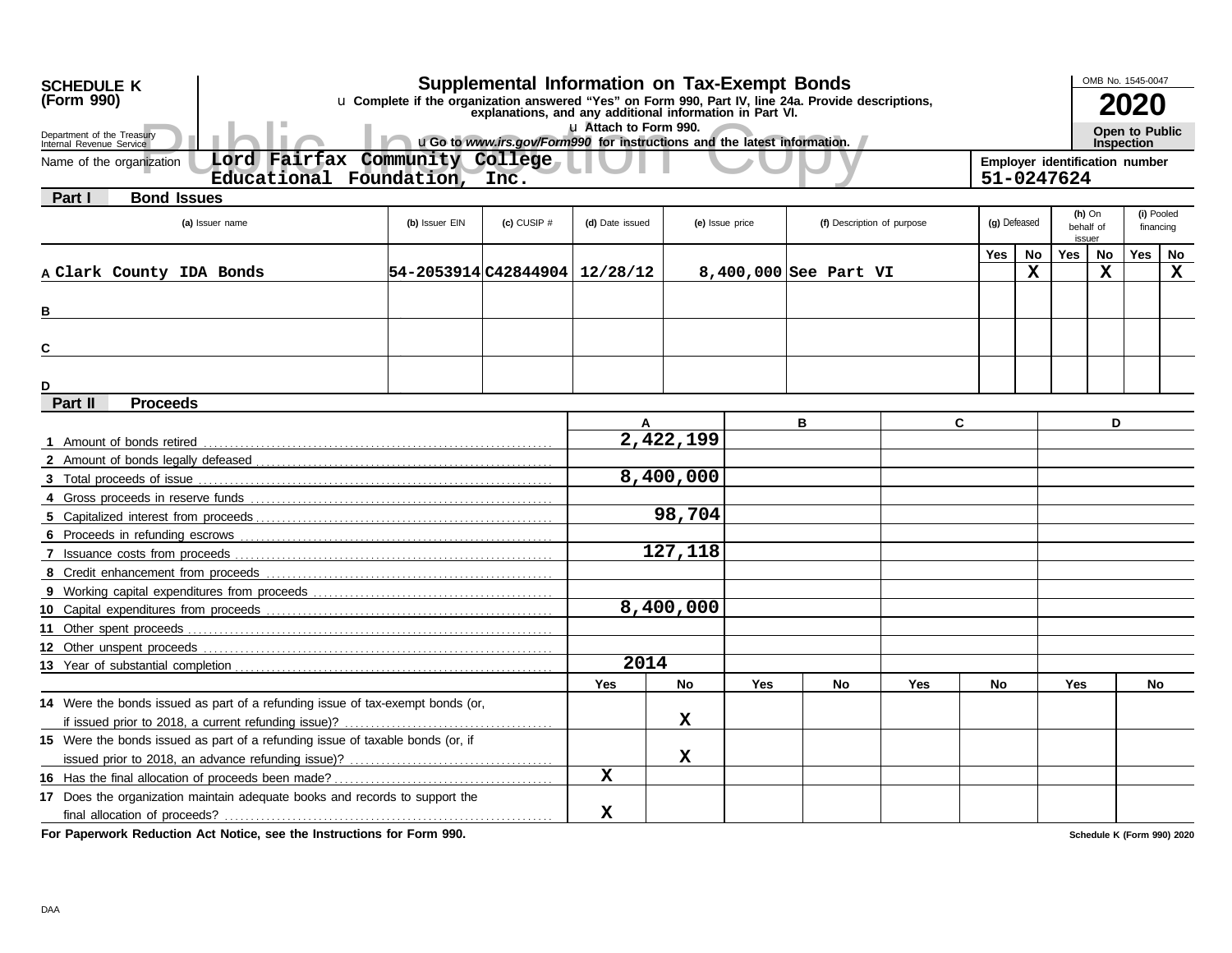#### Schedule K (Form 990) 2020 **LOrd Fairfax Community College 51-0247624** Page **2 Lord Fairfax Community College 51-0247624**

| 51-0247624 |  |
|------------|--|
|------------|--|

|             | Part III<br><b>Private Business Use</b>                                                            |            |                         |            |           |            |               |            |           |
|-------------|----------------------------------------------------------------------------------------------------|------------|-------------------------|------------|-----------|------------|---------------|------------|-----------|
|             |                                                                                                    |            | A                       |            | B         |            | C             |            | D         |
|             | 1 Was the organization a partner in a partnership, or a member of an LLC,                          | Yes        | <b>No</b>               | <b>Yes</b> | <b>No</b> | <b>Yes</b> | <b>No</b>     | <b>Yes</b> | <b>No</b> |
|             | which owned property financed by tax-exempt bonds?                                                 |            | $\mathbf x$             |            |           |            |               |            |           |
|             | 2 Are there any lease arrangements that may result in private business use of                      |            |                         |            |           |            |               |            |           |
|             |                                                                                                    |            | X.                      |            |           |            |               |            |           |
|             | 3a Are there any management or service contracts that may result in private                        |            |                         |            |           |            |               |            |           |
|             |                                                                                                    |            | $\mathbf x$             |            |           |            |               |            |           |
|             | <b>b</b> If "Yes" to line 3a, does the organization routinely engage bond counsel or other outside |            |                         |            |           |            |               |            |           |
|             | counsel to review any management or service contracts relating to the financed property?           |            |                         |            |           |            |               |            |           |
|             | c Are there any research agreements that may result in private business use of                     |            |                         |            |           |            |               |            |           |
|             |                                                                                                    |            | $\mathbf x$             |            |           |            |               |            |           |
|             | d If "Yes" to line 3c, does the organization routinely engage bond counsel or other                |            |                         |            |           |            |               |            |           |
|             | outside counsel to review any research agreements relating to the financed property?               |            |                         |            |           |            |               |            |           |
| 4           | Enter the percentage of financed property used in a private business use by entities               |            |                         |            |           |            |               |            |           |
|             | other than a section 501(c)(3) organization or a state or local government                         |            | $\frac{0}{0}$           |            | $\%$      |            | $\frac{0}{0}$ |            | %         |
| 5           | Enter the percentage of financed property used in a private business use as a                      |            |                         |            |           |            |               |            |           |
|             | result of unrelated trade or business activity carried on by your organization,                    |            |                         |            |           |            |               |            |           |
|             | another section 501(c)(3) organization, or a state or local government $\mathbf{u}$                |            | $\%$                    |            | %         |            | %             |            | %         |
| 6           |                                                                                                    |            | $\%$                    |            | $\%$      |            | $\frac{0}{0}$ |            | %         |
|             | Does the bond issue meet the private security or payment test?                                     |            | $\overline{\mathbf{x}}$ |            |           |            |               |            |           |
|             | 8a Has there been a sale or disposition of any of the bond-financed property to a                  |            |                         |            |           |            |               |            |           |
|             | nongovernmental person other than a 501(c)(3) organization since the bonds were issued?            |            | $\mathbf{x}$            |            |           |            |               |            |           |
|             | <b>b</b> If "Yes" to line 8a, enter the percentage of bond-financed property sold or               |            |                         |            |           |            |               |            |           |
|             |                                                                                                    |            | $\frac{0}{0}$           |            | $\%$      |            | $\frac{0}{0}$ |            |           |
|             | c If "Yes" to line 8a, was any remedial action taken pursuant to Regulations                       |            |                         |            |           |            |               |            |           |
|             |                                                                                                    |            |                         |            |           |            |               |            |           |
|             | 9 Has the organization established written procedures to ensure that all                           |            |                         |            |           |            |               |            |           |
|             | nonqualified bonds of the issue are remediated in accordance with the                              |            |                         |            |           |            |               |            |           |
|             | requirements under Regulations sections 1.141-12 and 1.145-2?                                      |            | $\mathbf x$             |            |           |            |               |            |           |
|             | <b>Part IV</b><br>Arbitrage                                                                        |            |                         |            |           |            |               |            |           |
|             |                                                                                                    |            |                         |            | B         |            | C             |            | D         |
| $\mathbf 1$ | Has the issuer filed Form 8038-T, Arbitrage Rebate, Yield Reduction and                            | <b>Yes</b> | <b>No</b>               | <b>Yes</b> | <b>No</b> | Yes        | <b>No</b>     | <b>Yes</b> | <b>No</b> |
|             |                                                                                                    |            | $\mathbf x$             |            |           |            |               |            |           |
|             |                                                                                                    |            |                         |            |           |            |               |            |           |
|             |                                                                                                    |            | $\mathbf x$             |            |           |            |               |            |           |
|             |                                                                                                    |            | $\mathbf x$             |            |           |            |               |            |           |
|             | <b>c</b> No rebate due?                                                                            |            | $\mathbf x$             |            |           |            |               |            |           |
|             | If "Yes" to line 2c, provide in Part VI the date the rebate computation was                        |            |                         |            |           |            |               |            |           |
|             | performed                                                                                          |            |                         |            |           |            |               |            |           |
| 3           | Is the bond issue a variable rate issue?                                                           |            | X                       |            |           |            |               |            |           |

**Schedule K (Form 990) 2020**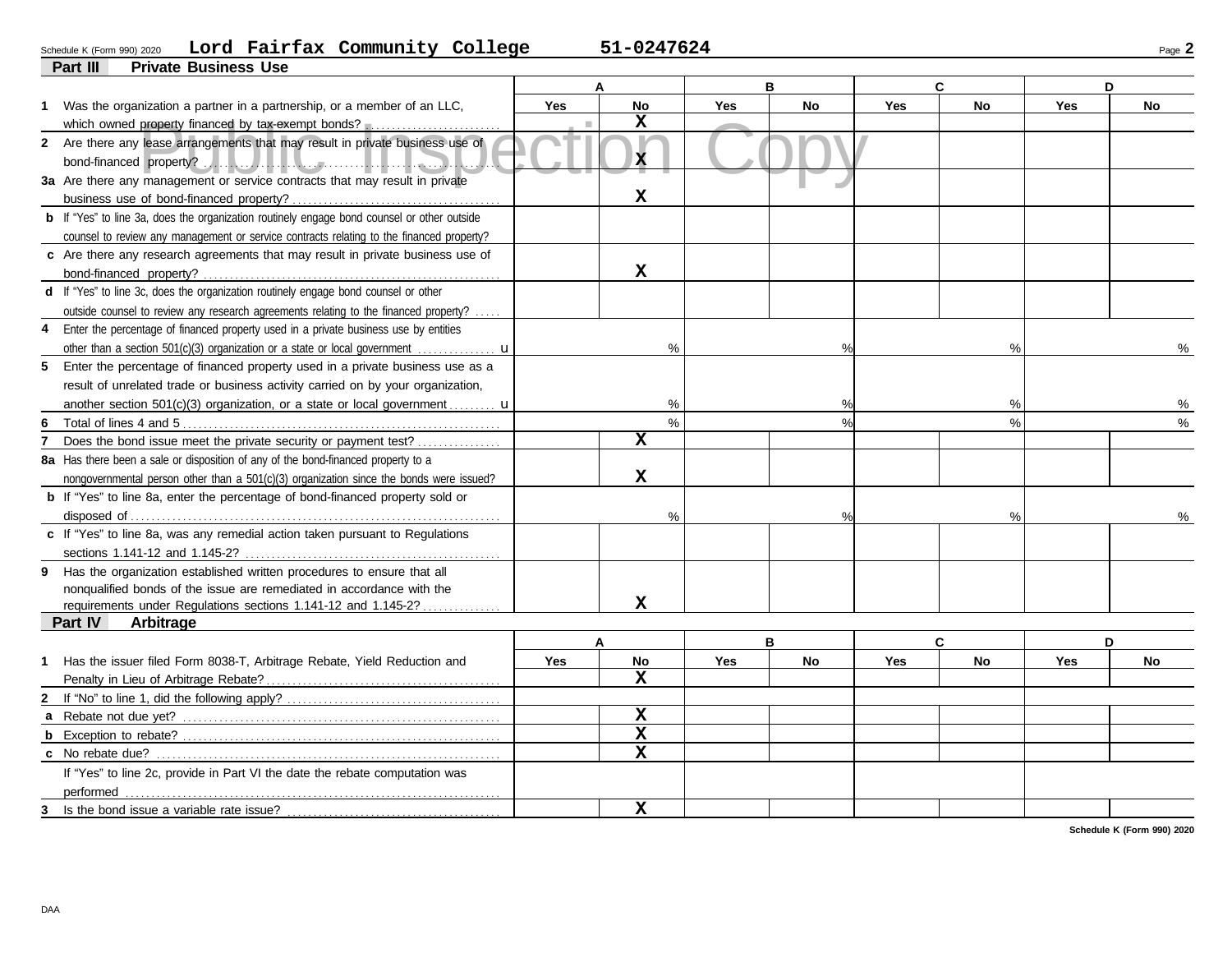### **Part IV Arbitra** Schedule K (Form 990) 2020 Page **3 Lord Fairfax Community College 51-0247624**

|  | 51-0247624 |  |
|--|------------|--|
|--|------------|--|

| <b>Part IV</b><br><b>Arbitrage</b> ( <i>continued</i> )                                                                               |            |             |            |           |            |              |            |    |
|---------------------------------------------------------------------------------------------------------------------------------------|------------|-------------|------------|-----------|------------|--------------|------------|----|
|                                                                                                                                       |            | A           | B          |           |            | $\mathbf{C}$ | D          |    |
| 4a Has the organization or the governmental issuer entered into a qualified                                                           | <b>Yes</b> | No          | <b>Yes</b> | No        | <b>Yes</b> | No           | <b>Yes</b> | No |
|                                                                                                                                       | п          | $\mathbf x$ |            |           |            |              |            |    |
|                                                                                                                                       |            |             |            |           |            |              |            |    |
| $\mathcal{L}$                                                                                                                         |            |             |            |           |            |              |            |    |
|                                                                                                                                       |            |             |            |           |            |              |            |    |
|                                                                                                                                       |            |             |            |           |            |              |            |    |
| 5a Were gross proceeds invested in a guaranteed investment contract (GIC)?                                                            |            | $\mathbf x$ |            |           |            |              |            |    |
|                                                                                                                                       |            |             |            |           |            |              |            |    |
| c Term of GIC                                                                                                                         |            |             |            |           |            |              |            |    |
| d Was the regulatory safe harbor for establishing the fair market value of the GIC satisfied?                                         |            |             |            |           |            |              |            |    |
| 6<br>Were any gross proceeds invested beyond an available temporary period?                                                           |            | $\mathbf x$ |            |           |            |              |            |    |
| 7 Has the organization established written procedures to monitor the                                                                  |            |             |            |           |            |              |            |    |
| requirements of section 148?                                                                                                          |            | x           |            |           |            |              |            |    |
| Procedures To Undertake Corrective Action<br>Part V                                                                                   |            |             |            |           |            |              |            |    |
|                                                                                                                                       |            | A           |            | B.        |            | $\mathbf{C}$ | D.         |    |
| Has the organization established written procedures to ensure that violations                                                         | <b>Yes</b> | No          | Yes        | <b>No</b> | Yes        | No           | Yes        | No |
| of federal tax requirements are timely identified and corrected through the                                                           |            |             |            |           |            |              |            |    |
| voluntary closing agreement program if self-remediation isn't available under                                                         |            |             |            |           |            |              |            |    |
| applicable regulations?                                                                                                               |            | x           |            |           |            |              |            |    |
| Supplemental Information. Provide additional information for responses to questions on Schedule K. See instructions<br><b>Part VI</b> |            |             |            |           |            |              |            |    |
| Schedule K - Purpose of Issue Description                                                                                             |            |             |            |           |            |              |            |    |
| Clark County IDA Bonds                                                                                                                |            |             |            |           |            |              |            |    |
| Finance the cost of constructing a multi-purpose student union building for                                                           |            |             |            |           |            |              |            |    |
| Lord Fairfax Community College's Middletown Campus.                                                                                   |            |             |            |           |            |              |            |    |
|                                                                                                                                       |            |             |            |           |            |              |            |    |
|                                                                                                                                       |            |             |            |           |            |              |            |    |
|                                                                                                                                       |            |             |            |           |            |              |            |    |
|                                                                                                                                       |            |             |            |           |            |              |            |    |
|                                                                                                                                       |            |             |            |           |            |              |            |    |
|                                                                                                                                       |            |             |            |           |            |              |            |    |
|                                                                                                                                       |            |             |            |           |            |              |            |    |
|                                                                                                                                       |            |             |            |           |            |              |            |    |
|                                                                                                                                       |            |             |            |           |            |              |            |    |
|                                                                                                                                       |            |             |            |           |            |              |            |    |
|                                                                                                                                       |            |             |            |           |            |              |            |    |
|                                                                                                                                       |            |             |            |           |            |              |            |    |
|                                                                                                                                       |            |             |            |           |            |              |            |    |
|                                                                                                                                       |            |             |            |           |            |              |            |    |
|                                                                                                                                       |            |             |            |           |            |              |            |    |
|                                                                                                                                       |            |             |            |           |            |              |            |    |
|                                                                                                                                       |            |             |            |           |            |              |            |    |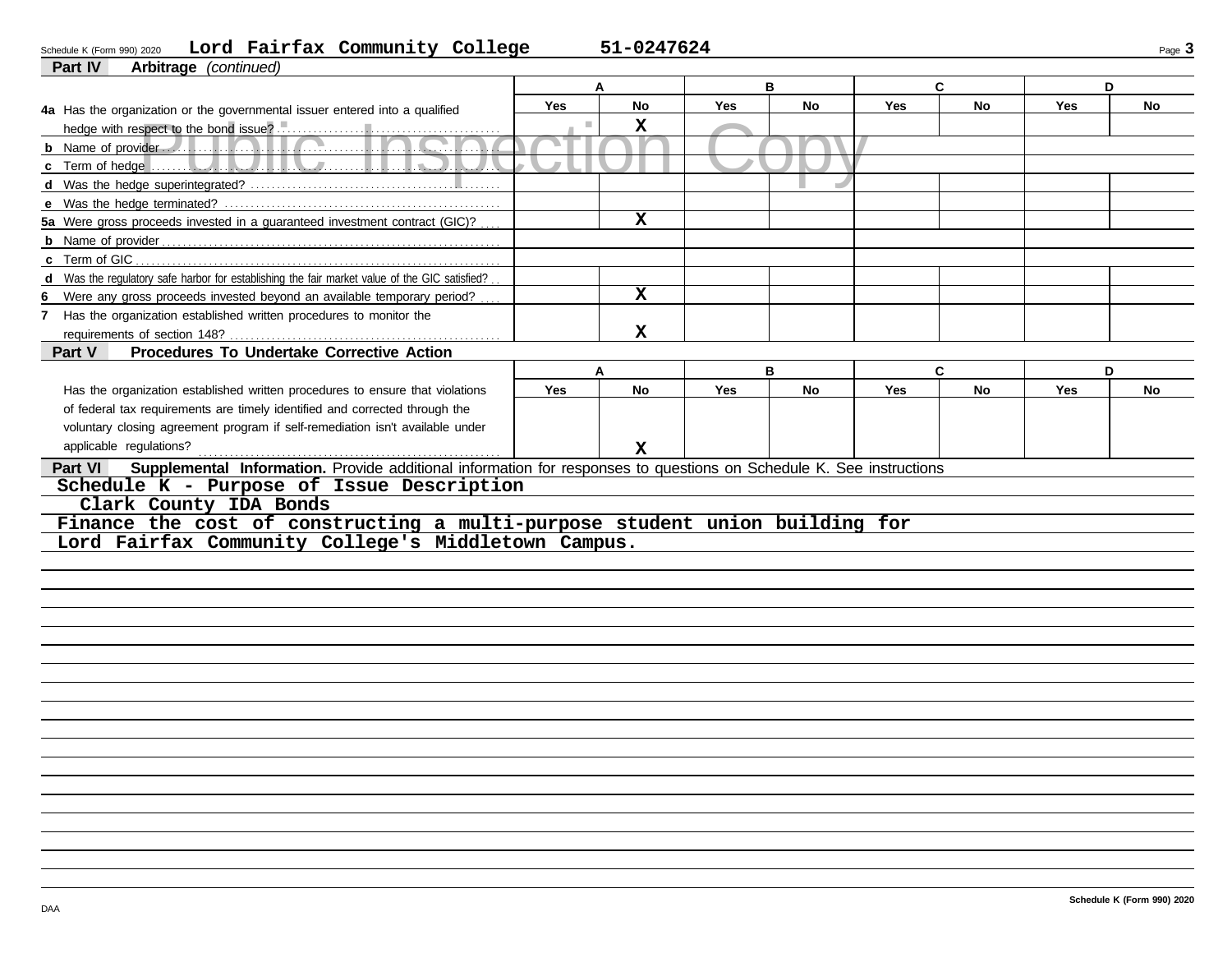## Schedule K (Form 990) 2020 Page **4 Lord Fairfax Community College 51-0247624**

**Part VI Supplemental Information.** Provide additional information for responses to questions on Schedule K. See instructions *(continued)*

| Public Inspection Copy |  |
|------------------------|--|
|                        |  |
|                        |  |
|                        |  |
|                        |  |
|                        |  |
|                        |  |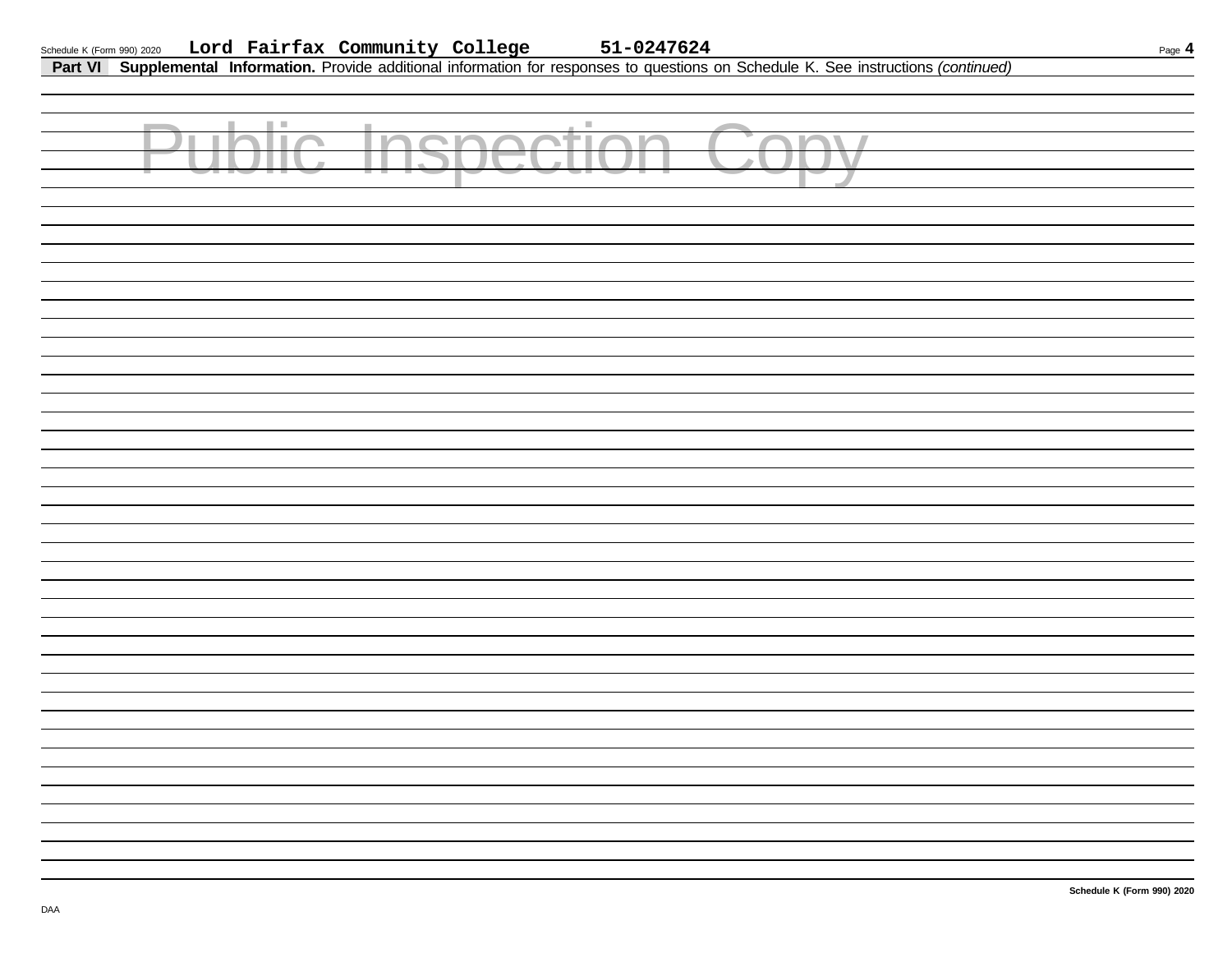|              | <b>SCHEDULE M</b>                                                                     |                                                                                                                                                                          |            |                                                                                             | <b>Noncash Contributions</b>                                                                                       |    |                   | OMB No. 1545-0047            |     |                       |  |
|--------------|---------------------------------------------------------------------------------------|--------------------------------------------------------------------------------------------------------------------------------------------------------------------------|------------|---------------------------------------------------------------------------------------------|--------------------------------------------------------------------------------------------------------------------|----|-------------------|------------------------------|-----|-----------------------|--|
|              | (Form 990)                                                                            |                                                                                                                                                                          |            |                                                                                             |                                                                                                                    |    |                   | 2020                         |     |                       |  |
|              | La Complete if the organizations answered "Yes" on Form 990, Part IV, lines 29 or 30. |                                                                                                                                                                          |            |                                                                                             |                                                                                                                    |    |                   |                              |     |                       |  |
|              | LI Attach to Form 990.<br>Department of the Treasury                                  |                                                                                                                                                                          |            |                                                                                             |                                                                                                                    |    |                   |                              |     | <b>Open To Public</b> |  |
|              | Internal Revenue Service<br>Name of the organization                                  | <b>u</b> Go to www.irs.gov/Form990 for instructions and the latest information.<br>Inspection<br><b>Employer identification number</b><br>Lord Fairfax Community College |            |                                                                                             |                                                                                                                    |    |                   |                              |     |                       |  |
|              |                                                                                       |                                                                                                                                                                          |            | Educational Foundation, Inc.                                                                |                                                                                                                    |    |                   | 51-0247624                   |     |                       |  |
|              | <b>Types of Property</b><br>Part I                                                    |                                                                                                                                                                          |            |                                                                                             |                                                                                                                    |    |                   |                              |     |                       |  |
|              |                                                                                       |                                                                                                                                                                          | (a)        | (b)                                                                                         | (c)                                                                                                                |    |                   | (d)                          |     |                       |  |
|              |                                                                                       |                                                                                                                                                                          | Check if   | Number of contributions or                                                                  | Noncash contribution<br>amounts reported on                                                                        |    |                   | Method of determining        |     |                       |  |
|              |                                                                                       |                                                                                                                                                                          | applicable | items contributed                                                                           | Form 990, Part VIII, line 1q                                                                                       |    |                   | noncash contribution amounts |     |                       |  |
| 1            | Art - Works of art                                                                    |                                                                                                                                                                          |            |                                                                                             |                                                                                                                    |    |                   |                              |     |                       |  |
| $\mathbf{2}$ | Art - Historical treasures                                                            |                                                                                                                                                                          |            |                                                                                             |                                                                                                                    |    |                   |                              |     |                       |  |
| 3            | Art - Fractional interests                                                            |                                                                                                                                                                          |            |                                                                                             |                                                                                                                    |    |                   |                              |     |                       |  |
| 4            | Books and publications                                                                |                                                                                                                                                                          |            |                                                                                             |                                                                                                                    |    |                   |                              |     |                       |  |
| 5            | Clothing and household                                                                |                                                                                                                                                                          |            |                                                                                             |                                                                                                                    |    |                   |                              |     |                       |  |
|              | $\mathsf{goods}\xrightarrow{\hspace{0.5cm}}$                                          |                                                                                                                                                                          |            |                                                                                             |                                                                                                                    |    |                   |                              |     |                       |  |
| 6            | Cars and other vehicles                                                               |                                                                                                                                                                          |            |                                                                                             |                                                                                                                    |    |                   |                              |     |                       |  |
| 7            | Boats and planes                                                                      |                                                                                                                                                                          |            |                                                                                             |                                                                                                                    |    |                   |                              |     |                       |  |
| 8            | Intellectual property                                                                 |                                                                                                                                                                          |            |                                                                                             |                                                                                                                    |    |                   |                              |     |                       |  |
| 9            | Securities - Publicly traded                                                          |                                                                                                                                                                          | X          | 5                                                                                           | 50,312                                                                                                             |    | Fair Market Value |                              |     |                       |  |
| 10           | Securities - Closely held stock                                                       |                                                                                                                                                                          |            |                                                                                             |                                                                                                                    |    |                   |                              |     |                       |  |
| 11           | Securities - Partnership, LLC,                                                        |                                                                                                                                                                          |            |                                                                                             |                                                                                                                    |    |                   |                              |     |                       |  |
| 12           | or trust interests<br>Securities - Miscellaneous                                      |                                                                                                                                                                          |            |                                                                                             |                                                                                                                    |    |                   |                              |     |                       |  |
| 13           | Qualified conservation                                                                |                                                                                                                                                                          |            |                                                                                             |                                                                                                                    |    |                   |                              |     |                       |  |
|              | contribution - Historic                                                               |                                                                                                                                                                          |            |                                                                                             |                                                                                                                    |    |                   |                              |     |                       |  |
|              |                                                                                       |                                                                                                                                                                          |            |                                                                                             |                                                                                                                    |    |                   |                              |     |                       |  |
| 14           | Qualified conservation                                                                |                                                                                                                                                                          |            |                                                                                             |                                                                                                                    |    |                   |                              |     |                       |  |
|              | contribution - Other [11] [11] [11] contribution - Other                              |                                                                                                                                                                          |            |                                                                                             |                                                                                                                    |    |                   |                              |     |                       |  |
| 15           | Real estate - Residential                                                             |                                                                                                                                                                          |            |                                                                                             |                                                                                                                    |    |                   |                              |     |                       |  |
| 16           | Real estate - Commercial                                                              |                                                                                                                                                                          |            |                                                                                             |                                                                                                                    |    |                   |                              |     |                       |  |
| 17           | Real estate - Other                                                                   |                                                                                                                                                                          |            |                                                                                             |                                                                                                                    |    |                   |                              |     |                       |  |
| 18           |                                                                                       |                                                                                                                                                                          |            |                                                                                             |                                                                                                                    |    |                   |                              |     |                       |  |
| 19           | Food inventory                                                                        |                                                                                                                                                                          |            |                                                                                             |                                                                                                                    |    |                   |                              |     |                       |  |
| 20           | Drugs and medical supplies                                                            |                                                                                                                                                                          |            |                                                                                             |                                                                                                                    |    |                   |                              |     |                       |  |
| 21           | Taxidermy                                                                             |                                                                                                                                                                          |            |                                                                                             |                                                                                                                    |    |                   |                              |     |                       |  |
| 22           | Historical artifacts                                                                  |                                                                                                                                                                          |            |                                                                                             |                                                                                                                    |    |                   |                              |     |                       |  |
| 23           | Scientific specimens                                                                  |                                                                                                                                                                          |            |                                                                                             |                                                                                                                    |    |                   |                              |     |                       |  |
| 24           | Archeological artifacts                                                               |                                                                                                                                                                          |            |                                                                                             |                                                                                                                    |    |                   |                              |     |                       |  |
| 25           |                                                                                       |                                                                                                                                                                          |            |                                                                                             |                                                                                                                    |    |                   |                              |     |                       |  |
| 26           |                                                                                       |                                                                                                                                                                          |            |                                                                                             |                                                                                                                    |    |                   |                              |     |                       |  |
| 27           |                                                                                       |                                                                                                                                                                          |            |                                                                                             |                                                                                                                    |    |                   |                              |     |                       |  |
| 28           | Other $\mathbf{u}$ (                                                                  |                                                                                                                                                                          |            |                                                                                             |                                                                                                                    |    |                   |                              |     |                       |  |
| 29           |                                                                                       |                                                                                                                                                                          |            | Number of Forms 8283 received by the organization during the tax year for contributions for |                                                                                                                    |    |                   |                              |     |                       |  |
|              |                                                                                       |                                                                                                                                                                          |            | which the organization completed Form 8283, Part IV, Donee Acknowledgement [                |                                                                                                                    | 29 |                   |                              |     |                       |  |
|              |                                                                                       |                                                                                                                                                                          |            |                                                                                             |                                                                                                                    |    |                   |                              | Yes | No                    |  |
| 30a          |                                                                                       |                                                                                                                                                                          |            |                                                                                             | During the year, did the organization receive by contribution any property reported in Part I, lines 1 through     |    |                   |                              |     |                       |  |
|              |                                                                                       |                                                                                                                                                                          |            |                                                                                             | 28, that it must hold for at least three years from the date of the initial contribution, and which isn't required |    |                   |                              |     |                       |  |
|              |                                                                                       |                                                                                                                                                                          |            |                                                                                             |                                                                                                                    |    |                   | 30a                          |     | x                     |  |
| b            | If "Yes," describe the arrangement in Part II.                                        |                                                                                                                                                                          |            |                                                                                             |                                                                                                                    |    |                   |                              |     |                       |  |
| 31           |                                                                                       |                                                                                                                                                                          |            |                                                                                             | Does the organization have a gift acceptance policy that requires the review of any nonstandard                    |    |                   |                              |     | x                     |  |
|              | contributions?                                                                        |                                                                                                                                                                          |            |                                                                                             | Does the organization hire or use third parties or related organizations to solicit, process, or sell noncash      |    |                   | 31                           |     |                       |  |
| 32a          |                                                                                       |                                                                                                                                                                          |            |                                                                                             |                                                                                                                    |    |                   |                              |     | x                     |  |
| b            | contributions?<br>If "Yes," describe in Part II.                                      |                                                                                                                                                                          |            |                                                                                             |                                                                                                                    |    |                   | 32a                          |     |                       |  |
| 33           |                                                                                       |                                                                                                                                                                          |            |                                                                                             | If the organization didn't report an amount in column (c) for a type of property for which column (a) is checked,  |    |                   |                              |     |                       |  |
|              | describe in Part II.                                                                  |                                                                                                                                                                          |            |                                                                                             |                                                                                                                    |    |                   |                              |     |                       |  |

**For Paperwork Reduction Act Notice, see the Instructions for Form 990. Schedule M (Form 990) 2020**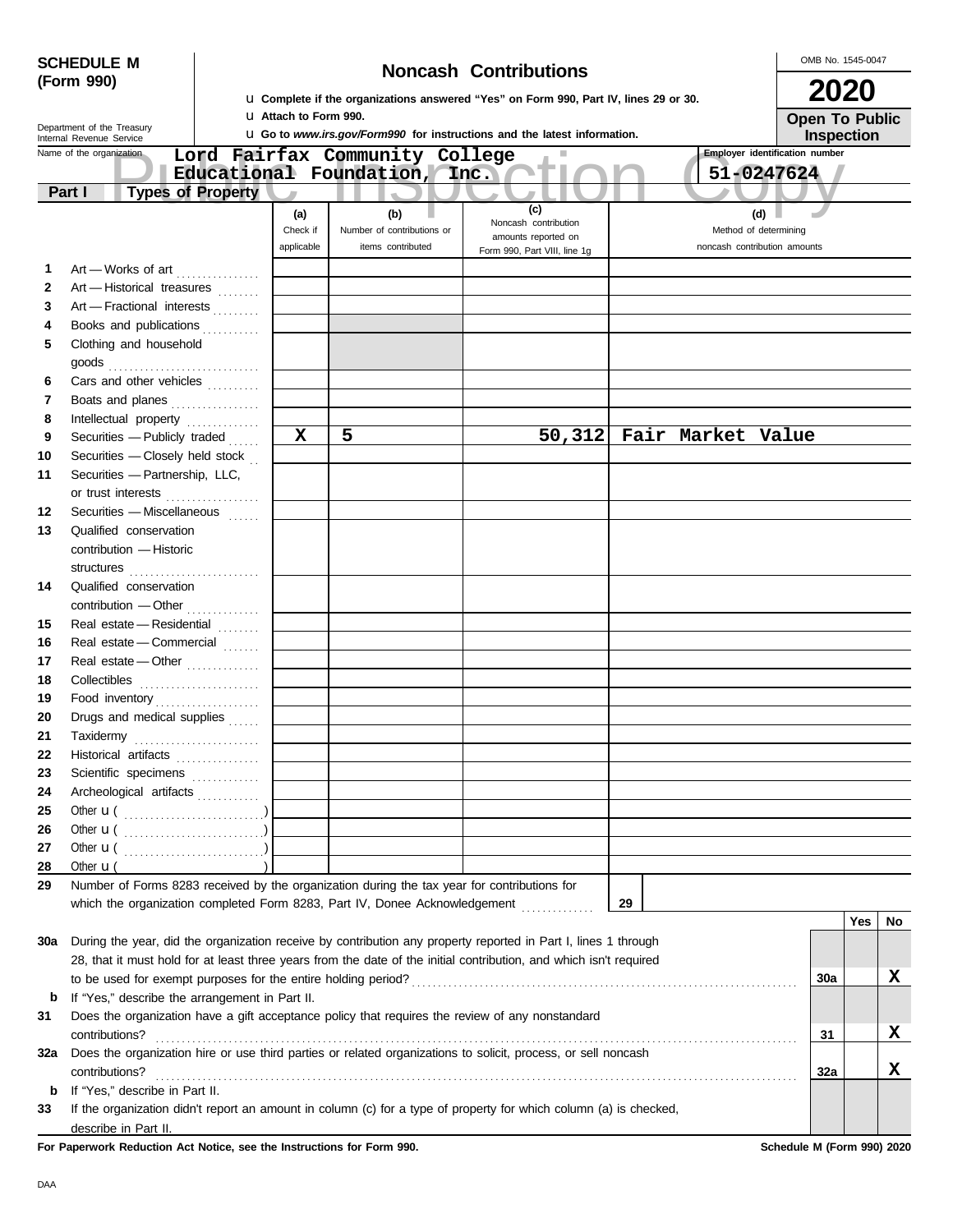| Schedule M (Form 990) 2020 Lord Fairfax Community College 51-0247624<br>Part II Supplemental Information. Provide the information required by Part I, lines 30b, 32b, and 33, and whether |                              | or a combination of both. Also complete this part for any additional information. |  |  |  |  | the organization is reporting in Part I, column (b), the number of contributions, the number of items received, | Page 2 |
|-------------------------------------------------------------------------------------------------------------------------------------------------------------------------------------------|------------------------------|-----------------------------------------------------------------------------------|--|--|--|--|-----------------------------------------------------------------------------------------------------------------|--------|
|                                                                                                                                                                                           | <b>Public Inspection Cop</b> |                                                                                   |  |  |  |  |                                                                                                                 |        |
|                                                                                                                                                                                           |                              |                                                                                   |  |  |  |  |                                                                                                                 |        |
|                                                                                                                                                                                           |                              |                                                                                   |  |  |  |  |                                                                                                                 |        |
|                                                                                                                                                                                           |                              |                                                                                   |  |  |  |  |                                                                                                                 |        |
|                                                                                                                                                                                           |                              |                                                                                   |  |  |  |  |                                                                                                                 |        |
|                                                                                                                                                                                           |                              |                                                                                   |  |  |  |  |                                                                                                                 |        |
|                                                                                                                                                                                           |                              |                                                                                   |  |  |  |  |                                                                                                                 |        |
|                                                                                                                                                                                           |                              |                                                                                   |  |  |  |  |                                                                                                                 |        |
|                                                                                                                                                                                           |                              |                                                                                   |  |  |  |  |                                                                                                                 |        |
|                                                                                                                                                                                           |                              |                                                                                   |  |  |  |  |                                                                                                                 |        |
|                                                                                                                                                                                           |                              |                                                                                   |  |  |  |  |                                                                                                                 |        |
|                                                                                                                                                                                           |                              |                                                                                   |  |  |  |  |                                                                                                                 |        |
|                                                                                                                                                                                           |                              |                                                                                   |  |  |  |  |                                                                                                                 |        |
|                                                                                                                                                                                           |                              |                                                                                   |  |  |  |  |                                                                                                                 |        |
|                                                                                                                                                                                           |                              |                                                                                   |  |  |  |  |                                                                                                                 |        |
|                                                                                                                                                                                           |                              |                                                                                   |  |  |  |  |                                                                                                                 |        |
|                                                                                                                                                                                           |                              |                                                                                   |  |  |  |  |                                                                                                                 |        |
|                                                                                                                                                                                           |                              |                                                                                   |  |  |  |  |                                                                                                                 |        |
|                                                                                                                                                                                           |                              |                                                                                   |  |  |  |  |                                                                                                                 |        |
|                                                                                                                                                                                           |                              |                                                                                   |  |  |  |  |                                                                                                                 |        |
|                                                                                                                                                                                           |                              |                                                                                   |  |  |  |  |                                                                                                                 |        |
|                                                                                                                                                                                           |                              |                                                                                   |  |  |  |  |                                                                                                                 |        |
|                                                                                                                                                                                           |                              |                                                                                   |  |  |  |  |                                                                                                                 |        |
|                                                                                                                                                                                           |                              |                                                                                   |  |  |  |  |                                                                                                                 |        |
|                                                                                                                                                                                           |                              |                                                                                   |  |  |  |  |                                                                                                                 |        |
|                                                                                                                                                                                           |                              |                                                                                   |  |  |  |  |                                                                                                                 |        |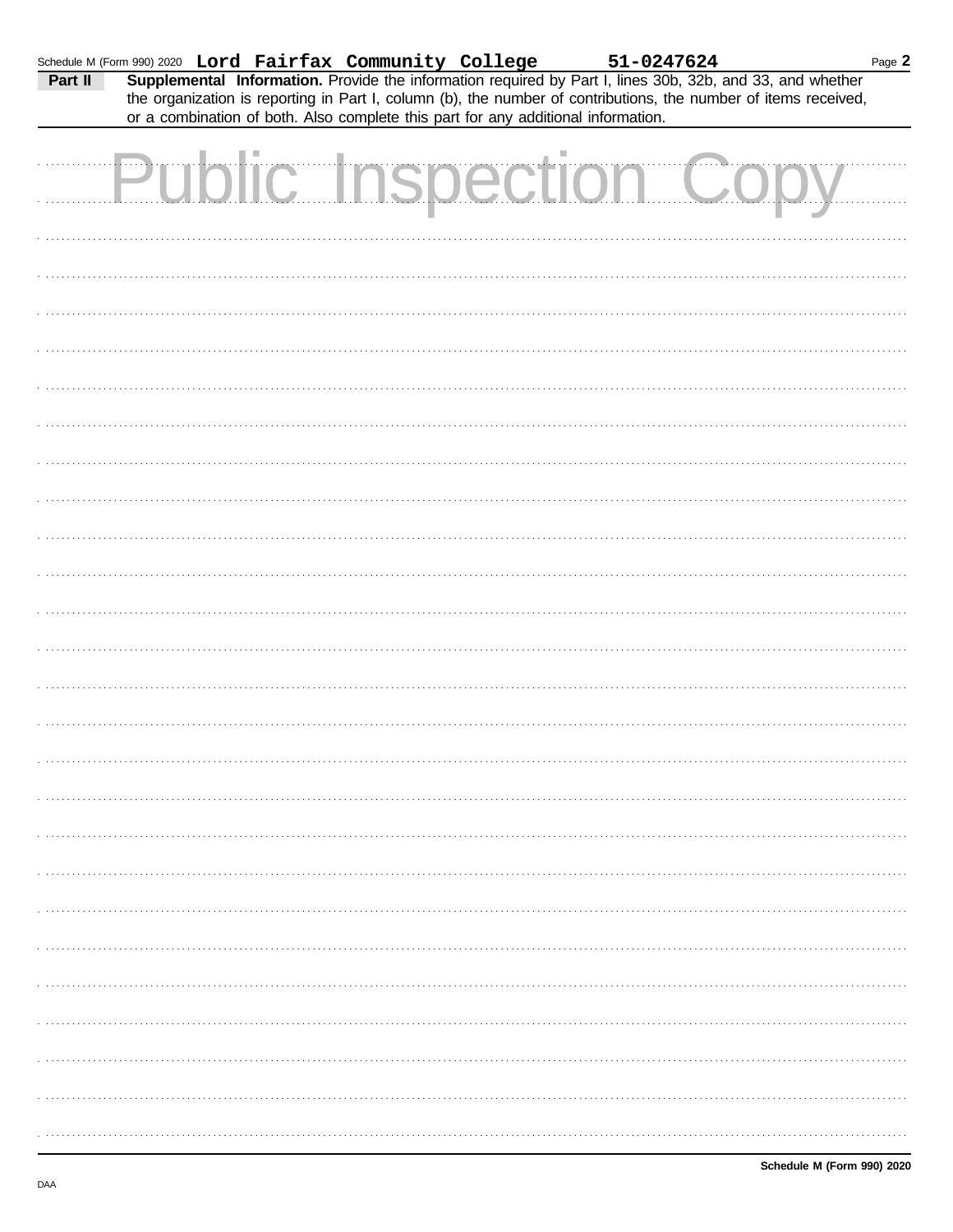| <b>SCHEDULE O</b>          |                                                                                                                          | OMB No. 1545-0047 |
|----------------------------|--------------------------------------------------------------------------------------------------------------------------|-------------------|
| (Form 990 or 990-EZ)       | Supplemental Information to Form 990 or 990-EZ<br>Complete to provide information for responses to specific questions on | 2020              |
| Department of the Treasury | Form 990 or 990-EZ or to provide any additional information.<br>La Attach to Form 990 or 990-EZ.                         | Open to Public    |
| Internal Revenue Service   | u Go to www.irs.gov/Form990 for the latest information.<br><b>Employer identification number</b>                         | <b>Inspection</b> |
| Name of the organization   | Lord Fairfax Community College<br>Educational Foundation, Inc.<br>51-0247624                                             |                   |
|                            |                                                                                                                          |                   |
|                            | Form 990 - Organization's Mission                                                                                        |                   |
|                            | The mission of Lord Fairfax Community College is to provide a positive,                                                  |                   |
|                            | caring and dynamic learning environment that inspires student success,                                                   |                   |
|                            | values diversity and promotes community vitality.<br>In support of that                                                  |                   |
|                            | mission, the LFCC Educational Foundation seeks funding to support the                                                    |                   |
|                            | College, its students, and its faculty and staff.                                                                        |                   |
|                            |                                                                                                                          |                   |
|                            |                                                                                                                          |                   |
|                            | Form 990, Part VI, Line 11b - Organization's Process to Review Form 990                                                  |                   |
|                            | All board members are given the opportunity to review the Form 990 prior to                                              |                   |
| filing.                    | The finance committee reviews and approves the Form 990 prior to                                                         |                   |
| filing.                    |                                                                                                                          |                   |
|                            |                                                                                                                          |                   |
|                            |                                                                                                                          |                   |
|                            | Form 990, Part VI, Line 12c - Enforcement of Conflicts Policy                                                            |                   |
|                            | Conflict of interest forms are required for all board members when they                                                  |                   |
|                            | join. Annually, the board members are asked if any conflicts have arisen                                                 |                   |
|                            | and any noted are reviewed by the board.                                                                                 |                   |
|                            |                                                                                                                          |                   |
|                            |                                                                                                                          |                   |
|                            | Form 990, Part VI, Line 15a - Compensation Process for Top Official                                                      |                   |
|                            | The executive director's pay and benefits are set by the Commonwealth of                                                 |                   |
|                            | Virginia, which determines those amounts under state compensation criteria.                                              |                   |
|                            | The Foundation has no control over these amounts. All payments are made                                                  |                   |
|                            | by the state and the Foundation reimburses for payroll through monthly                                                   |                   |
| billings.                  | These reimbursements are included on line 7 of part IX.                                                                  |                   |
|                            |                                                                                                                          |                   |
|                            |                                                                                                                          |                   |
|                            | Form 990, Part VI, Line 19 - Governing Documents Disclosure Explanation                                                  |                   |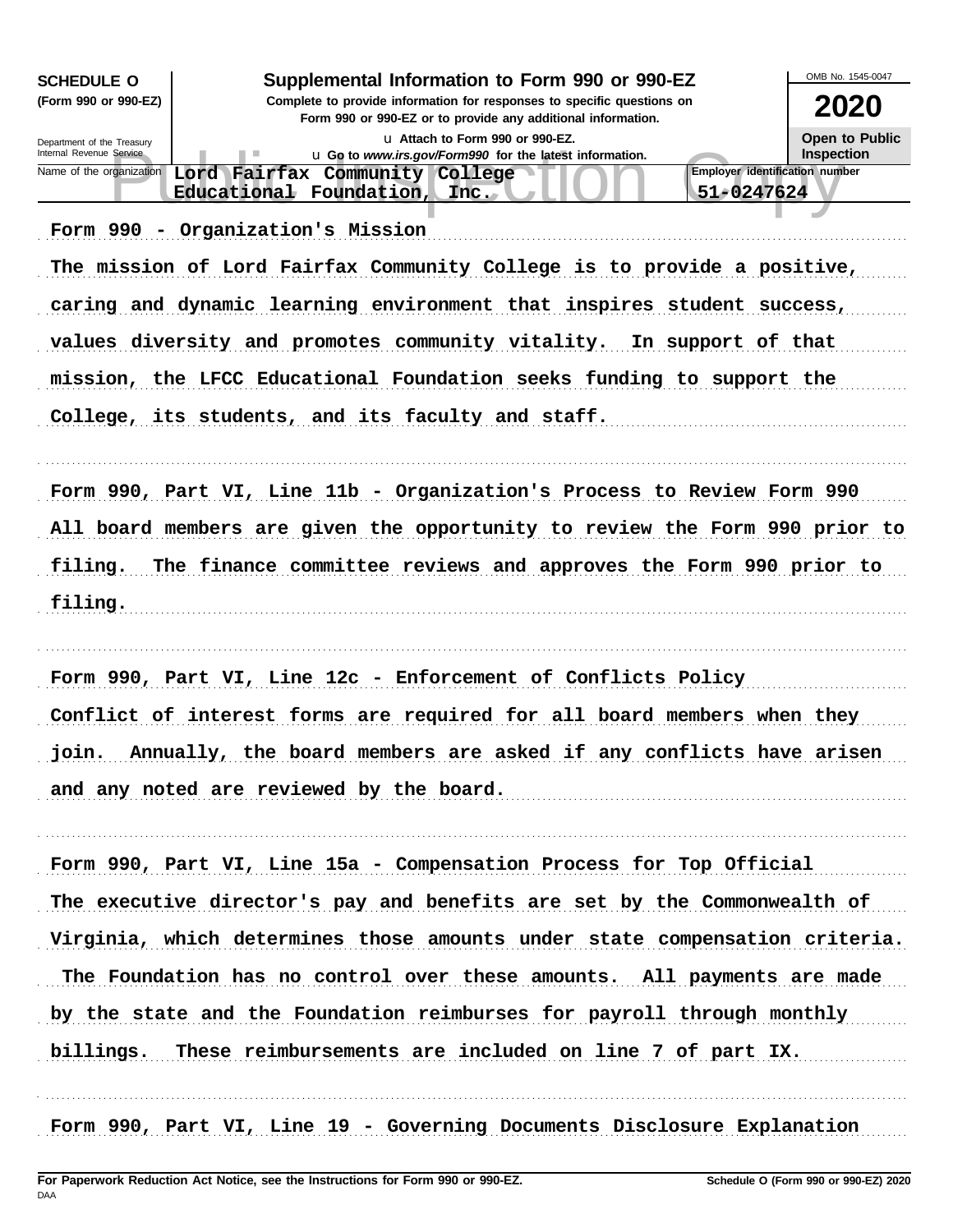| Schedule O (Form 990 or 990-EZ) 2020                               | Page 2                                       |
|--------------------------------------------------------------------|----------------------------------------------|
| Name of the organization<br>Lord Fairfax Community College         | Employer identification number<br>51-0247624 |
|                                                                    |                                              |
| Governing documents are made available to the public upon request. |                                              |
| .                                                                  |                                              |
|                                                                    |                                              |
|                                                                    |                                              |
|                                                                    |                                              |
|                                                                    |                                              |
|                                                                    |                                              |
|                                                                    |                                              |
|                                                                    |                                              |
|                                                                    |                                              |
|                                                                    |                                              |
|                                                                    |                                              |
|                                                                    |                                              |
|                                                                    |                                              |
|                                                                    |                                              |
|                                                                    |                                              |
|                                                                    |                                              |
|                                                                    |                                              |
|                                                                    |                                              |
|                                                                    |                                              |
|                                                                    |                                              |
|                                                                    |                                              |
|                                                                    |                                              |
|                                                                    |                                              |
|                                                                    |                                              |
|                                                                    |                                              |
|                                                                    |                                              |
|                                                                    |                                              |

| Page 1 of 1 |  |                                      |
|-------------|--|--------------------------------------|
|             |  | Schedule O (Form 990 or 990-EZ) 2020 |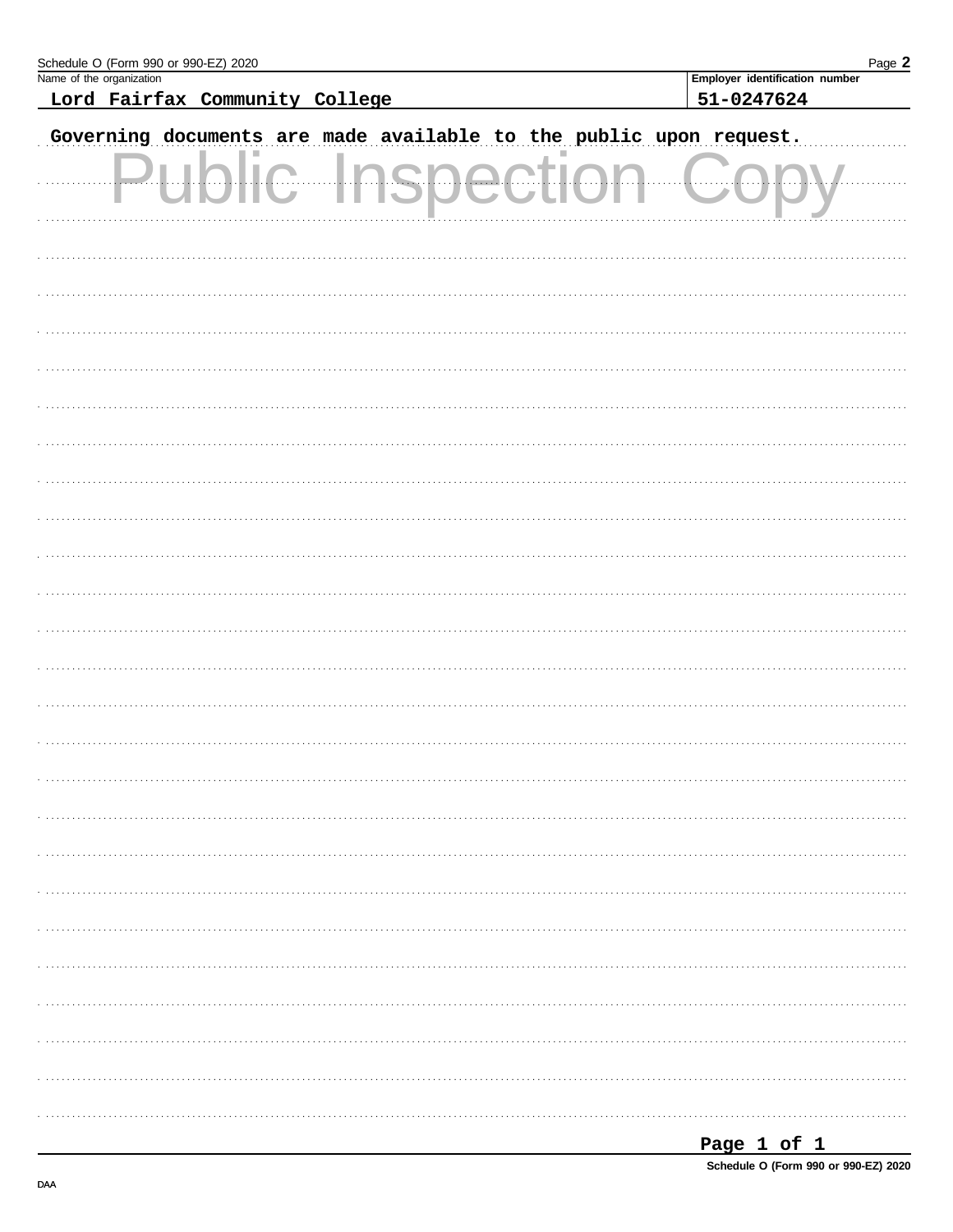|        |                                                          | <b>Exempt Organization Business Income Tax Return</b>                                                                                                                                                                          |                    | OMB No. 1545-0047                |
|--------|----------------------------------------------------------|--------------------------------------------------------------------------------------------------------------------------------------------------------------------------------------------------------------------------------|--------------------|----------------------------------|
|        | Form $990 - T$                                           |                                                                                                                                                                                                                                |                    |                                  |
|        |                                                          |                                                                                                                                                                                                                                |                    | Open to Public Inspection        |
|        | Department of the Treasury                               | <b>UGo to www.irs.gov/Form990T for instructions and the latest information.</b>                                                                                                                                                |                    | for $501(c)(3)$                  |
|        | Internal Revenue Service                                 | <b>u</b> Do not enter SSN numbers on this form as it may be made public if your organization is a 501(c)(3).                                                                                                                   |                    | Organizations Only               |
| А<br>в | Check box if<br>address changed.<br>Exempt under section | Name of organization<br>Check box if name changed and see instructions.)<br>$\left  \right $<br>Lord Fairfax Community College<br>Educational Foundation, Inc.<br>Print                                                        | 51-0247624         | D Employer identification number |
|        | ΙXΙ<br>3 <sub>1</sub><br>$501($ <b>C</b> $)($            | Number, street, and room or suite no. If a P.O. box, see instructions.<br>or                                                                                                                                                   |                    | E Group exemption number         |
|        | 220(e)<br>408(e)                                         | 173 Skirmisher Lane<br>Type                                                                                                                                                                                                    | (see instructions) |                                  |
|        |                                                          | City or town, state or province, country, and ZIP or foreign postal code                                                                                                                                                       |                    |                                  |
|        | 408A<br>530(a)                                           | Middletown<br>VA 22645<br>F.                                                                                                                                                                                                   |                    | Check box if                     |
|        | 529(a)<br>529A                                           | 33,660,304<br>C<br>Book value of all assets at end of year<br>$\mathbf{u}$                                                                                                                                                     |                    | an amended return.               |
| G      | Check organization type <b>u</b>                         | $ \mathbf{X} $ 501(c) corporation<br>$501(c)$ trust<br>Other trust<br>$401(a)$ trust                                                                                                                                           |                    | Applicable reinsurance entity    |
| н      | Check if filing only to <b>u</b>                         | Claim credit from Form 8941<br>Claim a refund shown on Form 2439                                                                                                                                                               |                    |                                  |
|        |                                                          |                                                                                                                                                                                                                                |                    |                                  |
|        |                                                          |                                                                                                                                                                                                                                |                    |                                  |
| ĸ      |                                                          | During the tax year, was the corporation a subsidiary in an affiliated group or a parent-subsidiary controlled group?<br>$\ u\ $                                                                                               |                    | Yes $ \mathbf{X} $<br>No         |
|        |                                                          | If "Yes," enter the name and identifying number of the parent corporation                                                                                                                                                      |                    |                                  |
|        | u                                                        |                                                                                                                                                                                                                                |                    |                                  |
|        |                                                          | The books are in care of <b>u</b> Lord Fairfax Community Co                                                                                                                                                                    |                    | Telephone number u 540-868-4091  |
|        | Part I                                                   | <b>Total Unrelated Business Taxable income</b>                                                                                                                                                                                 |                    |                                  |
| 1      |                                                          | Total of unrelated business taxable income computed from all unrelated trades or businesses (see                                                                                                                               | $\mathbf{1}$       | $-21,346$                        |
| 2      | Reserved                                                 | instructions)                                                                                                                                                                                                                  | $\mathbf{2}$       |                                  |
| 3      |                                                          |                                                                                                                                                                                                                                | 3                  | $-21,346$                        |
| 4      |                                                          | Add lines 1 and 2                                                                                                                                                                                                              | 4                  |                                  |
| 5      |                                                          |                                                                                                                                                                                                                                | 5                  | $-21,346$                        |
| 6      |                                                          | Deduction for net operating loss. See instructions [11] contained and all resonance of the set of the set of the set of the set of the set of the set of the set of the set of the set of the set of the set of the set of the | 6                  |                                  |
| 7      |                                                          | Total of unrelated business taxable income before specific deduction and section 199A deduction.                                                                                                                               |                    |                                  |
|        | Subtract line 6 from line 5                              |                                                                                                                                                                                                                                | 7                  | $-21,346$                        |
| 8      |                                                          |                                                                                                                                                                                                                                | 8                  | 1,000                            |
| 9      |                                                          |                                                                                                                                                                                                                                | 9                  |                                  |
| 10     | Total deductions. Add lines 8 and 9                      |                                                                                                                                                                                                                                | 10                 | 1,000                            |
| 11     |                                                          | Unrelated business taxable income. Subtract line 10 from line 7. If line 10 is greater than line 7.                                                                                                                            |                    |                                  |
|        |                                                          |                                                                                                                                                                                                                                | 11                 | 0                                |
|        | Part II<br><b>Tax Computation</b>                        |                                                                                                                                                                                                                                |                    |                                  |
| 1      |                                                          |                                                                                                                                                                                                                                |                    | 0                                |
| 2      |                                                          | Trusts taxable at trust rates. See instructions for tax computation. Income tax on the amount on                                                                                                                               |                    |                                  |
|        | Part I, line 11 from:                                    | Tax rate schedule or                                                                                                                                                                                                           | 2                  | 0                                |
| 3      | Proxy tax. See instructions                              |                                                                                                                                                                                                                                | 3                  |                                  |
| 4      |                                                          |                                                                                                                                                                                                                                | 4                  |                                  |
| 5      | Alternative minimum tax (trusts only)                    |                                                                                                                                                                                                                                | 5                  |                                  |
| 6      |                                                          |                                                                                                                                                                                                                                | 6                  |                                  |
| 7      |                                                          |                                                                                                                                                                                                                                | $\overline{7}$     |                                  |
|        |                                                          | For Paperwork Reduction Act Notice, see instructions.                                                                                                                                                                          |                    | Form 990-T (2020)                |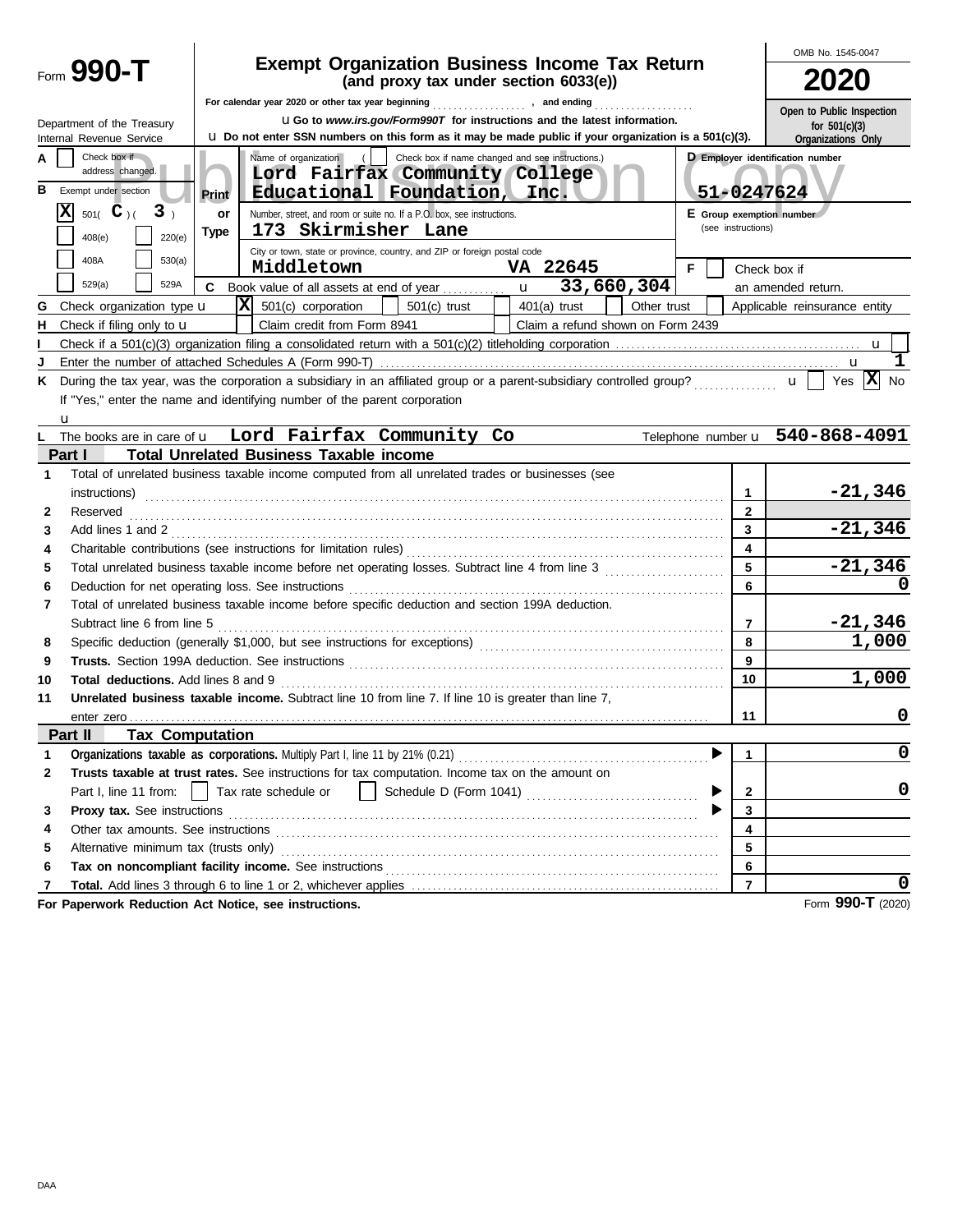|                 |                                       |                            |                                                                                                                                                                                                                               |                          | Form 990-T (2020) Lord Fairfax Community College                                                                                                                           |                | 51-0247624 |                |                                                                                         | Page 2     |
|-----------------|---------------------------------------|----------------------------|-------------------------------------------------------------------------------------------------------------------------------------------------------------------------------------------------------------------------------|--------------------------|----------------------------------------------------------------------------------------------------------------------------------------------------------------------------|----------------|------------|----------------|-----------------------------------------------------------------------------------------|------------|
|                 | Part III                              | <b>Tax and Payments</b>    |                                                                                                                                                                                                                               |                          |                                                                                                                                                                            |                |            |                |                                                                                         |            |
| 1a              |                                       |                            |                                                                                                                                                                                                                               |                          | Foreign tax credit (corporations attach Form 1118; trusts attach Form 1116)                                                                                                | 1a             |            |                |                                                                                         |            |
| b               | Other credits (see instructions)      |                            |                                                                                                                                                                                                                               |                          |                                                                                                                                                                            | 1b             |            |                |                                                                                         |            |
| c               |                                       |                            |                                                                                                                                                                                                                               |                          | General business credit. Attach Form 3800 (see instructions)                                                                                                               | 1c             |            |                |                                                                                         |            |
| d               |                                       |                            |                                                                                                                                                                                                                               |                          |                                                                                                                                                                            | 1 <sub>d</sub> |            |                |                                                                                         |            |
| е               |                                       |                            | Total credits. Add lines 1a through 1d                                                                                                                                                                                        |                          |                                                                                                                                                                            |                |            | 1e             |                                                                                         |            |
| 2               | Subtract line 1e from Part II, line 7 |                            |                                                                                                                                                                                                                               |                          |                                                                                                                                                                            |                |            | $\overline{2}$ |                                                                                         |            |
| 3               | Other taxes. Check if from:           |                            |                                                                                                                                                                                                                               |                          | Form 4255   Form 8611   Form 8697   Form 8866                                                                                                                              |                |            |                |                                                                                         |            |
|                 |                                       |                            |                                                                                                                                                                                                                               | Other (attach statement) |                                                                                                                                                                            |                |            | 3              |                                                                                         |            |
| 4               |                                       |                            |                                                                                                                                                                                                                               |                          | Total tax. Add lines 2 and 3 (see instructions).     Check if includes tax previously deferred under                                                                       |                |            |                |                                                                                         |            |
|                 | section 1294. Enter tax amount here   |                            |                                                                                                                                                                                                                               |                          |                                                                                                                                                                            |                |            | 4              |                                                                                         | 0          |
| 5               |                                       |                            |                                                                                                                                                                                                                               |                          | 2020 net 965 tax liability paid from Form 965-A or Form 965-B, Part II, column (k), line 4                                                                                 |                |            | 5              |                                                                                         |            |
| 6а              |                                       |                            | Payments: A 2019 overpayment credited to 2020                                                                                                                                                                                 |                          |                                                                                                                                                                            | 6а             |            |                |                                                                                         |            |
| b               |                                       |                            |                                                                                                                                                                                                                               |                          | 2020 estimated tax payments. Check if section 643(g) election applies $\mathbf{u}$                                                                                         | 6b             |            |                |                                                                                         |            |
| с               | Tax deposited with Form 8868          |                            |                                                                                                                                                                                                                               |                          |                                                                                                                                                                            | 6с             |            |                |                                                                                         |            |
| d               |                                       |                            |                                                                                                                                                                                                                               |                          | Foreign organizations: Tax paid or withheld at source (see instructions)                                                                                                   | 6d             |            |                |                                                                                         |            |
| е               |                                       |                            | Backup withholding (see instructions)                                                                                                                                                                                         |                          |                                                                                                                                                                            | 6e             |            |                |                                                                                         |            |
| f               |                                       |                            |                                                                                                                                                                                                                               |                          | Credit for small employer health insurance premiums (attach Form 8941)                                                                                                     | 6f             |            |                |                                                                                         |            |
| g               |                                       |                            |                                                                                                                                                                                                                               |                          | Other credits, adjustments, and payments:   Form 2439 [CODEC 2439]                                                                                                         |                |            |                |                                                                                         |            |
|                 |                                       |                            | Form 4136 and the state of the state of the state of the state of the state of the state of the state of the state of the state of the state of the state of the state of the state of the state of the state of the state of |                          |                                                                                                                                                                            | 6q             |            |                |                                                                                         |            |
| 7               |                                       |                            | Total payments. Add lines 6a through 6g                                                                                                                                                                                       |                          |                                                                                                                                                                            |                |            | 7              |                                                                                         |            |
| 8               |                                       |                            |                                                                                                                                                                                                                               |                          |                                                                                                                                                                            |                | u          | 8              |                                                                                         |            |
| 9               |                                       |                            |                                                                                                                                                                                                                               |                          | Tax due. If line 7 is smaller than the total of lines 4, 5, and 8, enter amount owed                                                                                       |                |            | 9<br>u         |                                                                                         | 0          |
| 10              |                                       |                            |                                                                                                                                                                                                                               |                          | Overpayment. If line 7 is larger than the total of lines 4, 5, and 8, enter amount overpaid                                                                                |                |            | 10<br>u        |                                                                                         |            |
| 11              |                                       |                            | Enter the amount of line 10 you want: Credited to 2021 estimated tax u                                                                                                                                                        |                          |                                                                                                                                                                            |                | Refunded u | 11             |                                                                                         |            |
|                 | <b>Part IV</b>                        |                            |                                                                                                                                                                                                                               |                          | Statements Regarding Certain Activities and Other Information (see instructions)                                                                                           |                |            |                |                                                                                         |            |
|                 |                                       |                            |                                                                                                                                                                                                                               |                          |                                                                                                                                                                            |                |            |                |                                                                                         | Yes<br>No  |
| 1               |                                       |                            |                                                                                                                                                                                                                               |                          | At any time during the 2020 calendar year, did the organization have an interest in or a signature or other authority                                                      |                |            |                |                                                                                         |            |
|                 |                                       |                            |                                                                                                                                                                                                                               |                          | over a financial account (bank, securities, or other) in a foreign country? If "Yes," the organization may have to file                                                    |                |            |                |                                                                                         |            |
|                 |                                       |                            |                                                                                                                                                                                                                               |                          | FinCEN Form 114, Report of Foreign Bank and Financial Accounts. If "Yes," enter the name of the foreign country                                                            |                |            |                |                                                                                         |            |
|                 | here <b>u</b>                         |                            |                                                                                                                                                                                                                               |                          |                                                                                                                                                                            |                |            |                |                                                                                         | x          |
| 2               |                                       |                            |                                                                                                                                                                                                                               |                          | During the tax year, did the organization receive a distribution from, or was it the grantor of, or transferor to, a                                                       |                |            |                |                                                                                         | x          |
|                 | foreign trust?                        |                            |                                                                                                                                                                                                                               |                          |                                                                                                                                                                            |                |            |                |                                                                                         |            |
|                 |                                       |                            | If "Yes," see instructions for other forms the organization may have to file.                                                                                                                                                 |                          |                                                                                                                                                                            |                |            |                |                                                                                         |            |
| 3               |                                       |                            |                                                                                                                                                                                                                               |                          |                                                                                                                                                                            |                | u \$       |                |                                                                                         | X          |
| 4a              |                                       |                            |                                                                                                                                                                                                                               |                          | If 4a is "Yes," has the organization described the change on Form 990, 990-EZ, 990-PF, or Form 1128? If "No,"                                                              |                |            |                |                                                                                         |            |
|                 | explain in Part V                     |                            |                                                                                                                                                                                                                               |                          |                                                                                                                                                                            |                |            |                |                                                                                         |            |
|                 | Part V                                |                            | Supplemental Information                                                                                                                                                                                                      |                          |                                                                                                                                                                            |                |            |                |                                                                                         |            |
|                 |                                       |                            |                                                                                                                                                                                                                               |                          | Provide the explanation required by Part IV, line 4b. Also, provide any other additional information. See instructions.                                                    |                |            |                |                                                                                         |            |
|                 |                                       |                            |                                                                                                                                                                                                                               |                          |                                                                                                                                                                            |                |            |                |                                                                                         |            |
|                 |                                       |                            |                                                                                                                                                                                                                               |                          |                                                                                                                                                                            |                |            |                |                                                                                         |            |
|                 |                                       |                            |                                                                                                                                                                                                                               |                          | Under penalties of perjury, I declare that I have examined this return, including accompanying schedules and statements, and to the best of my knowledge and belief, it is |                |            |                |                                                                                         |            |
| Sign            |                                       |                            |                                                                                                                                                                                                                               |                          | true, correct, and complete. Declaration of preparer (other than taxpayer) is based on all information of which preparer has any knowledge.                                |                |            |                | May the IRS discuss this return<br>with the preparer shown below<br>(see instructions)? |            |
| <b>Here</b>     | u                                     |                            |                                                                                                                                                                                                                               |                          | U Executive Director                                                                                                                                                       |                |            |                |                                                                                         |            |
|                 | Signature of officer                  |                            |                                                                                                                                                                                                                               | Date                     | Title                                                                                                                                                                      |                |            |                | X)<br>Yes                                                                               | No         |
|                 |                                       | Print/Type preparer's name |                                                                                                                                                                                                                               |                          | Preparer's signature                                                                                                                                                       |                | Date       | Check          | PTIN<br>if                                                                              |            |
| Paid            |                                       | James W. Kelly             |                                                                                                                                                                                                                               |                          | James W. Kelly                                                                                                                                                             |                | 09/28/21   | self-employed  | P01486083                                                                               |            |
| <b>Preparer</b> | Firm's name                           |                            | Robinson Farmer                                                                                                                                                                                                               |                          | Cox Associates                                                                                                                                                             |                |            | $Firm's EIN$ } |                                                                                         | 54-1896113 |
| Use Only        |                                       |                            | 10 Hedgerow DR                                                                                                                                                                                                                |                          |                                                                                                                                                                            |                |            |                |                                                                                         |            |

Firm's address  $\}$  Staunton, VA 24401

Form **990-T** (2020) **Staunton, VA 24401 540-248-7300**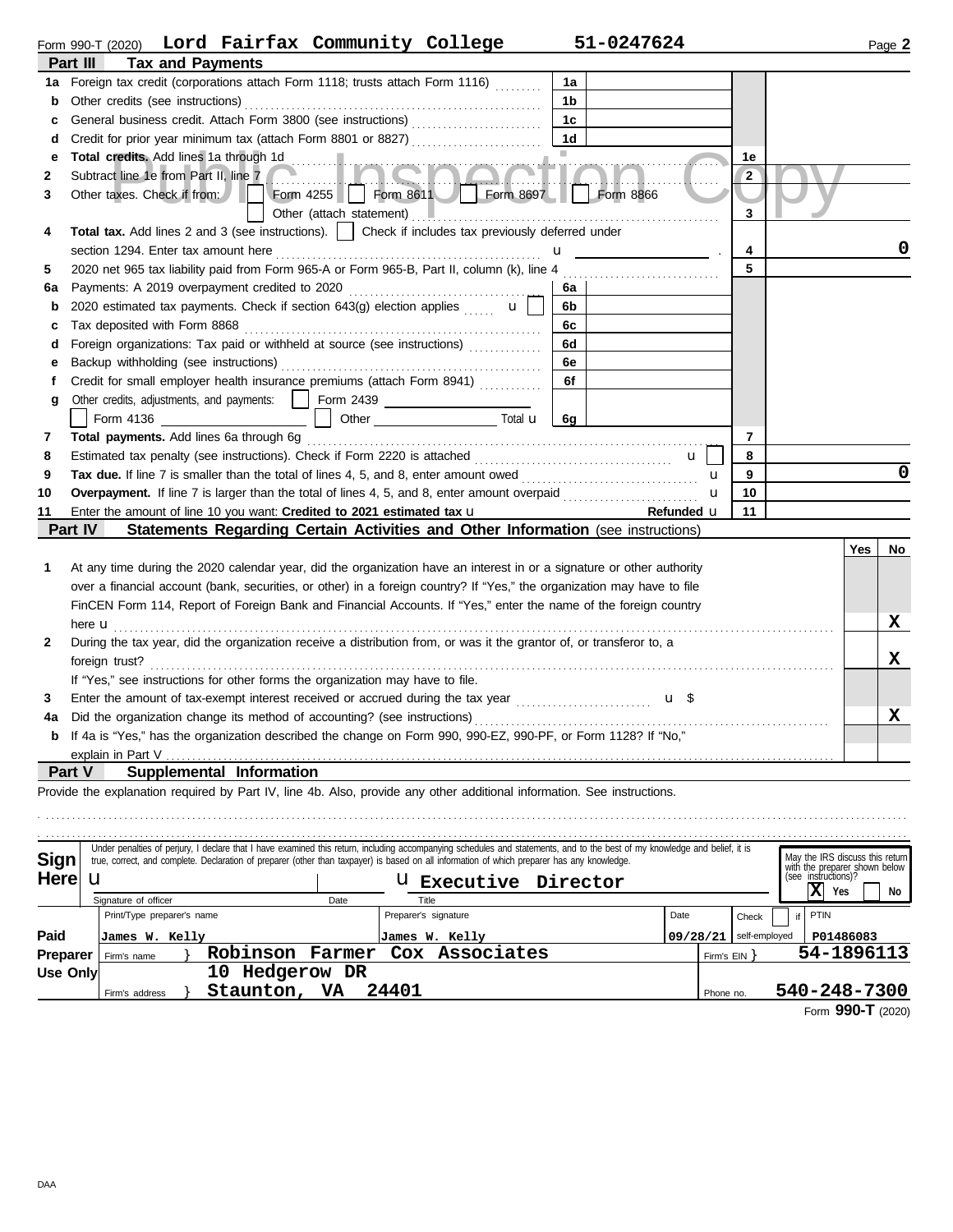| <b>SCHEDULE A</b> |  |
|-------------------|--|
| (Form 990-T)      |  |

## **SCHEDULE A**  $\begin{array}{|c|c|c|c|c|c|}\hline \textbf{1} & \textbf{2} & \textbf{2} & \textbf{3} & \textbf{4} & \textbf{5} & \textbf{5} & \textbf{6} & \textbf{6} & \textbf{6} & \textbf{7} & \textbf{7} & \textbf{8} & \textbf{8} & \textbf{8} & \textbf{9} & \textbf{10} & \textbf{10} & \textbf{10} & \textbf{10} & \textbf{10} & \textbf{10} & \textbf{10} & \textbf{10} & \textbf{10} & \textbf$ **From an Unrelated Trade or Business**

**2020**

|                                                                                                                                                                                                                                      |                |            |                                         |              | ZUZU                          |           |
|--------------------------------------------------------------------------------------------------------------------------------------------------------------------------------------------------------------------------------------|----------------|------------|-----------------------------------------|--------------|-------------------------------|-----------|
| <b>uGo</b> to www.irs.gov/Form990T for instructions and the latest information.<br>Department of the Treasury                                                                                                                        |                |            |                                         |              | Open to Public Inspection for |           |
| u Do not enter SSN numbers on this form as it may be made public if your organization is a 501(c)(3).<br>Internal Revenue Service                                                                                                    |                |            |                                         |              | 501(c)(3) Organizations Only  |           |
| A Name of the organization                                                                                                                                                                                                           |                |            | <b>B</b> Employer identification number |              |                               |           |
| Lord Fairfax Community College                                                                                                                                                                                                       |                |            | $51 - 0247624$                          |              |                               |           |
|                                                                                                                                                                                                                                      |                |            |                                         |              | $1$ of                        | ı         |
| C Unrelated Business Activity Code (see instructions) <b>u</b> 722210                                                                                                                                                                |                |            | D Sequence:                             |              |                               |           |
| Describe the unrelated trade or business u Unrelated Business Activity<br>Е.                                                                                                                                                         |                |            |                                         |              |                               |           |
|                                                                                                                                                                                                                                      |                |            |                                         |              |                               |           |
| <b>Unrelated Trade or Business Income</b><br>Part I                                                                                                                                                                                  |                | (A) Income | (B) Expenses                            |              | (C) Net                       |           |
| 35,452<br>Gross receipts or sales<br>1a                                                                                                                                                                                              |                |            |                                         |              |                               |           |
| b<br>$\mathbf u$                                                                                                                                                                                                                     | 1c             | 35,452     |                                         |              |                               |           |
| 2                                                                                                                                                                                                                                    | $\mathbf{2}$   | 17,856     |                                         |              |                               |           |
| 3                                                                                                                                                                                                                                    | $\mathbf{3}$   | 17,596     |                                         |              |                               | 17,596    |
| Capital gain net income (attach Sch D (Form 1041 or Form<br>4a                                                                                                                                                                       |                |            |                                         |              |                               |           |
|                                                                                                                                                                                                                                      | 4a             |            |                                         |              |                               |           |
| Net gain (loss) (Form 4797) (attach Form 4797) (see instructions)<br>b                                                                                                                                                               | 4b             |            |                                         |              |                               |           |
| c                                                                                                                                                                                                                                    | 4c             |            |                                         |              |                               |           |
| Income (loss) from partnership and S corporation (attach<br>5                                                                                                                                                                        |                |            |                                         |              |                               |           |
|                                                                                                                                                                                                                                      | 5              |            |                                         |              |                               |           |
| 6                                                                                                                                                                                                                                    | 6              |            |                                         |              |                               |           |
| 7                                                                                                                                                                                                                                    | $\overline{7}$ |            |                                         |              |                               |           |
| Interest, annuities, royalties, and rents from a controlled<br>8                                                                                                                                                                     |                |            |                                         |              |                               |           |
|                                                                                                                                                                                                                                      | 8              |            |                                         |              |                               |           |
| Investment income of section 501(c)(7), (9), or (17)<br>9                                                                                                                                                                            |                |            |                                         |              |                               |           |
| organization (Part VII)                                                                                                                                                                                                              | 9              |            |                                         |              |                               |           |
| 10                                                                                                                                                                                                                                   | 10             |            |                                         |              |                               |           |
| 11                                                                                                                                                                                                                                   | 11             |            |                                         |              |                               |           |
| Other income (see instructions; attach statement)<br>12                                                                                                                                                                              | 12             |            |                                         |              |                               |           |
| 13                                                                                                                                                                                                                                   | 13             | 17,596     |                                         |              |                               | 17,596    |
| Deductions Not Taken Elsewhere (See instructions for limitations on deductions) Deductions must be directly<br>Part II                                                                                                               |                |            |                                         |              |                               |           |
| connected with the unrelated business income                                                                                                                                                                                         |                |            |                                         |              |                               |           |
| 1                                                                                                                                                                                                                                    |                |            |                                         | $\mathbf{1}$ |                               |           |
| Salaries and wages <b>construction and construction of the salaries</b> and wages <b>construction</b><br>2                                                                                                                           |                |            |                                         | $\mathbf{2}$ |                               | 30,867    |
| Repairs and maintenance contained and contained and maintenance contained and maintenance contained and maintenance<br>3                                                                                                             |                |            |                                         | 3            |                               | 504       |
| Bad debts                                                                                                                                                                                                                            |                |            |                                         | 4<br>5       |                               |           |
|                                                                                                                                                                                                                                      |                |            |                                         |              |                               |           |
| Taxes and licenses<br>6<br>7                                                                                                                                                                                                         |                | 7          |                                         | 6            |                               |           |
| 8                                                                                                                                                                                                                                    |                |            |                                         | 8b           |                               | 0         |
| 9                                                                                                                                                                                                                                    |                |            |                                         | 9            |                               |           |
| 10                                                                                                                                                                                                                                   |                |            |                                         | 10           |                               |           |
| 11                                                                                                                                                                                                                                   |                |            |                                         | 11           |                               |           |
| 12                                                                                                                                                                                                                                   |                |            |                                         | 12           |                               |           |
| Excess readership costs (Part IX) Mathematical Contract Contract Contract Contract Contract Contract Contract Contract Contract Contract Contract Contract Contract Contract Contract Contract Contract Contract Contract Cont<br>13 |                |            |                                         | 13           |                               |           |
| 14                                                                                                                                                                                                                                   |                |            |                                         | 14           |                               | 7,571     |
| 15                                                                                                                                                                                                                                   |                |            |                                         | 15           |                               | 38,942    |
| Unrelated business income before net operating loss deduction. Subtract line 15 from Part I, line 13,<br>16                                                                                                                          |                |            |                                         |              |                               |           |
|                                                                                                                                                                                                                                      |                |            |                                         | 16           |                               | $-21,346$ |
| 17                                                                                                                                                                                                                                   |                |            |                                         | 17           |                               |           |
| 18                                                                                                                                                                                                                                   |                |            |                                         | 18           |                               | $-21,346$ |
| For Paperwork Reduction Act Notice, see instructions.                                                                                                                                                                                |                |            |                                         |              | Schedule A (Form 990-T) 2020  |           |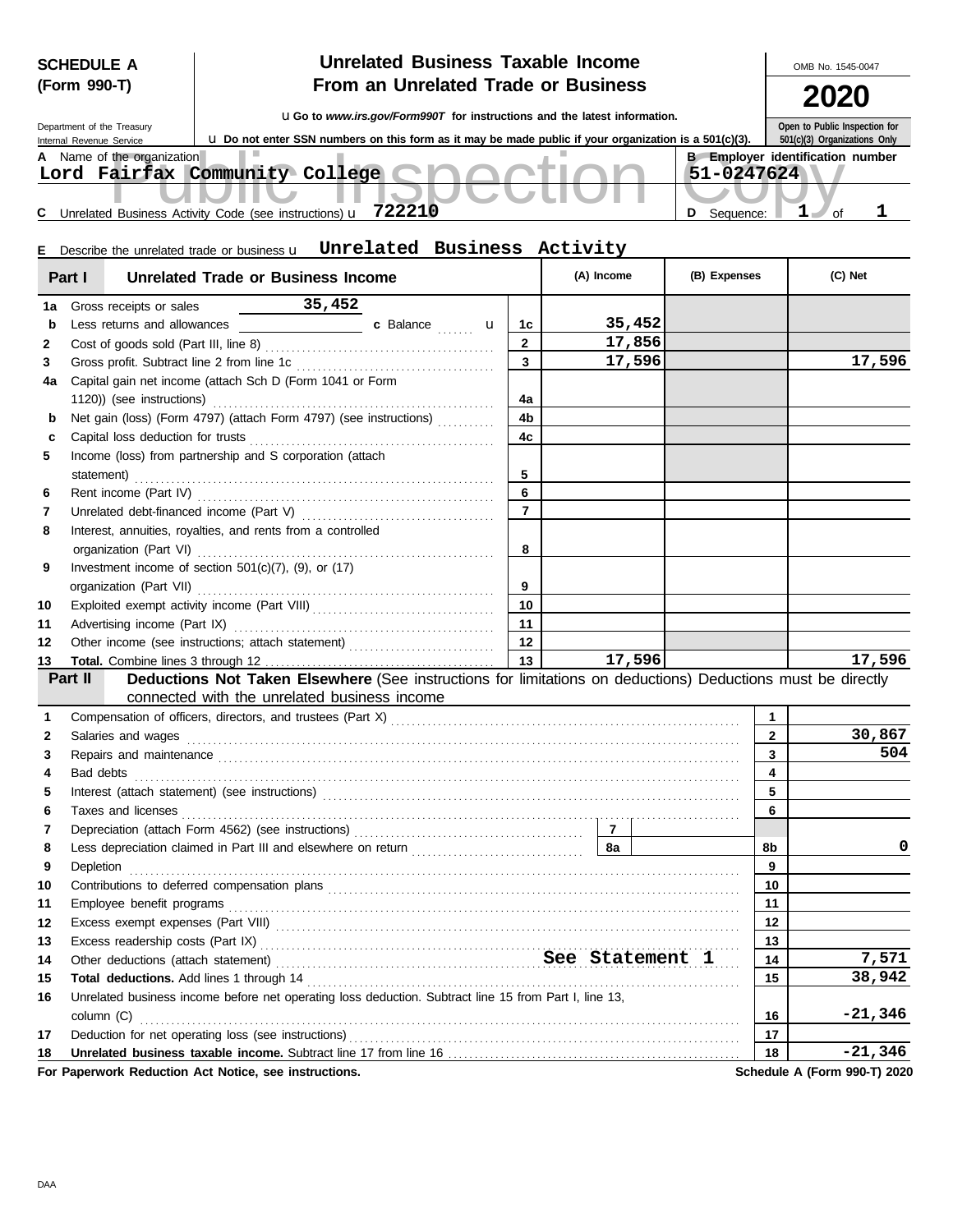|              |           | Schedule A (Form 990-T) 2020 Lord Fairfax Community College                       |   |                                                             |                                                                                                                       | 51-0247624                                                                                                                                                                                                                            | Page 2                   |
|--------------|-----------|-----------------------------------------------------------------------------------|---|-------------------------------------------------------------|-----------------------------------------------------------------------------------------------------------------------|---------------------------------------------------------------------------------------------------------------------------------------------------------------------------------------------------------------------------------------|--------------------------|
| Part III     |           | <b>Cost of Goods Sold</b>                                                         |   |                                                             |                                                                                                                       | Enter method of inventory valuation u Cost Method                                                                                                                                                                                     |                          |
| $\mathbf{1}$ |           |                                                                                   |   |                                                             |                                                                                                                       |                                                                                                                                                                                                                                       | 4,939<br>$\mathbf{1}$    |
| $\mathbf{2}$ | Purchases |                                                                                   |   |                                                             |                                                                                                                       |                                                                                                                                                                                                                                       | 12,917<br>$\overline{2}$ |
| 3            |           |                                                                                   |   |                                                             |                                                                                                                       | Cost of labor<br><u>Example 20</u> and 20 and 20 and 20 and 20 and 20 and 20 and 20 and 20 and 20 and 20 and 20 and 20 and 20 and 20 and 20 and 20 and 20 and 20 and 20 and 20 and 20 and 20 and 20 and 20 and 20 and 20 and 20 and 2 | $\mathbf{3}$             |
| 4            |           |                                                                                   |   |                                                             |                                                                                                                       |                                                                                                                                                                                                                                       | 4                        |
| 5            |           | Other costs (attach statement)                                                    |   |                                                             |                                                                                                                       |                                                                                                                                                                                                                                       | 5                        |
| 6            |           |                                                                                   |   |                                                             | Urier costs (attach statement)<br>Total. Add lines 1 through 5                                                        |                                                                                                                                                                                                                                       | 17,856<br>6 <sup>2</sup> |
| 7            |           |                                                                                   |   |                                                             |                                                                                                                       | Inventory at end of year <b>And In Line and Account of the Account of the Account of the Account of the Account of the Account of the Account of the Account of the Account of the Account of the Account of the Account of the </b>  | $\overline{7}$           |
| 8            |           | Cost of goods sold. Subtract line 7 from line 6. Enter here and in Part I, line 2 |   |                                                             |                                                                                                                       |                                                                                                                                                                                                                                       | 17,856<br>8              |
| 9            |           |                                                                                   |   |                                                             |                                                                                                                       | Do the rules of section 263A (with respect to property produced or acquired for resale) apply to the organization?                                                                                                                    | $ \mathbf{X} $ No<br>Yes |
| Part IV      |           |                                                                                   |   |                                                             |                                                                                                                       | Rent Income (From Real Property and Personal Property Leased with Real Property)                                                                                                                                                      |                          |
| 1            |           |                                                                                   |   |                                                             | Description of property (property street address, city, state, ZIP code). Check if a dual-use (see instructions)      |                                                                                                                                                                                                                                       |                          |
|              | A         |                                                                                   |   |                                                             |                                                                                                                       |                                                                                                                                                                                                                                       |                          |
|              | в         |                                                                                   |   |                                                             |                                                                                                                       |                                                                                                                                                                                                                                       |                          |
|              | C         |                                                                                   |   |                                                             |                                                                                                                       |                                                                                                                                                                                                                                       |                          |
|              | D         |                                                                                   |   |                                                             |                                                                                                                       |                                                                                                                                                                                                                                       |                          |
|              |           |                                                                                   |   | A                                                           | в                                                                                                                     | C                                                                                                                                                                                                                                     | D                        |
| 2            |           | Rent received or accrued                                                          | . |                                                             |                                                                                                                       |                                                                                                                                                                                                                                       |                          |
|              |           | a From personal property (if the percentage of                                    |   |                                                             |                                                                                                                       |                                                                                                                                                                                                                                       |                          |
|              |           | rent for personal property is more than 10%                                       |   |                                                             |                                                                                                                       |                                                                                                                                                                                                                                       |                          |
|              |           | but not more than 50%)                                                            | . |                                                             |                                                                                                                       |                                                                                                                                                                                                                                       |                          |
| b            |           | From real and personal property (if the                                           |   |                                                             |                                                                                                                       |                                                                                                                                                                                                                                       |                          |
|              |           | percentage of rent for personal property exceeds                                  |   |                                                             |                                                                                                                       |                                                                                                                                                                                                                                       |                          |
|              |           | 50% or if the rent is based on profit or income).                                 |   |                                                             |                                                                                                                       |                                                                                                                                                                                                                                       |                          |
| c            |           | Total rents received or accrued by property.                                      |   |                                                             |                                                                                                                       |                                                                                                                                                                                                                                       |                          |
|              |           | Add lines 2a and 2b, columns A through D                                          |   |                                                             |                                                                                                                       |                                                                                                                                                                                                                                       |                          |
| 3            |           |                                                                                   |   |                                                             |                                                                                                                       | Total rents received or accrued. Add line 2c columns A through D. Enter here and on Part I, line 6, column (A) <b>u</b>                                                                                                               |                          |
| 4            |           | Deductions directly connected with the income                                     |   |                                                             |                                                                                                                       |                                                                                                                                                                                                                                       |                          |
|              |           | in lines 2(a) and 2(b) (attach statement)                                         |   |                                                             |                                                                                                                       |                                                                                                                                                                                                                                       |                          |
|              |           |                                                                                   |   |                                                             |                                                                                                                       |                                                                                                                                                                                                                                       |                          |
| 5            |           |                                                                                   |   |                                                             |                                                                                                                       |                                                                                                                                                                                                                                       |                          |
| Part V       |           |                                                                                   |   | Unrelated Debt-Financed Income (see instructions)           |                                                                                                                       |                                                                                                                                                                                                                                       |                          |
| 1            |           |                                                                                   |   |                                                             | Description of debt-financed property (street address, city, state, ZIP code). Check if a dual-use (see instructions) |                                                                                                                                                                                                                                       |                          |
|              | А         |                                                                                   |   |                                                             |                                                                                                                       |                                                                                                                                                                                                                                       |                          |
|              | в         |                                                                                   |   |                                                             |                                                                                                                       |                                                                                                                                                                                                                                       |                          |
|              | C         |                                                                                   |   |                                                             |                                                                                                                       |                                                                                                                                                                                                                                       |                          |
|              | D         |                                                                                   |   |                                                             |                                                                                                                       |                                                                                                                                                                                                                                       |                          |
|              |           |                                                                                   |   | A                                                           | в                                                                                                                     | C                                                                                                                                                                                                                                     | D                        |
| 2            |           | Gross income from or allocable to debt-financed                                   |   |                                                             |                                                                                                                       |                                                                                                                                                                                                                                       |                          |
|              |           | $property \dots 1$                                                                |   |                                                             |                                                                                                                       |                                                                                                                                                                                                                                       |                          |
| 3            |           | Deductions directly connected with or allocable                                   |   |                                                             |                                                                                                                       |                                                                                                                                                                                                                                       |                          |
|              |           | to debt-financed property                                                         |   |                                                             |                                                                                                                       |                                                                                                                                                                                                                                       |                          |
| a            |           | Straight line depreciation (attach statement)                                     |   |                                                             |                                                                                                                       |                                                                                                                                                                                                                                       |                          |
| b            |           | Other deductions (attach statement)                                               |   |                                                             |                                                                                                                       |                                                                                                                                                                                                                                       |                          |
|              |           | c Total deductions (add lines 3a and 3b,                                          |   |                                                             |                                                                                                                       |                                                                                                                                                                                                                                       |                          |
| 4            |           | Amount of average acquisition debt on or allocable                                |   |                                                             |                                                                                                                       |                                                                                                                                                                                                                                       |                          |
|              |           | to debt-financed property (attach statement)                                      |   |                                                             |                                                                                                                       |                                                                                                                                                                                                                                       |                          |
| 5            |           | Average adjusted basis of or allocable to debt-                                   |   | the control of the control of the control of the control of |                                                                                                                       |                                                                                                                                                                                                                                       |                          |
|              |           |                                                                                   |   |                                                             |                                                                                                                       |                                                                                                                                                                                                                                       |                          |
| 6            |           |                                                                                   |   |                                                             | $\frac{9}{6}$                                                                                                         | %                                                                                                                                                                                                                                     | %<br>$\frac{0}{0}$       |
| 7            |           | Gross income reportable. Multiply line 2 by line 6                                |   |                                                             |                                                                                                                       |                                                                                                                                                                                                                                       |                          |
|              |           |                                                                                   |   |                                                             |                                                                                                                       |                                                                                                                                                                                                                                       |                          |
| 8            |           |                                                                                   |   |                                                             |                                                                                                                       |                                                                                                                                                                                                                                       |                          |
| 9            |           |                                                                                   |   |                                                             |                                                                                                                       |                                                                                                                                                                                                                                       |                          |
|              |           |                                                                                   |   |                                                             |                                                                                                                       |                                                                                                                                                                                                                                       |                          |
| 10           |           |                                                                                   |   |                                                             |                                                                                                                       | Total allocable deductions. Add line 9, columns A through D. Enter here and on Part I, line 7, column (B)                                                                                                                             |                          |
| 11           |           |                                                                                   |   |                                                             |                                                                                                                       |                                                                                                                                                                                                                                       |                          |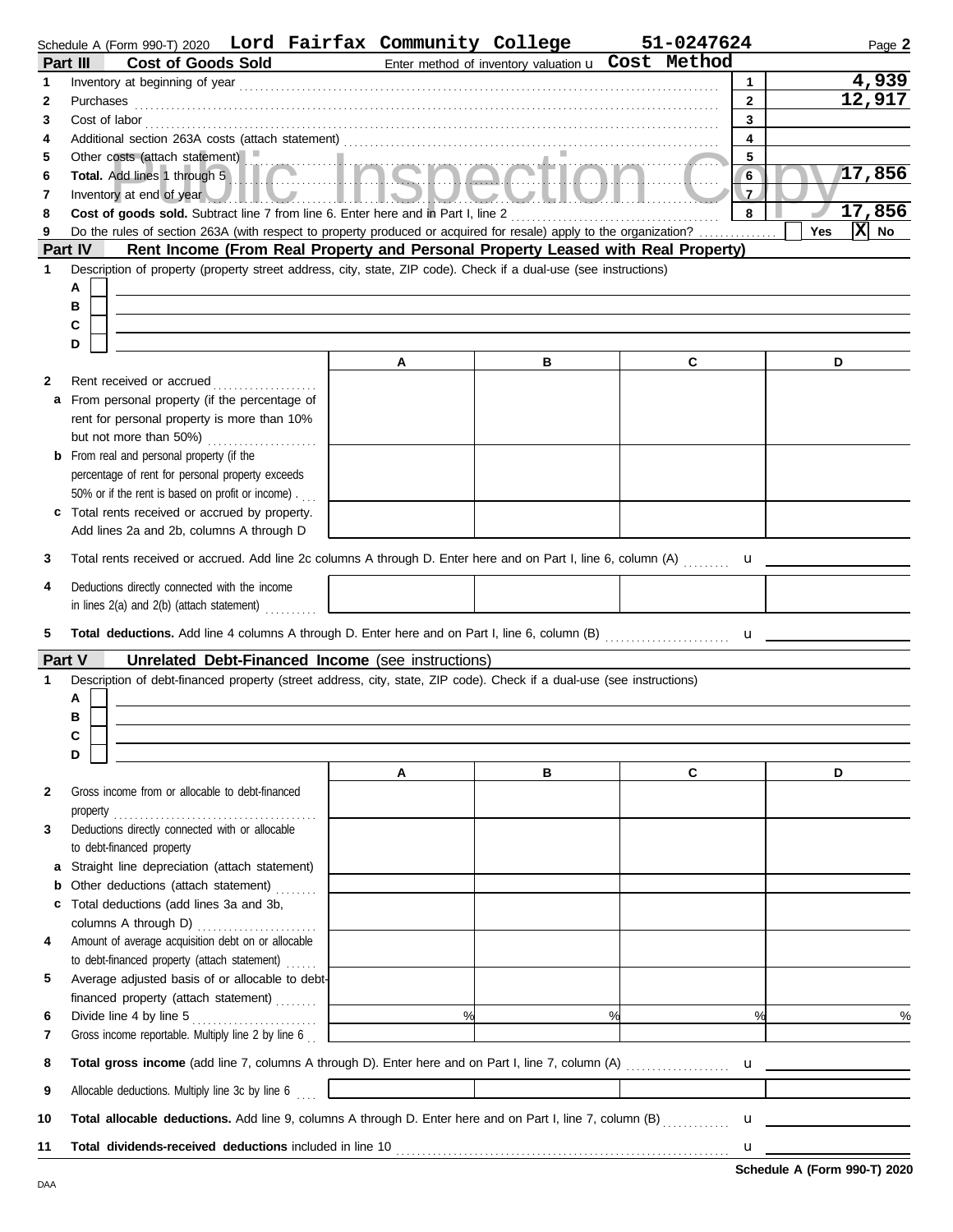| Interest, Annuities, Royalties, and Rents from Controlled Organizations (see instructions)<br><b>Part VI</b><br>Exempt/Nonexempt Controlled Organization<br>1. Name of controlled<br>4. Total of specified<br>5. Part of column 4<br>2. Employer<br>3. Net unrelated<br>6. Deductions directly<br>organization<br>identification<br>income (loss)<br>payments made<br>that is included in the<br>connected with<br>number<br>(see instructions)<br>controlling organization's<br>income in column 5<br>gross income<br>ш<br>(1)<br>(2)<br>(3)<br>(4)<br>Nonexempt Controlled Organizations<br>9. Total of specified<br>7. Taxable income<br>8. Net unrelated<br>10. Part of column 9<br>11. Deductions directly<br>income (loss)<br>payments made<br>that is included in the<br>connected with<br>(see instructions)<br>controlling organization's<br>income in column 10<br>gross income<br>(1)<br>(2)<br>(3)<br>(4)<br>Add columns 5 and 10.<br>Add columns 6 and 11.<br>Enter here and on Part I,<br>Enter here and on Part I,<br>line 8, column (A)<br>line 8, column (B)<br>u<br>Investment Income of a Section 501(c)(7), (9), or (17) Organization (see instructions)<br><b>Part VII</b><br>1. Description of income<br>2. Amount of income<br>4. Set-asides<br>3. Deductions<br>5. Total deductions<br>directly connected<br>(attach statement)<br>and set-asides<br>(attach statement)<br>(add columns 3 and 4)<br>(1)<br>(2)<br>(3)<br>(4)<br>Add amounts in column 2.<br>Add amounts in column 5.<br>Enter here and on Part I,<br>Enter here and on Part I,<br>line 9, column (A)<br>line 9, column (B)<br>Totals<br>u<br>Exploited Exempt Activity Income, Other Than Advertising Income (see instructions)<br><b>Part VIII</b><br>1<br>Description of exploited activity:<br>$\overline{2}$<br>2<br>Expenses directly connected with production of unrelated business income. Enter here and on Part I,<br>3<br>3<br>Net income (loss) from unrelated trade or business. Subtract line 3 from line 2. If a gain, complete<br>4<br>lines 5 through 7<br>4<br>5<br>5<br>6<br>Expenses attributable to income entered on line 5 [11] content in the content of the state of the state of the state of the state of the state of the state of the state of the state of the state of the state of the state o<br>6<br>Excess exempt expenses. Subtract line 5 from line 6, but do not enter more than the amount on line<br>7<br>$\overline{7}$ | Schedule A (Form 990-T) 2020 Lord Fairfax Community College |  |  |  | 51-0247624 | Page 3 |
|----------------------------------------------------------------------------------------------------------------------------------------------------------------------------------------------------------------------------------------------------------------------------------------------------------------------------------------------------------------------------------------------------------------------------------------------------------------------------------------------------------------------------------------------------------------------------------------------------------------------------------------------------------------------------------------------------------------------------------------------------------------------------------------------------------------------------------------------------------------------------------------------------------------------------------------------------------------------------------------------------------------------------------------------------------------------------------------------------------------------------------------------------------------------------------------------------------------------------------------------------------------------------------------------------------------------------------------------------------------------------------------------------------------------------------------------------------------------------------------------------------------------------------------------------------------------------------------------------------------------------------------------------------------------------------------------------------------------------------------------------------------------------------------------------------------------------------------------------------------------------------------------------------------------------------------------------------------------------------------------------------------------------------------------------------------------------------------------------------------------------------------------------------------------------------------------------------------------------------------------------------------------------------------------------------------------------------------------------------------------------------------------------------------------------------------------------------|-------------------------------------------------------------|--|--|--|------------|--------|
|                                                                                                                                                                                                                                                                                                                                                                                                                                                                                                                                                                                                                                                                                                                                                                                                                                                                                                                                                                                                                                                                                                                                                                                                                                                                                                                                                                                                                                                                                                                                                                                                                                                                                                                                                                                                                                                                                                                                                                                                                                                                                                                                                                                                                                                                                                                                                                                                                                                          |                                                             |  |  |  |            |        |
|                                                                                                                                                                                                                                                                                                                                                                                                                                                                                                                                                                                                                                                                                                                                                                                                                                                                                                                                                                                                                                                                                                                                                                                                                                                                                                                                                                                                                                                                                                                                                                                                                                                                                                                                                                                                                                                                                                                                                                                                                                                                                                                                                                                                                                                                                                                                                                                                                                                          |                                                             |  |  |  |            |        |
|                                                                                                                                                                                                                                                                                                                                                                                                                                                                                                                                                                                                                                                                                                                                                                                                                                                                                                                                                                                                                                                                                                                                                                                                                                                                                                                                                                                                                                                                                                                                                                                                                                                                                                                                                                                                                                                                                                                                                                                                                                                                                                                                                                                                                                                                                                                                                                                                                                                          |                                                             |  |  |  |            |        |
|                                                                                                                                                                                                                                                                                                                                                                                                                                                                                                                                                                                                                                                                                                                                                                                                                                                                                                                                                                                                                                                                                                                                                                                                                                                                                                                                                                                                                                                                                                                                                                                                                                                                                                                                                                                                                                                                                                                                                                                                                                                                                                                                                                                                                                                                                                                                                                                                                                                          |                                                             |  |  |  |            |        |
|                                                                                                                                                                                                                                                                                                                                                                                                                                                                                                                                                                                                                                                                                                                                                                                                                                                                                                                                                                                                                                                                                                                                                                                                                                                                                                                                                                                                                                                                                                                                                                                                                                                                                                                                                                                                                                                                                                                                                                                                                                                                                                                                                                                                                                                                                                                                                                                                                                                          |                                                             |  |  |  |            |        |
|                                                                                                                                                                                                                                                                                                                                                                                                                                                                                                                                                                                                                                                                                                                                                                                                                                                                                                                                                                                                                                                                                                                                                                                                                                                                                                                                                                                                                                                                                                                                                                                                                                                                                                                                                                                                                                                                                                                                                                                                                                                                                                                                                                                                                                                                                                                                                                                                                                                          |                                                             |  |  |  |            |        |
|                                                                                                                                                                                                                                                                                                                                                                                                                                                                                                                                                                                                                                                                                                                                                                                                                                                                                                                                                                                                                                                                                                                                                                                                                                                                                                                                                                                                                                                                                                                                                                                                                                                                                                                                                                                                                                                                                                                                                                                                                                                                                                                                                                                                                                                                                                                                                                                                                                                          |                                                             |  |  |  |            |        |
|                                                                                                                                                                                                                                                                                                                                                                                                                                                                                                                                                                                                                                                                                                                                                                                                                                                                                                                                                                                                                                                                                                                                                                                                                                                                                                                                                                                                                                                                                                                                                                                                                                                                                                                                                                                                                                                                                                                                                                                                                                                                                                                                                                                                                                                                                                                                                                                                                                                          |                                                             |  |  |  |            |        |
|                                                                                                                                                                                                                                                                                                                                                                                                                                                                                                                                                                                                                                                                                                                                                                                                                                                                                                                                                                                                                                                                                                                                                                                                                                                                                                                                                                                                                                                                                                                                                                                                                                                                                                                                                                                                                                                                                                                                                                                                                                                                                                                                                                                                                                                                                                                                                                                                                                                          |                                                             |  |  |  |            |        |
|                                                                                                                                                                                                                                                                                                                                                                                                                                                                                                                                                                                                                                                                                                                                                                                                                                                                                                                                                                                                                                                                                                                                                                                                                                                                                                                                                                                                                                                                                                                                                                                                                                                                                                                                                                                                                                                                                                                                                                                                                                                                                                                                                                                                                                                                                                                                                                                                                                                          |                                                             |  |  |  |            |        |
|                                                                                                                                                                                                                                                                                                                                                                                                                                                                                                                                                                                                                                                                                                                                                                                                                                                                                                                                                                                                                                                                                                                                                                                                                                                                                                                                                                                                                                                                                                                                                                                                                                                                                                                                                                                                                                                                                                                                                                                                                                                                                                                                                                                                                                                                                                                                                                                                                                                          |                                                             |  |  |  |            |        |
|                                                                                                                                                                                                                                                                                                                                                                                                                                                                                                                                                                                                                                                                                                                                                                                                                                                                                                                                                                                                                                                                                                                                                                                                                                                                                                                                                                                                                                                                                                                                                                                                                                                                                                                                                                                                                                                                                                                                                                                                                                                                                                                                                                                                                                                                                                                                                                                                                                                          |                                                             |  |  |  |            |        |
|                                                                                                                                                                                                                                                                                                                                                                                                                                                                                                                                                                                                                                                                                                                                                                                                                                                                                                                                                                                                                                                                                                                                                                                                                                                                                                                                                                                                                                                                                                                                                                                                                                                                                                                                                                                                                                                                                                                                                                                                                                                                                                                                                                                                                                                                                                                                                                                                                                                          |                                                             |  |  |  |            |        |
|                                                                                                                                                                                                                                                                                                                                                                                                                                                                                                                                                                                                                                                                                                                                                                                                                                                                                                                                                                                                                                                                                                                                                                                                                                                                                                                                                                                                                                                                                                                                                                                                                                                                                                                                                                                                                                                                                                                                                                                                                                                                                                                                                                                                                                                                                                                                                                                                                                                          |                                                             |  |  |  |            |        |
|                                                                                                                                                                                                                                                                                                                                                                                                                                                                                                                                                                                                                                                                                                                                                                                                                                                                                                                                                                                                                                                                                                                                                                                                                                                                                                                                                                                                                                                                                                                                                                                                                                                                                                                                                                                                                                                                                                                                                                                                                                                                                                                                                                                                                                                                                                                                                                                                                                                          |                                                             |  |  |  |            |        |
|                                                                                                                                                                                                                                                                                                                                                                                                                                                                                                                                                                                                                                                                                                                                                                                                                                                                                                                                                                                                                                                                                                                                                                                                                                                                                                                                                                                                                                                                                                                                                                                                                                                                                                                                                                                                                                                                                                                                                                                                                                                                                                                                                                                                                                                                                                                                                                                                                                                          |                                                             |  |  |  |            |        |
|                                                                                                                                                                                                                                                                                                                                                                                                                                                                                                                                                                                                                                                                                                                                                                                                                                                                                                                                                                                                                                                                                                                                                                                                                                                                                                                                                                                                                                                                                                                                                                                                                                                                                                                                                                                                                                                                                                                                                                                                                                                                                                                                                                                                                                                                                                                                                                                                                                                          |                                                             |  |  |  |            |        |
|                                                                                                                                                                                                                                                                                                                                                                                                                                                                                                                                                                                                                                                                                                                                                                                                                                                                                                                                                                                                                                                                                                                                                                                                                                                                                                                                                                                                                                                                                                                                                                                                                                                                                                                                                                                                                                                                                                                                                                                                                                                                                                                                                                                                                                                                                                                                                                                                                                                          |                                                             |  |  |  |            |        |
|                                                                                                                                                                                                                                                                                                                                                                                                                                                                                                                                                                                                                                                                                                                                                                                                                                                                                                                                                                                                                                                                                                                                                                                                                                                                                                                                                                                                                                                                                                                                                                                                                                                                                                                                                                                                                                                                                                                                                                                                                                                                                                                                                                                                                                                                                                                                                                                                                                                          |                                                             |  |  |  |            |        |
|                                                                                                                                                                                                                                                                                                                                                                                                                                                                                                                                                                                                                                                                                                                                                                                                                                                                                                                                                                                                                                                                                                                                                                                                                                                                                                                                                                                                                                                                                                                                                                                                                                                                                                                                                                                                                                                                                                                                                                                                                                                                                                                                                                                                                                                                                                                                                                                                                                                          |                                                             |  |  |  |            |        |
|                                                                                                                                                                                                                                                                                                                                                                                                                                                                                                                                                                                                                                                                                                                                                                                                                                                                                                                                                                                                                                                                                                                                                                                                                                                                                                                                                                                                                                                                                                                                                                                                                                                                                                                                                                                                                                                                                                                                                                                                                                                                                                                                                                                                                                                                                                                                                                                                                                                          |                                                             |  |  |  |            |        |
|                                                                                                                                                                                                                                                                                                                                                                                                                                                                                                                                                                                                                                                                                                                                                                                                                                                                                                                                                                                                                                                                                                                                                                                                                                                                                                                                                                                                                                                                                                                                                                                                                                                                                                                                                                                                                                                                                                                                                                                                                                                                                                                                                                                                                                                                                                                                                                                                                                                          |                                                             |  |  |  |            |        |
|                                                                                                                                                                                                                                                                                                                                                                                                                                                                                                                                                                                                                                                                                                                                                                                                                                                                                                                                                                                                                                                                                                                                                                                                                                                                                                                                                                                                                                                                                                                                                                                                                                                                                                                                                                                                                                                                                                                                                                                                                                                                                                                                                                                                                                                                                                                                                                                                                                                          |                                                             |  |  |  |            |        |
|                                                                                                                                                                                                                                                                                                                                                                                                                                                                                                                                                                                                                                                                                                                                                                                                                                                                                                                                                                                                                                                                                                                                                                                                                                                                                                                                                                                                                                                                                                                                                                                                                                                                                                                                                                                                                                                                                                                                                                                                                                                                                                                                                                                                                                                                                                                                                                                                                                                          |                                                             |  |  |  |            |        |
|                                                                                                                                                                                                                                                                                                                                                                                                                                                                                                                                                                                                                                                                                                                                                                                                                                                                                                                                                                                                                                                                                                                                                                                                                                                                                                                                                                                                                                                                                                                                                                                                                                                                                                                                                                                                                                                                                                                                                                                                                                                                                                                                                                                                                                                                                                                                                                                                                                                          |                                                             |  |  |  |            |        |
|                                                                                                                                                                                                                                                                                                                                                                                                                                                                                                                                                                                                                                                                                                                                                                                                                                                                                                                                                                                                                                                                                                                                                                                                                                                                                                                                                                                                                                                                                                                                                                                                                                                                                                                                                                                                                                                                                                                                                                                                                                                                                                                                                                                                                                                                                                                                                                                                                                                          |                                                             |  |  |  |            |        |
|                                                                                                                                                                                                                                                                                                                                                                                                                                                                                                                                                                                                                                                                                                                                                                                                                                                                                                                                                                                                                                                                                                                                                                                                                                                                                                                                                                                                                                                                                                                                                                                                                                                                                                                                                                                                                                                                                                                                                                                                                                                                                                                                                                                                                                                                                                                                                                                                                                                          |                                                             |  |  |  |            |        |
|                                                                                                                                                                                                                                                                                                                                                                                                                                                                                                                                                                                                                                                                                                                                                                                                                                                                                                                                                                                                                                                                                                                                                                                                                                                                                                                                                                                                                                                                                                                                                                                                                                                                                                                                                                                                                                                                                                                                                                                                                                                                                                                                                                                                                                                                                                                                                                                                                                                          |                                                             |  |  |  |            |        |
|                                                                                                                                                                                                                                                                                                                                                                                                                                                                                                                                                                                                                                                                                                                                                                                                                                                                                                                                                                                                                                                                                                                                                                                                                                                                                                                                                                                                                                                                                                                                                                                                                                                                                                                                                                                                                                                                                                                                                                                                                                                                                                                                                                                                                                                                                                                                                                                                                                                          |                                                             |  |  |  |            |        |
|                                                                                                                                                                                                                                                                                                                                                                                                                                                                                                                                                                                                                                                                                                                                                                                                                                                                                                                                                                                                                                                                                                                                                                                                                                                                                                                                                                                                                                                                                                                                                                                                                                                                                                                                                                                                                                                                                                                                                                                                                                                                                                                                                                                                                                                                                                                                                                                                                                                          |                                                             |  |  |  |            |        |
|                                                                                                                                                                                                                                                                                                                                                                                                                                                                                                                                                                                                                                                                                                                                                                                                                                                                                                                                                                                                                                                                                                                                                                                                                                                                                                                                                                                                                                                                                                                                                                                                                                                                                                                                                                                                                                                                                                                                                                                                                                                                                                                                                                                                                                                                                                                                                                                                                                                          |                                                             |  |  |  |            |        |
|                                                                                                                                                                                                                                                                                                                                                                                                                                                                                                                                                                                                                                                                                                                                                                                                                                                                                                                                                                                                                                                                                                                                                                                                                                                                                                                                                                                                                                                                                                                                                                                                                                                                                                                                                                                                                                                                                                                                                                                                                                                                                                                                                                                                                                                                                                                                                                                                                                                          |                                                             |  |  |  |            |        |
|                                                                                                                                                                                                                                                                                                                                                                                                                                                                                                                                                                                                                                                                                                                                                                                                                                                                                                                                                                                                                                                                                                                                                                                                                                                                                                                                                                                                                                                                                                                                                                                                                                                                                                                                                                                                                                                                                                                                                                                                                                                                                                                                                                                                                                                                                                                                                                                                                                                          |                                                             |  |  |  |            |        |
|                                                                                                                                                                                                                                                                                                                                                                                                                                                                                                                                                                                                                                                                                                                                                                                                                                                                                                                                                                                                                                                                                                                                                                                                                                                                                                                                                                                                                                                                                                                                                                                                                                                                                                                                                                                                                                                                                                                                                                                                                                                                                                                                                                                                                                                                                                                                                                                                                                                          |                                                             |  |  |  |            |        |
|                                                                                                                                                                                                                                                                                                                                                                                                                                                                                                                                                                                                                                                                                                                                                                                                                                                                                                                                                                                                                                                                                                                                                                                                                                                                                                                                                                                                                                                                                                                                                                                                                                                                                                                                                                                                                                                                                                                                                                                                                                                                                                                                                                                                                                                                                                                                                                                                                                                          |                                                             |  |  |  |            |        |
|                                                                                                                                                                                                                                                                                                                                                                                                                                                                                                                                                                                                                                                                                                                                                                                                                                                                                                                                                                                                                                                                                                                                                                                                                                                                                                                                                                                                                                                                                                                                                                                                                                                                                                                                                                                                                                                                                                                                                                                                                                                                                                                                                                                                                                                                                                                                                                                                                                                          |                                                             |  |  |  |            |        |
|                                                                                                                                                                                                                                                                                                                                                                                                                                                                                                                                                                                                                                                                                                                                                                                                                                                                                                                                                                                                                                                                                                                                                                                                                                                                                                                                                                                                                                                                                                                                                                                                                                                                                                                                                                                                                                                                                                                                                                                                                                                                                                                                                                                                                                                                                                                                                                                                                                                          |                                                             |  |  |  |            |        |
|                                                                                                                                                                                                                                                                                                                                                                                                                                                                                                                                                                                                                                                                                                                                                                                                                                                                                                                                                                                                                                                                                                                                                                                                                                                                                                                                                                                                                                                                                                                                                                                                                                                                                                                                                                                                                                                                                                                                                                                                                                                                                                                                                                                                                                                                                                                                                                                                                                                          |                                                             |  |  |  |            |        |
|                                                                                                                                                                                                                                                                                                                                                                                                                                                                                                                                                                                                                                                                                                                                                                                                                                                                                                                                                                                                                                                                                                                                                                                                                                                                                                                                                                                                                                                                                                                                                                                                                                                                                                                                                                                                                                                                                                                                                                                                                                                                                                                                                                                                                                                                                                                                                                                                                                                          |                                                             |  |  |  |            |        |
|                                                                                                                                                                                                                                                                                                                                                                                                                                                                                                                                                                                                                                                                                                                                                                                                                                                                                                                                                                                                                                                                                                                                                                                                                                                                                                                                                                                                                                                                                                                                                                                                                                                                                                                                                                                                                                                                                                                                                                                                                                                                                                                                                                                                                                                                                                                                                                                                                                                          |                                                             |  |  |  |            |        |
|                                                                                                                                                                                                                                                                                                                                                                                                                                                                                                                                                                                                                                                                                                                                                                                                                                                                                                                                                                                                                                                                                                                                                                                                                                                                                                                                                                                                                                                                                                                                                                                                                                                                                                                                                                                                                                                                                                                                                                                                                                                                                                                                                                                                                                                                                                                                                                                                                                                          |                                                             |  |  |  |            |        |
|                                                                                                                                                                                                                                                                                                                                                                                                                                                                                                                                                                                                                                                                                                                                                                                                                                                                                                                                                                                                                                                                                                                                                                                                                                                                                                                                                                                                                                                                                                                                                                                                                                                                                                                                                                                                                                                                                                                                                                                                                                                                                                                                                                                                                                                                                                                                                                                                                                                          |                                                             |  |  |  |            |        |
|                                                                                                                                                                                                                                                                                                                                                                                                                                                                                                                                                                                                                                                                                                                                                                                                                                                                                                                                                                                                                                                                                                                                                                                                                                                                                                                                                                                                                                                                                                                                                                                                                                                                                                                                                                                                                                                                                                                                                                                                                                                                                                                                                                                                                                                                                                                                                                                                                                                          |                                                             |  |  |  |            |        |
|                                                                                                                                                                                                                                                                                                                                                                                                                                                                                                                                                                                                                                                                                                                                                                                                                                                                                                                                                                                                                                                                                                                                                                                                                                                                                                                                                                                                                                                                                                                                                                                                                                                                                                                                                                                                                                                                                                                                                                                                                                                                                                                                                                                                                                                                                                                                                                                                                                                          |                                                             |  |  |  |            |        |

**Schedule A (Form 990-T) 2020**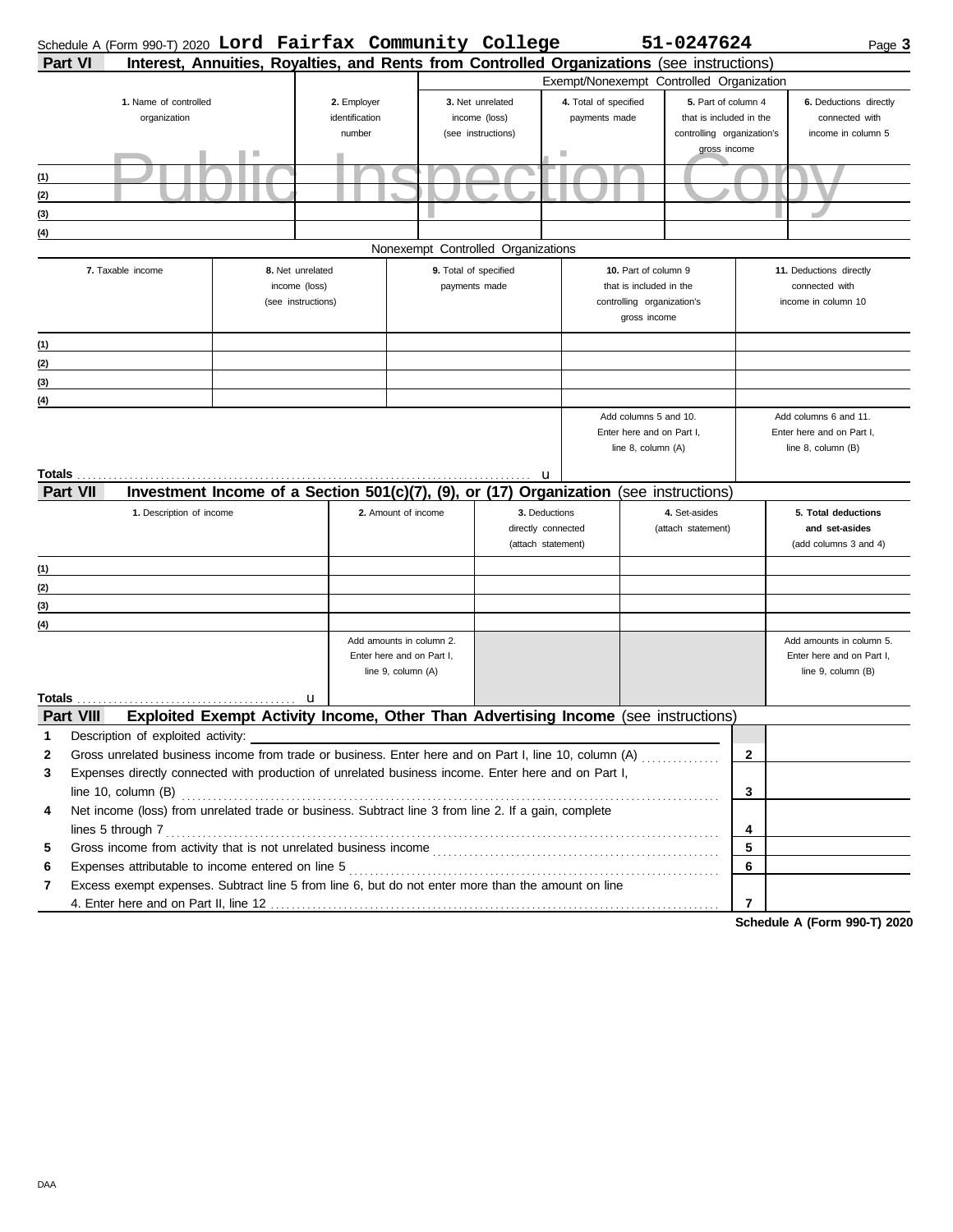| 51-0247 |
|---------|
|         |

## **Part IX Advertising Income** Schedule A (Form 990-T) 2020 L**ord Fairfax Community College 51-0247624** Page **4**

| 1      | Name(s) of periodical(s). Check box if reporting two or more periodicals on a consolidated basis.                                                                                                                                                            |                                           |                                                                                                                                                                                                                                                                                                  |                                                          |
|--------|--------------------------------------------------------------------------------------------------------------------------------------------------------------------------------------------------------------------------------------------------------------|-------------------------------------------|--------------------------------------------------------------------------------------------------------------------------------------------------------------------------------------------------------------------------------------------------------------------------------------------------|----------------------------------------------------------|
|        | А<br>в                                                                                                                                                                                                                                                       |                                           |                                                                                                                                                                                                                                                                                                  |                                                          |
|        | C                                                                                                                                                                                                                                                            |                                           |                                                                                                                                                                                                                                                                                                  |                                                          |
|        | $\mathbb{R}^n$<br>п<br>D                                                                                                                                                                                                                                     | ×                                         |                                                                                                                                                                                                                                                                                                  |                                                          |
|        | Enter amounts for each periodical listed above in the corresponding column.<br>UIJIU                                                                                                                                                                         | $\sqrt{B}$<br>$\mathcal{L}^{\mathcal{A}}$ | $\mathbf{c}$                                                                                                                                                                                                                                                                                     | D                                                        |
| 2      | Gross advertising income                                                                                                                                                                                                                                     |                                           |                                                                                                                                                                                                                                                                                                  |                                                          |
| a      | Add columns A through D. Enter here and on Part I, line 11, column (A) [11] column (A) [11] columns A through                                                                                                                                                |                                           | u                                                                                                                                                                                                                                                                                                |                                                          |
| 3      | Direct advertising costs by periodical                                                                                                                                                                                                                       |                                           |                                                                                                                                                                                                                                                                                                  |                                                          |
| а      |                                                                                                                                                                                                                                                              |                                           | $\mathbf{u}$                                                                                                                                                                                                                                                                                     |                                                          |
| 4      | Advertising gain (loss). Subtract line 3 from line<br>2. For any column in line 4 showing a gain,<br>complete lines 5 through 8. For any column in<br>line 4 showing a loss or zero, do not complete<br>lines 5 through 7, and enter zero on line 8 $\ldots$ |                                           |                                                                                                                                                                                                                                                                                                  |                                                          |
| 5      | the control of the control of                                                                                                                                                                                                                                |                                           |                                                                                                                                                                                                                                                                                                  |                                                          |
| 6<br>7 | Excess readership costs. If line 6 is less than<br>line 5, subtract line 6 from line 5. If line 5 is less<br>than line 6, enter zero                                                                                                                         |                                           |                                                                                                                                                                                                                                                                                                  |                                                          |
| 8      | Excess readership costs allowed as a<br>deduction. For each column showing a gain on<br>line 4, enter the lesser of line 4 or line 7 $\ldots$                                                                                                                |                                           |                                                                                                                                                                                                                                                                                                  |                                                          |
|        | a Add line 8, columns A through D. Enter the greater of the line 8a, columns total or zero here and on<br>Part II, line 13 <b>Part II, line 13</b>                                                                                                           |                                           | $\mathbf{u}$ and $\mathbf{u}$ and $\mathbf{u}$ and $\mathbf{u}$ and $\mathbf{u}$ and $\mathbf{u}$ and $\mathbf{u}$ and $\mathbf{u}$ and $\mathbf{u}$ and $\mathbf{u}$ and $\mathbf{u}$ and $\mathbf{u}$ and $\mathbf{u}$ and $\mathbf{u}$ and $\mathbf{u}$ and $\mathbf{u}$ and $\mathbf{u}$ and |                                                          |
|        |                                                                                                                                                                                                                                                              |                                           |                                                                                                                                                                                                                                                                                                  |                                                          |
|        |                                                                                                                                                                                                                                                              |                                           |                                                                                                                                                                                                                                                                                                  |                                                          |
|        | Compensation of Officers, Directors, and Trustees (see instructions)<br>Part X<br>1. Name                                                                                                                                                                    | 2. Title                                  | 3. Percentage<br>of time devoted<br>to business                                                                                                                                                                                                                                                  | 4. Compensation<br>attributable to<br>unrelated business |
| (1)    |                                                                                                                                                                                                                                                              |                                           | %                                                                                                                                                                                                                                                                                                |                                                          |
| (2)    |                                                                                                                                                                                                                                                              |                                           | %                                                                                                                                                                                                                                                                                                |                                                          |
| (3)    |                                                                                                                                                                                                                                                              |                                           | %                                                                                                                                                                                                                                                                                                |                                                          |
| (4)    |                                                                                                                                                                                                                                                              |                                           | %                                                                                                                                                                                                                                                                                                |                                                          |
|        |                                                                                                                                                                                                                                                              |                                           |                                                                                                                                                                                                                                                                                                  |                                                          |
|        | Total. Enter here and on Part II, line 1<br><b>Supplemental Information</b> (see instructions)<br>Part XI                                                                                                                                                    |                                           | u                                                                                                                                                                                                                                                                                                |                                                          |
|        |                                                                                                                                                                                                                                                              |                                           |                                                                                                                                                                                                                                                                                                  |                                                          |
|        |                                                                                                                                                                                                                                                              |                                           |                                                                                                                                                                                                                                                                                                  |                                                          |
|        |                                                                                                                                                                                                                                                              |                                           |                                                                                                                                                                                                                                                                                                  |                                                          |
|        |                                                                                                                                                                                                                                                              |                                           |                                                                                                                                                                                                                                                                                                  |                                                          |
|        |                                                                                                                                                                                                                                                              |                                           |                                                                                                                                                                                                                                                                                                  |                                                          |
|        |                                                                                                                                                                                                                                                              |                                           |                                                                                                                                                                                                                                                                                                  |                                                          |
|        |                                                                                                                                                                                                                                                              |                                           |                                                                                                                                                                                                                                                                                                  |                                                          |
|        |                                                                                                                                                                                                                                                              |                                           |                                                                                                                                                                                                                                                                                                  |                                                          |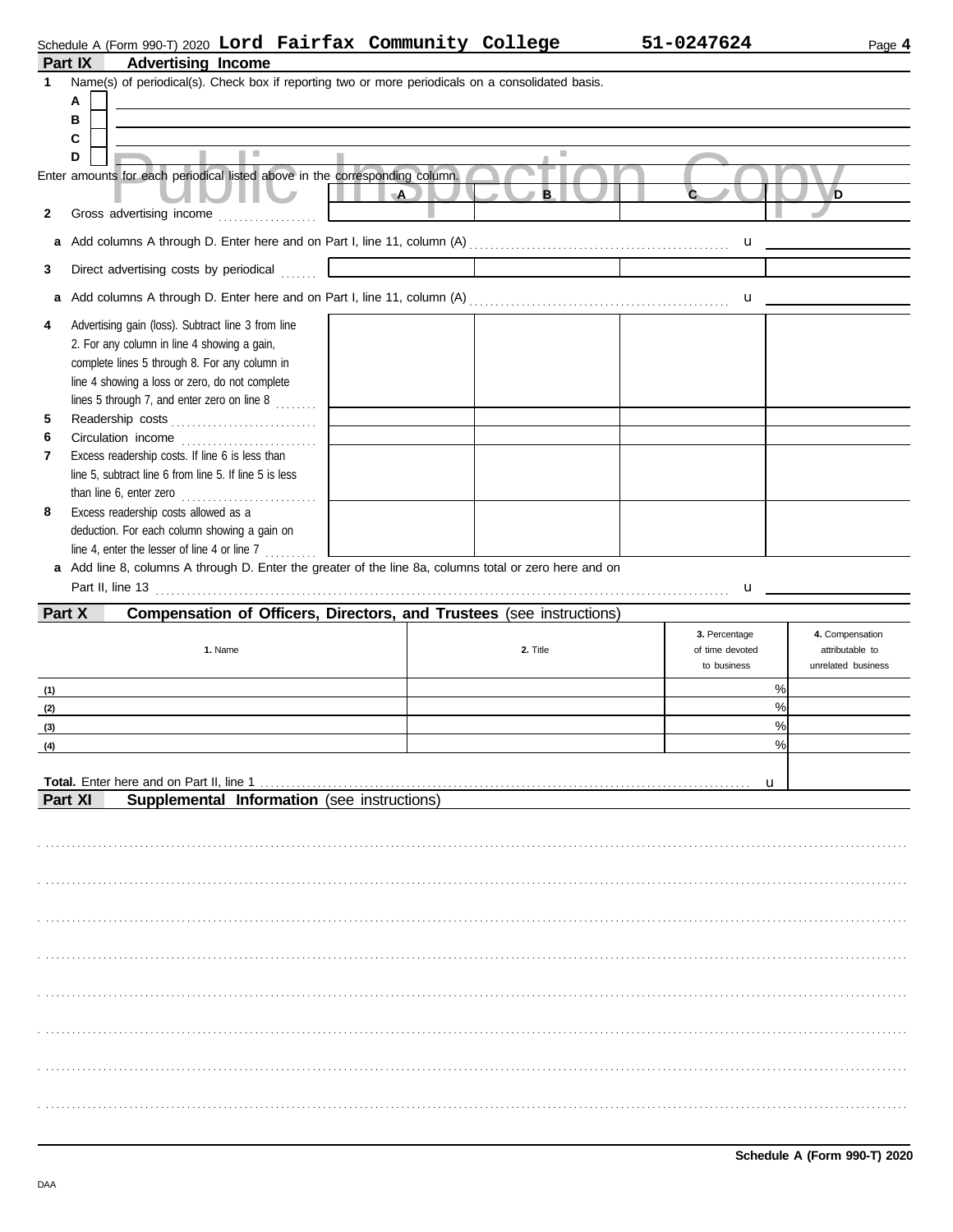# 51-0247624 **Federal Statements**

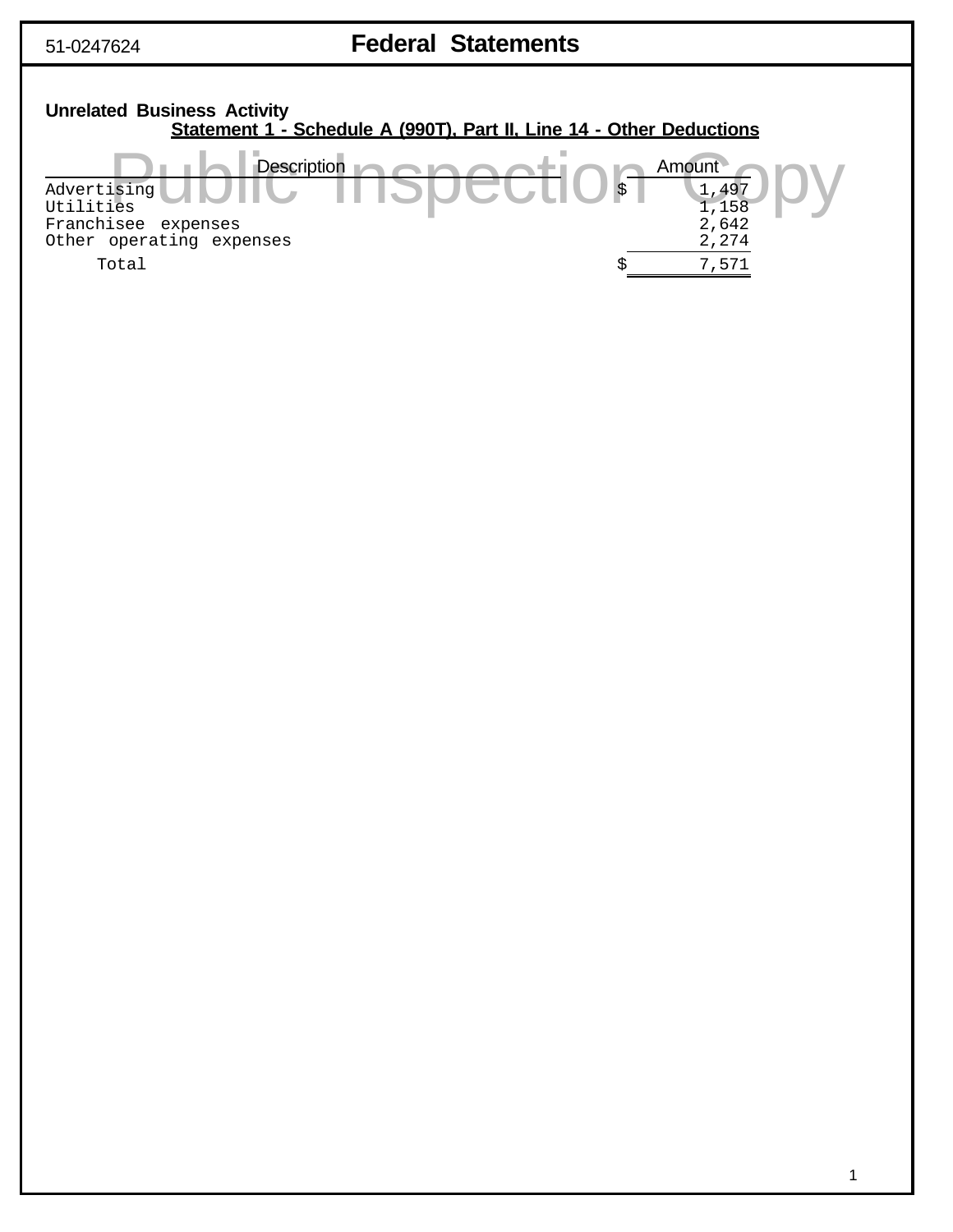|        | Form 4562                                                                                                                                                                                                     |                             |                                            | <b>Depreciation and Amortization</b><br>(Including Information on Listed Property)                       |                              |                |                |                  |                              | OMB No. 1545-0172          |         |
|--------|---------------------------------------------------------------------------------------------------------------------------------------------------------------------------------------------------------------|-----------------------------|--------------------------------------------|----------------------------------------------------------------------------------------------------------|------------------------------|----------------|----------------|------------------|------------------------------|----------------------------|---------|
|        | Department of the Treasury                                                                                                                                                                                    |                             |                                            |                                                                                                          | u Attach to your tax return. |                |                |                  |                              |                            |         |
|        | (99)<br>Internal Revenue Service                                                                                                                                                                              |                             |                                            | u Go to www.irs.gov/Form4562 for instructions and the latest information.                                |                              |                |                |                  |                              | Attachmen<br>Sequence No.  | 179     |
|        | Name(s) shown on return                                                                                                                                                                                       |                             |                                            | Lord Fairfax Community College                                                                           |                              |                |                |                  | Identifying number           |                            |         |
|        | Business or activity to which this form relates                                                                                                                                                               |                             |                                            | Educational Foundation, Inc.                                                                             |                              |                |                |                  |                              | 51-0247624                 |         |
|        | Indirect Depreciation                                                                                                                                                                                         |                             |                                            |                                                                                                          |                              |                |                |                  |                              |                            |         |
|        | Part I                                                                                                                                                                                                        |                             |                                            | Election To Expense Certain Property Under Section 179                                                   |                              |                |                |                  |                              |                            |         |
|        |                                                                                                                                                                                                               |                             |                                            | Note: If you have any listed property, complete Part V before you complete Part I.                       |                              |                |                |                  |                              |                            |         |
| 1      | Maximum amount (see instructions)                                                                                                                                                                             |                             |                                            |                                                                                                          |                              |                |                |                  | 1                            | 1,040,000                  |         |
| 2      | Total cost of section 179 property placed in service (see instructions)                                                                                                                                       |                             |                                            |                                                                                                          |                              |                |                |                  | $\overline{2}$               |                            |         |
| 3      |                                                                                                                                                                                                               |                             |                                            |                                                                                                          |                              |                |                |                  | $\overline{\mathbf{3}}$      | 2,590,000                  |         |
| 4      | Reduction in limitation. Subtract line 3 from line 2. If zero or less, enter -0-                                                                                                                              |                             |                                            |                                                                                                          |                              |                |                |                  | $\overline{\mathbf{4}}$<br>5 |                            |         |
| 5<br>6 | Dollar limitation for tax year. Subtract line 4 from line 1. If zero or less, enter -0-. If married filing separately, see instructions                                                                       | (a) Description of property |                                            |                                                                                                          | (b) Cost (business use only) |                |                | (c) Elected cost |                              |                            |         |
|        |                                                                                                                                                                                                               |                             |                                            |                                                                                                          |                              |                |                |                  |                              |                            |         |
|        |                                                                                                                                                                                                               |                             |                                            |                                                                                                          |                              |                |                |                  |                              |                            |         |
| 7      | Listed property. Enter the amount from line 29                                                                                                                                                                |                             |                                            |                                                                                                          |                              | $\overline{7}$ |                |                  |                              |                            |         |
| 8      | Total elected cost of section 179 property. Add amounts in column (c), lines 6 and 7 [[[[[[[[[[[[[[[[[[[[[[[[[                                                                                                |                             |                                            |                                                                                                          |                              |                |                |                  | 8                            |                            |         |
| 9      | Tentative deduction. Enter the smaller of line 5 or line 8                                                                                                                                                    |                             |                                            |                                                                                                          |                              |                |                |                  | 9                            |                            |         |
| 10     |                                                                                                                                                                                                               |                             |                                            |                                                                                                          |                              |                |                |                  | 10                           |                            |         |
| 11     | Business income limitation. Enter the smaller of business income (not less than zero) or line 5. See instructions                                                                                             |                             |                                            |                                                                                                          |                              |                |                |                  | 11                           |                            |         |
| 12     |                                                                                                                                                                                                               |                             |                                            |                                                                                                          |                              |                |                |                  | 12                           |                            |         |
| 13     | Carryover of disallowed deduction to 2021. Add lines 9 and 10, less line 12<br>Note: Don't use Part II or Part III below for listed property. Instead, use Part V.                                            |                             |                                            |                                                                                                          |                              | 13             |                |                  |                              |                            |         |
|        | Part II                                                                                                                                                                                                       |                             |                                            | Special Depreciation Allowance and Other Depreciation (Don't include listed property. See instructions.) |                              |                |                |                  |                              |                            |         |
| 14     | Special depreciation allowance for qualified property (other than listed property) placed in service                                                                                                          |                             |                                            |                                                                                                          |                              |                |                |                  |                              |                            |         |
|        | during the tax year. See instructions                                                                                                                                                                         |                             |                                            |                                                                                                          |                              |                |                |                  | 14                           |                            |         |
| 15     |                                                                                                                                                                                                               |                             |                                            |                                                                                                          |                              |                |                |                  | 15                           |                            |         |
| 16     |                                                                                                                                                                                                               |                             |                                            |                                                                                                          |                              |                |                |                  | 16                           |                            | 240,941 |
|        | Part III                                                                                                                                                                                                      |                             |                                            | <b>MACRS Depreciation (Don't include listed property. See instructions.)</b>                             |                              |                |                |                  |                              |                            |         |
|        |                                                                                                                                                                                                               |                             |                                            |                                                                                                          | <b>Section A</b>             |                |                |                  |                              |                            |         |
| 17     | MACRS deductions for assets placed in service in tax years beginning before 2020                                                                                                                              |                             |                                            |                                                                                                          |                              |                |                |                  | 17                           |                            | 0       |
| 18     | If you are electing to group any assets placed in service during the tax year into one or more general asset accounts, check here                                                                             |                             |                                            |                                                                                                          |                              |                |                | $\mathbf{u}$     |                              |                            |         |
|        |                                                                                                                                                                                                               |                             |                                            | Section B-Assets Placed in Service During 2020 Tax Year Using the General Depreciation System            |                              |                |                |                  |                              |                            |         |
|        | (a) Classification of property                                                                                                                                                                                |                             | (b) Month and year<br>placed in<br>service | (c) Basis for depreciation<br>(business/investment use<br>only-see instructions)                         | (d) Recovery<br>period       |                | (e) Convention | (f) Method       |                              | (g) Depreciation deduction |         |
| 19a    | 3-year property                                                                                                                                                                                               |                             |                                            |                                                                                                          |                              |                |                |                  |                              |                            |         |
| b      | 5-year property                                                                                                                                                                                               |                             |                                            |                                                                                                          |                              |                |                |                  |                              |                            |         |
| c      | 7-year property                                                                                                                                                                                               |                             |                                            |                                                                                                          |                              |                |                |                  |                              |                            |         |
| d      | 10-year property                                                                                                                                                                                              |                             |                                            |                                                                                                          |                              |                |                |                  |                              |                            |         |
| е      | 15-year property                                                                                                                                                                                              |                             |                                            |                                                                                                          |                              |                |                |                  |                              |                            |         |
|        | f 20-year property                                                                                                                                                                                            |                             |                                            |                                                                                                          |                              |                |                |                  |                              |                            |         |
|        | g 25-year property<br>h Residential rental                                                                                                                                                                    |                             |                                            |                                                                                                          | 25 yrs.<br>27.5 yrs.         |                | MM             | S/L<br>S/L       |                              |                            |         |
|        | property                                                                                                                                                                                                      |                             |                                            |                                                                                                          | 27.5 yrs.                    |                | MM             | S/L              |                              |                            |         |
|        | <i>i</i> Nonresidential real                                                                                                                                                                                  |                             |                                            |                                                                                                          | 39 yrs.                      |                | MМ             | S/L              |                              |                            |         |
|        | property                                                                                                                                                                                                      |                             |                                            |                                                                                                          |                              |                | <b>MM</b>      | S/L              |                              |                            |         |
|        |                                                                                                                                                                                                               |                             |                                            | Section C-Assets Placed in Service During 2020 Tax Year Using the Alternative Depreciation System        |                              |                |                |                  |                              |                            |         |
|        | 20a Class life                                                                                                                                                                                                |                             |                                            |                                                                                                          |                              |                |                | S/L              |                              |                            |         |
|        | $b$ 12-year                                                                                                                                                                                                   |                             |                                            |                                                                                                          | 12 yrs.                      |                |                | S/L              |                              |                            |         |
|        | c 30-year                                                                                                                                                                                                     |                             |                                            |                                                                                                          | 30 yrs.                      |                | МM             | S/L              |                              |                            |         |
|        | d 40-year                                                                                                                                                                                                     |                             |                                            |                                                                                                          | 40 yrs.                      |                | МM             | S/L              |                              |                            |         |
|        | Part IV<br><b>Summary</b> (See instructions.)                                                                                                                                                                 |                             |                                            |                                                                                                          |                              |                |                |                  |                              |                            |         |
| 21     | Listed property. Enter amount from line 28                                                                                                                                                                    |                             |                                            |                                                                                                          |                              |                |                |                  | 21                           |                            |         |
| 22     | Total. Add amounts from line 12, lines 14 through 17, lines 19 and 20 in column (g), and line 21. Enter<br>here and on the appropriate lines of your return. Partnerships and S corporations—see instructions |                             |                                            |                                                                                                          |                              |                |                |                  | 22                           |                            | 240,941 |
|        |                                                                                                                                                                                                               |                             |                                            |                                                                                                          |                              |                |                |                  |                              |                            |         |
| 23     | For assets shown above and placed in service during the current year, enter the                                                                                                                               |                             |                                            |                                                                                                          |                              |                |                |                  |                              |                            |         |
|        | For Paperwork Reduction Act Notice, see separate instructions.                                                                                                                                                |                             |                                            |                                                                                                          |                              | 23             |                |                  |                              | Form 4562 (2020)           |         |

**There are no amounts for Page 2**